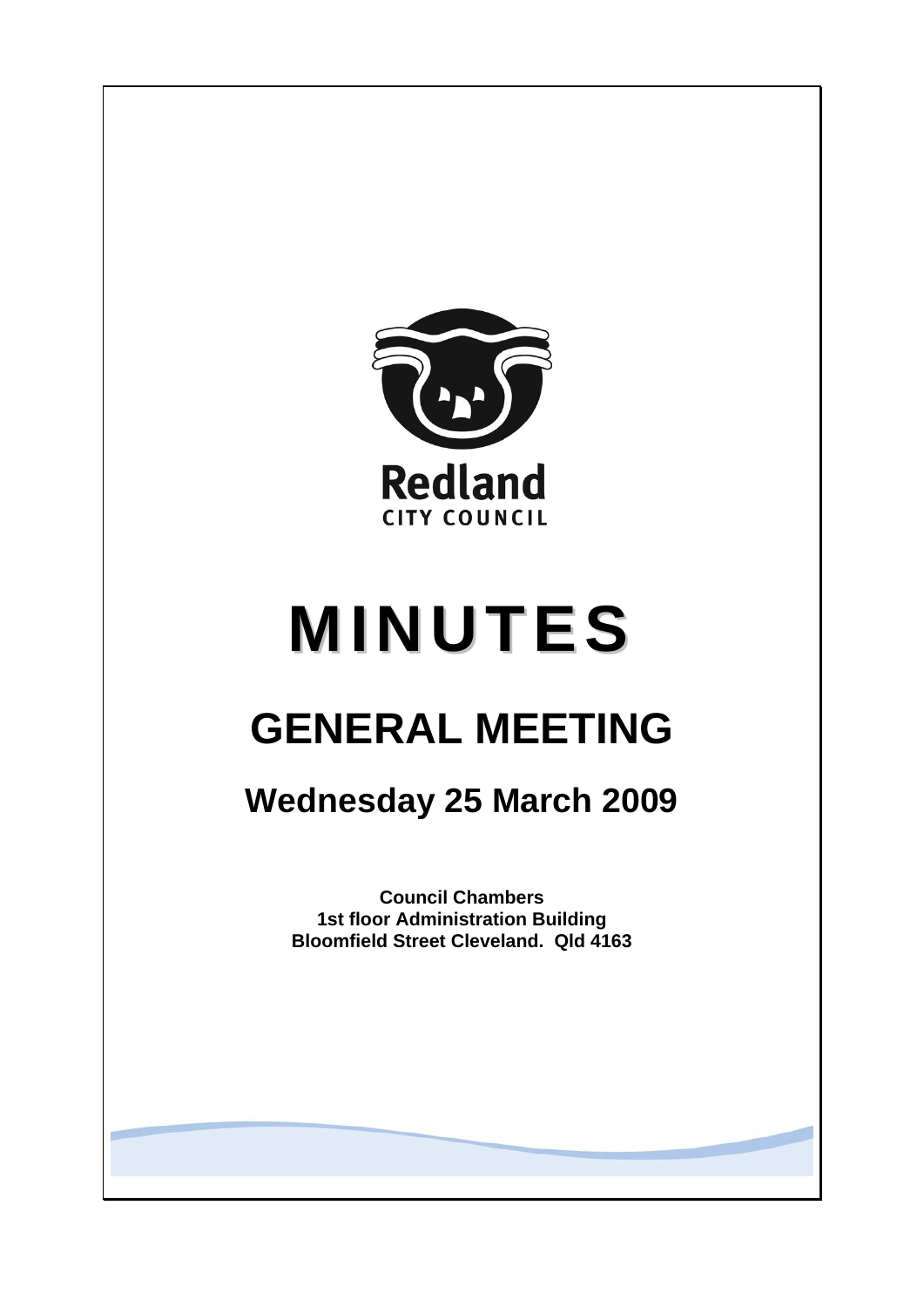### **TABLE OF CONTENTS**

| <b>ITEM</b>    |       | <b>SUBJECT</b>                                                                                                                                                  | <b>PAGE NO</b> |
|----------------|-------|-----------------------------------------------------------------------------------------------------------------------------------------------------------------|----------------|
| $\mathbf 1$    |       |                                                                                                                                                                 |                |
| $\mathbf{2}$   |       |                                                                                                                                                                 |                |
| 3              |       |                                                                                                                                                                 |                |
| 4              |       |                                                                                                                                                                 |                |
|                | 4.1   | <b>GENERAL MEETING MINUTES OF 25 FEBRUARY 20095</b>                                                                                                             |                |
|                | 4.2   |                                                                                                                                                                 |                |
| 5              |       | <b>MATTERS OUTSTANDING FROM PREVIOUS GENERAL MEETING</b>                                                                                                        |                |
|                | 5.1   |                                                                                                                                                                 |                |
|                | 5.1.1 | <b>PETITION REGARDING RABY BAY CANAL LEVY</b>                                                                                                                   |                |
|                | 5.1.2 | <b>REQUEST FOR REPORT - PROTECTING SIGNIFICANT</b>                                                                                                              |                |
|                | 5.1.3 | <b>REQUEST FOR REPORT – RESEARCH ON THE IMPACT</b>                                                                                                              |                |
|                | 5.1.4 | <b>PETITION - OBJECTING TO THE TRIAL CLOSURE OF</b>                                                                                                             |                |
|                | 5.1.5 | <b>POTENTIAL FORMATION OF A BUSINESS</b>                                                                                                                        |                |
|                | 5.1.6 | <b>INVESTIGATION, MASTER PLANNING &amp; FEASIBILITY</b><br><b>ANALYSIS - COUNCIL OWNED LAND, ISLAND INDUSTRY</b><br>ZONE, MACLEAY ISLAND AND COMMUNITY PURPOSES |                |
|                | 5.1.7 | PETITION (DIVISION 10) - REMOVAL OF CONCRETE<br><b>ISLAND AND "GIVEWAY" SIGN IN BAUHINIA STREET,</b>                                                            |                |
| 6              |       |                                                                                                                                                                 |                |
| $\overline{7}$ |       |                                                                                                                                                                 |                |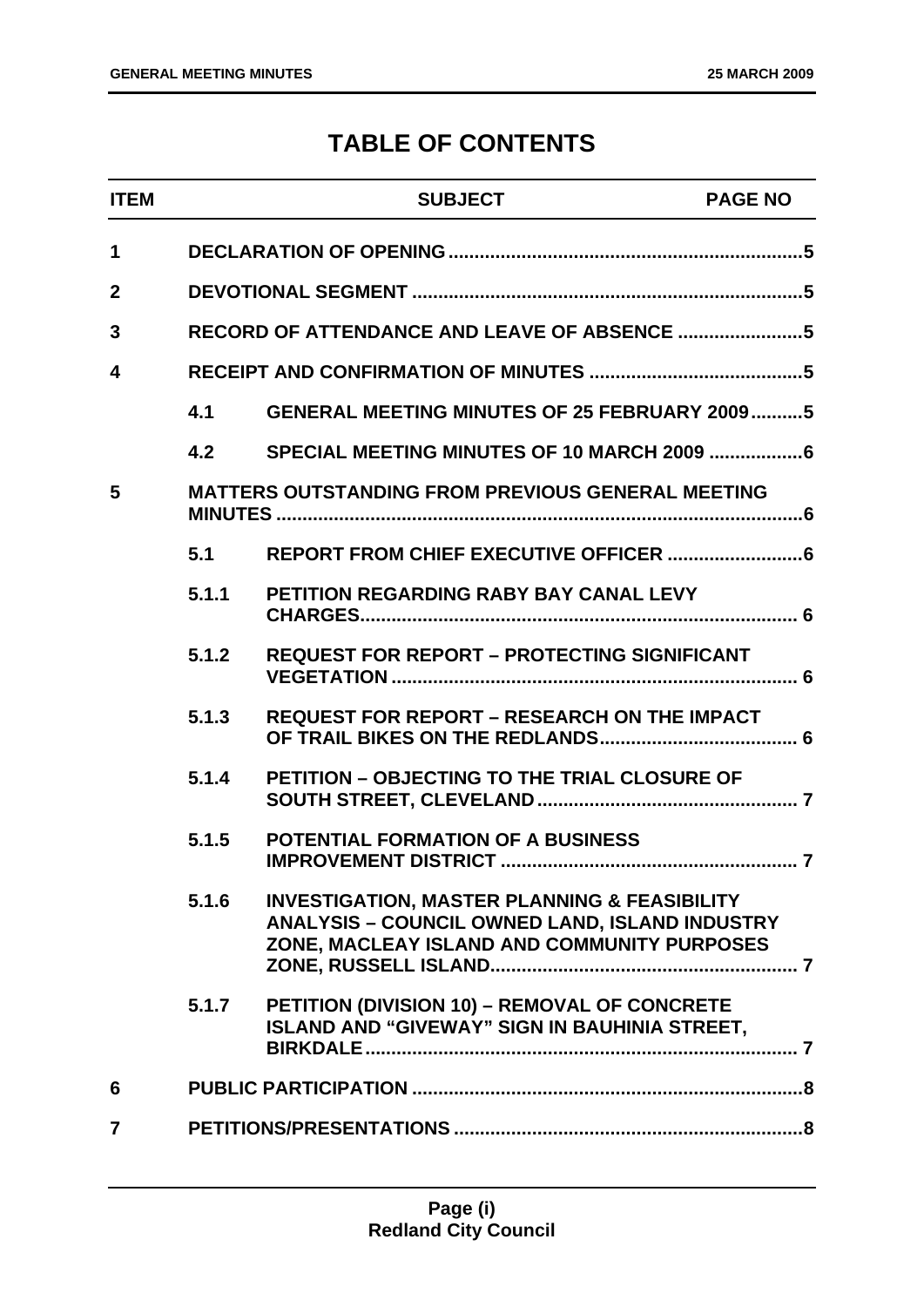|    | 7.1    | <b>PETITION - FLUORIDATION OF REDLANDS WATER</b>                                               |
|----|--------|------------------------------------------------------------------------------------------------|
|    | 7.2    | PETITION (DIVISION 5) - OPENING HOURS OF RUSSELL                                               |
|    | 7.3    | PETITION (DIVISION 8) - GARNET STREET,                                                         |
|    | 7.4    | PETITION (DIVISION 10) - OFF STREET PARKING -                                                  |
|    | 7.5    | <b>PRESENTATION (CR WILLIAMS) - REDLANDS SPRING</b>                                            |
| 8  |        |                                                                                                |
| 9  |        | <b>DECLARATION OF INTEREST ON ANY ITEMS OF BUSINESS10</b>                                      |
| 10 |        | PLANNING & POLICY COMMITTEE 04/03/09 - RECEIPT AND                                             |
|    | 10.1   | <b>ITEM DELEGATED TO COMMITTEE FROM COUNCIL11</b>                                              |
|    | 10.1.1 | DELEGATED AUTHORITY SOUTH EAST QUEENSLAND<br><b>NATURAL RESOURCE MANAGEMENT PLAN 2009-2031</b> |
|    | 10.2   |                                                                                                |
|    | 10.2.1 |                                                                                                |
|    | 10.3   |                                                                                                |
|    | 10.3.1 |                                                                                                |
|    | 10.4   |                                                                                                |
|    | 10.4.1 | <b>RPS AMENDMENT 1C - COMMUNITY PURPOSES SUB</b>                                               |
|    | 10.4.2 |                                                                                                |
|    | 10.4.3 | ANIMAL MANAGEMENT (CATS AND DOGS) ACT 2008 43                                                  |
| 11 |        | <b>REDLAND WATER COMMITTEE 17/03/09 - RECEIPT AND</b>                                          |
|    | 11.1   |                                                                                                |
|    | 11.1.1 | <b>REDLAND WATER BUSINESS UNIT REPORT -</b>                                                    |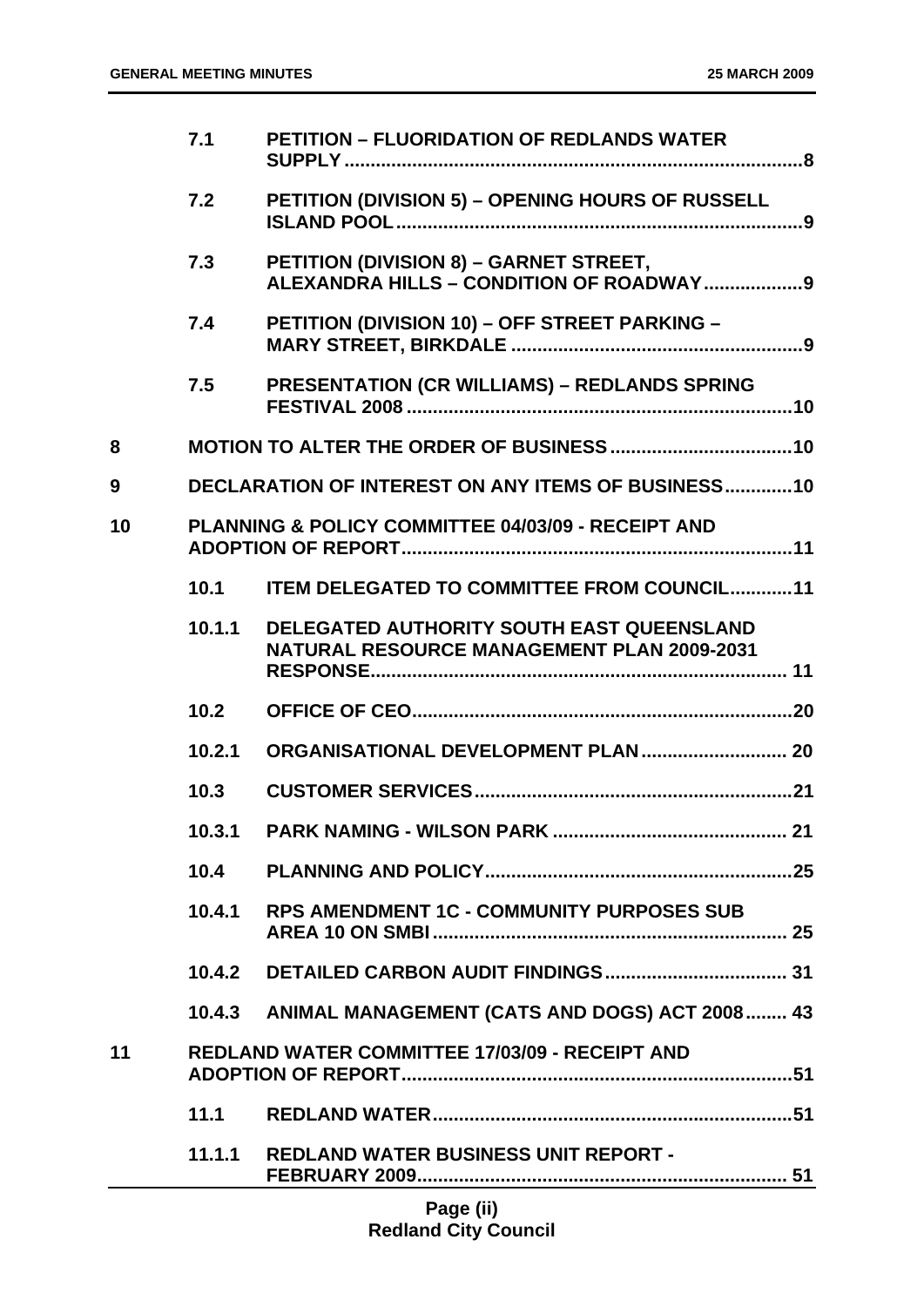|                 | 11.1,2 | <b>INTRODUCTION OF QUEENSLAND WATER COMMISSION</b><br><b>MEDIUM LEVEL WATER RESTRICTIONS FOR REDLAND</b>   |
|-----------------|--------|------------------------------------------------------------------------------------------------------------|
|                 | 11.1.3 | <b>REVIEW OF FINANCIAL CAP - WATER CHARGE</b>                                                              |
|                 | 11.2   |                                                                                                            |
|                 | 11.2.1 |                                                                                                            |
|                 | 11.3   |                                                                                                            |
|                 |        | 11.3.1 WATER ISSUES - SEEKING CLARIFICATION FROM                                                           |
| 12 <sub>2</sub> |        | <b>PLANNING &amp; POLICY COMMITTEE 18/03/09 - RECEIPT AND</b>                                              |
|                 | 12.1   |                                                                                                            |
|                 | 12.1.1 | <b>CONTRIBUTION TO REDLANDS UNITED FOOTBALL</b><br>CLUB INC - DIVISIONS 1, 2, 3 & 4 COUNCILLORS'           |
|                 | 12.2   |                                                                                                            |
|                 | 12.2.1 | <b>CONTRIBUTION TOWARDS PARK INFRASTRUCTURE -</b><br><b>COUNCILLORS' COMMUNITY BENEFIT FUND - DIVISION</b> |
|                 | 12.2.2 | <b>PROVISION OF PARK INFRASTRUCTURE</b><br><b>COUNCILLORS' COMMUNITY BENEFIT FUND - DIVISION</b>           |
|                 |        |                                                                                                            |
|                 | 12.3.1 | <b>PROPOSED ROAD OPENING - YARA STREET TO</b>                                                              |
|                 | 12.3.2 | <b>PROPOSED ROAD OPENING - SUSAN STREET TO SONIA</b>                                                       |
|                 | 12.3.3 | <b>INTERSECTION UPGRADE - ZIEGENFUSZ/CLEVELAND</b><br><b>REDLAND BAY ROADS BY DEPARTMENT OF MAIN</b>       |
|                 | 12.3.4 | <b>PARK NAMING - REDLAND SHOWGROUNDS 84</b>                                                                |
|                 | 12.3.5 | <b>FINANCIAL ASSISTANCE TO COMMUNITY SECTOR  89</b>                                                        |
|                 |        |                                                                                                            |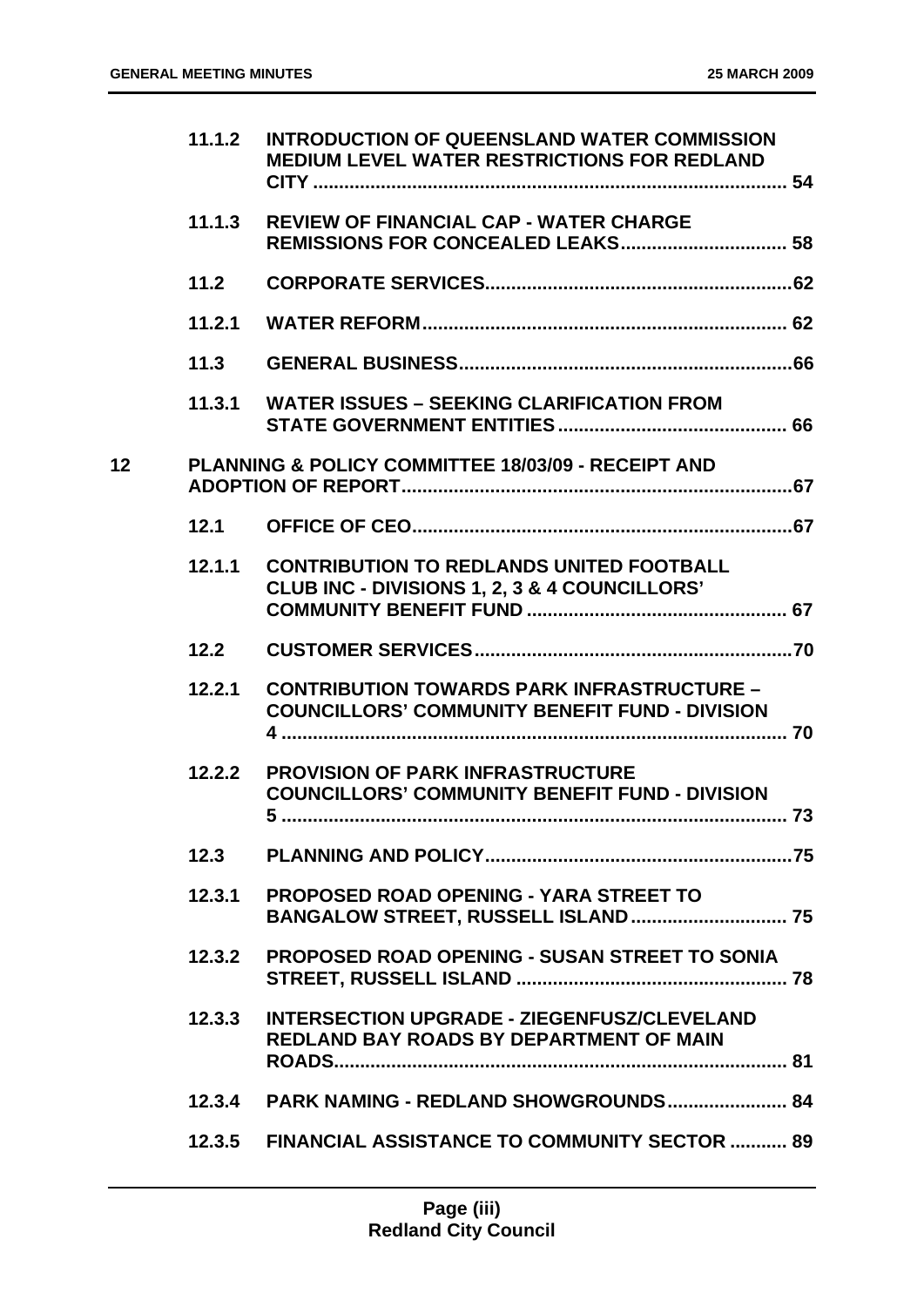|    | 12.3.6 | <b>NEW FESTIVALS OFFICE - CLEVELAND SHOWGROUNDS 109</b>                                                                             |  |
|----|--------|-------------------------------------------------------------------------------------------------------------------------------------|--|
|    | 12.3.7 | <b>REDLANDS JUNIOR RUGBY LEAGUE CLUB LEASE113</b>                                                                                   |  |
|    | 12.4   |                                                                                                                                     |  |
|    | 12.4.1 |                                                                                                                                     |  |
|    | 12.4.2 | <b>PROPOSED PURCHASE OF LAND - REDLAND BAY 136</b>                                                                                  |  |
| 13 |        | <b>FINANCE AND CORPORATE MANAGEMENT COMMITTEE</b><br>18/03/09 - RECEIPT AND ADOPTION OF REPORT 137                                  |  |
|    | 13.1   |                                                                                                                                     |  |
|    | 13.1.1 | FEBRUARY 2009 - MONTHLY FINANCIAL REPORTS 137                                                                                       |  |
|    | 13.1.2 |                                                                                                                                     |  |
|    | 13.2   |                                                                                                                                     |  |
|    | 13.2.1 | <b>WASTE MANAGEMENT SERVICES BUSINESS UNIT</b>                                                                                      |  |
|    | 13.2.2 | <b>REDLAND BAY WASTE TRANSFER STATION -</b><br><b>DEDICATION FOR ROAD PURPOSES AT 761-789</b><br>GERMAN CHURCH ROAD, REDLAND BAY148 |  |
|    | 13.2.3 | <b>TRANSFER OF LAND FOR ACCESS PURPOSES - 13</b>                                                                                    |  |
|    | 13.3   |                                                                                                                                     |  |
|    | 13.3.1 | <b>CORPORATE BALANCED SCORECARD - FEBRUARY</b>                                                                                      |  |
| 14 |        |                                                                                                                                     |  |
|    | 14.1   |                                                                                                                                     |  |
|    | 14.1.1 | <b>ADDITIONAL FUNDS AQUATIC PARADISE DREDGE 155</b>                                                                                 |  |
| 15 |        |                                                                                                                                     |  |
|    | 15.1   | <b>RECOVERY CAMPAIGN (OIL SPILL) - MORETON BAY &amp;</b>                                                                            |  |
|    | 15.2   | <b>REQUEST FOR INVESTIGATION ON PROPOSED</b><br><b>AMENDMENT TO REDLANDS PLANNING SCHEME 160</b>                                    |  |
| 16 |        |                                                                                                                                     |  |
|    |        |                                                                                                                                     |  |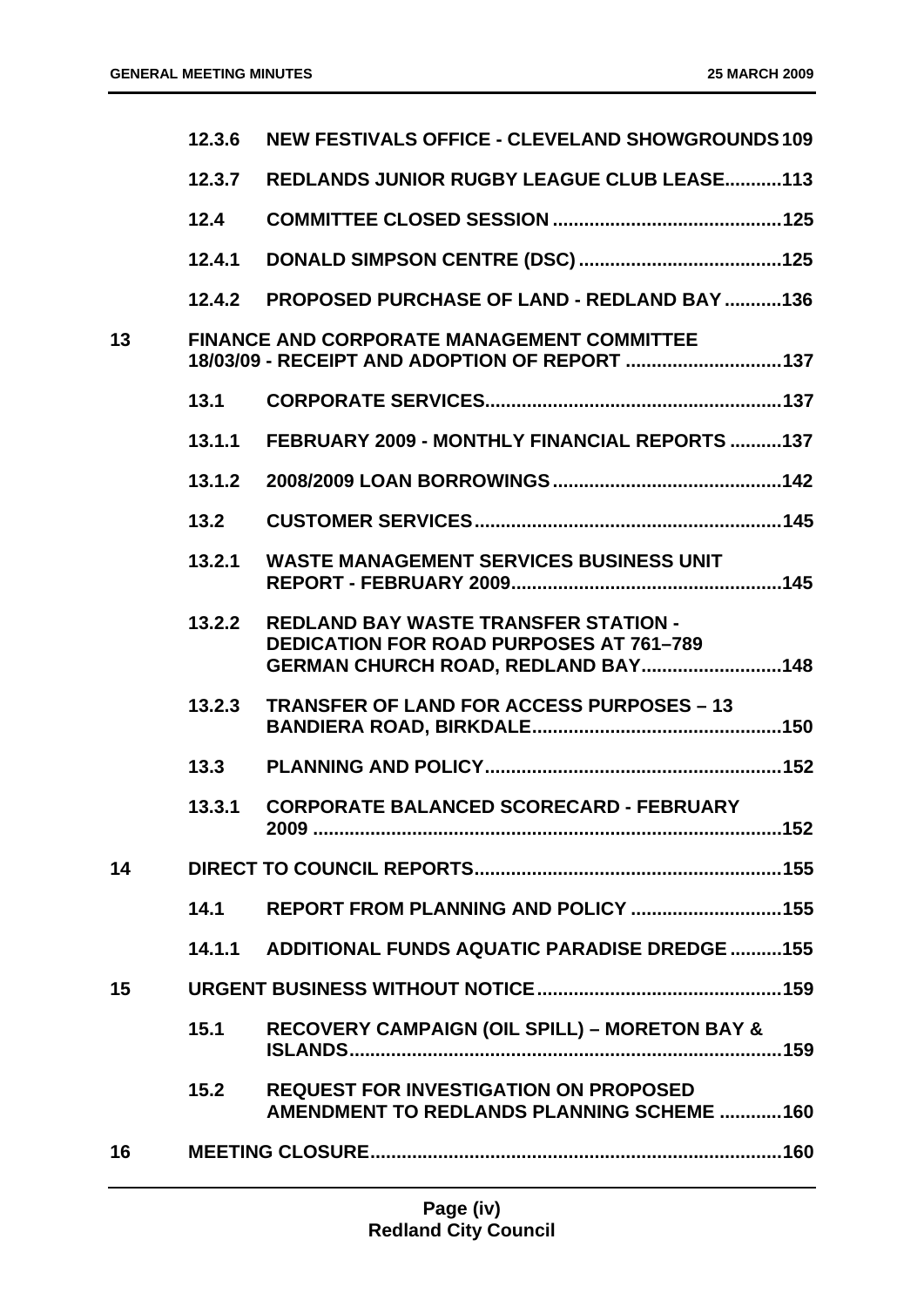#### <span id="page-5-0"></span>**1 DECLARATION OF OPENING**

The Mayor declared the meeting open at 4.00pm and acknowledged the Quandamooka people, who are the traditional custodians of the land on which Council meets. The Mayor also paid Council's respect to their elders, past and present, and extended that respect to any indigenous Australians present.

#### **2 DEVOTIONAL SEGMENT**

Pastor George Gebran of the Redlands Ministers' Fellowship led Council in a brief devotional segment.

#### **3 RECORD OF ATTENDANCE AND LEAVE OF ABSENCE**

#### **MEMBERS PRESENT:**

| Cr M Hobson PSM     | Mayor                                  |
|---------------------|----------------------------------------|
| Cr T Bowler         | Deputy Mayor and Councillor Division 6 |
| Cr W Boglary        | <b>Councillor Division 1</b>           |
| Cr C Ogilvie        | <b>Councillor Division 2</b>           |
| Cr D Henry          | <b>Councillor Division 3</b>           |
| Cr B Townsend       | <b>Councillor Division 5</b>           |
| <b>Cr M Elliott</b> | <b>Councillor Division 7</b>           |
| <b>Cr K Reimers</b> | <b>Councillor Division 8</b>           |
| Cr K Williams       | <b>Councillor Division 9</b>           |
| Cr H Murray         | <b>Councillor Division 10</b>          |

#### **EXECUTIVE LEADERSHIP GROUP:**

| Mr G Stevenson PSM | <b>Chief Executive Officer</b>                   |
|--------------------|--------------------------------------------------|
| Mr G Underwood     | <b>General Manager Planning &amp; Policy</b>     |
| Mr G Soutar        | General Manager Redland Water & Waste            |
| Mr B Lewis         | <b>Acting General Manager Corporate Services</b> |
| Mr L Smith         | <b>Acting General Manager Customer Services</b>  |
|                    |                                                  |

#### **MINUTES:**

Mrs J Thomas **Corporate Meetings & Registers Officer** 

#### **4 RECEIPT AND CONFIRMATION OF MINUTES**

#### **4.1 GENERAL MEETING MINUTES OF 25 FEBRUARY 2009**

| Moved by:    | <b>Cr Reimers</b>  |
|--------------|--------------------|
| Seconded by: | <b>Cr Townsend</b> |

That the minutes of the General Meeting of Council held on 25 February 2009 be confirmed.

#### CARRIED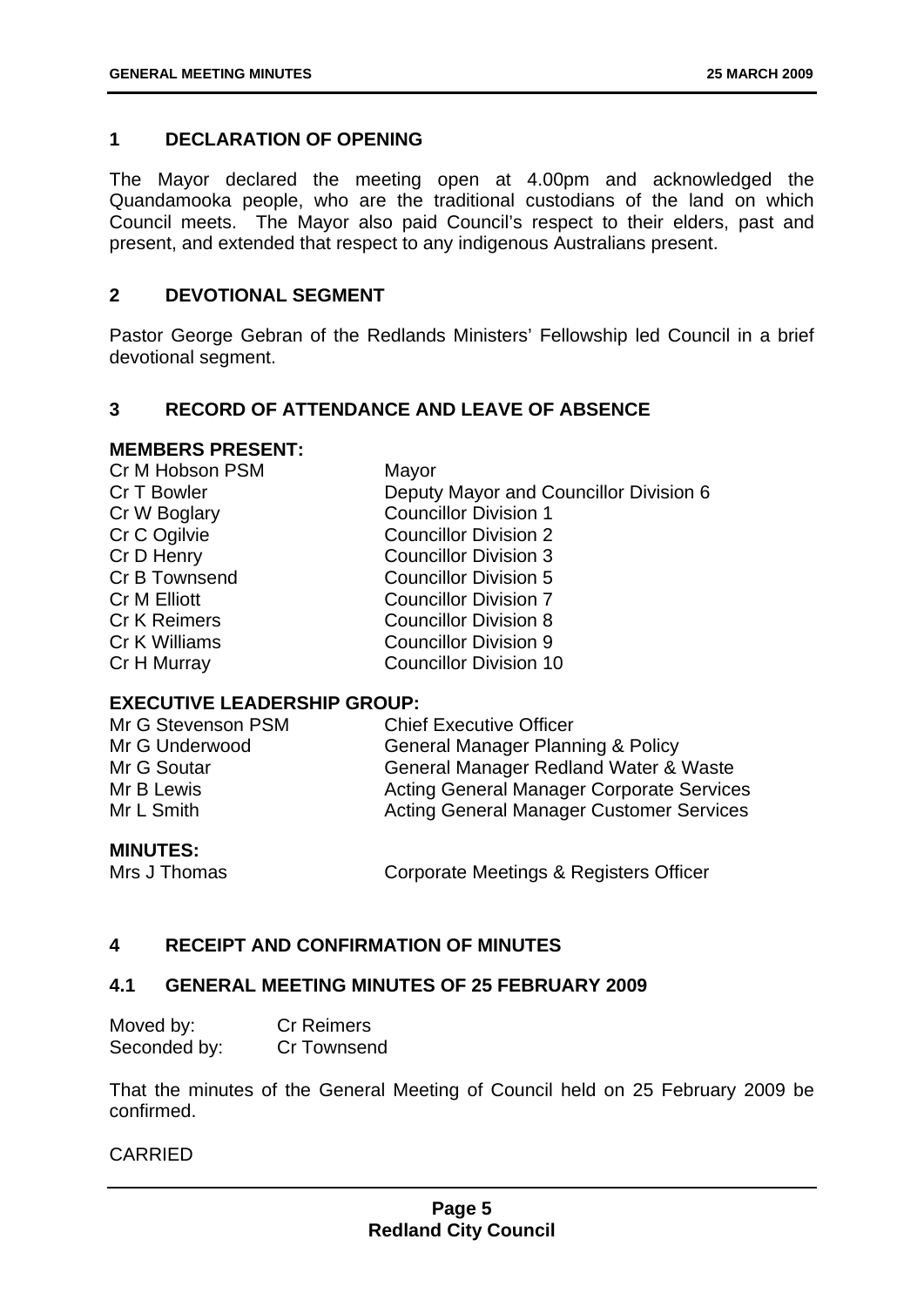#### <span id="page-6-0"></span>**4.2 SPECIAL MEETING MINUTES OF 10 MARCH 2009**

| Moved by:    | <b>Cr Reimers</b> |
|--------------|-------------------|
| Seconded by: | <b>Cr Bowler</b>  |

That the minutes of the Special Meeting of Council held on 10 March 2009 be confirmed.

#### CARRIED

#### **5 MATTERS OUTSTANDING FROM PREVIOUS GENERAL MEETING MINUTES**

#### **5.1 REPORT FROM CHIEF EXECUTIVE OFFICER**

#### **5.1.1 PETITION REGARDING RABY BAY CANAL LEVY CHARGES**

At the General Meeting of 26 September 2007, Council resolved that a report be presented to Council addressing a petition which requests that Council contribute 50% of the cost annually to maintain the Raby Bay canals.

A report regarding this matter was presented to Council on 19 December 2007 where consideration of the item was deferred to a future meeting to enable a more detailed report to be prepared and that the report also consider the same issues for Aquatic Paradise and Sovereign Lakes. This report was presented to Council on 28 May 2008 and Council resolved to defer this item until further legal advice is received regarding the legitimacy of the benefit area levy in raising monies for repair to revetment walls.

A further report will be presented to Council as soon as possible.

#### **5.1.2 REQUEST FOR REPORT – PROTECTING SIGNIFICANT VEGETATION**

At the General Meeting of 28 May 2008, it was resolved that a report be prepared and presented to Council on the steps Council is taking to protect significant vegetation through the Development Assessment process.

A report addressing this matter will be presented to a Planning & Policy Committee Meeting in April 2009.

#### **5.1.3 REQUEST FOR REPORT – RESEARCH ON THE IMPACT OF TRAIL BIKES ON THE REDLANDS**

At the General Meeting of 30 July 2008, Council resolved that research on the current impacts of trail bikes on the Redlands natural areas be undertaken.

A report addressing this matter will be presented to a Planning & Policy Committee Meeting in September 2009.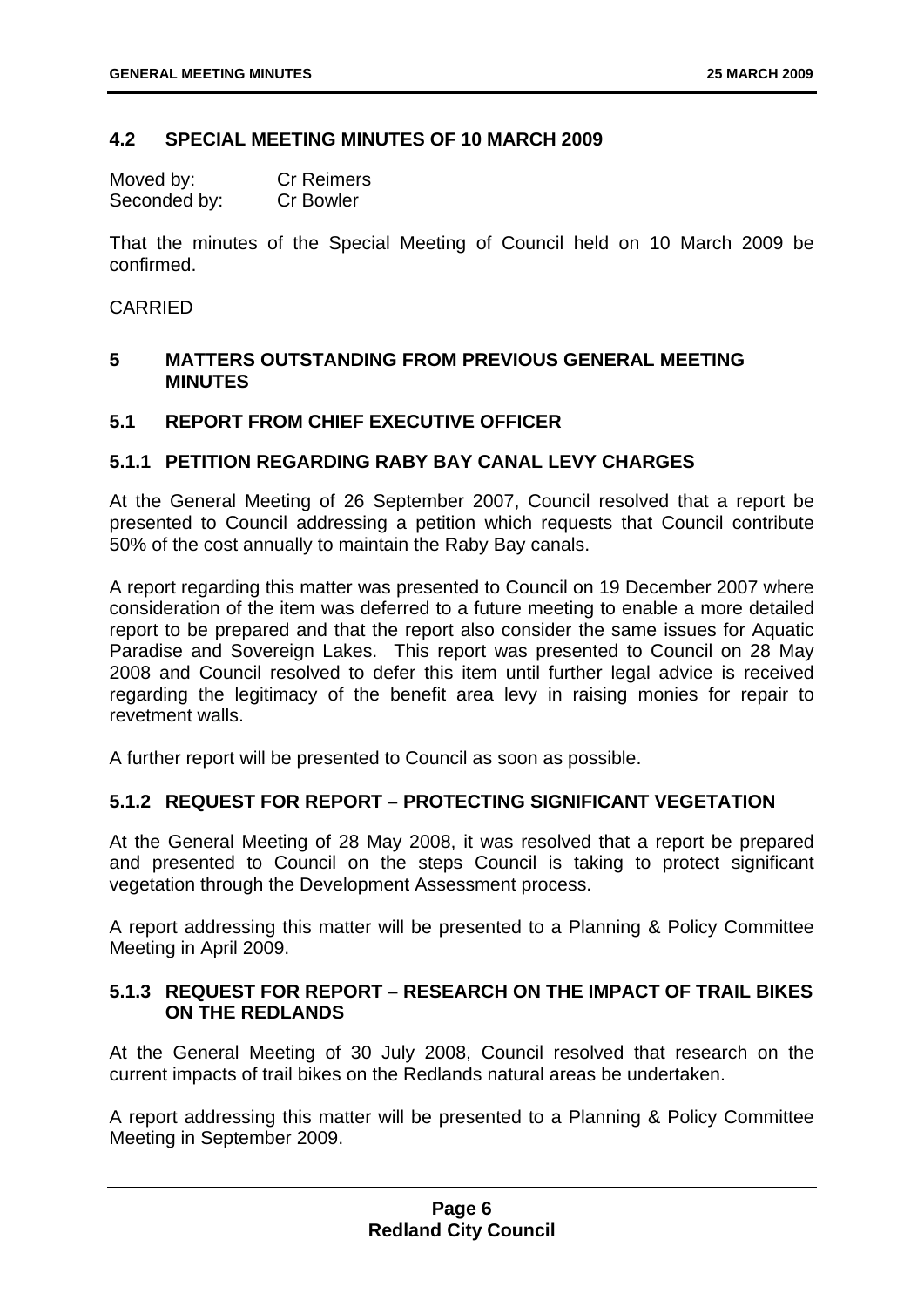#### <span id="page-7-0"></span>**5.1.4 PETITION – OBJECTING TO THE TRIAL CLOSURE OF SOUTH STREET, CLEVELAND**

At the General Meeting of 29 October 2008, Council resolved that the petition (containing 298 signatures) from business operators and stakeholders from South Street and Enterprise Street, objecting to the trial closure of South Street, be received, referred to the Planning and Policy Department and considered when a further report is prepared and presented to Council in this matter.

A report addressing this matter is scheduled for a Planning and Policy Committee meeting in May 2009.

#### **5.1.5 POTENTIAL FORMATION OF A BUSINESS IMPROVEMENT DISTRICT**

At the General Meeting of 29 October 2008, Council resolved that a report be prepared and presented to Council outlining the potential formation of a BID (Business Improvement District) in the precinct now formally recognised at CBD (Capalaba Business District).

A report addressing this matter will be presented to a Planning and Policy Committee Meeting in May 2009.

#### **5.1.6 INVESTIGATION, MASTER PLANNING & FEASIBILITY ANALYSIS – COUNCIL OWNED LAND, ISLAND INDUSTRY ZONE, MACLEAY ISLAND AND COMMUNITY PURPOSES ZONE, RUSSELL ISLAND**

At the General Meeting of 29 October 2008, (item 16.1.1 refers) Council resolved that a report be presented to a future Planning & Policy Committee meeting on how a detailed investigation, master planning & feasibility analysis can be progressed on Council owned land on Macleay Island which is zoned Island Industry and Council owned land on Russell Island which is zoned community purposes sub-area CP9 - Future Island Investigation.

A report will be presented to an ensuing Planning & Policy Committee meeting.

#### **5.1.7 PETITION (DIVISION 10) – REMOVAL OF CONCRETE ISLAND AND "GIVEWAY" SIGN IN BAUHINIA STREET, BIRKDALE**

At the General Meeting of 25 February 2009, Council resolve that petition requesting that Council remove the concrete island and "giveway" sign in Bauhinia Street, Birkdale, adjacent to Carinyan Drive, and replace the sign with a 'stop' sign in Carinyan Drive, Birkdale, facing oncoming traffic from Carinyan Drive into Bauhinia Street, be received and referred to the Infrastructure Planning Group to investigate and report to a future Planning & Policy Committee meeting.

A report will be presented to an ensuing Planning & Policy Committee meeting.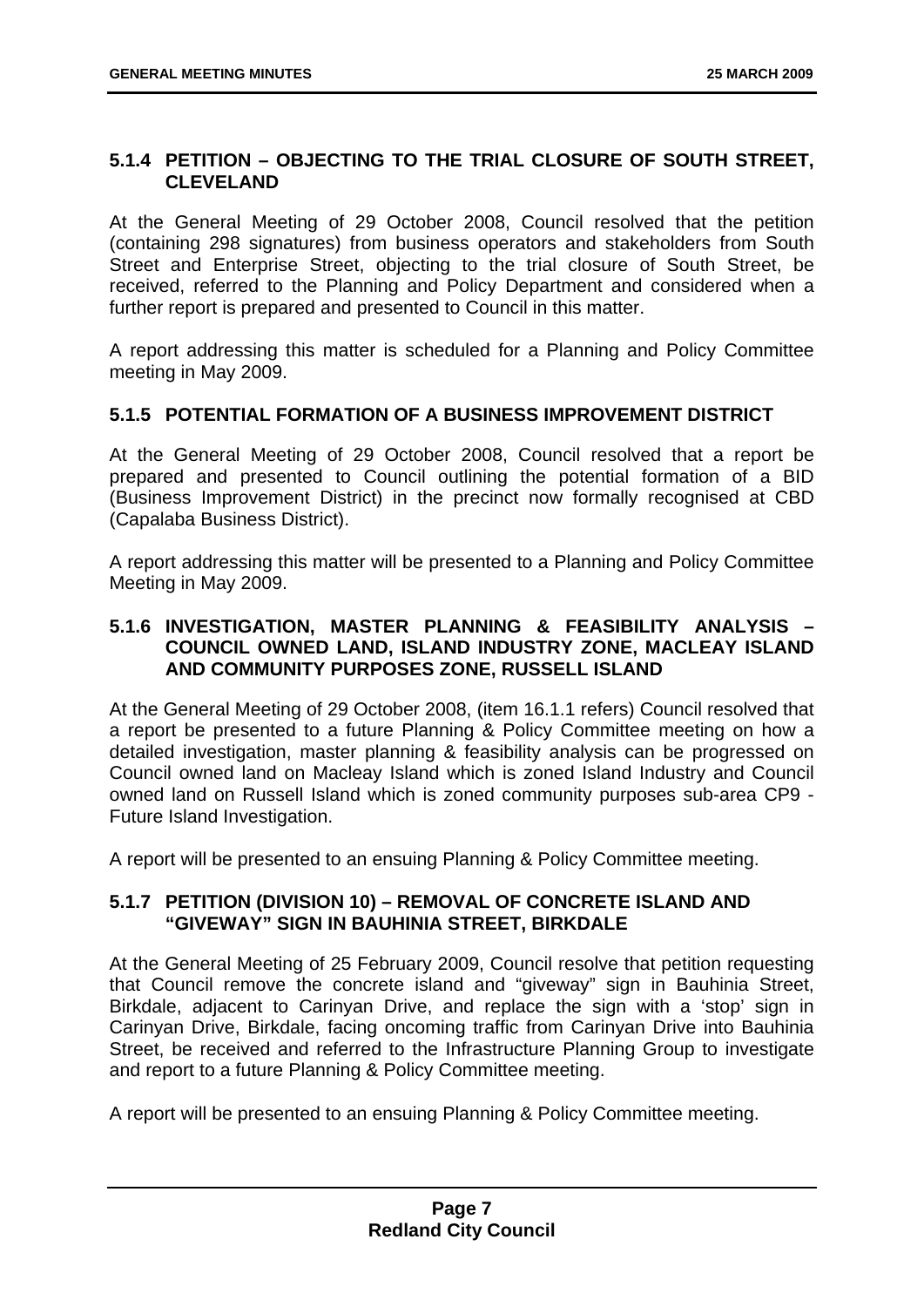#### <span id="page-8-0"></span>**6 PUBLIC PARTICIPATION**

#### **MOTION TO ADJOURN MEETING**

Moved by: Cr Henry Seconded by: Cr Townsend

That the proceedings of the meeting adjourn for a public participation segment.

#### CARRIED

The following speakers addressed Council:

- 1. Mr A Moloney, Mount Cotton, addressed Council in relation to the application for extensions to the existing quarrying operations at Mount Cotton;
- 2. Mr G Houston, Mount Cotton, addressed Council in relation to the application for extensions to the existing quarrying operations at Mount Cotton;
- 3. Ms L Callaghan, Raby Bay, addressed Council in relation to an application from Redlands RSL to extend their trading hours;
- 4. Mr F Bradley, Cleveland addressed Council in relation to various matters with respect to the Bay Islands;
- 5. Mr W Snoddy, Cleveland, addressed Council and presented a petition with respect to the fluoridation of the Redlands water supply.

#### **MOTION TO RESUME MEETING**

Moved by: Cr Henry Seconded by: Cr Williams

That the proceedings of the meeting resume.

CARRIED

#### **7 PETITIONS/PRESENTATIONS**

#### **7.1 PETITION – FLUORIDATION OF REDLANDS WATER SUPPLY**

| Moved by:    | Cr Boglary  |
|--------------|-------------|
| Seconded by: | Cr Williams |

**That the petition, which reads as follows, be received and referred to the appropriate area of Council for consideration:** 

 *"Help us stop fluoridation of Redland Water and give back freedom of choice, by approaching State Government to supply fluoride tablets to those who want it and fluoride free tap water for those who don't."* 

#### **CARRIED**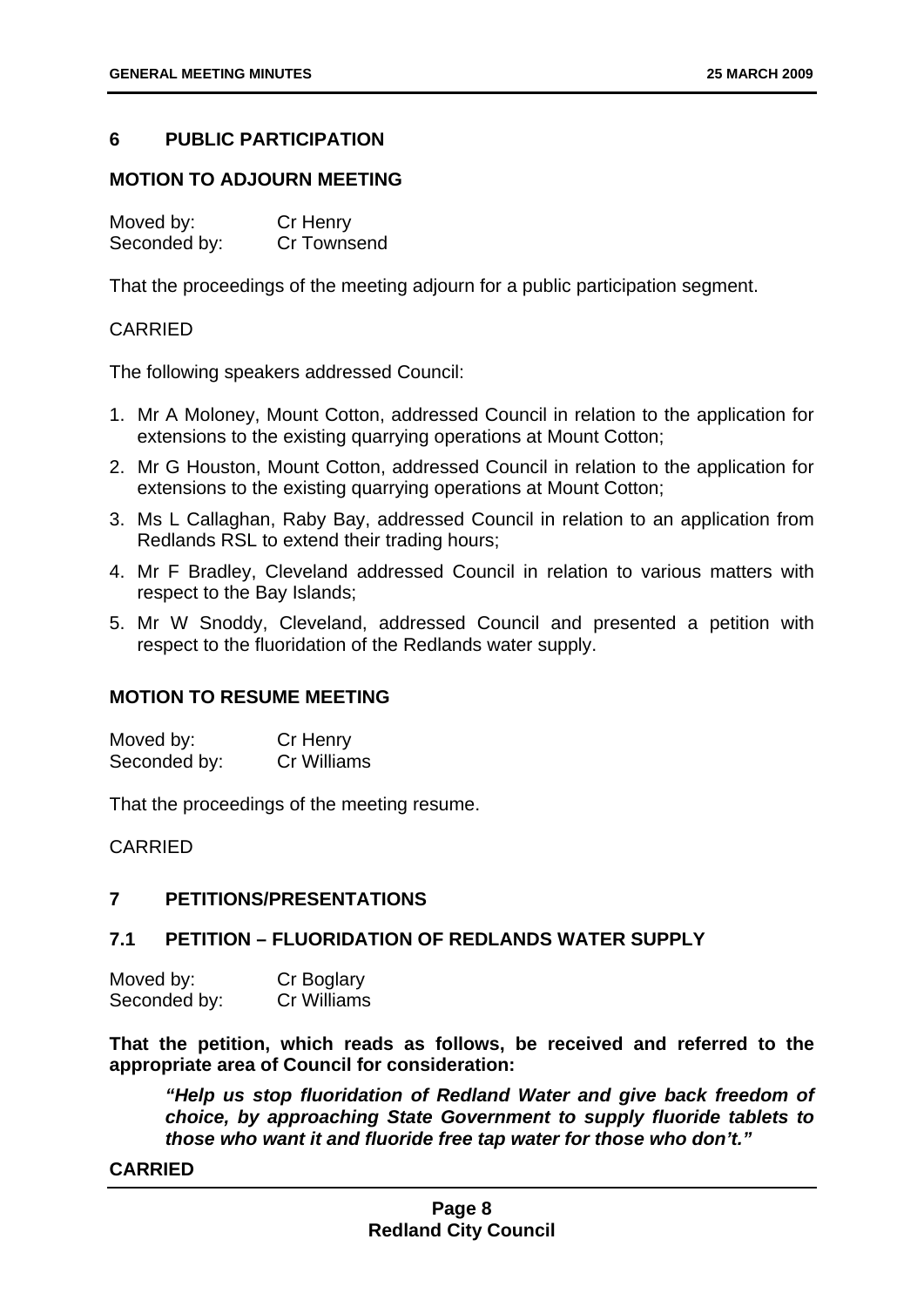#### <span id="page-9-0"></span>**7.2 PETITION (DIVISION 5) – OPENING HOURS OF RUSSELL ISLAND POOL**

| Moved by:    | <b>Cr Townsend</b> |
|--------------|--------------------|
| Seconded by: | Cr Williams        |

**That the petition, which reads as follows, be received and referred to the appropriate area of Council for consideration and a report back to Council:** 

 *"Why is the Russell Island Pool closed on Tuesdays and Thursdays? Why does the Russell island Pool season finish in March? This means it will be closed during the next school holidays. Other pools stay open until the end of April. This request will go to Council for the Russell Island Swimming season to be extended beyond March and the pool open on Tuesdays and Thursdays."* 

#### **CARRIED**

#### **7.3 PETITION (DIVISION 8) – GARNET STREET, ALEXANDRA HILLS – CONDITION OF ROADWAY**

Moved by: Cr Reimers Seconded by: Cr Murray

**That the petition, from residents of Garnet Street, Alexandra Hills, in respect to the poor condition of the road, be received and referred to the appropriate area of Council for consideration and a report back to Council.** 

#### **CARRIED**

#### **7.4 PETITION (DIVISION 10) – OFF STREET PARKING – MARY STREET, BIRKDALE**

| Moved by:    | Cr Murray          |
|--------------|--------------------|
| Seconded by: | <b>Cr Williams</b> |

**That the petition, which reads as follows, be received and referred to the appropriate area of Council for consideration and a report back to Council:** 

 **"We the undersigned ask the Redlands City Council to consider our request for more off street parking in Mary Street, Birkdale with much urgency. The lack of parking has made it very dangerous for both parents and children. "** 

**CARRIED**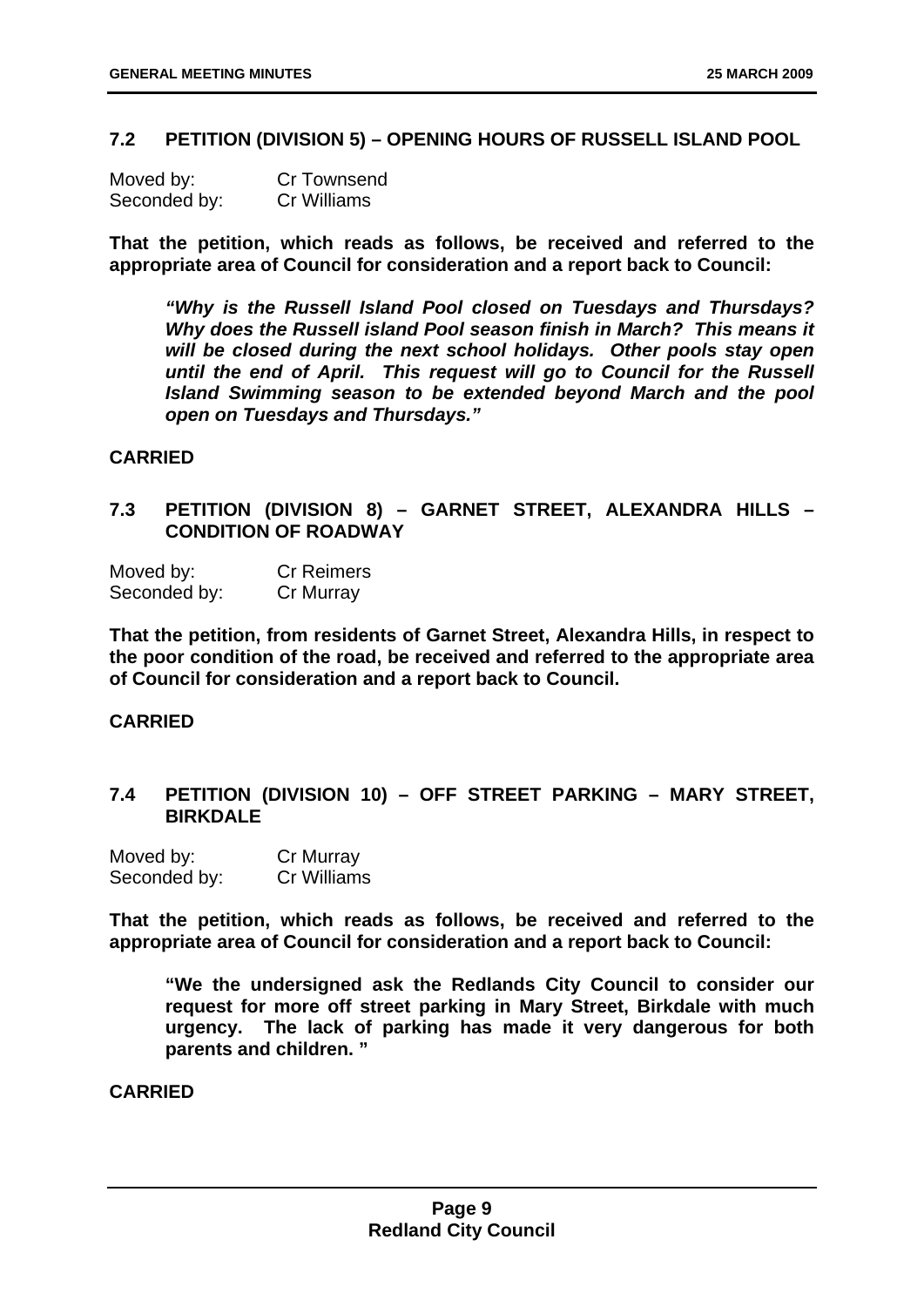#### <span id="page-10-0"></span>**7.5 PRESENTATION (CR WILLIAMS) – REDLANDS SPRING FESTIVAL 2008**

Cr Williams gave a brief presentation to Council on the success of the recent Redlands Spring Festival 2008, which had celebrated its 50<sup>th</sup> anniversary. Patronage for the event was up by 10 per cent due, in part, to a well thought out entertainment program, which included the international flavour of Hermans' Hermits and The Drifters, in addition to great performances from across Australia. Ticket prices remained highly subsidised by sponsorship, therefore representing great value to patrons.

Sponsorship had remained relatively strong in 2008 with the participating sponsors being offered various packages to suit their requirements. Redland City Council was given a large site as part of their sponsorship package and had a strong representation through Indigiscapes and Redland Water and Waste's Recycled Art Competition.

Volunteer numbers had increased slightly in 2008 with approximately 240 community members giving up time on their weekend toward the success of the event for a free weekend pass.

In summing up the success of the 2008 event on behalf of the Redland Spring Festival Management Committee, Cr Williams thanked Redland City Council, including all managers and staff who had been involved in the event organisation over the past 12 months, for their incredible support in sustaining this Redlands icon community event.

#### **8 MOTION TO ALTER THE ORDER OF BUSINESS**

Nil

#### **9 DECLARATION OF INTEREST ON ANY ITEMS OF BUSINESS**

- Cr Williams declared a conflict of interest in item 12.3.6 *New Festivals Office Cleveland Showgrounds*, as Chairperson of the Redlands Spring Festival Committee. She advised that she will deliberate and vote on the matter in the best interests of the whole community and set aside her direct interest in the Committee. Cr Williams remained in the Council Chambers for discussion and decision in this matter, voting in the affirmative for the motion.
- Cr Williams declared a material personal interest in item 12.4.2 *Proposed Purchase of Land – Redland Bay,* and left the Council Chambers at 5.25 pm prior to discussion and decision in this matter; returning after the motion was put to the vote.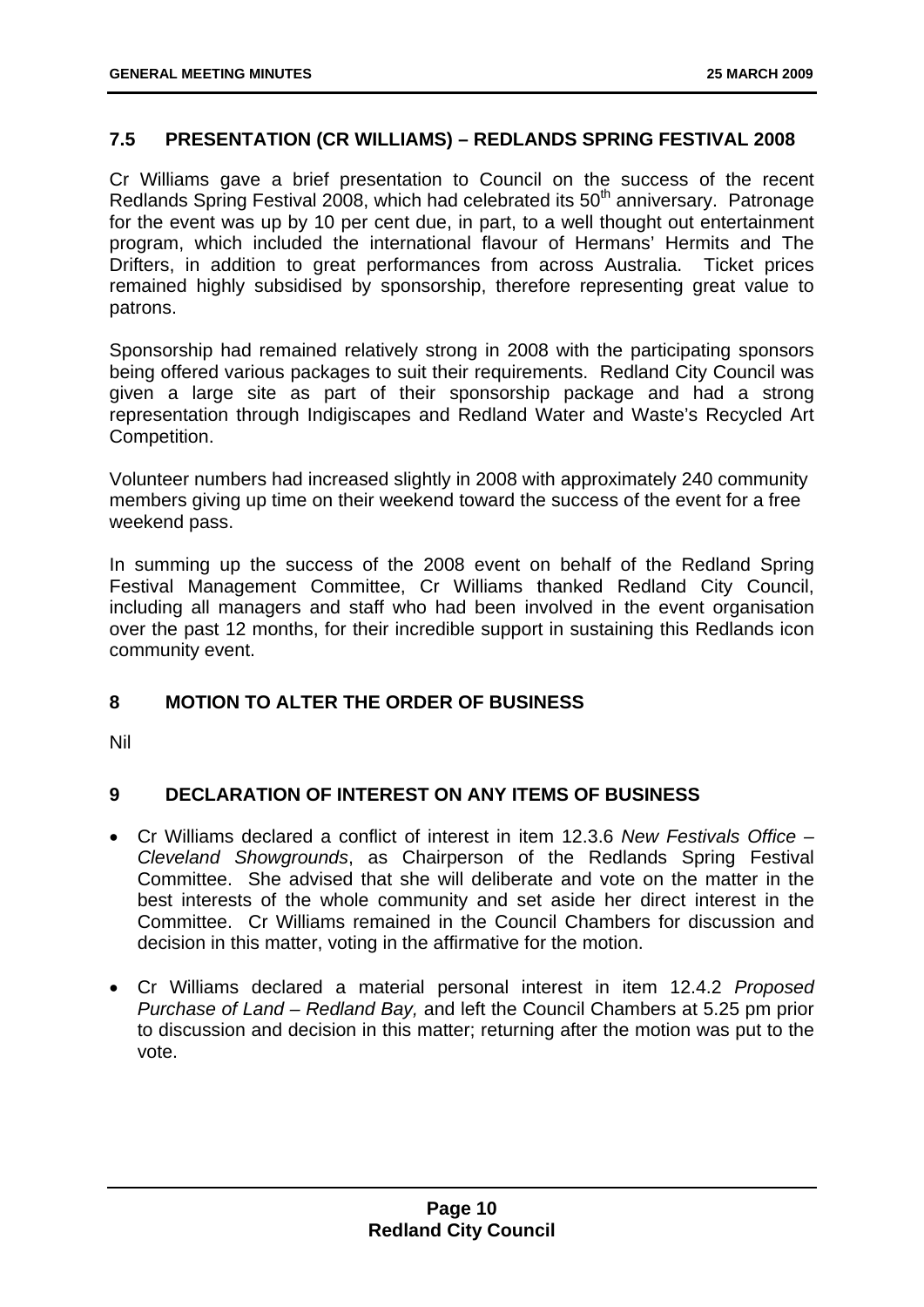#### <span id="page-11-0"></span>**10 PLANNING & POLICY COMMITTEE 04/03/09 - RECEIPT AND ADOPTION OF REPORT**

| Moved by:    | Cr Murray         |
|--------------|-------------------|
| Seconded by: | <b>Cr Reimers</b> |

That the Planning and Policy Committee Report of 4 March 2009 be received.

CARRIED

#### **10.1 ITEM DELEGATED TO COMMITTEE FROM COUNCIL**

#### **10.1.1 DELEGATED AUTHORITY SOUTH EAST QUEENSLAND NATURAL RESOURCE MANAGEMENT PLAN 2009-2031 RESPONSE**

| <b>Dataworks Filename:</b>       | <b>EM SEQ NRM Plan</b>                                                 |
|----------------------------------|------------------------------------------------------------------------|
| <b>Attachments:</b>              | <b>Council of Mayors Final Submission on SEQ NRM</b><br><b>Plan V6</b> |
| <b>Responsible Officer Name:</b> | <b>Gary Photinos</b><br><b>Manager Environmental Management</b>        |
| <b>Author Name:</b>              | <b>Dan Carter</b><br><b>Senior Advisor Natural Environment</b>         |

#### **EXECUTIVE SUMMARY**

*Delegated authority to determine this matter was conferred to the Planning & Policy Committee at the General Meeting of 25 February 2009, and, therefore, is not subject to adoption by Council. This item is presented to Council for noting.* 

The Draft South East Queensland Natural Resource Management Plan 2009 -2031 (SEQ NRM) has been prepared in partnership with members of South East Queensland Regional Coordination Group (SEQRCG) and released for public consultation. Comments are now being sought.

The SEQ NRM plan is a non statutory natural resource management plan for the region. It has been prepared from the need to develop targets for natural resource management following the introduction of the South East Queensland Regional Plan (SEQRP). The SEQRP identifies the need to manage the natural resources of the region. This documents attempts to bring together:

- coordinated set of targets,
- coordinated planning system,
- coordinated reporting, monitoring, evaluation and improvement; and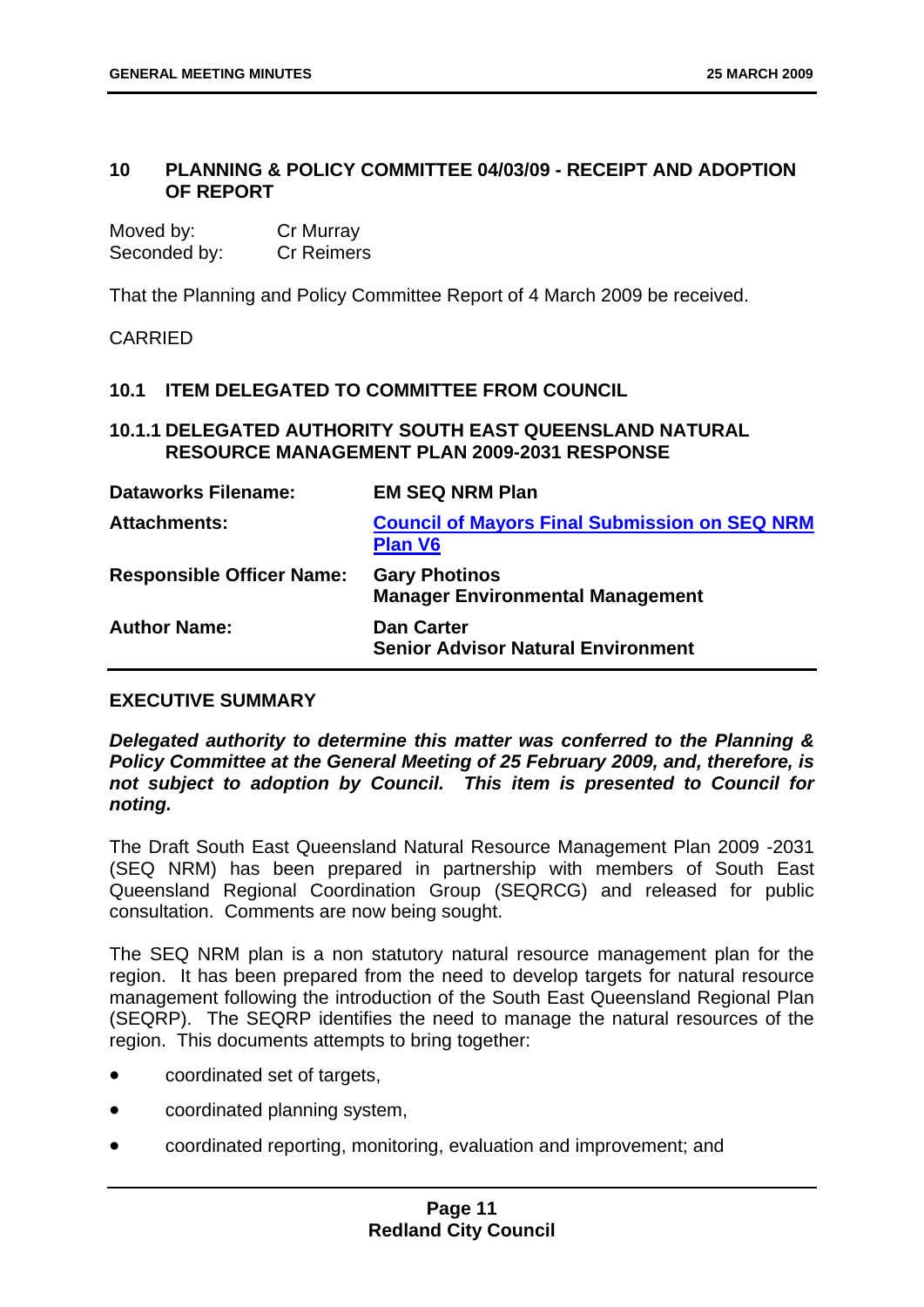• coordinated arrangements for implementation.

The SEQ Council of Mayor's has decided that a coordinated submission be prepared for the draft SEQ NRM plan incorporating all member Council's issues. Submissions are required by the end of March 2009.

#### **PURPOSE**

For Council to review current officer's feed back on SEQ NRM Plan and council of mayors submission on the Draft SEQ NRM Plan Version 6. Then decide if council supports the Council of Mayors Submission or if Council would like to formulate its own submission.

#### **BACKGROUND**

- Since the 1990's there have been numerous attempts created to establish a much needed single natural resource management strategy for South east Queensland.
- In early, 2006 South East Queensland Regional Plan 2005- 2026 (SEQ Regional Plan) was produced.
- In March 2006 Department of Infrastructure (DIP) invited the SEQRCG to take responsibility for Desirable Regional Outcome 4 – Natural Resources from the SEQ Regional Plan. This has seen the development the SEQ Natural Resources Management Database.
- In July 2006 the Queensland government worked closely with Healthy Waterways Partnership Secretariat to revise SEQ Healthy Waterways Strategy.
- Review of the Healthy Waterways strategy brought about the creation of targets for water quality within the region through expert panel and community discussions. It was identified that similar targets were required for other relevant sections under the SEQNRM plan.
- In July 2007 SEQRCG in partnership with SEQ Catchments Ltd set about developing the SEQNRM plan with to deliver specific deliverables (ie mapping and community round table discussions).
- In September 2007 a workshop was held to negotiate the first draft regional targets, attended by 100 sciences and planning experts from various fields of natural resource management. With targets set by the panel going out for public consultation between October and December 2007.
- In January 2008 Western Regional Organisation Committee (WESROC) and the Council of Mayors organised consultation timelines and discuss the targets based approach for the SEQNRM plan. This then formed the Local Government Consultation Group on which Redlands was represented.
- In April 2008 further refinement of the targets was undertaken following the consultation period. Review of SEQ Regional Plan was also being undertaken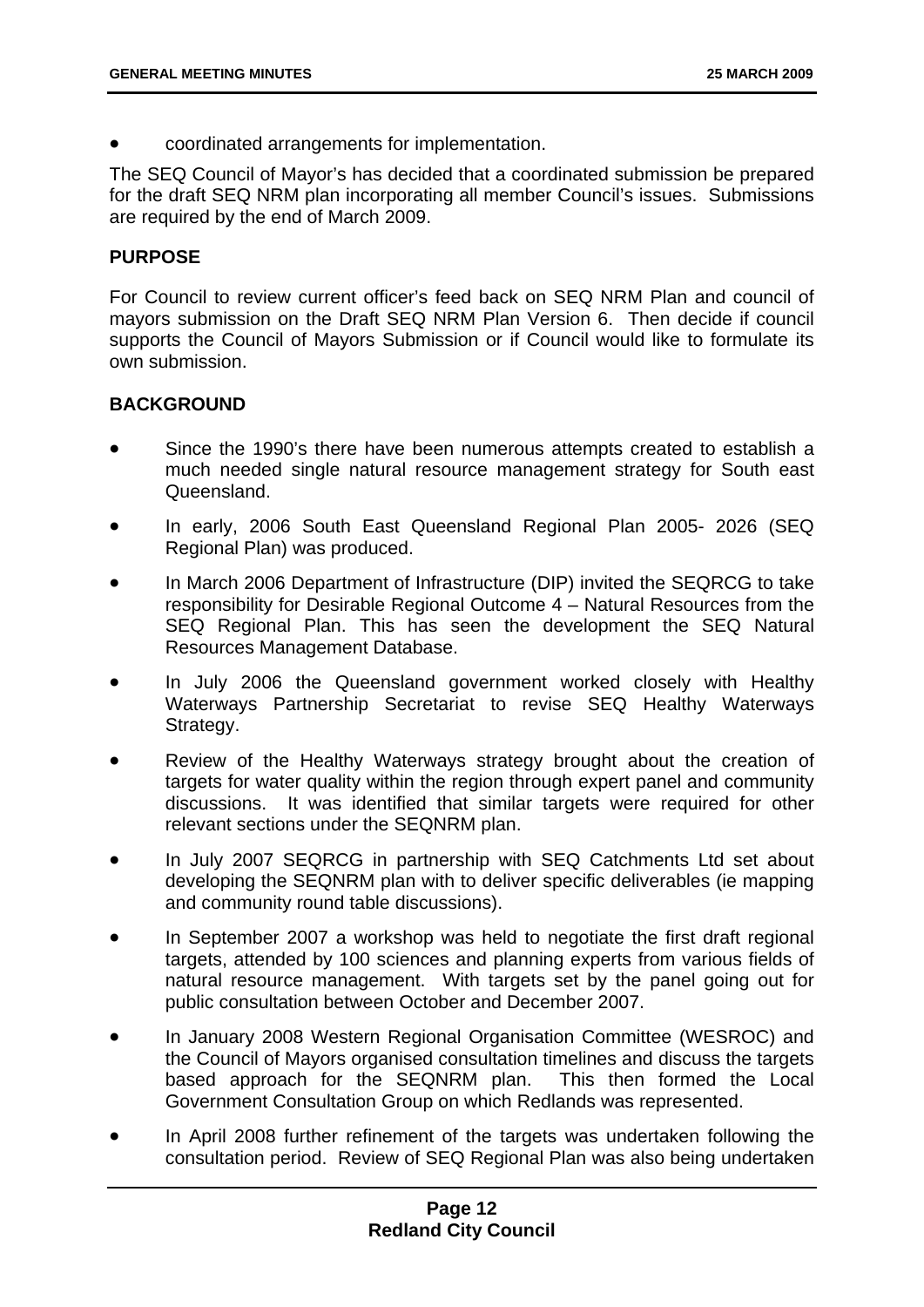simultaneously. It was recognised that the targets being established were valuable for the review.

- In May 2008 the review of the SEQ Regional Plan was brought forward.
- In June 2008 the SEQRCG invited by DIP to coordinate major natural resource management issues to be considered in the review and to table a summary report at inaugural meeting of the CEO's committee NRM 17 July 2008.
- Late November 2008 DIP resolved to have the draft SEQNRM plan referred to within the SEQ Regional Plan.
- On the 4 of December 2008 the CEO's committee Natural Resource Management (NRM) gave support for the SEQ NRM plan to be provided for public consultation until end of March.
- On the 5 December 2008 the Council of Mayors (SEQ) endorsed that a single response to the Draft SEQ NRM Plan be prepared and signed off during the public consultation period in early 2009. Also noting as per committee responsibilities the Regional Plan and Growth Management Committee will take the lead on this with advice from the Environment and Sustainability **Committee.**
- On the 12 February meeting of the Local Government Consultation Group meeting final submissions and discussions were held to develop the final Submission document from Council of Mayors.
- On the 25 February at Council general meeting council resolved to That the SEQ Council of Mayor's submission on the Draft Southeast Queensland Natural Resource Management Plan be referred to the next Planning & Policy Committee meeting in March 2009.

#### **ISSUES**

#### DRAFT SEQ NRM PLAN

The SEQ NRM plan is a non statutory natural resource management plan for the region which contributes to the sustainability framework promoted within the SEQ Regional Plan. With the rapid growth of the region the management of the region's natural resource is identified throughout the SEQ regional plan. This document aims at establishing the necessary targets for the management and protection of the natural resources. It draws upon the long history of community, traditional owner, scientific and government involvement in research, policy making, planning and on ground activities seeking to rehabilitate, conserve and manage the regions natural assets.

This plan does not provide the traditional implementation strategy or contain an extensive list of actions but rather is designed to connect together the wide range of existing plans, strategies and actions. The objective has been in coordinating the management and use of natural resources to enhance community, economic and environmental values.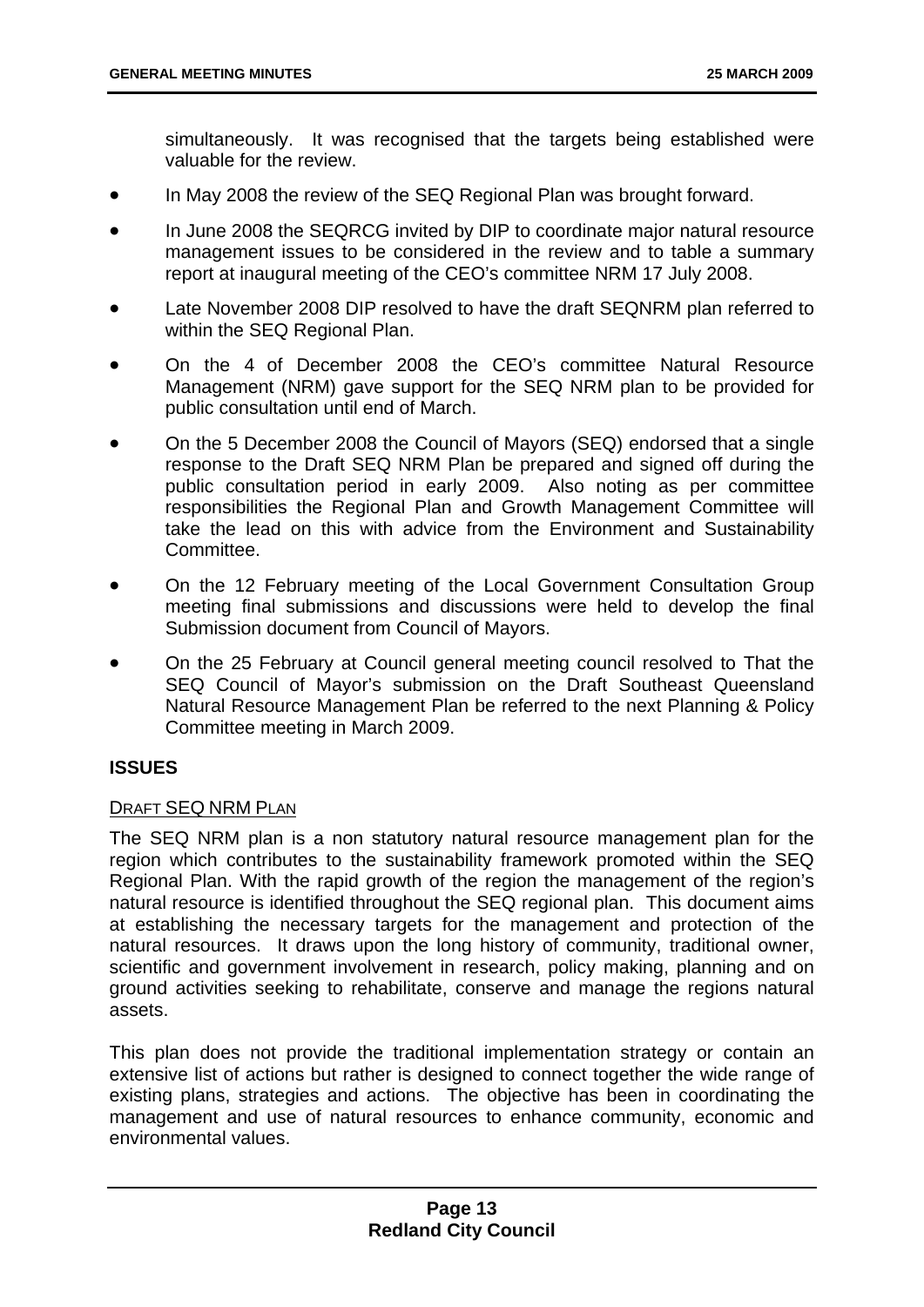A core element identified is a Common set of Regional Targets to 2031. The plan establishes measurable regional targets for the following:

- air and atmosphere,
- coastal and marine,
- community engagement,
- land resources.
- nature conservation areas.
- regional landscape resources.
- traditional owner resources,
- water resources.

It identifies the need for a coordinated planning system, coordinated reporting, coordinated monitoring, evaluation and improvement and coordinated institutional arrangements.

It should be noted that Council has already endorsed one of these targets when it adopted its Biodiversity Policy and Strategy in December 2008.

#### COUNCIL FEEDBACK ON THE DRAFT SEQ NRM PLAN

This document is a significant step in guiding councils on the targets required to be achieved to ensure appropriate management of our natural resources. This has been a long time coming and it is appreciated the work that SEQ catchments, other local councils and Council of Mayors to ensure this project has progressed to this stage.

The document provides council and other councils with targets for natural resource management that have been lacking. It also clearly identifies the need for a coordinated approach to achieving these targets across the region. The following response from officers is in relation to minor changes and better clarification of the roles and responsibilities for the implementation of the document.

As officers it is recommended that the targets set by the plan should be considered as a minimum where appropriate higher and stronger targets could be set by individual councils and state agencies. As previously stated this council has already adopted one of the regional targets established in this document. It is felt that an opportunity to highlight and strengthen the value of community links with the natural resources. This section could emphasise the link between community well being and the natural resources more significantly.

Its link with the SEQ RP is recognised together with its capacity to facilitate policy and positions within that document. Yet it should have links to other documents or identify the need to amend other strategies and documents to identify the targets established. It is noted that although this document is non-statutory the fact the SEQ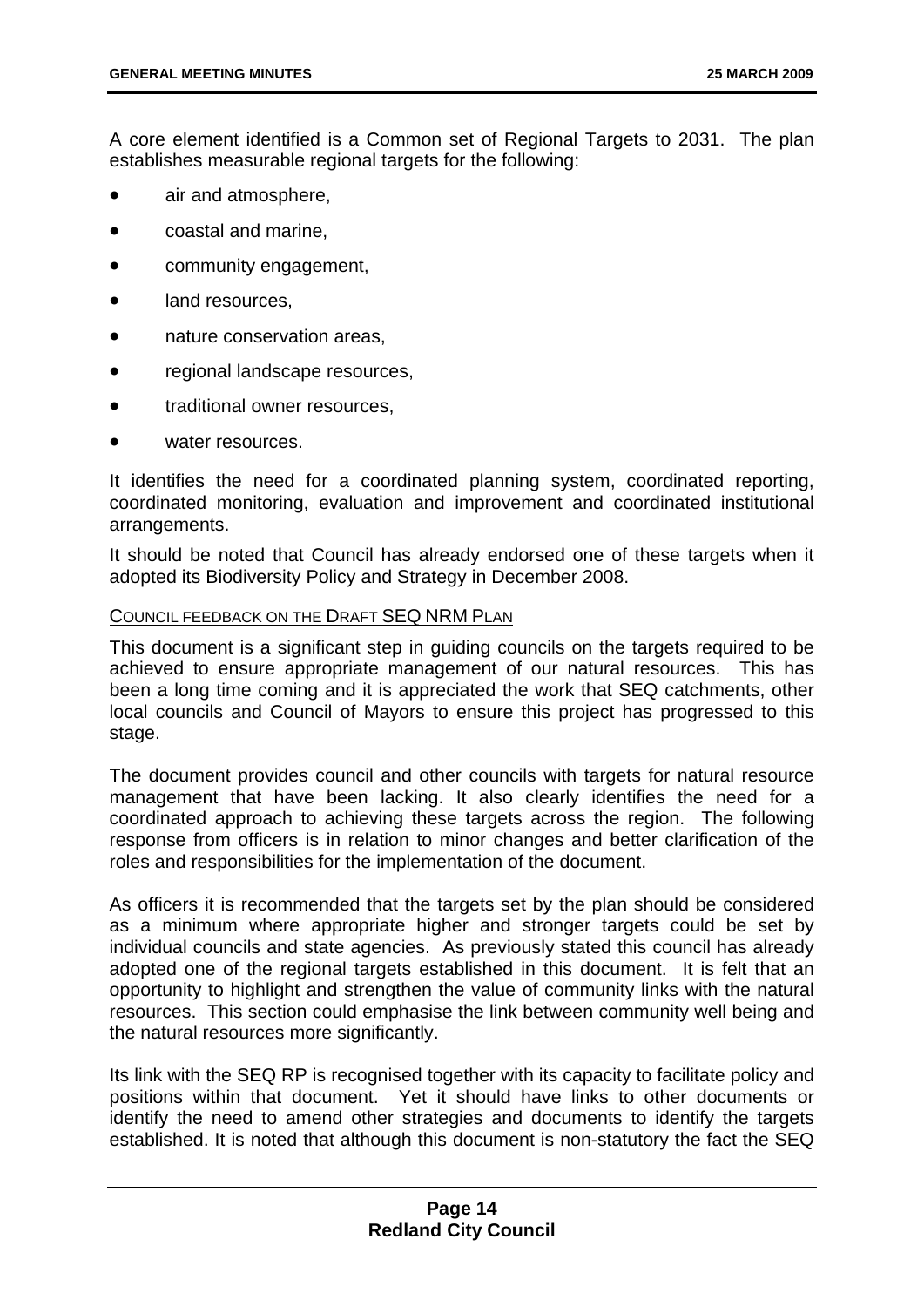RP recognises in some sections as policy which requires the implementation of this document.

It is intended that SEQ Natural Resource Management Regional target atlas 2031 be established, however it is still currently under development. This will provide spatial representation of the regional targets. With this a greater understanding of what these targets mean to Redlands can occur. This atlas will identify key priorities and key threatening processes to these areas, thereby allowing council to better review and manage the appropriate polices, planning scheme and on ground management to achieve these targets. A council officer will be a local government representative on the atlas working group.

The coordination and accountability role for achieving the NRM targets has not been identified in the plan. There is a need to recognise the roles of all agencies more clearly. Questions raised are who is responsible for;

- Core element 3 Coordinated reporting,
- Core element 4 Coordinated Monitoring, Evaluation and improvement and
- Core Element 5 Coordinated Institutional arrangements.

The current institutional arrangements for coordination of the delivering of the targets are complex and confusing, it would be appropriate to reduce the number of groups and committees to make the process and coordination as simple as possible. Lead agencies need to be identified for each natural resource management issue.

The repercussions/ consequences of not meeting these targets need to be identified for all parties. There are significant consequences for not achieving these targets for all residents within the region, state and internationally. Examples of these consequences; loss of biodiversity, further health issues from breathing poor air, food resources become scare etc.

It must be noted that Redlands has developed in the last few years its own State of the Environment reporting. This document does have synergies with the SEQ NRM plan however the targets established in the NRM plan are not the only targets or objectives relevant to such an assessment. In these cases council should set higher or stronger targets where appropriate.

#### COUNCIL OF MAYORS (SEQ) DRAFT SUBMISSION ON THE DRAFT SEQ NRM PLAN

A meeting was held on the 12 of February of the Local Government Consultation Group in which feedback from the other councils was provided by a range of councils within South East Queensland.

A copy of the submission is included as an attachment. The following points are a summary of issues identified within the Council of Mayor's submission:

• Significant commitment is required in the formalising the implementation of the Plan at regional and sub regional levels.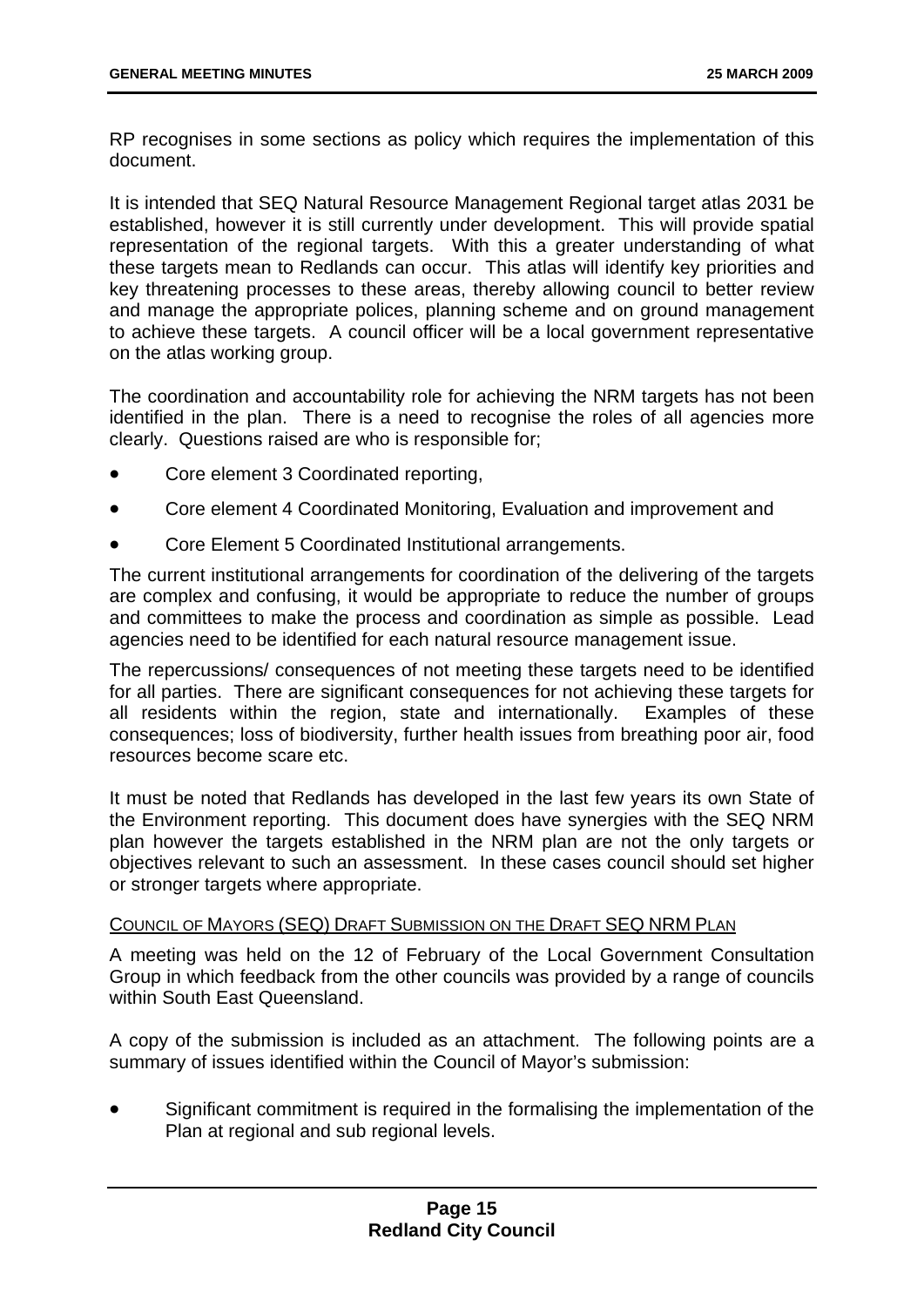- Implementation panel That council of Mayors (SEQ) will facilitate with other SEQRCG members the implementation panel workshop.
- Improve project management processes for this plan which allows the management of the finalisation and implementation of the plan.
- Although the plans implementation will be through a range of tools many of the targets may well best be achieved through local planning provisions in particular those targets which are impacted significantly by development. Further direction on the level of influence of a non statutory NRM plan may have on local planning mechanisms is necessary.
- Although the plan identifies a framework is required to be developed for implementation of each target, it is recommended that this framework is establish for each group of targets instead.
- Key partners are identified for groups of targets.
- It is recommended that the introduction should include a descriptive snapshot of the status of the regions natural assets based on the state of the region report.
- The need to have complete and adequate mapping of each target is required to allow decisions to be made on the how best method of reaching these targets.
- Implications of climate changes need to be given higher profile particularly in the initial sections of the NRM Plan.
- It is recommended that the entire document have an independent peer review to improve structure and flow of the document.
- Concept of liveability although addressed is not well defined or understood it is important this is clarified.

#### COUNCIL OF MAYORS SUBMISSION PROCESS

Council of Mayors (SEQ) on the  $5<sup>th</sup>$  of December 2008 endorsed that a single response to the Draft SEQ NRM Plan be prepared and signed off during the public consultation period in early 2009.

To allow for response from all local councils and coordination of these responses there has been one meeting held on the 21 January with the Local Government consultation group (LGCG) which is convened by the Council of Mayors officers. On the 12 February another meeting was held to finalise the Council of Mayors submission.

It is intended that each council within South East Queensland makes a decision on the endorsement of the Council of Mayors submission on the draft SEQ NRM plan.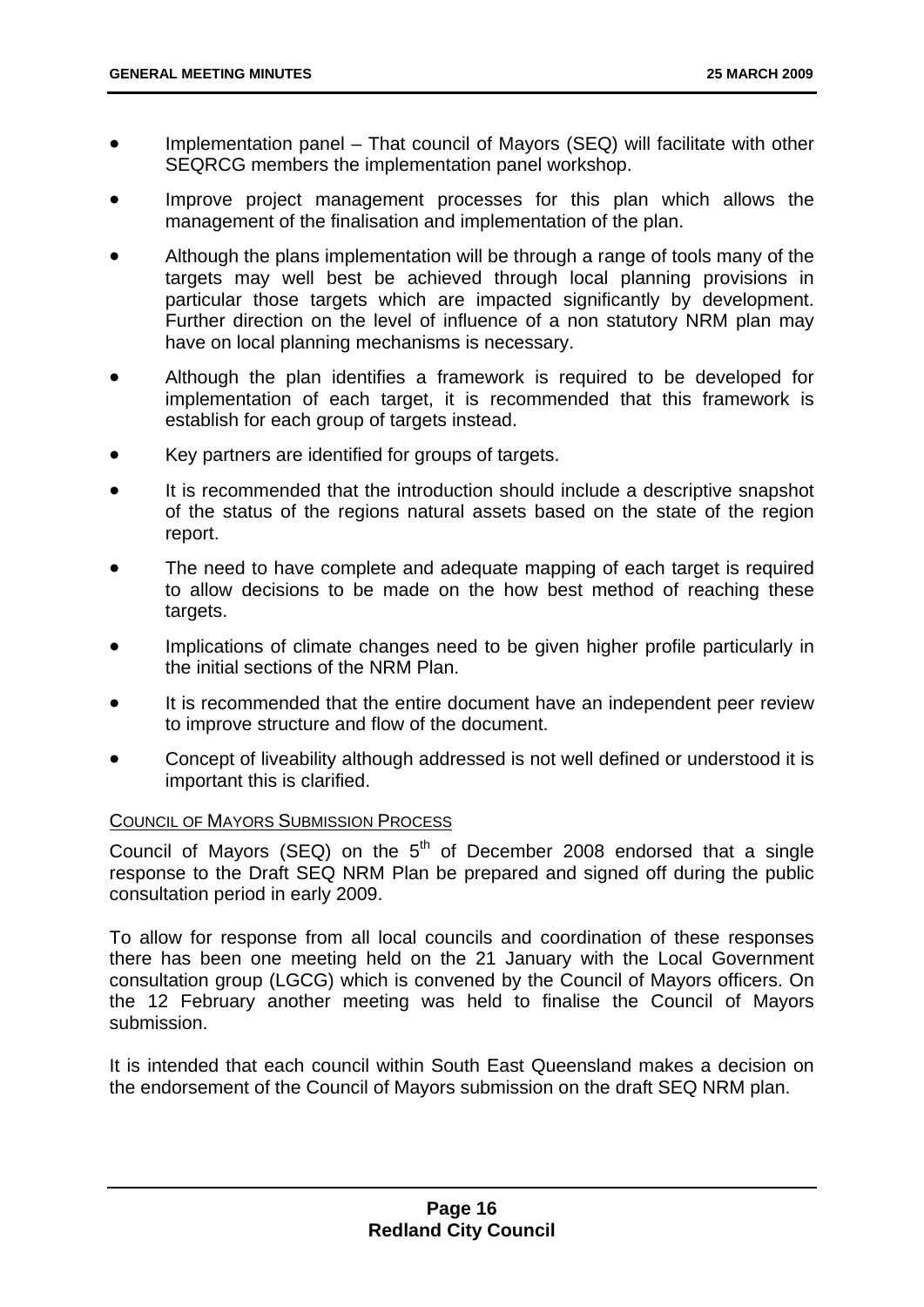#### SUPPORT OF COUNCIL OF MAYORS SUBMISSION

In review of the Council of Mayors submission and council officers views of the Draft SEQ NRM Plan it is recommended that council support the Council of Mayors Submission as it is currently. Officers' feedback and thoughts on the plan were provided and discussed with the LGCG as part of the meetings held and were used to formulate the Council of Mayors Submission.

#### **RELATIONSHIP TO CORPORATE PLAN**

The recommendation primarily supports Council's strategic priority to ensure the enhancement of biodiversity including koala habitat, bushland, greenspace, waterways, catchments, air and coastal ecosystems in recognition of our unique location on Moreton Bay.

#### **FINANCIAL IMPLICATIONS**

At this stage financial implications can not be assessed, as the SEQ NRM Atlas is produced greater understanding of the implications for Council can be determined.

#### **PLANNING SCHEME IMPLICATIONS**

The Land Use Planning Group was consulted and it is considered that the outcome of recommendations in this report will not require any amendments to the Redlands Planning Scheme.

#### **CONSULTATION**

The Draft SEQ NRM Plan was sent to the following:

- Land Use Planning;
- Community and Social Planning;
- Development Assessment;
- Infrastructure Planning:
- Parks and Conservation.

Responses were received from Community and Social Planning, Land Use Planning and Development Assessment.

#### **OPTIONS**

#### **PREFERRED**

That Committee, under delegated authority, resolve to give authority to the Mayor to endorse the Council of Mayors (SEQ) Submission on the Draft South East Queensland Natural Resources Management Plan Version 6 at the next Council of Mayors meeting.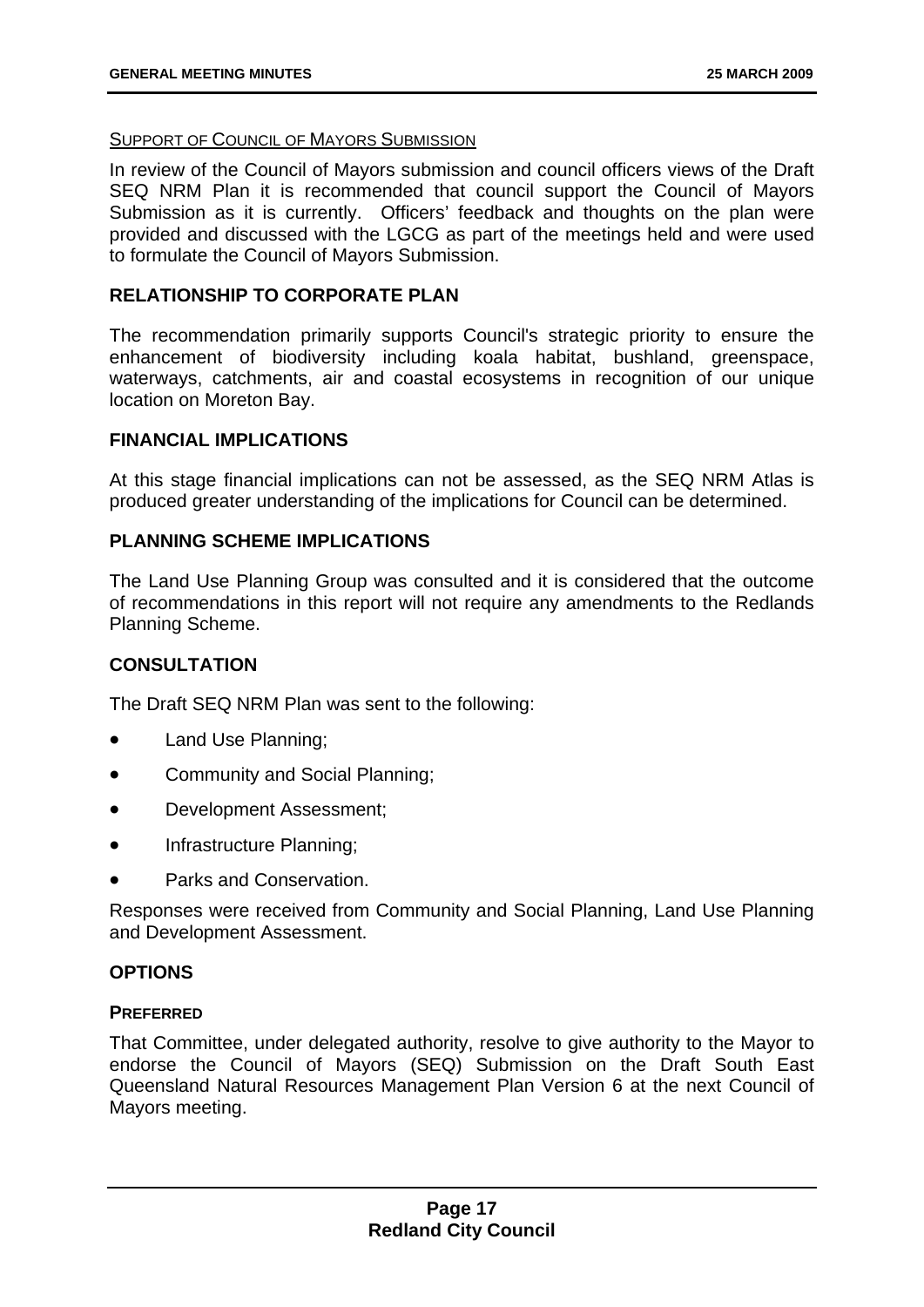#### **ALTERNATIVE**

That Committee, under delegated authority, resolve that Council will make its own submission to Department of Natural Resources and Water.

#### **OFFICER'S RECOMMENDATION**

That Committee, under delegated authority, resolve to give authority to the Mayor to endorse the Council of Mayors (SEQ) Submission on the Draft South East Queensland Natural Resources Management Plan Version 6 at the next Council of Mayors (SEQ) meeting.

The following is the Committee's report on deliberations in this matter and is presented to Council for noting.

#### **PROCEDURAL MOTION**

| Moved by:    | Cr Ogilvie |
|--------------|------------|
| Seconded by: | Cr Henry   |

That this matter lie on the table.

#### CARRIED

In accordance with Part 3, Division 5, Section 29(7) of *Subordinate Local Law No 5 (Meetings)*, a procedural motion is required, *"that the matter be taken from the table",* before the matter can be reconsidered and concluded.

#### **PROCEDURAL MOTION**

| Moved by:    | <b>Cr Reimers</b> |  |  |
|--------------|-------------------|--|--|
| Seconded by: | Cr Hobson         |  |  |

That this matter be taken from the table.

#### CARRIED

#### **COMMITTEE RESOLUTION – PLANNING & POLICY COMMITTEE 04/03/09**

| Moved by:    | Cr Henry  |
|--------------|-----------|
| Seconded by: | Cr Hobson |

**That Committee, under delegated authority, resolve as follows:** 

**1. To give authority to the Mayor to endorse the Council of Mayors (SEQ) submission on the draft South East Queensland Natural Resource Management Plan Version 6 at the next Council of Mayors meeting and seek changes to the submission as follows:**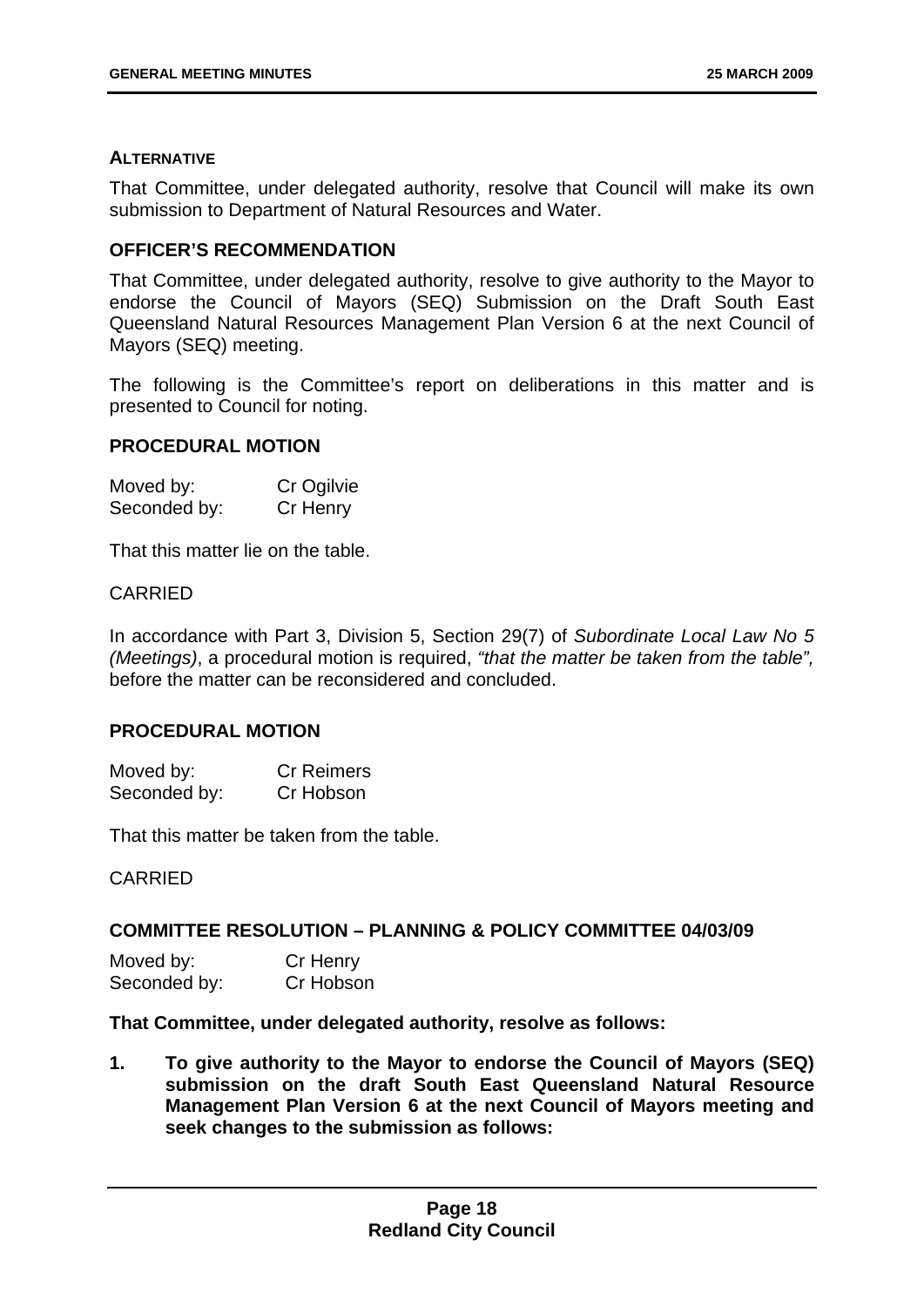- **a) In the Atmosphere section A2 that reference should be made to the millennium assessment report in the consideration of local measurement;**
- **b) In the Atmosphere section A4 noise pollution target make reference to the environmental protection agency's state of environment report;**
- **c) In the Coastal and Marine section CM7 that the words "reference should be made to the precautionary principle" be included.**
- **2. To give authority to the Mayor to endorse a supplementary Redland City Council submission, which highlights the following issues:** 
	- **a) Recognition be given to the agricultural productivity of land within the urban footprint;**
	- **b) That the issues of conflict between extractive industry targets and agricultural level targets, which may conflict with the spatial requirements of the nature conservation targets need to be addressed; and**
	- **c) That the plan be reviewed once the implications of the CPRS (Carbon Pollution Reduction Scheme) have been finalised.**

#### **CARRIED**

A division was called for.

Crs Boglary, Henry, Townsend, Bowler, Elliott, Hobson, Reimers and Murray voted in the affirmative.

Cr Williams voted in the negative.

Cr Ogilvie was not present when the vote was taken.

The motion was declared by the Chair as **CARRIED**.

#### **COUNCIL RESOLUTION**

Moved by: Cr Murray Seconded by: Cr Townsend

#### **That the Committee Resolution in this matter be noted.**

**CARRIED**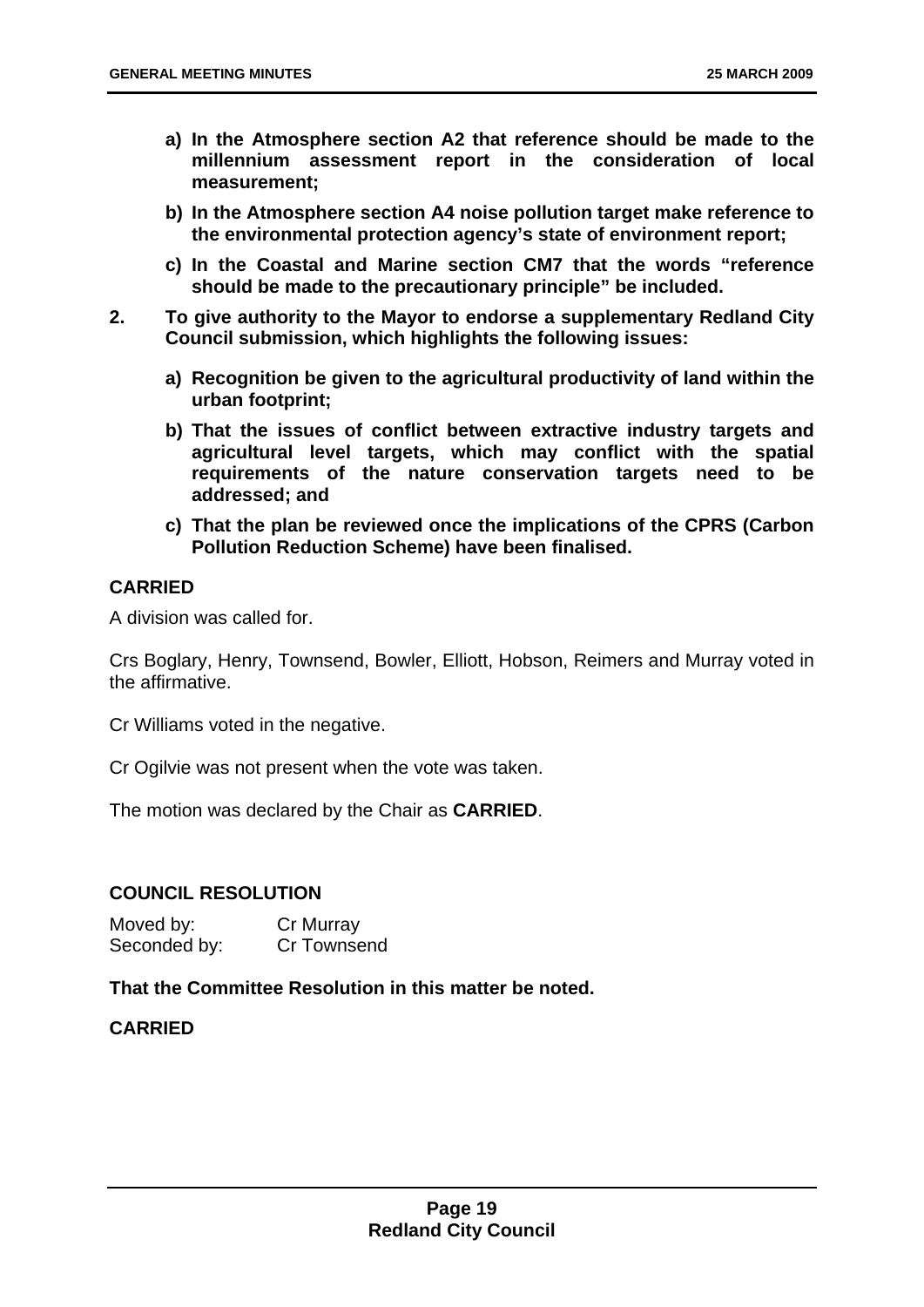#### <span id="page-20-0"></span>**10.2 OFFICE OF CEO**

#### **10.2.1 ORGANISATIONAL DEVELOPMENT PLAN**

| <b>Dataworks Filename:</b>       | <b>GOV Organisational Structure</b>                     |
|----------------------------------|---------------------------------------------------------|
| <b>Attachment:</b>               | <b>Organisational Development Plan</b>                  |
| <b>Responsible Officer Name:</b> | <b>Gary Stevenson</b><br><b>Chief Executive Officer</b> |
| <b>Author Name:</b>              | <b>Gary Stevenson</b><br><b>Chief Executive Officer</b> |

#### **EXECUTIVE SUMMARY**

**This item was referred to a Special Meeting of Council held on 10 March 2009 for consideration and resolution.**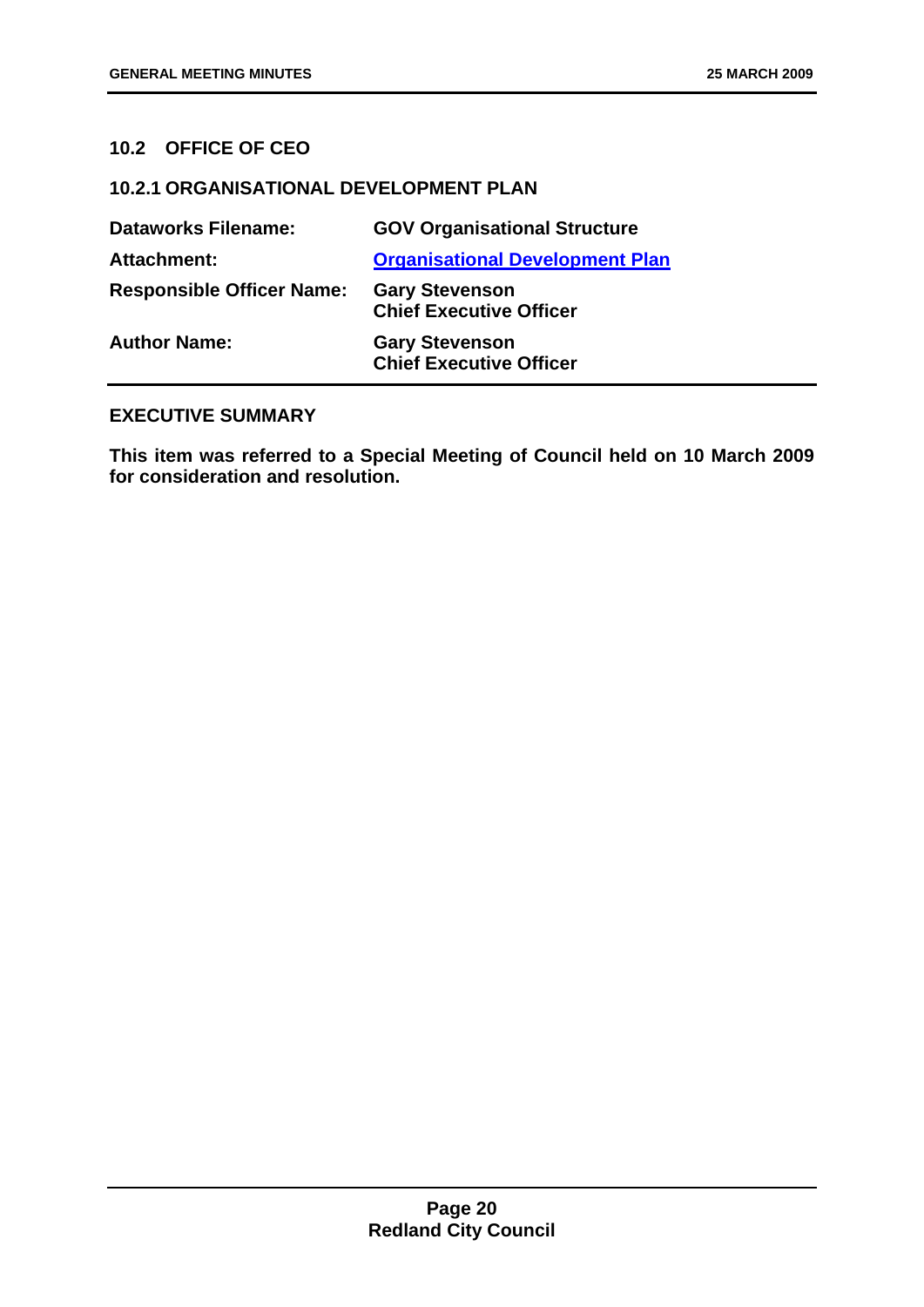#### <span id="page-21-0"></span>**10.3 CUSTOMER SERVICES**

**10.3.1 PARK NAMING - WILSON PARK** 

| <b>Dataworks Filename:</b>       | P & R Naming                                                            |
|----------------------------------|-------------------------------------------------------------------------|
| <b>Attachments:</b>              | Park Map - Part of Lot 901 SP124493                                     |
| <b>Responsible Officer Name:</b> | <b>Neil Kesur</b><br><b>Services Manager - Parks &amp; Conservation</b> |
| <b>Author Name:</b>              | <b>Bill McDowell</b><br><b>Senior Advisor - Urban Landscape</b>         |

#### **EXECUTIVE SUMMARY**

The purpose of this report is to provide recommendations on naming requests received by Council based on the Park Naming, Memorials, and Tributes Policy Document – POL-3068 adopted by Council on 26 September 2007 and Local Law No.15 Parks and Reserves. The policy acknowledged that any Council decision, by resolution, will take precedence over any aspect of the policy where exceptional circumstances have been demonstrated.

Local recreation parks tribute naming will only be considered in exceptional circumstances to recognise individuals for their eminence and exceptional endeavours associated with the community.

An alternate approach is to consider a tribute park bench option under Guideline Document GL3068-001 Tribute Park Bench Guidelines.

#### **PURPOSE**

To tribute name part of the Orchard Beach Foreshore at 2-10 Wilson Esplanade, Redland Bay (Part of Lot 901 SP124493) as "Wilson Park" for the contribution of the Wilson family and more specifically Lindsay Gordon Wilson and his wife Helen Haslingden Wilson to the local community of Redland Bay during their time of land ownership and participation associated with the Redlands Community.

#### **BACKGROUND**

A request for park naming was submitted by Mr Garry Hargrave in 2005. A reply to Mr Hargrave was forwarded to him in November 2005 advising that a report would be presented to a future Planning and Policy Committee meeting. The proposed report to Council did not get presented at that time.

Subsequently another request was made by Mr Hargrave in October 2008. The previous request was researched by the Senior Advisor Urban Landscape and a letter of reply forwarded on the 11 November 2008

This matter was referred to the Manager Environmental Management for further consideration.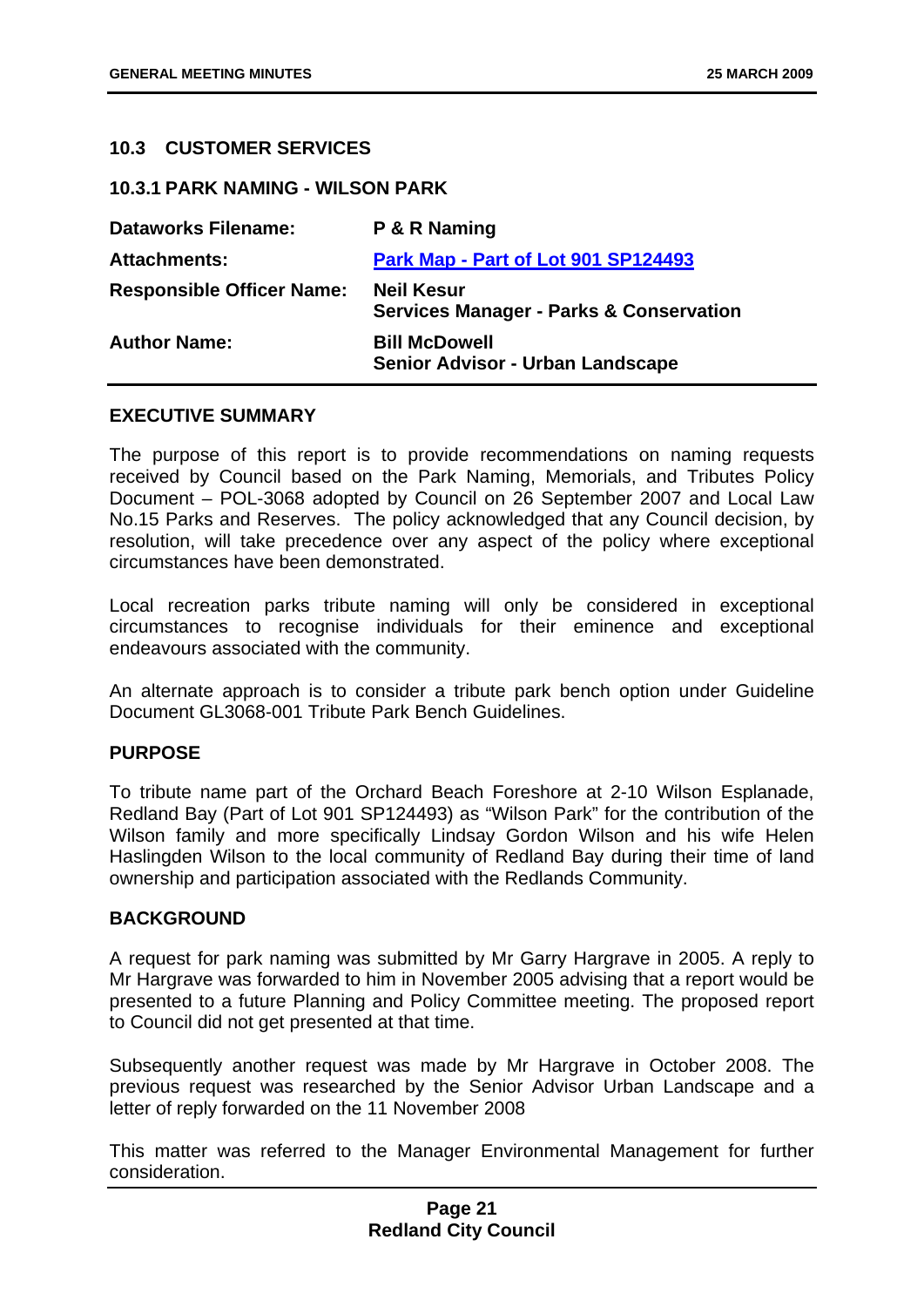Mr Hargrave has since made further contact via email with the Senior Advisor Urban Landscape to discuss the suitability of part of Lot 901 SP124493 to be named "Wilson Park".

With the support of the Division 5 Councillor, an official application was requested to be submitted. This was supplied by Mr Hargrave.

The evidence supplied by Mr Hargrave to support this application has been thorough. The contribution by Mr & Mrs Wilson to the Redlands community and Queensland is very commendable. The following is an extract from Mr Hargraves application.

*Gordon & Helen Wilson were long time residents of the Redland Bay area who were committed to the development of the social and economic fabric both within Redland Bay and the Redlands District as a whole. They were prominent contributors to the Redlands for a period of over 60 years and helped shape the Redlands community as we know it today.* 

*Gordon's father arrived in Redland Bay in 1919 and settled on a property named "South Park" in Serpentine Creek Road where he actively farmed standing tress crops such as custard apples and lemons interspersed with small crops.* 

Gordon was actively involved with the Fruit and Vegetable Industry being *Chairman of the Vegetable Sectional Group of the Committee of Direction (COD) for 20 years. This organization led the horticultural industry in Australia for the progressive and innovative development both in marketing and representing the interests of horticultural grower's state wide & nationally.* 

*Gordon's contributions were recognised with the awarding of an Order of Australia for services to the Horticultural industry.* 

#### *Locally Gordon was:*

*Actively involved in the early development of the Redland Bay Sports ground and the Redland Bay Golf Club,* 

- *A Charter member of the Cleveland Rotary Club,*
- *A Charter member and co-Patron of the Redlands Chamber of Commerce,*
- *A Member of the Redlands Probus Club,*
- *Actively involved in State Politics.*

*Gordon married Helen Haslingden Craig on 23 September 1943.* 

*Helen was a woman of extremely strong character and support to her husband. As a wife, a mother to their five children, a business partner and bookkeeper for their many business interests she provided the stability and backbone to the family unit as well as committing considerable time and energy to numerous community activities.* 

*At Redland Bay State School she formed the Ladies Auxiliary and held the position of president for many years.*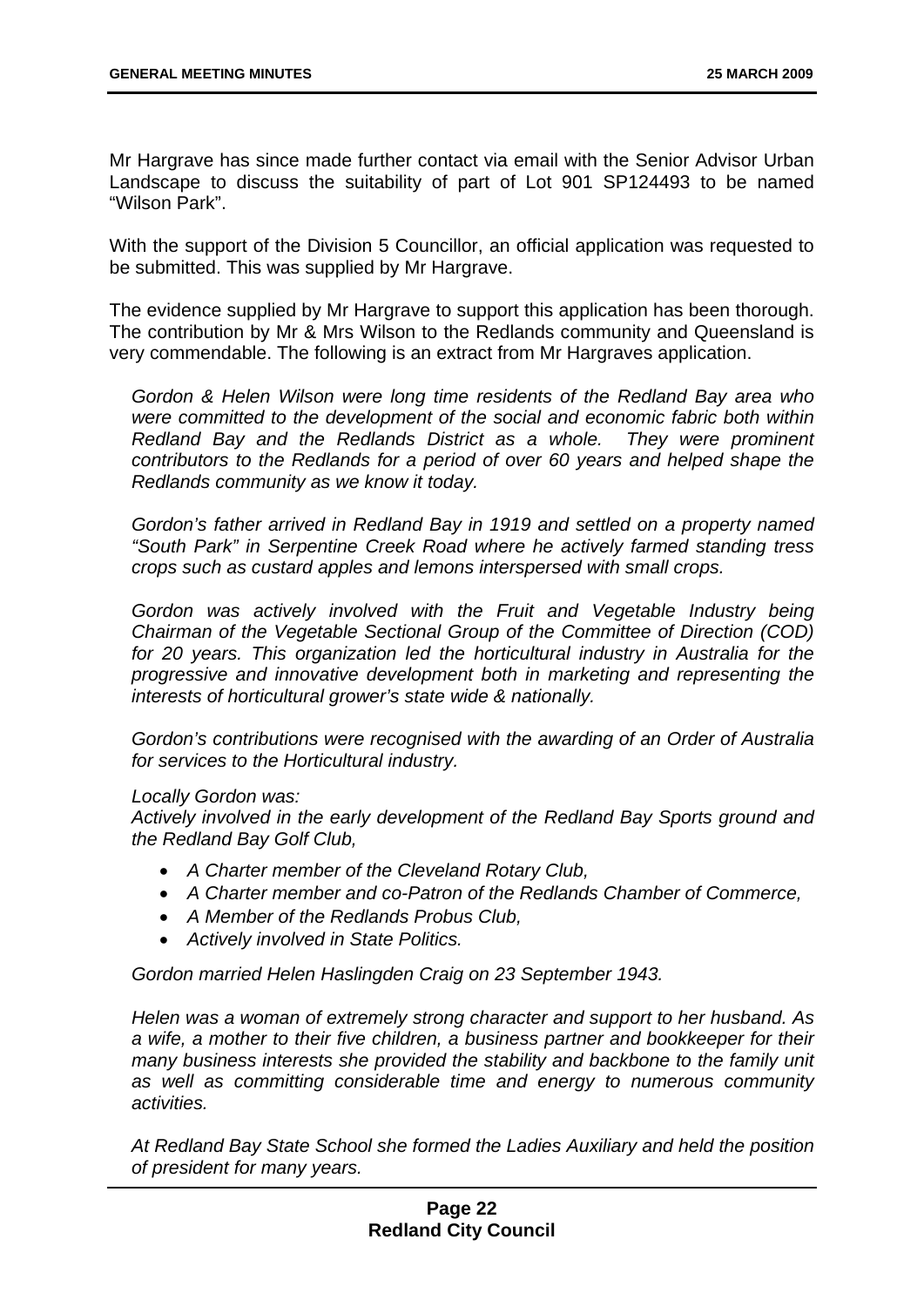*Helen was also an active member of the Rotary Annes attached to the Cleveland Rotary Club serving on many committees and fundraising for the local community.* 

*Helen was actively involved in the local congregation of the Uniting Church at Redland Bay. She was honoured to accept an invitation to become a church elder, a position of great respect within the church community.* 

*Helen and Gordon shared a belief in and a vision for the Redland Bay township. In the 1980's they identified the need for a new local centre for Redland Bay. Together they funded, and developed what was a pioneering venture into the successful shopping centre it is today.* 

*Helen died suddenly in May 2002 of a heart attack, which shocked her family and the local community.* 

*Gordon passed away 12 January 2005 after an extended period of suffering from Alzheimer's disease.* 

*This parkland is enjoyed daily by residents of Redlands and it is fitting for the area to be named in Helen and Gordon's honour, commemorating the achievements of two outstanding citizens who achieved so much within the Redland's community and Australia.* 

#### **ISSUES**

The only issue identified has been that the application is for a part of a lot of land only. Refer attached plan as supplied by the applicant.

To accommodate this naming request a sub-lot of the whole lot can be mapped and recorded in Council's Red-E-Map system.

#### **RELATIONSHIP TO CORPORATE PLAN**

The recommendation primarily supports Council's strategic priority to build safe, strong and self reliant communities with access to community services, infrastructure and opportunities for participation in community life.

#### **FINANCIAL IMPLICATIONS**

The naming of the parks would involve a financial implication of approximately \$1,500 per Park for the supply and installation of a park name sign.

The acceptance of the recommendations provided would need to be funded from the Parks and Reserves Unit normal operating budget.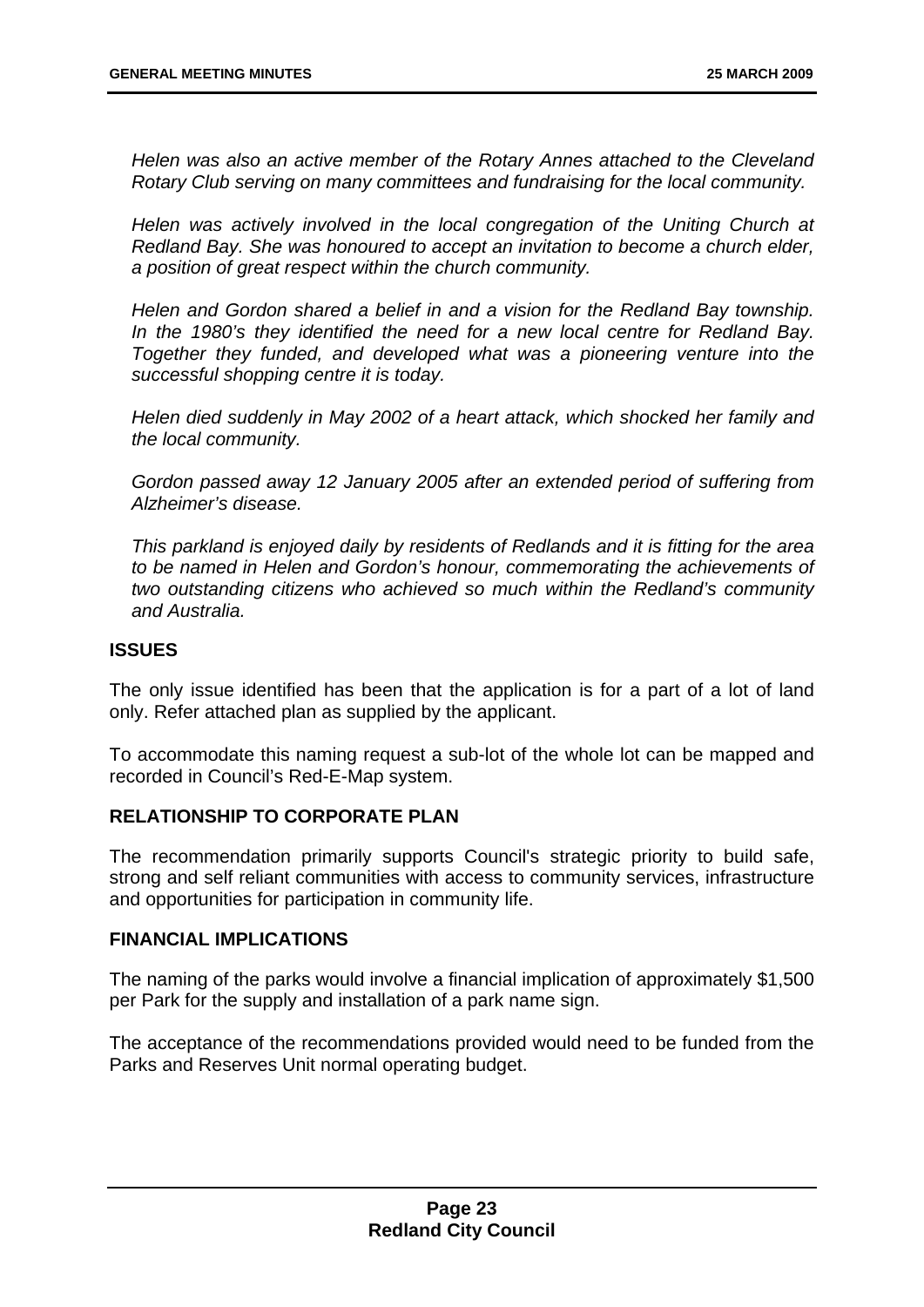#### **PLANNING SCHEME IMPLICATIONS**

The Land Use Planning Group was consulted and it is considered that the outcome of recommendations in this report will not require any amendments to the Redlands Planning Scheme.

#### **CONSULTATION**

Consultation was initially with the Manager Environmental Management to determine the results of previous submissions for park naming by Mr Hargrave.

Advice was received from the Divisional Councillor. Cr Barbara Townsend provided written support for this application.

Council's Local History Librarian was contacted.

#### **OPTIONS**

#### **PREFERRED**

That Council resolve to tribute name part of the foreshore parkland at 2-10 Wilson Esplanade, Redland Bay (Part of Lot <sup>901</sup> SP124493) as "Wilson Park" for the contribution of Lindsay Gordon Wilson and his wife Helen Haslingden Wilson to the local community of Redland Bay during their time of land ownership and participation associated with the Redlands Community and install a timber park name sign accordingly.

#### **ALTERNATIVE**

That Council resolve not to approve the tribute naming part of the foreshore parkland at 2-10 Wilson Esplanade, Redland Bay (Part of Lot 901 SP124493) as "Wilson Park".

#### **OFFICER'S/COMMITTEE RECOMMENDATION/ COUNCIL RESOLUTION**

| Moved by:    | Cr Murray   |
|--------------|-------------|
| Seconded by: | Cr Townsend |

**That Council resolve to tribute name part of the foreshore parkland at 2-10 Wilson Esplanade, Redland Bay (Part of Lot 901 SP124493) as "Wilson Park" for the contribution of Lindsay Gordon Wilson and his wife Helen Haslingden Wilson to the local community of Redland Bay during their time of land ownership and participation associated with the Redlands Community and install a timber park name sign accordingly.** 

#### **CARRIED**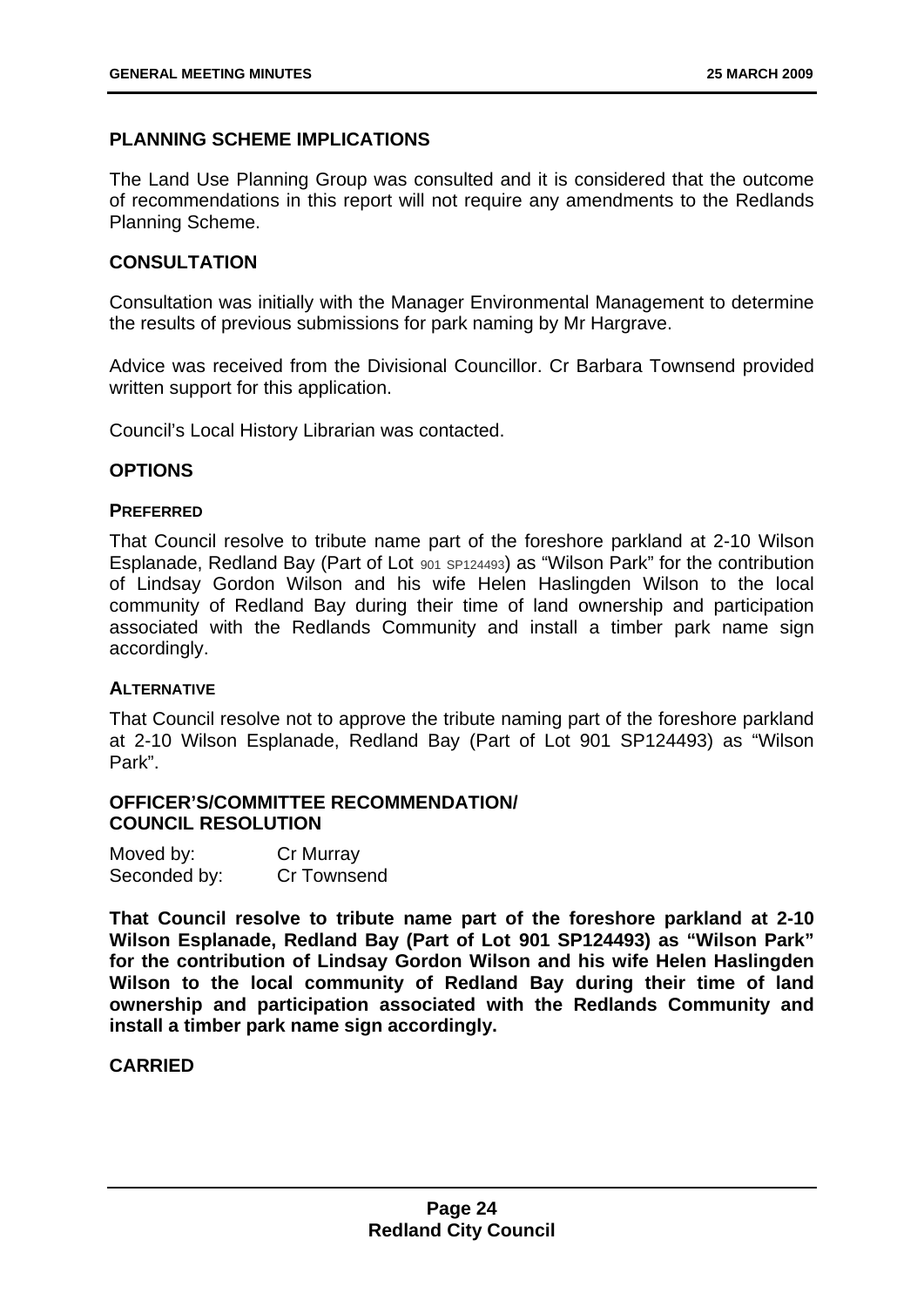#### <span id="page-25-0"></span>**10.4 PLANNING AND POLICY**

#### **10.4.1 RPS AMENDMENT 1C - COMMUNITY PURPOSES SUB AREA 10 ON SMBI**

| <b>Dataworks Filename:</b>       | LUP Redlands Planning Scheme Amendment 1C                                                                                                                                           |
|----------------------------------|-------------------------------------------------------------------------------------------------------------------------------------------------------------------------------------|
| <b>Attachments:</b>              | Attachment A - List of CP10 lots to be rezoned<br><b>Attachment B - CP10 Rezoning Map</b><br><b>Attachment C - Response to 1st State Interest</b><br><b>Review - CP10 Amendment</b> |
| <b>Responsible Officer Name:</b> | <b>Wayne Dawson</b><br><b>Manager Land Use Planning Group</b>                                                                                                                       |
| <b>Author Name:</b>              | <b>Michael Beekhuyzen</b><br><b>Senior Strategic Planner</b>                                                                                                                        |

#### **EXECUTIVE SUMMARY**

Council at its General Meeting held on 31 October 2007 resolved to:

- confirm the list of Council owned freehold lots included in the Community Purposes Sub-Area CP10 and Southern Moreton Bay Islands [SMBI] Residential zones identified by an internal working group as either surplus to Council requirements or required to be retained; and
- dispose of the identified surplus lots through land sale and land exchange programs.

To facilitate disposal of the identified surplus lots and protect lots identified to be retained Council resolved to amend the Redlands Panning Scheme [RPS] in accordance of Schedule 1 of the *Integrated Planning Act 1997* [IPA] to:

- include all Council owned freehold lots included in the Community Purposes Sub-Area CP10 zone and identified as surplus in the SMBI Residential zone [362 lots]; and
- include all Council owned lots included in the Community Purposes Sub-Area CP10 zone and identified to be retained by Council in the Conservation Sub-Area CN1 zone or Open Space zone [48 lots].

It is recognised that this resolution has been amended by Council at its General Meeting on the 30 April 2008 rescinding the resolution to dispose of surplus Council lands through a sale program.

Following 1st State Interest Review the Minister for Infrastructure and Planning has advised that Council may proceed to the public notification stage of the proposed amendment pursuant to Schedule 1 of the IPA 1997.

The amendment to the RPS to include the identified surplus Council owned land within the SMBI Residential zone will add to Council's diminishing land bank of lots available for land exchange purposes. Providing additional lots for land exchange

#### **Page 25 Redland City Council**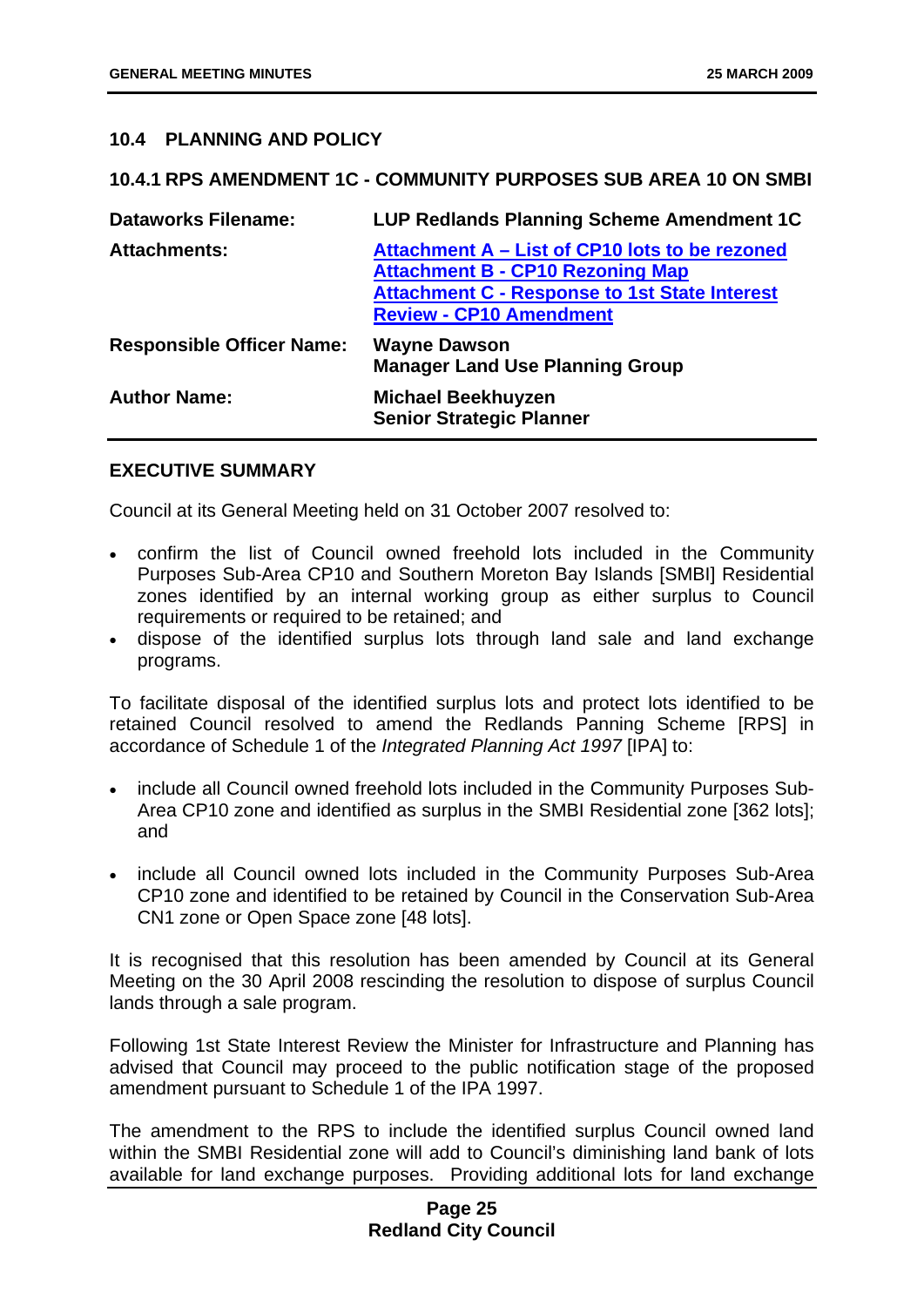purposes will support continuing land exchange programs that contribute to the ongoing implementation of the SMBI Planning and Land Use Study [SMBIPLUS].

#### **PURPOSE**

The purpose of this report is to seek Council approval to publicly notify for thirty [30] business days the following amendments to the RPS in accordance with Schedule 1 of the IPA 1997:

- remove three hundred and sixty two [362] lots from the CP10 zone and include these lots within the SMBI Residential zone;
- remove forty eight [48] lots from the CP10 zone and include within the Conservation Sub-Area CN1 and Open Space zones.

#### **BACKGROUND**

#### *Community Purposes Sub-Area CP10 lots*

The Community Purposes Sub-Area CP10 zone includes Council owned freehold lots generally dispersed in residential precincts on the southern end of Russell Island and potentially suitable for residential purposes as part of a future land sale/exchange program following detailed investigations. Only Council owned allotments without any of the following constraints/values or locational attributes were identified within the CP10 zone:

- major drainage problems (revised Drainage Constrained Areas Mapping, 2001); and/or
- identified for conservation, bushfire management, land consolidation and habitat consolidation (revised Conservation Acquisition Strategy);
- very high or high conservation values (Conservation Priority Areas Mapping,
- 2002): and/or
- identified Glossy Black Cockatoo habitat values (Glossy Black Cockatoo
- Investigation Report, 2002); and/or
- located in an area where Council has actively sought to consolidate Council ownership (revised Conservation Acquisition Strategy, 2002); and/or
- directly adjoins a natural wetland or conservation area; and/or
- identified for public open space and recreation (Redland Shire Open Space Plan, 2003).

The RPS identifies four hundred and ten [410] Council owned lots in the CP10 zone.

#### *SMBI Surplus Council Land Project*

Subsequent to the adoption of the RPS, Council endorsed undertaking a further review of its land holdings on the SMBI. The main aims of the SMBI Surplus Council Land Project were to identify surplus Council owned land on the SMBI included in either the CP10 or SMBI Residential zone and propose a disposal strategy for the surplus Council land.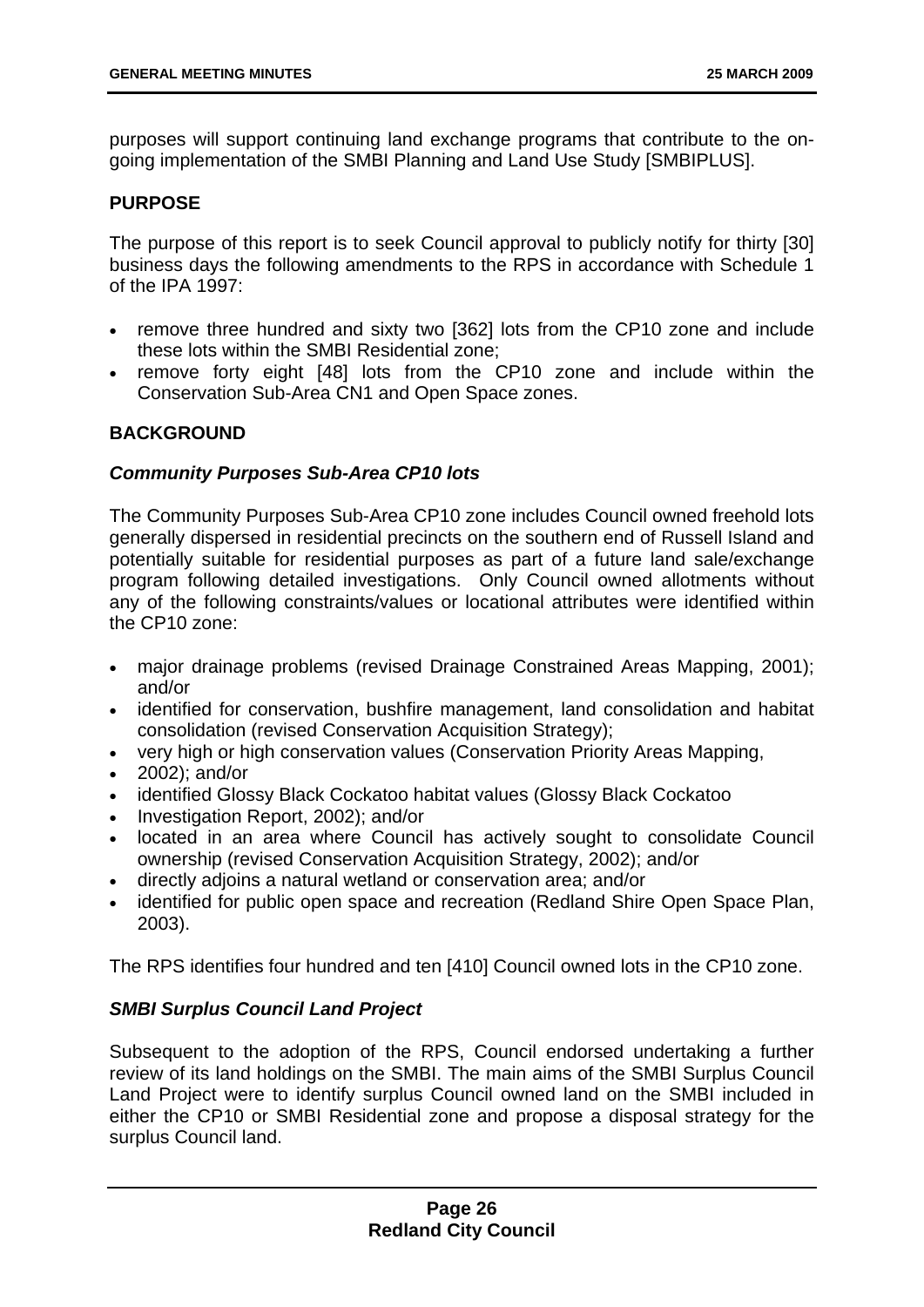The disposal of surplus Council owned lots on the SMBI provides opportunity to contribute to the ongoing implementation of the SMBIPLUS. In addition, disposal of surplus Council land on the SMBI will reduce Council's land management costs and allow for the more effective use of SMBI land management funds to support the management of recognised Council owned conservation reserves.

#### 1. Surplus Land Identification

A technical working group comprising officers from Land Use Planning, Infrastructure Development and Environmental Management was established to undertake a review of all Council owned freehold lots included within the SMBI Residential and CP10 zones to determine which Council owned lots were surplus to local government requirements and which should be retained.

Based on the review undertaken by the internal technical working group:

- Three hundred and sixty two [362] Council owned lots included within the CP10 zone were identified as being surplus to Council requirements with forty eight [48] identified as having benefit in being retained in Council ownership; and
- Two hundred and seventy nine [279] Council owned lots included within the SMBI Residential zone were identified as being surplus to Council requirements with one hundred and six [106] identified as having merit in being retained in Council ownership.

To facilitate the future disposal of the three hundred and sixty two [362] CP10 lots an amendment to RPS was required to include these lots in the SMBI Residential zone. The balance forty eight [48] CP10 lots that were identified to be retained by Council are to be included in either the Open Space zone if identified in the SMBI Open Space Plan 2006 or Conservation Sub-Area CN1 zone if required for conservation or stormwater management purposes. Attachment B identifies the proposed amendments to the CP10 zone.

An amendment to the RPS was not necessary to facilitate the disposal of the two hundred and seventy nine [279] surplus Council lots in the SMBI Residential zone. The amendment to the RPS relating to the balance one hundred and six [106] Council owned SMBI Residential zoned lots to be retained will be part of a future report to Council as part of RPS amendment package 2.

#### 2. Disposal Strategy

A land exchange and land sale program was initially proposed for the disposal of the identified surplus Council lots on the SMBI. Both land sale and land exchange programs had the potential to contribute to the continued implementation of the SMBIPLUS.

The technical working group identified two hundred and sixty one [261] private lots primarily on the southern end of Russell Island for Council acquisition through a voluntary land exchange program. The lots were broadly categorised as follows: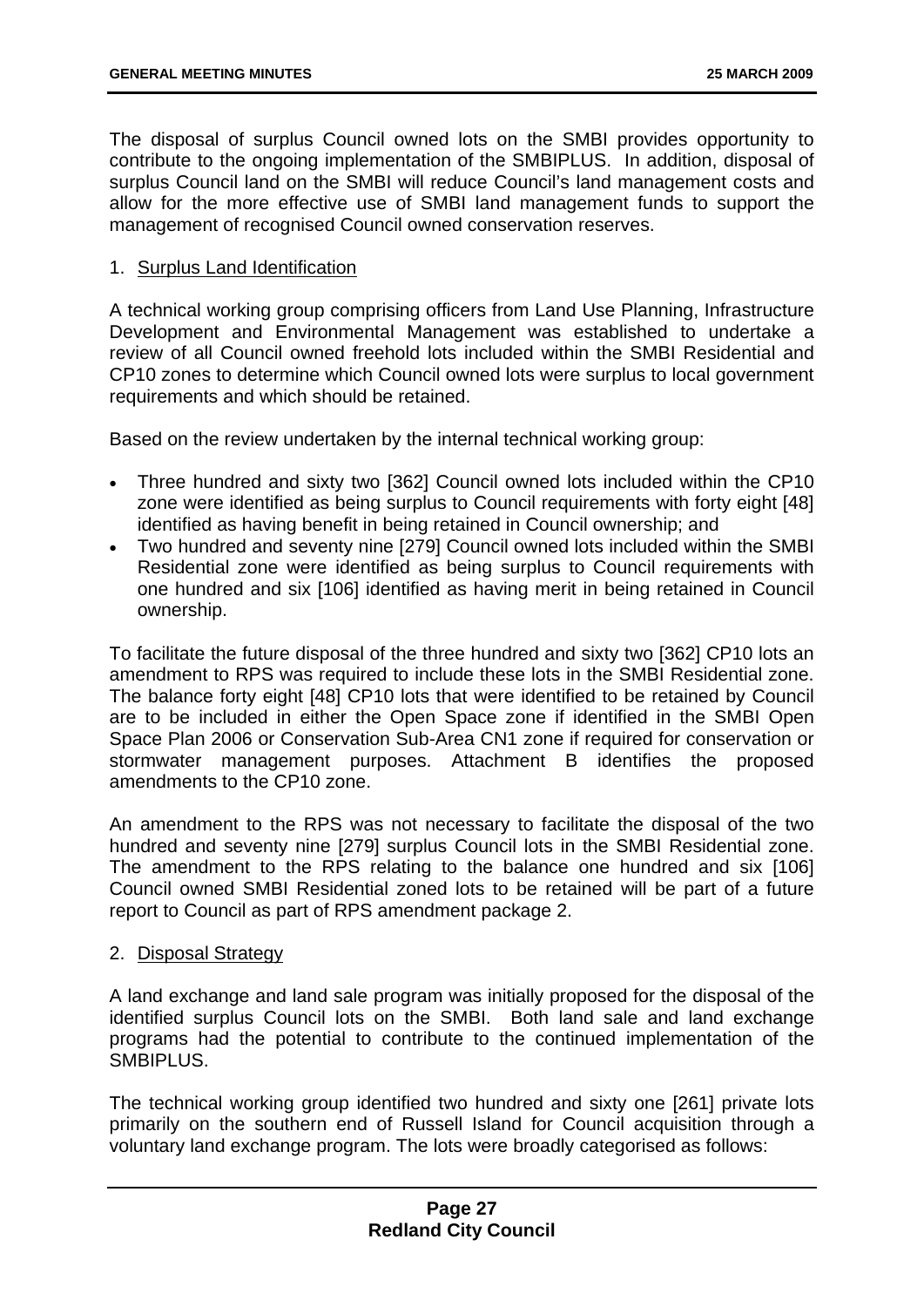- Urban consolidation [85 lots];
- Conservation management and protection [53 lots];
- Bushfire management [25 lots];
- Public open space and recreation [45 lots]:
- Infrastructure [18]; and
- Stormwater management purposes [35 lots].

Property Services made formal land exchange offers to the owner/s of identified lots in January 2008. In respect to the open space lots the January land exchange offer followed earlier land exchange offers made in 2007. To date fifty four [54] land exchanges have been completed including the acquisition of three large lots for open space and recreational purposes.

The decision to dispose of surplus land through a land sale program was rescinded at Council's General Meeting held on 30 April 2008. The identified surplus CP10 lots may only be disposed of through land exchange in accordance with this decision.

#### **ISSUES**

#### *1st State Interest Review*

Following Council resolution to amend the RPS a formal request was made to the State Government seeking approval for the amendment of the CP10 lots in accordance with Schedule 1 of the IPA.

As part of the 1st State Interest Review advice was provided by a range of State agencies. Through this process the Environmental Protection Agency [EPA] advised that the sale of any surplus Council lots was not supported. All State advice has been responded to including advice that Council no longer intended to dispose of surplus lots through a land sale program [see Attachment C]. The Minister for Infrastructure and Planning has subsequently advised that Council can now proceed to the public notification stage of the proposed amendments to the CP10 zone.

#### *Voluntary Land Exchange Program*

Following voluntary land exchange offers being made to the landowner/s of the identified properties on the SMBI in January 2007, fifty four [54] land exchange offers have been completed with the subject properties now registered in Council's ownership. Property Services has advised that the number of successful land exchanges may increase slightly due to on-going negotiations or finalisation of the necessary State Government exemptions.

Overall the take up rate for the voluntary land exchange program has been modest. Nevertheless, there have been infrastructure savings, open space and recreational, and conservation benefits delivered for the community through the land exchange program.

One of the factors that may have contributed to the modest take up rate was the valuation difference between the privately owned lots that Council was trying to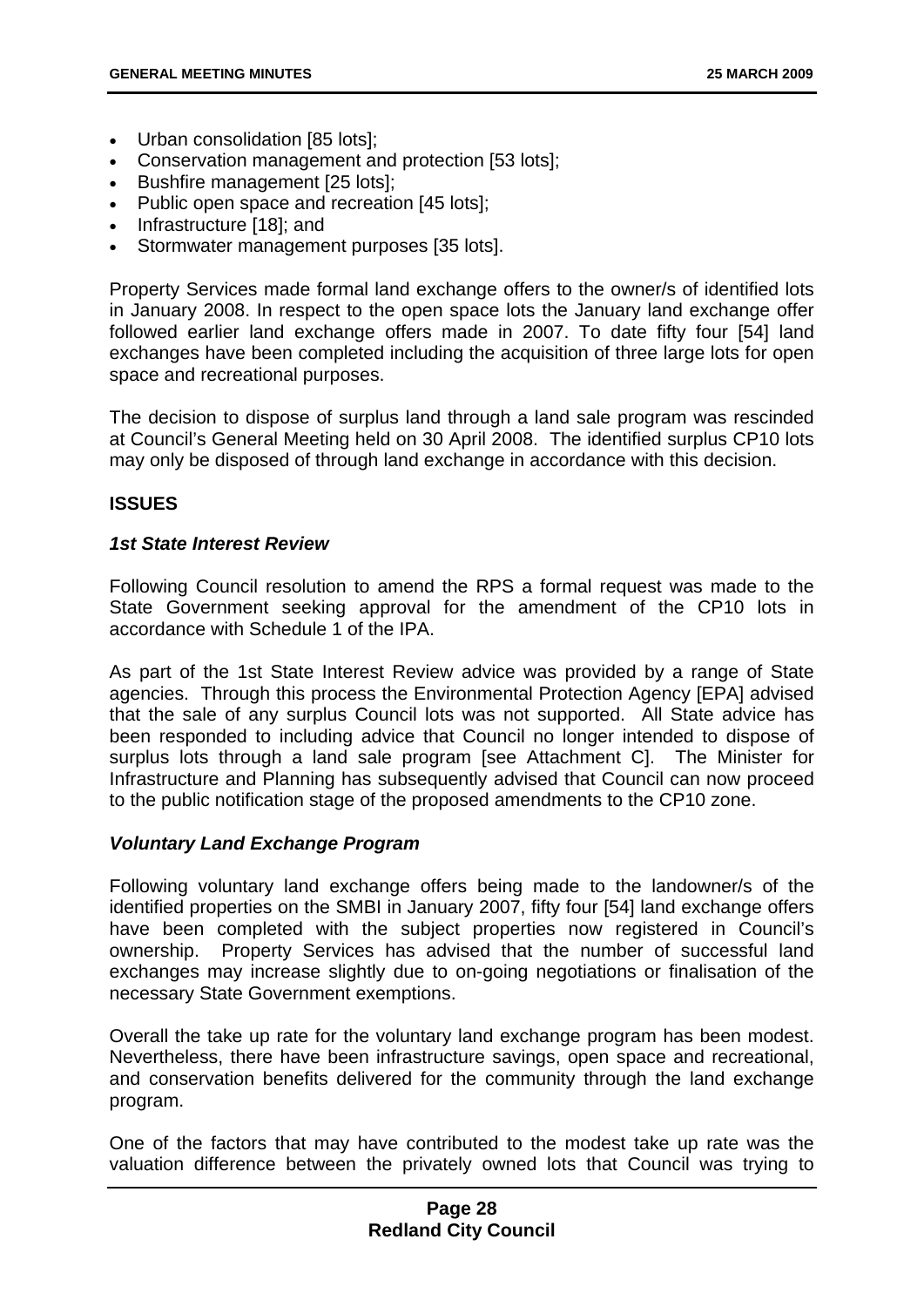acquire and the Council owned lots that were being offered for exchange. The majority of lots that Council were trying to acquire were located on the southern end of Russell Island [152 lots] which at the time of the exchange had an average valuation of approximately \$55000. The only Council owned lots that were available for exchange in January 2007 were included in the SMBI Residential and located on the northern end of Russell Island or Macleay and Lamb Islands with an average valuation of approximately \$65000.

In all land exchanges, if the privately owned lot Council was trying to acquire was valued less than the Council owned lot that was being offered, then the landowner/s was required to make up the difference. The significant valuation differences between the privately owned lots and the Council owned lots that were available for exchange is likely to have discouraged many landowner/s from taking up the land exchange offer.

In addition, the pool of Council land exchange lots available in January 2007 had been reduced significantly through the acquisition of three large open space lots. This limited pool of exchange lots that private owner/s had to choose from may also have affected the take up rate.

The Council owned CP10 lots proposed to be included in the SMBI Residential zone will address these two issues by making available lots for land exchange on the southern end of Russell Island which are of similar value to the majority of lots identified for acquisition and will also significantly increase the pool of lots to choose from. For these reasons there is benefit in considering a further round of land exchange offers following amendment of the CP10 lots. A further report will be presented to Council following public notification of the RPS amendment to consider future land exchange programs.

#### *Communications Strategy*

To support the public notification of the amendments to the RPS, a communications strategy will be established that clearly articulates that the purpose of the amendment is to:

- facilitate the disposal of Council lots [without conservation values (as defined previously in this report) or other constraint] through land exchange;
- protect Council lots that provide conservation, open space and stormwater management benefits.

Subsequent disposal of Council land in the SMBI Residential zone will provide community benefits and resources to enable infrastructure savings, improved conservation and land management outcomes, stormwater management and open space and recreation provision.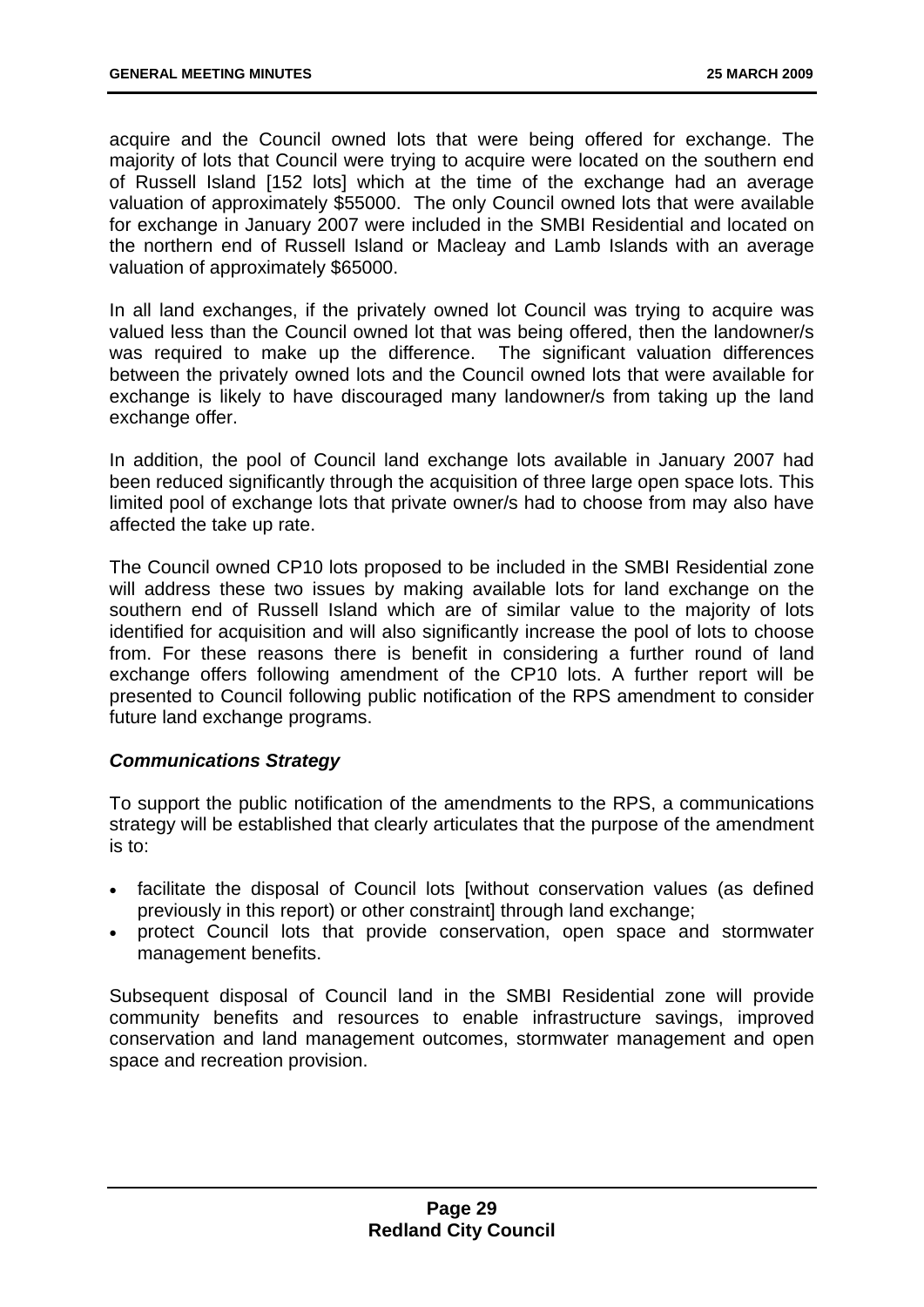#### **RELATIONSHIP TO CORPORATE PLAN**

The recommendation primarily supports Council's strategic priority to preserve a balance with urban, rural, bushland, village, coastal and island character of the Redlands by managing growth.

#### **FINANCIAL IMPLICATIONS**

The costs involved with the public notification of the proposed RPS amendments primarily relate to advertising materials. The cost of public notification has been budgeted for in the 08/09 Financial Year.

#### **PLANNING SCHEME IMPLICATIONS**

Following public notification of the proposed amendments and Council endorsement of the submission review report, the scheme amendment will be submitted to the State Government for 2nd State Interest Review and approval before Council's adoption to bring this amendment into effect.

#### **CONSULTATION**

As part of the SMBI Surplus Council Land Project 2007, the Land Use Planning Group established an internal technical working group to identify Council owned lots to be retained and disposed, and the private lots to be identified for acquisition.

Land Use Planning Group has also consulted with the Department of Infrastructure and Planning regarding the proposed amendments to the RPS.

#### **OPTIONS**

#### **PREFERRED**

That Council resolves to proceed to public notification of the proposed amendments to the Redlands Planning Scheme as attached (Attachment A) pursuant to Schedule 1 of the *Integrated Planning Act 1997*.

#### **ALTERNATIVE**

That Council not proceed with the Officer's recommendation.

#### **OFFICER'S/COMMITTEE RECOMMENDATION/ COUNCIL RESOLUTION**

| Moved by:    | Cr Murray   |  |  |
|--------------|-------------|--|--|
| Seconded by: | Cr Townsend |  |  |

**That Council resolve to proceed to public notification of the proposed amendments to the Redlands Planning Scheme, as attached, pursuant to Schedule 1 of the** *Integrated Planning Act 1997***.** 

#### **CARRIED**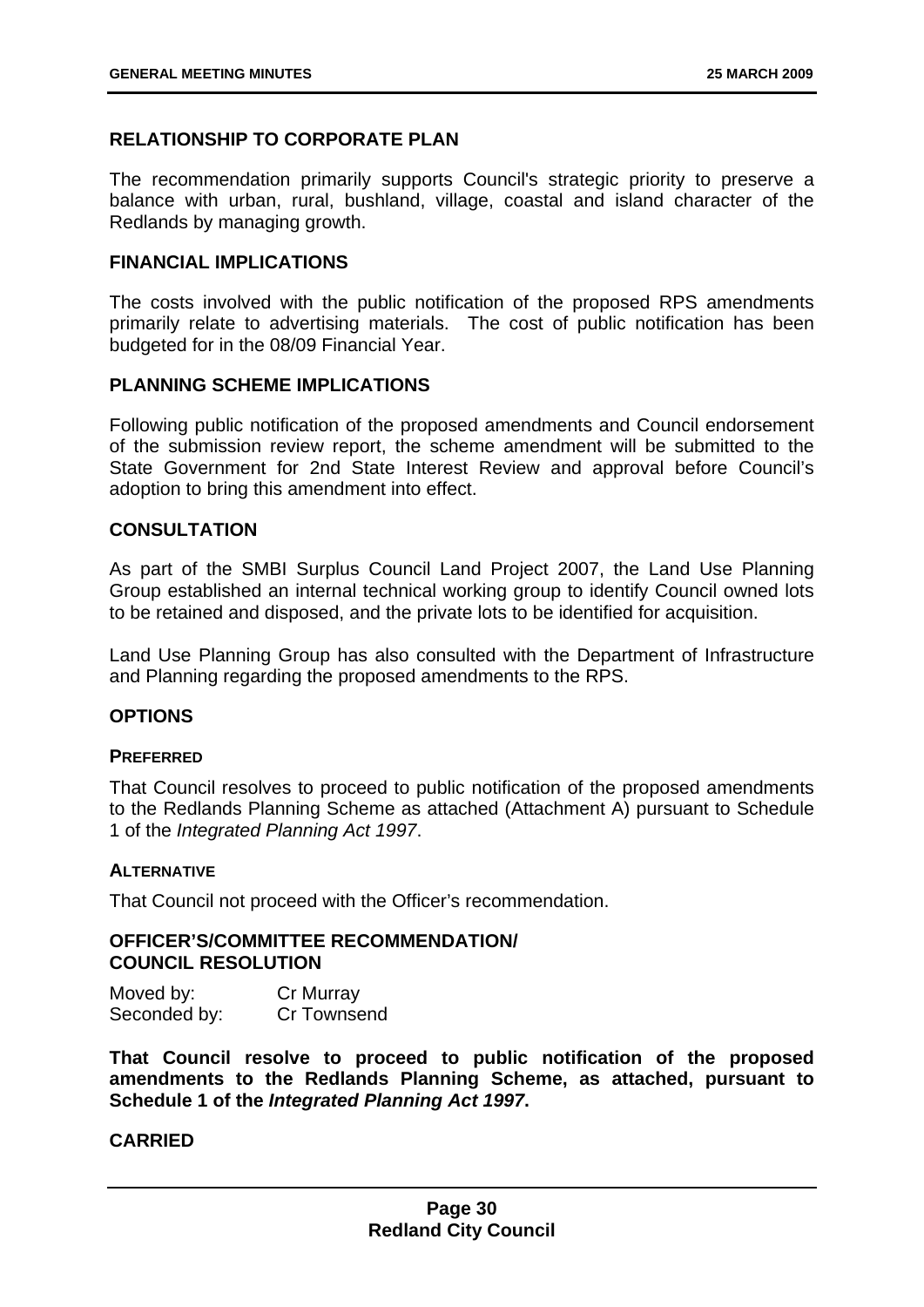#### <span id="page-31-0"></span>**10.4.2 DETAILED CARBON AUDIT FINDINGS**

| <b>Dataworks Filename:</b>       | <b>EM Project Carbon Audit</b>                                                                                                               |  |
|----------------------------------|----------------------------------------------------------------------------------------------------------------------------------------------|--|
| <b>Attachments:</b>              | <b>ARUP Final Carbon Audit Report</b>                                                                                                        |  |
| <b>Responsible Officer Name:</b> | <b>Gary Photinos</b><br><b>Manager Environmental Management</b>                                                                              |  |
| <b>Author Names:</b>             | <b>Warren Mortlock</b><br><b>Senior Adviser Environmental Protection</b><br><b>Karina Spence</b><br><b>Adviser Environmental Performance</b> |  |

#### **EXECUTIVE SUMMARY**

Environmental Management commissioned Arup Pty Ltd to undertake a detailed audit of **corporate** greenhouse gas (GHG) emissions, a review of recent abatement activities, and recommend on strategy for further mitigation through efficiencies. This involved a significant collaborative effort between ARUP and several Council staff.

Council has previously reported emissions under the Cities for Climate Protection Program, however this is the first detailed audit across Council consistent with the *National Greenhouse and Energy Reporting Act 2007.* The Carbon Audit's main findings are presented in this report, and relevant issues and impacts on Council policy are identified.

A significant finding is that Council's emissions continue to increase despite substantial reductions achieved, and it is not likely to meet its corporate target for reducing greenhouse gas emissions under the Local Greenhouse Action Plan (LGAP).The ARUP report also analyses recent changes in Federal government policy and legislation relating to greenhouse gas abatement, and identifies strategic planning issues for consideration by Council. Council will be required to report for landfills under the Carbon Pollution Reduction Scheme.

The ARUP report contains recommendations and an emissions reduction plan, focussed on efficiencies, for consideration and adoption.

#### **PURPOSE**

The purpose of this report is:

- 1. to present the findings and recommendations of the Detailed Carbon Audit of Council prepared by ARUP including Council's potential liability under the Carbon Pollution Reduction Scheme;
- 2. for Council to adopt the ARUP report recommendations and further abatement actions described in the 'Efficiencies for GHG Reduction Strategy and Action Plan'.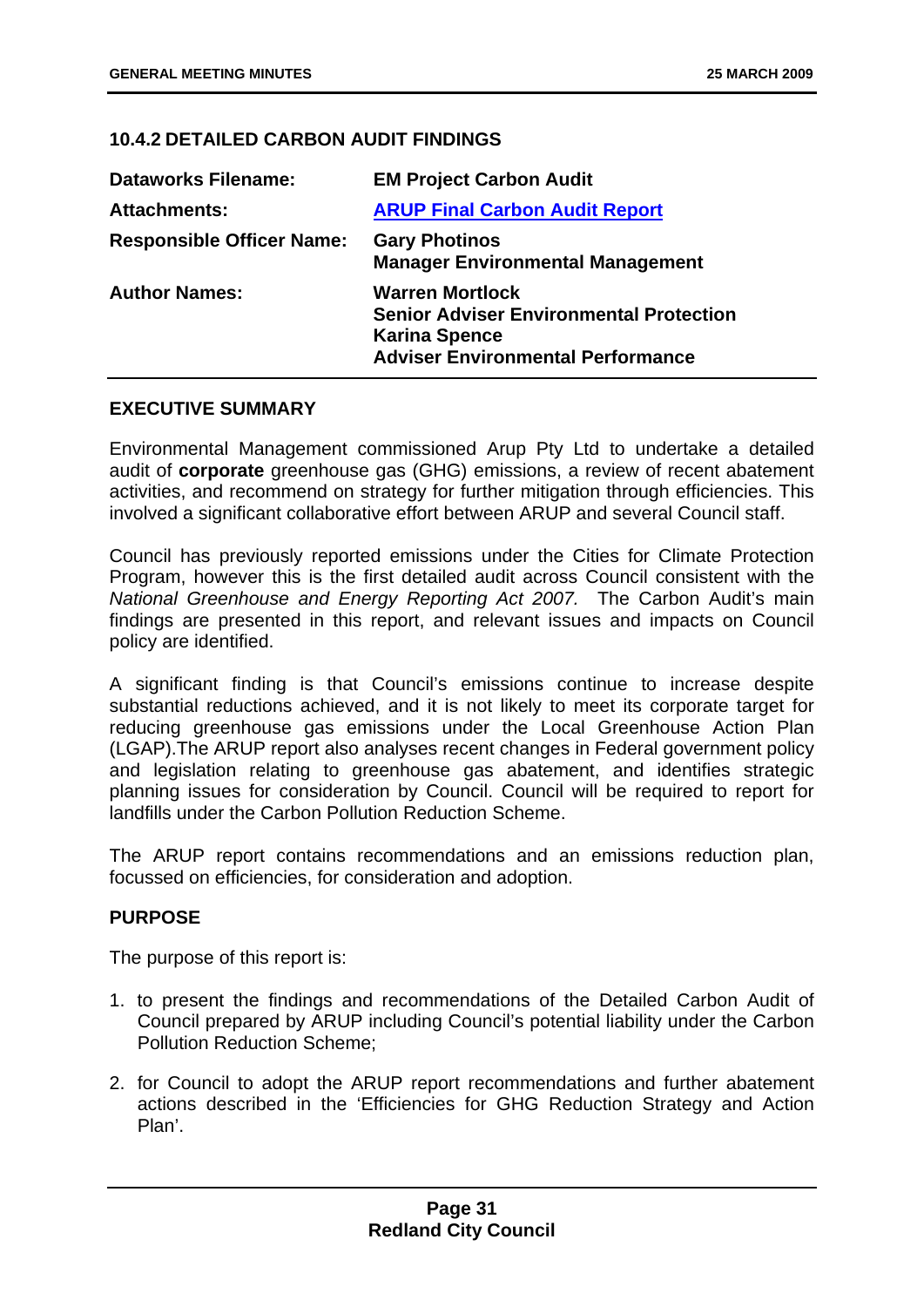3. to advise Council regarding corporate GHG reduction measures in the next 18 months prior to the commencement of the CPRS.

#### **BACKGROUND**

- RSC/RCC has been a participant in the Cities for Climate Protection Program (CCP) since 1999. The CCP Milestone 5 Report completed in July 2007 showed Council's GHG emission reductions were about halfway (11% emission reduction) towards the target set under the LGAP of 25% of 1998 emissions by 2010. However, excluding Redland Water's reductions revealed a 22% increase across the rest of Councils corporate buildings, fleet, street lighting and waste areas since 1998. Community emissions were similarly increasing, with a 29% increase from the 1996 base year to 2001, despite a target of 15% reduction by 2010.
- An immediate, coordinated and significantly resourced corporate commitment required by Council to meet its 2010 targets was recognised, and Council resolution (GM October 2007) acknowledged a funding shortfall of \$2.4million between 2007/08 and 2010/11 to achieve the currently adopted LGAP target based on the Milestone 5 findings. It was also resolved to develop carbon accounting and performance measures (KPIs) to track progress toward corporate LGAP targets, and to use a cross Council Carbon Savers Working Group to prioritise projects for funding, implement and monitor progress.
- On April 3<sup>rd</sup> 2008, Environmental Management, on behalf of the Carbon Savers Working Group, submitted a proposal to the ELG to undertake a suite of 'ready to go' efficiency projects (including a detailed Carbon Audit) to address the shortfall in meeting the LGAP target. The ELG directed that a Carbon Audit be carried out to improve understanding of emission sources and where efficiencies may be gained.
- In August 2008, the Corporate Environmental Policy (POL-2644) was amended to state that Council is committed to "Reduce the greenhouse gases emitted by Council and the community to levels and within a time acceptable to the wider community".
- Since that time the Federal Government has introduced the *National Greenhouse and Energy Reporting Act 2007* (NGER Act) and the Rudd Government's Carbon Pollution Reduction Scheme (CPRS) White Paper and medium term target range for reducing carbon pollution (15 December 2008). Draft legislation incorporating the policy approach outlined in the White Paper will be released in early 2009.
- The Queensland State Government (QSG) recently reviewed its response contained in the *ClimateSmart 2050: Queensland climate change strategy 2007: a low carbon future* (ClimateSmart 2050) and Queensland's *ClimateSmart Adaptation 2007–12: An action plan for managing the impacts of climate change*. Most recently, the QSG ClimateSmart Home Service commenced on January 1 2009.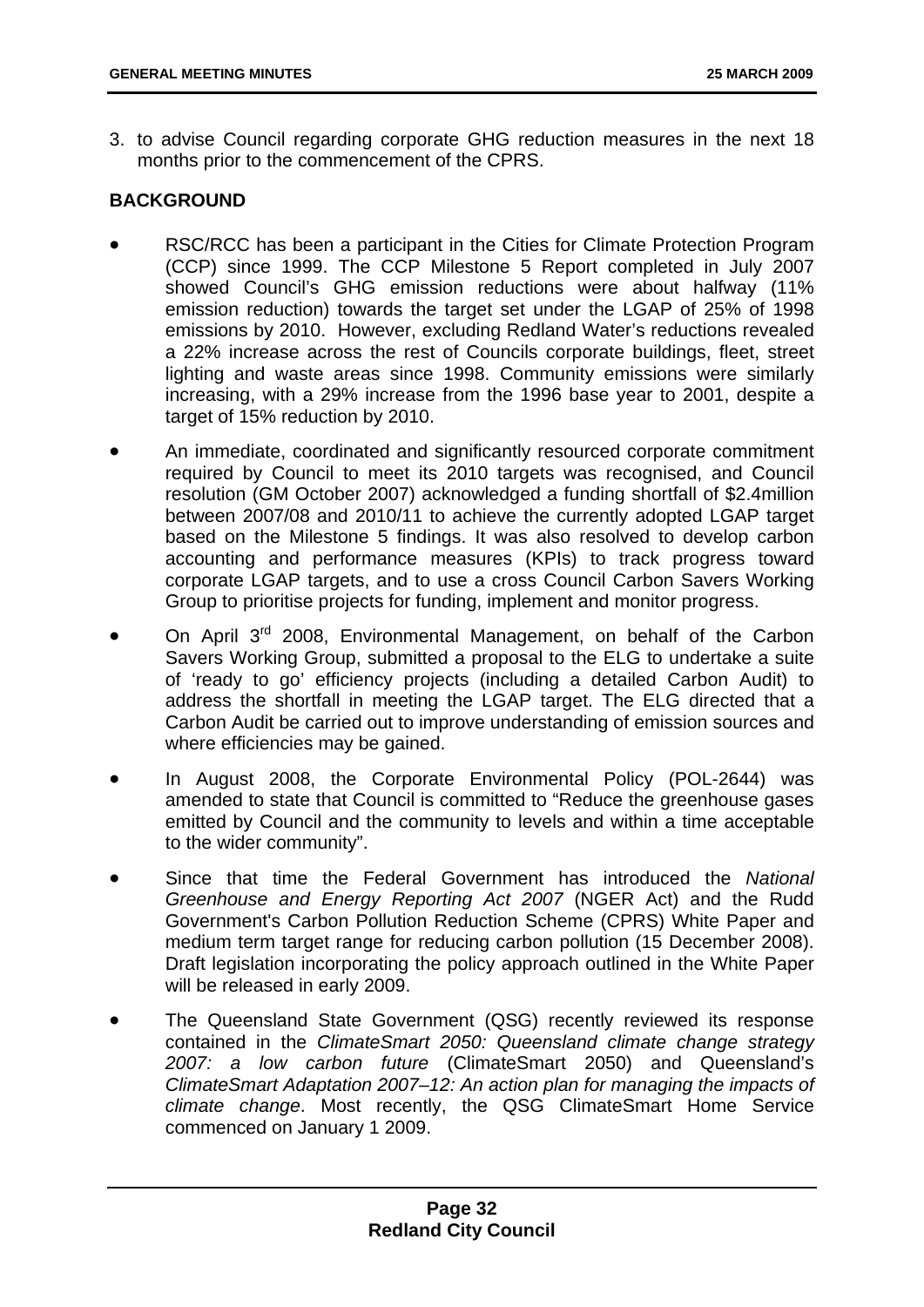#### **ISSUES**

#### 1. FINDINGS OF THE ARUP CARBON AUDIT

The '*Redland City Council GHG Emissions: Detailed Audit of Council Greenhouse Gas Emissions'* February 2009 (ARUP Report) included in attachment, is intended as a public report. A technical report containing data methods, spreadsheets, and the design requirements for a proposed 'Greenhouse Gas Emission Profile' database will be provided by ARUP in coming weeks.

The ARUP Report provides the first complete detailed audit of all of Council's greenhouse gas emissions, including the carbon footprint as Scope 1, 2 and 3 emissions. The audit of Council's greenhouse gas emissions uses internationally recognised standards and is compatible with the *National Greenhouse and Energy Reporting Act 2007* (NGERS). The report documents council's recent greenhouse gas abatement actions to date and proposes a plan for the future - the 'Efficiencies for Greenhouse Gas Reduction Strategy and Action Plan' (the Plan). If implemented, this Plan provides Council with an opportunity to reduce emissions and increase efficiencies, which, in the post CPRS environment, will result in cost savings.

#### **Emissions**

Arup has identified emissions of 124,011 tonnes of  $CO<sub>2</sub>e$  in the 2007/08 financial year:

- Scope 1 emissions equated to 111,539 tonnes of  $CO<sub>2</sub>e$ , or 90% of the total emissions;
- Scope 2 emissions equated to 10,738 tonnes of  $CO<sub>2</sub>e$ , or 9% of the total emissions; and
- Scope 3 emissions equated to 1,734 tonnes of  $CO<sub>2</sub>e$ , or 1% of the total emissions.

Figure 1 provides a comparison of emission audit data from 1998, 2005/6, and 2007/8 – for the main sectors of Council operation: buildings and facilities; streetlights; waste; water and wastewater (reported previous to 2007/08) and fleet.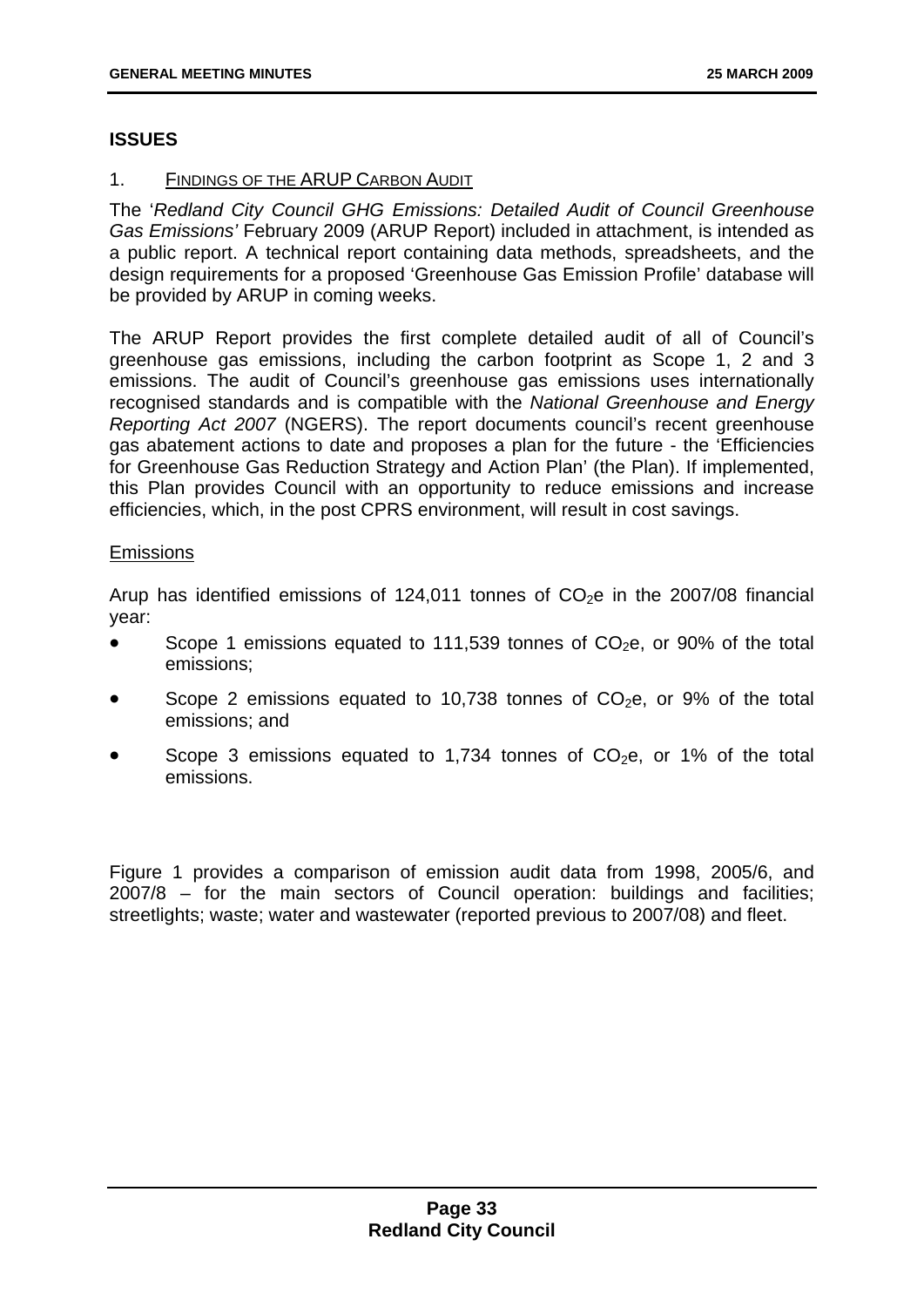

**Figure 1 Comparison of reported emissions sources** *(Source: Figure 6, Arup 2009)*

Table 1 shows a breakdown of the emissions identified in 2007/08 across organisational areas.

| <b>Key Council</b><br><b>Operational Areas</b> | <b>Consumption/</b><br><b>Generation</b> | 2007/08 GHG<br>Emissions* | % of total<br>emissions |
|------------------------------------------------|------------------------------------------|---------------------------|-------------------------|
|                                                |                                          |                           |                         |
|                                                |                                          | t $CO2e$                  |                         |
| <b>Scope 1 Emissions</b>                       |                                          |                           |                         |
| - Vehicle Fleet                                | 852 kL fuel                              | 1,676                     | 1.35                    |
| - Waste (landfill                              | 90,963 t                                 | 109,816                   | 88.55                   |
| emissions)*                                    |                                          |                           |                         |
| - Refrigerant gases                            | 30 <sub>k</sub> g                        | 43                        | 0.04                    |
| - LPG Use                                      | 3kL                                      | 4                         | 0.00                    |
| <b>Scope 2 Emissions</b>                       |                                          |                           |                         |
| - Buildings and facilities                     | 6,490,248 kWh                            | 5,851                     | 4.72                    |
| - Street lights                                | 5 310,202 kWh                            | 4,887                     | 3.94                    |
| <b>Scope 3 Emissions</b>                       |                                          |                           |                         |
| - Travel                                       | 213,354km                                | 39                        | 0.03                    |
| - Fuel and electricity                         | <b>NA</b>                                | 1695                      | 1.37                    |
| production and                                 |                                          |                           |                         |
| distribution losses                            |                                          |                           |                         |
| <b>TOTAL</b>                                   |                                          | 124,011                   | 100%                    |

#### **Table 1 2007/08 Greenhouse Gas Emissions.**

\* includes flaring abatement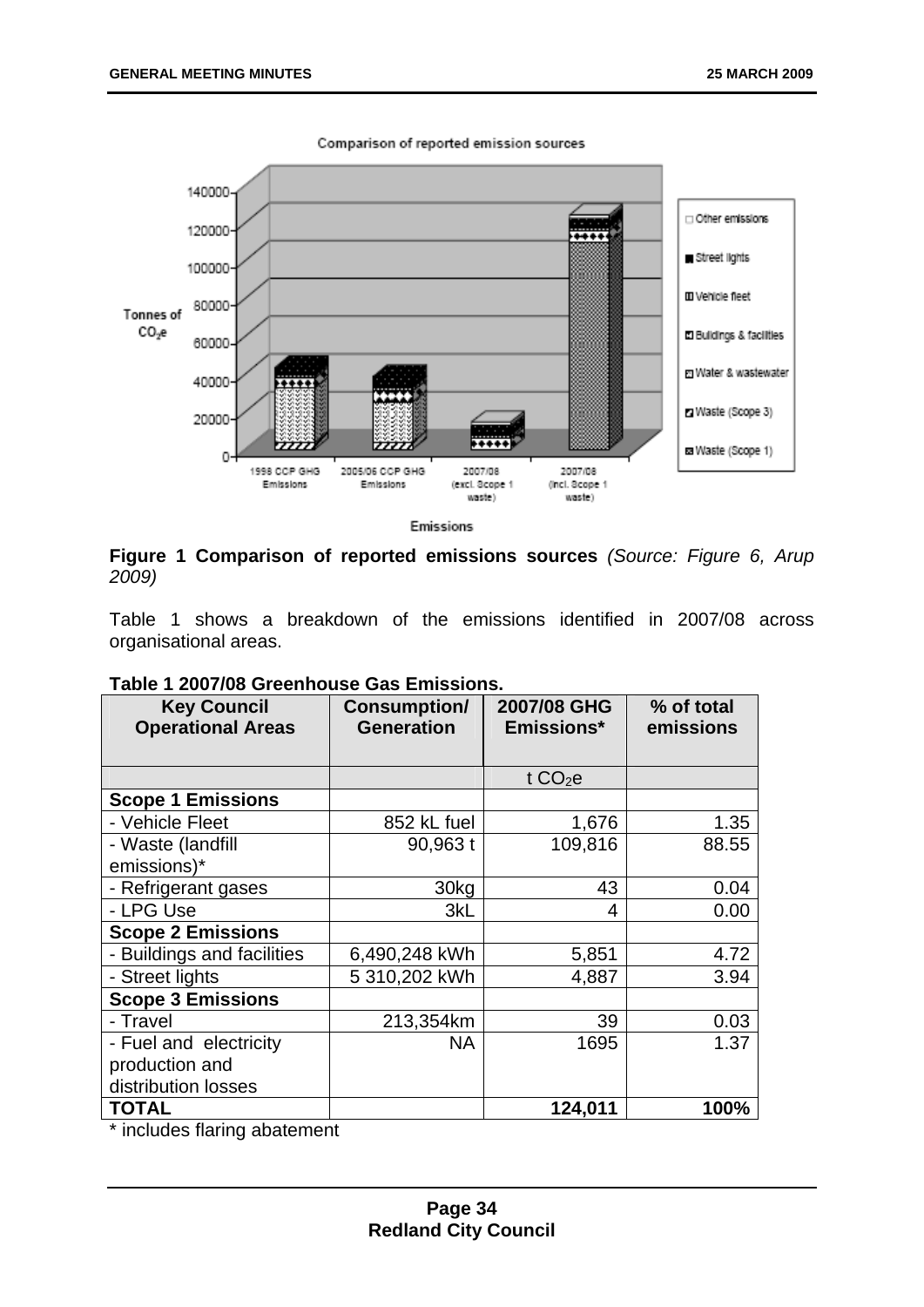#### *Scope 1 emissions*

- Birkdale Landfill, which dominates Scope 1 emissions, emits over 105,000 tonnes of CO2e, and equates to 85% of the overall emissions.
- Giles Road Landfill emits over 5,000 tonnes of CO2e contributing 4% of RCC's overall emissions.

#### *Scope 2 emissions*

- 11,800,450kWh of electricity was consumed throughout the reporting period equating to 10,738 tonnes of CO2e, or 9% of RCC's overall emissions.
- Street lights and other outdoor lighting account for 45% of overall electricity usage and 4,887 tonnes of CO2e. Council's buildings account for 36% of overall electricity usage.

Origin Energy (supplier during 2007/08 reporting period) was unable to supply reliable figures for streetlight usage, despite repeated requests and liaison. An estimation of electricity consumption for the un-metered supply was able to be made using graphed usage provided on invoices. These estimated figures were consistent with historical and current data.

#### *Scope 3 emissions*

- Ferry and barge travel for RCC employees was estimated at 63,226 km during 07/08 emitting a total of 19 tonnes of CO2e.
- An estimated 150,000 km of air travel emitting 18 tonnes of CO2e (all domestic flights except one international flight) was undertaken in 07/08.
- Emissions from taxi travel accounted for 2 tonnes of CO2e.

Figure 2 provides a comparison of previous CCP corporate emission inventories compared with the emissions of 2007/08, in a CCP perspective rather than NGER.

A 30% increase in emissions has occurred between 1998 and 2007/08. This is significantly above the 25% reduction on 1998 emissions by 2010 set within the Local Greenhouse Action Plan.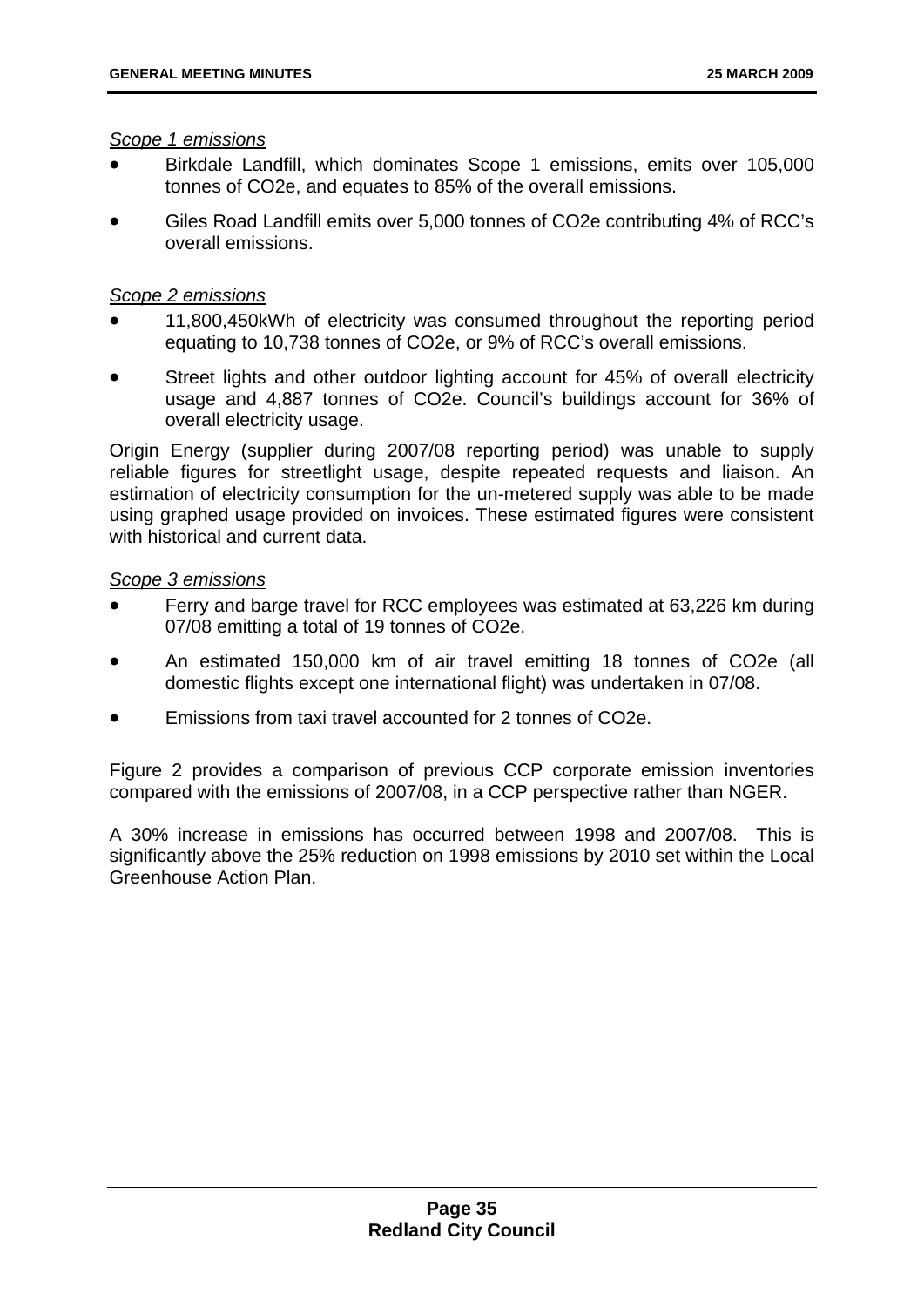

Change in CCP Category Emissions for 1998, 2005/06 and 2007/08

**Figure 2 CCP Emissions** *(Source: Figure 5, Arup, 2009)*

#### 2. ISSUES ARISING FOR THE LGAP

- This report establishes Council's current carbon emissions and likely emissions in 2010, which marks the completion of the LGAP plan.
- **Council will not meet its LGAP corporate target** of 25% reduction in emissions by 2010 over 1998 levels. Without proposed investment in emissions reduction in 09/10 financial year, corporate emissions are likely to remain 30% higher in 2010 than in 1998. When landfill (and water and wastewater) is excluded, Council has achieved a 30% increase in corporate emissions between 1998 and 2007/08.

This is not to say that achievements have not been made in reducing emissions. Section 4.5 of the Arup report indicates that emission increases may have been the result of increases to the Redland City population, which has required additional services to be provided by Council. On a per staff member basis, building and facility emissions have seen a 14% decrease in emissions, while fleet has seen a 15% decrease. Fleet emissions per passenger vehicle have decreased by 45%.

• **There is no prospect that the community will meet its LGAP target** by 2010. Table 2 provides data from community emission estimates based on CCP and ABS Census figures. The community emissions profile indicates a 171% increase in GHG emissions between 1996 and 2006. Our increasing population drives substantial net increase in the community emissions of the Redlands. The LGAP appears to have had little if any impact on this trend.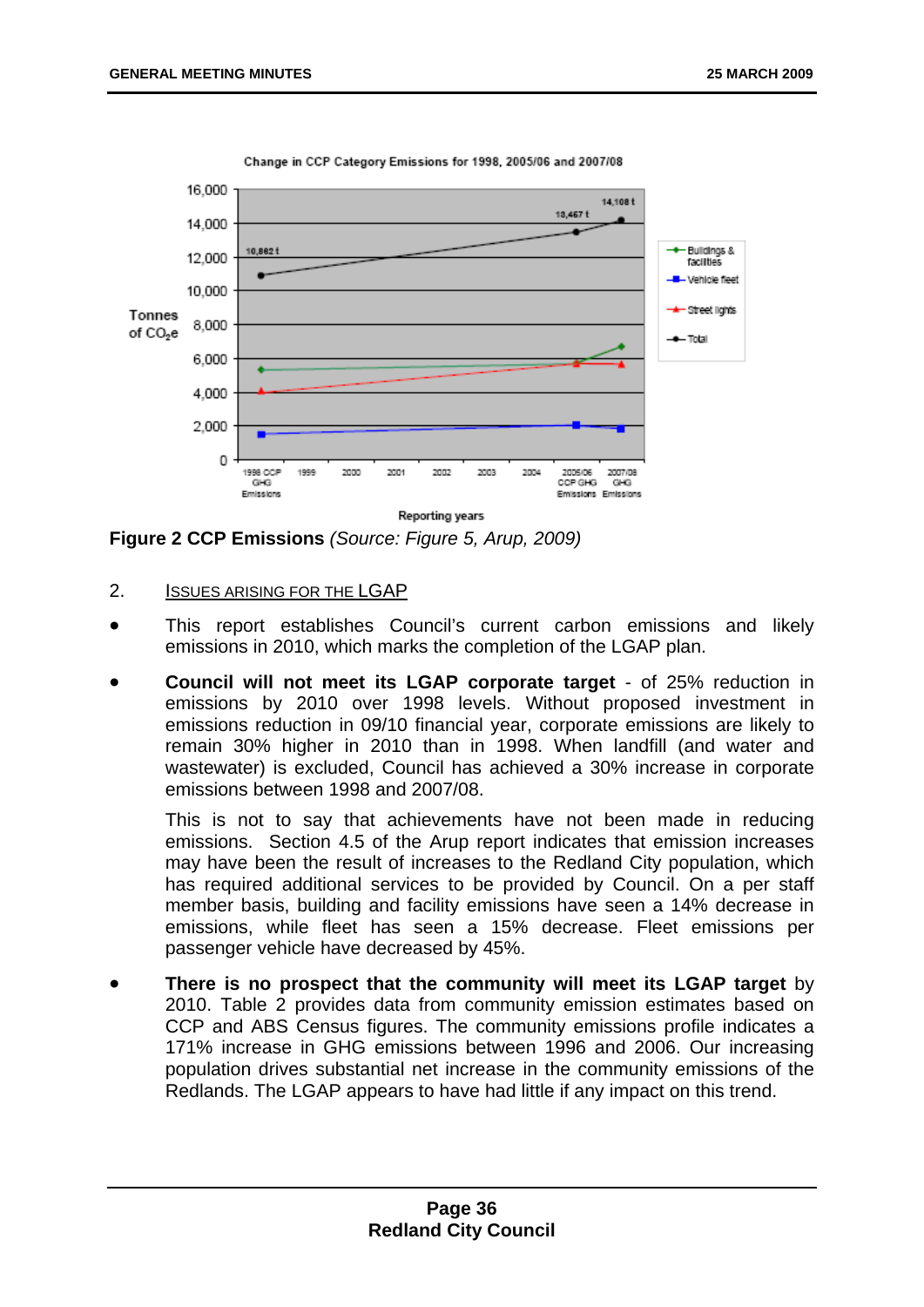| <b>Sector</b>  | 1996                | 2001      | 2006      | <b>Change</b><br>per annum<br>1996,2006 | Change<br>1996,2006 | % Change<br>1996,2006 |
|----------------|---------------------|-----------|-----------|-----------------------------------------|---------------------|-----------------------|
|                | t CO <sub>2</sub> e | t $CO2e$  | t $CO2e$  |                                         |                     |                       |
| Residential    | 258,704             | 332,585   | 437,397   | 17,869                                  | 227,773             | 169%                  |
| Commercial     | 133,609             | 182,494   | 233,807   | 10,020                                  | 131,181             | 175%                  |
| Industrial     | 239,009             | 375,896   | 473,901   | 23,489                                  | 277,891             | 198%                  |
| Transportation | 259,270             | 280,750   | 429,336   | 17,007                                  | 132,164             | 166%                  |
| Waste          | 117,916             | 123,759   | 146,694   | 2,878                                   | 100,824             | 124%                  |
| <b>Total</b>   | 1,008,509           | 1,295,484 | 1,721,135 | 71,263                                  | 869,833             | 171%                  |

# **Table 2 Community Emissions Profile**

*Source: ICLEI - CPP Aus Greenhouse Gas Application using input from Community Energy Profile 2006* 

- 3. ISSUES ARISING FROM CPRS
- **ARUP audit clarifies the likely Council liabilities under the proposed CPRS**, which will not be certain until late 2009 when Federal legislation is passed (well after draft legislation is published in May). On the government's timeline, depending on what happens at Copenhagen, announcements about the CPRS emissions caps for 2010-11 to 2014-15 will be made in the first quarter of 2010 and the emissions targets for 10 years after 2015 will also be published – the latter a crucial piece of information for considering long-term investments.
- **The CPRS introduces a very different policy landscape** that is likely to see a move away from voluntary abatement. Hence this report is framed with a clear distinction between pre-CPRS (now until July 2010) and post CPRS environments. In the next 16 months, Council must prepare for the introduction of the CPRS and cannot continue voluntary abatement in a business as usual way.
- **CPRS covers landfills**. Following clarification of CPRS policies by the Department of Climate Change, we can confirm that the CPRS landfill participation threshold is 25,000 tonnes CO2-e per annum (or 10,000 tonnes CO2-e for landfills operating within a distance - to be determined - of another operating landfill). Legacy emissions (refers to emissions from waste deposited pre-June 30 2008) are used to determine whether a facility meets these thresholds and Council needs to participate in the CPRS. The participation threshold for Birkdale Landfill is based on total emissions (about 105,000 tonnes CO2-e after methane flaring) so the landfill would be included in the scheme. The Council's actual liability would be decided through the National Greenhouse and Energy Reporting process and by the CPRS Regulator. However, as proposed, the CPRS liability is for total emissions minus legacy emissions – or about 14,000 tonnes CO2-e for 2010 – and increasing annually. Since the landfill is closing and may not continue to operate at the above rate. In the future, Council will not incur CPRS liability for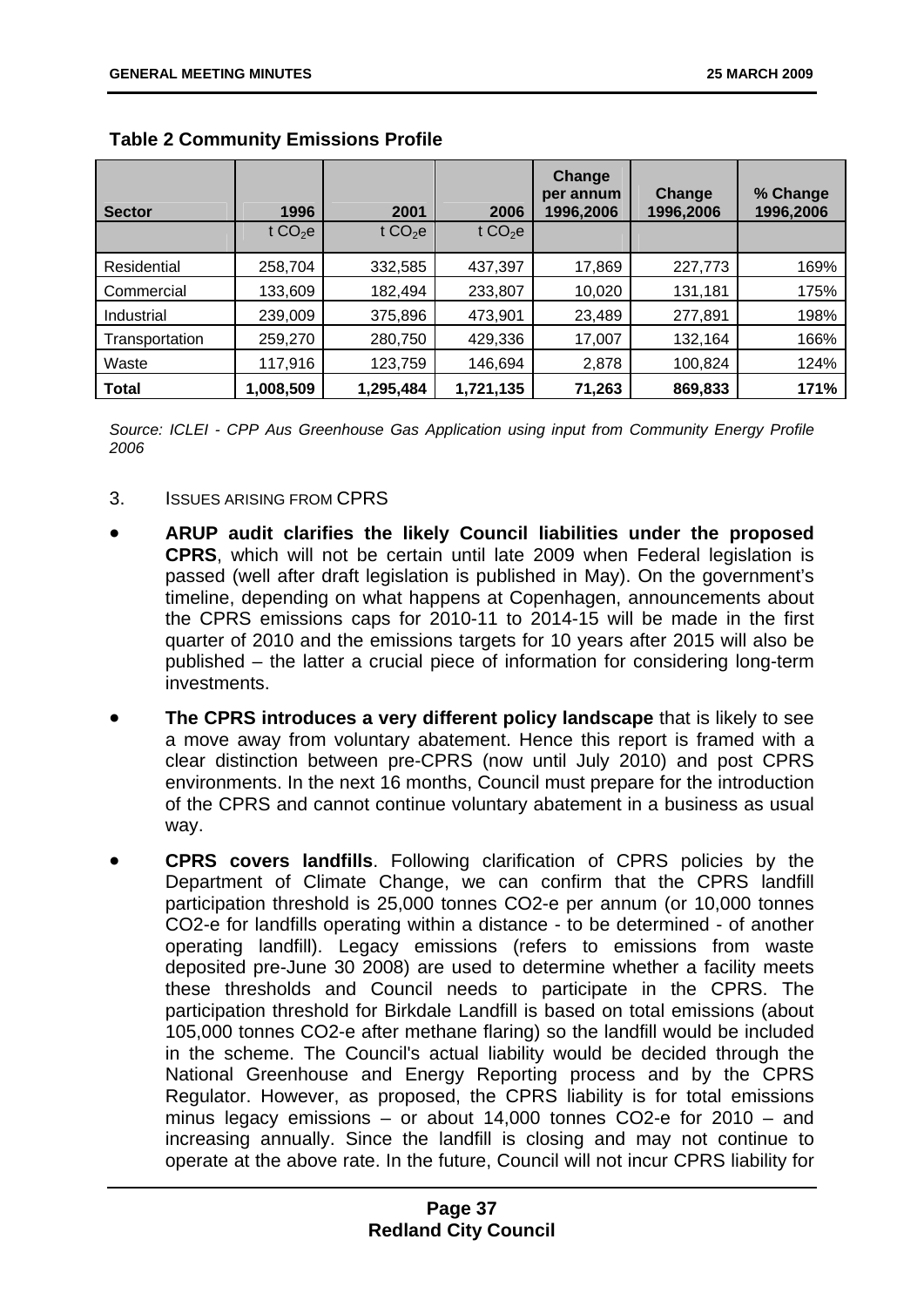waste transferred outside Redlands, however the cost of this transfer will be CPRS impacted and is certain to rise.

- **The CPRS will allocate captured methane 'proportionally' between legacy and new emissions**. For example, if 10 per cent of a landfill's emissions are from 'new' waste, then 10 per cent of the captured methane can be deducted from the site's overall permit obligations.
- **Council will need to focus on reducing the cost of CPRS impacted goods and services** purchased by Council, through efficiencies and use of alternatives where these are available.
- **Uncertainty over voluntary abatement**. There is now an uncertain role for voluntary emissions reduction over and above that required under the CPRS. Indeed, such voluntary abatement reduces the annual CPRS cap (total amount of emissions that the CPRS targets) and lowers the 'burden' placed on the covered sectors (big emitters) through the scheme. Those who undertake voluntary abatement do so at additional cost to that already paid as a consequence of the CPRS, and therefore disproportional greater than the rest of the community.
- **Likely no continuing role for the Redland LGAP.** The final 18months of the Local Greenhouse Action Plan period is impacted by issues described by ARUP, which are challenging on both the corporate and community perspectives. In particular, the current and proposed corporate carbon management is dominated by pre-CPRS **voluntary** abatement thinking, which may not be appropriate in the post CPRS statutory environment.

The purpose of the LGAP is to outline the **voluntary** actions Council will undertake to meet the **voluntary** emission reduction goals established under the CCP program (Milestone 2). These targets were established at a time when there were no Federal or State targets set, and few if any government programs or rebate schemes in existence. The Rudd Government has now set a national target in the range of between a 5% and 15% reduction in emissions from 2000 levels by 2020 – and climbs to a 'long term' target of 60% reduction by 2050. This maintains a now well established target that is mirrored in Queensland's ClimateSmart 2050. Queensland and national government abatement programs and rebate schemes are in place and more are foreshadowed. These requirements and initiatives have overtaken the Local Greenhouse Action Plan from a corporate perspective and in its ability to influence the wider community. The community now need only meet the requirements of the CPRS to meet national targets. Ethically, no government in Australia can simply or unilaterally encourage voluntary abatement over and above these requirements. To do so in Redlands would be to ask the Redlands community to shoulder greater cost for emissions reduction than others. In addition, voluntary abatement lowers the cap set for the CPRS. In the post CPRS situation, the focus of State and Federal government programs is likely to shift to: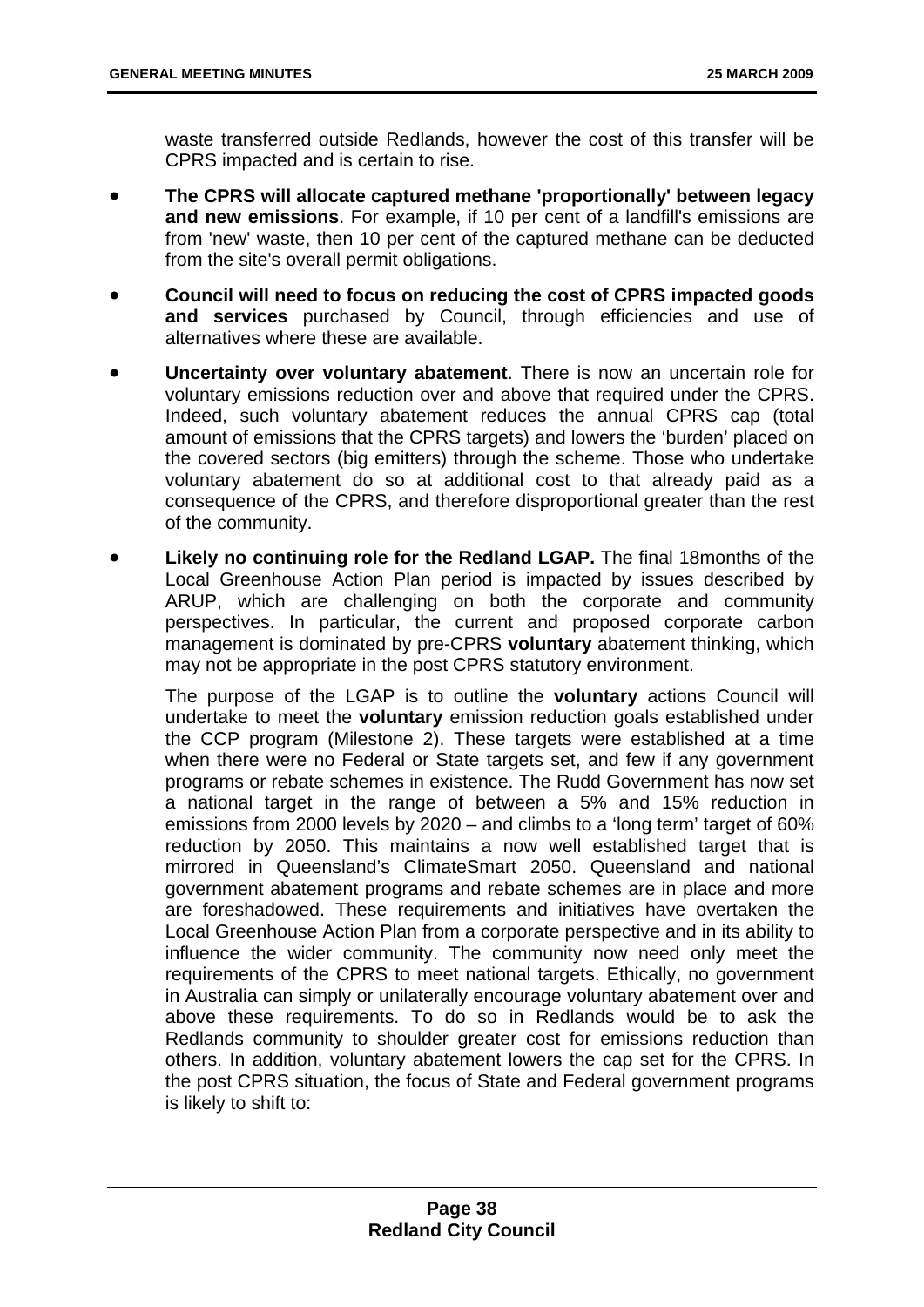- a. schemes that target financial drivers and return cost savings for the take-up of certain practices, behaviours and technologies (eg. rebates);
- b. promotion, advice and assistance with cost free ways of saving on heating, cooling, fuel and power use.

Arguably, there is no continuing role for local Redlands targets or a Redlands LGAP after it expires in 2010. However, a decision on the role of the LGAP may be held over to 2010 when there will be more certainty about the CPRS.

- **NGER Audit approach now replaces CCP methodology**. Council's footprint is significantly different under the NGER methodology that evolved it from and now supersedes the Cities for Climate Protection (CCP) program methodology previously used by Council (and on which LGAP targets are based). The main difference is the inclusion of emissions from landfill within Council's footprint (as required by the NGER Act). The NGER Act is now the benchmark for counting in Australia and it is unlikely that Council will conduct CCP audits in the future.
- **Reporting under NGER goes well beyond that undertaken for the CCP Program.** For all of the above reasons, reporting requires a co-ordinated governance response, which may include corporate accounting based on upgraded systems. The ARUP audit drew heavily on several Council Officer's time to identify and assemble data from corporate systems, clean, analyse and summarise data for provision to consultants. In general, our current corporate systems track accounts in relation to the cost of goods and services and do not consistently track the amount, rate and period of supply. Much of the data for this audit was obtained by hand, by going over invoices on Dataworks. Some areas such as fleet consolidate data in Maximo. Under the CPRS proposal, Council will be required to report using OSCAR - the online reporting tool developed for the NGER. A considerable amount of work is required to ensure that data necessary for the OSCAR is captured centrally on Council systems in real time without double data entry and is therefore available digitally at the press of a button.
- 4. RECOMMENDATIONS OF THE ARUP AUDIT AND THE GHG REDUCTION STRATEGY AND ACTION PLAN)
- The ARUP Audit makes four recommendations and proposes a mitigation plan. The recommendations and Plan are framed to ensure their relevance in both the pre-CPRS and post-CPRS policy landscapes. That is, they address further efficiencies or improve accounting and are therefore relevant under the LGAP and CPRS to reduce Council costs for CPRS impacted fuel and electricity. Given the above outline of issues, it is proposed that Council adopt the following recommendations:
	- a. Recommendation 1: When Council's CPRS position is clear, detailed investigations and studies should be undertaken into options to reduce the emissions from landfill through better quality data, reduced waste quantities and increased landfill gas capture efficiency.
	- b. Recommendation 2: When the emissions policy landscape becomes clear Council should undertake an investigation firstly to identify if a Council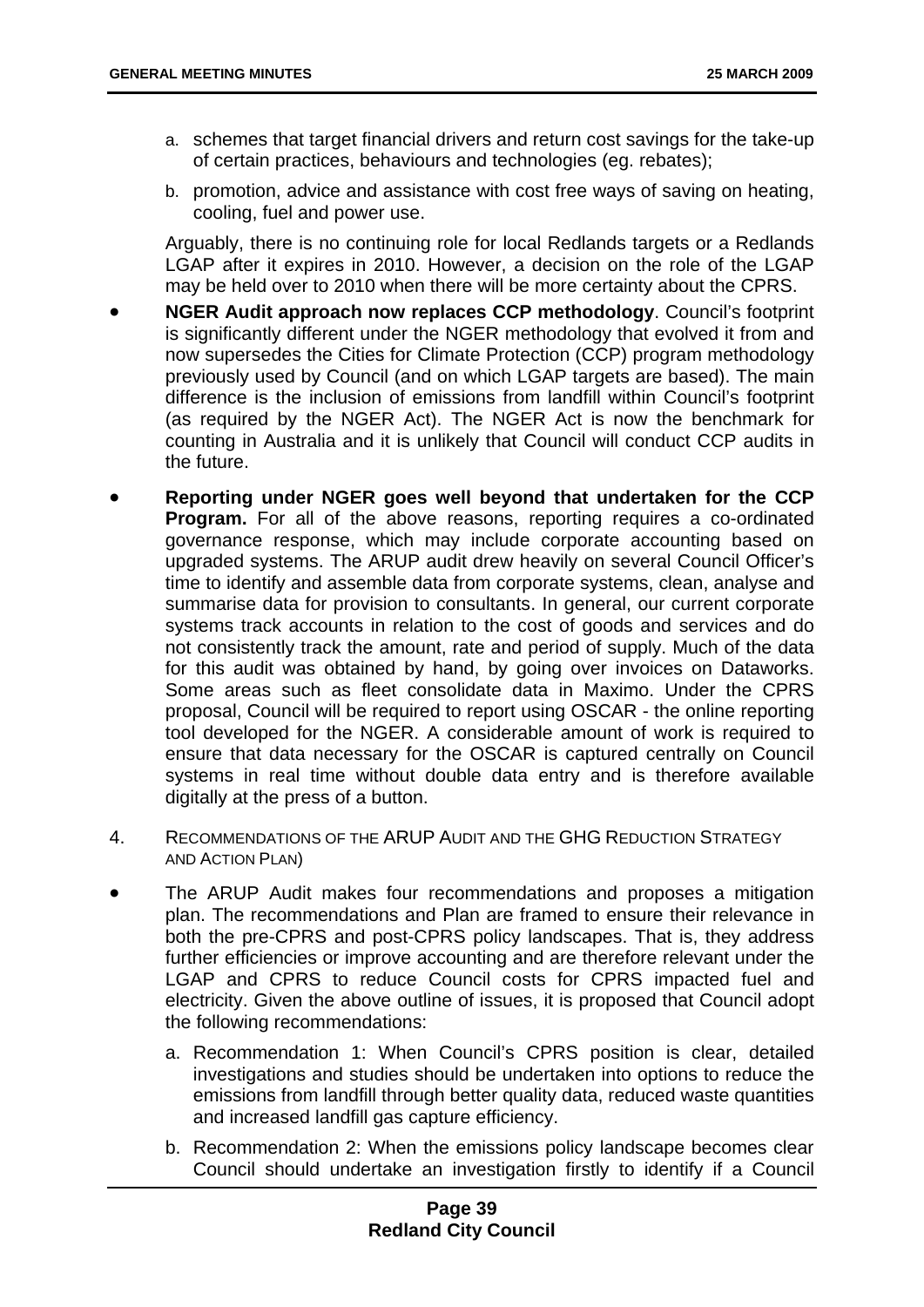target is necessary, and if so to establish the target (likely to be in 2010 at the earliest).

- c. Recommendation 3: Develop and implement an engagement program to drive efficiency of CPRS impacted goods and services such as electricity and fuel.
- d. Recommendation 4: Take steps to improve the quality and availability of Scope 1 and Scope 2 data to increase the ease and accuracy of future carbon footprints.
- In response to the major audit findings, the '*Efficiencies for GHG Reduction Strategy and Action Plan'*, outlines priority mitigation measures in the 08/09 to 11/12 financial years which are self funding on a maximum 6 to 10 year payback period. Broad investment levels, potential emissions reduction and payback period are listed for each measure. All these measures would fall under the responsibility of Corporate Acquisitions, Facilities and Fleet. Proposals currently before Council under the 09/10 financial year operational budget, match those listed in the plan. The clear priorities of the Plan are to:
	- a. target investment at efficiencies that return cost savings on short timeframes, primarily in the fuel and electricity use areas (buildings and facilities, and fleet);
	- b. target staff practices and behaviours that reduce costs, primarily in the fuel and electricity use areas (buildings and facilities, and fleet).

Under the CPRS, investment focus is likely to shift towards waste emissions reductions and waste volume reductions.

It is proposed that Council endorse the *Efficiencies for GHG Reduction Strategy and Action Plan*.

5. HOUSEKEEPING MATTERS

The above issues necessitate a housekeeping review of outstanding Council resolutions (GM August and October 2007) that establish Council GHG abatement policy and are based largely on voluntary abatement strategy. These include for example:

- establish a quideline for use under the Environment Policy and Purchasing policy in relation to reducing greenhouse emissions;
- commit to the development of carbon accounting and performance measures (KPIs);
- acknowledging a funding shortfall of \$2.4million between 2007/08 and 2010/11 to achieve the currently adopted LGAP target.

There is likely to be continuing uncertainty throughout much of 2009 until the CPRS legislation and its implications are clarified by about this time next year. In late 2009, a housekeeping review of the previous policy, strategy, and resolutions may be presented to Council.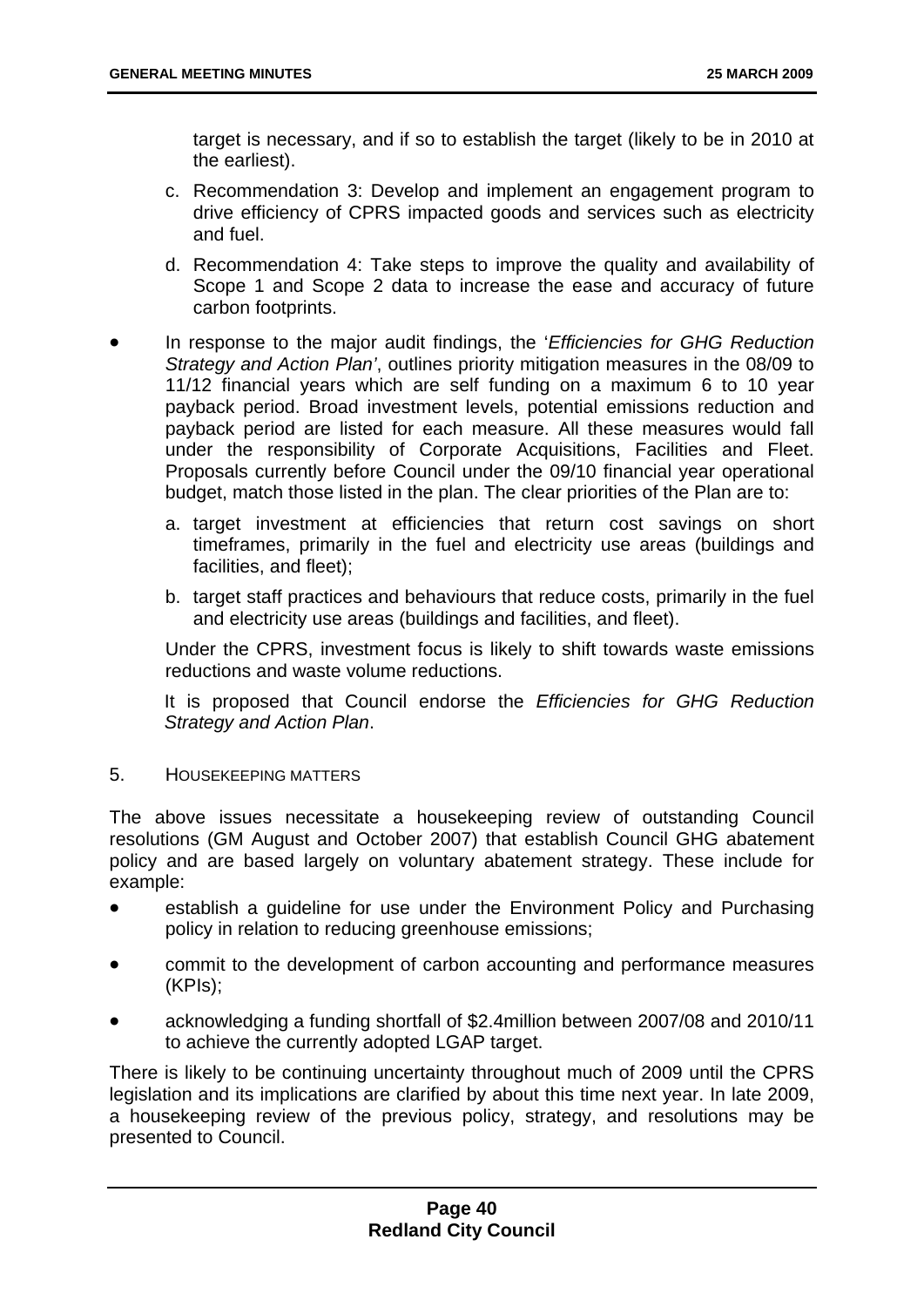# **RELATIONSHIP TO CORPORATE PLAN**

The recommendation primarily supports Council's strategic priority to ensure the enhancement of biodiversity including koala habitat, bushland, greenspace, waterways, catchments, air and coastal ecosystems in recognition of our unique location on Moreton Bay.

# **FINANCIAL IMPLICATIONS**

Further significant emission reductions will accrue through recent upgrades to air conditioning plant and efficiency projects (approximately \$925,305 in 09/10) proposed under the new *Eco-Financial Efficiencies* program. This program of investment in efficiencies picks up from the previous *Carbon Savers* initiatives but has a wider scope (power, fuels, water and waste efficiencies) than just carbon. A similar proposal for projects listed in the *Efficiencies for GHG Reduction Strategy and*  Action Plan is proposed for the 10/11 financial year.

# **PLANNING SCHEME IMPLICATIONS**

The Land Use Planning Group was consulted and it is considered that the outcome of recommendations in this report will not result in amendments to the Redlands Planning Scheme.

# **CONSULTATION**

Environmental Management has consulted widely with other Councils, CCP, and consultants on the interpretation and implications of the CPRS.

Within Council, consultation has been maintained on these issues for a considerable time with Corporate Acquisitions, Fleet and Facilities, including on this report. Lately, Finance and Waste areas of Council have been increasingly consulted including on this report.

# **OPTIONS**

## **PREFERRED**

Council continue to invest in GHG emissions reductions in the next 18 months under the LGAP

Council only makes investments under the LGAP targeted at emissions reduction through increased efficiencies, to ensure that these investments are also valid under the proposed CPRS policy.

Council adopt recommendations 1 to 4 of the ARUP Report and the *Efficiencies for GHG Reduction Strategy and Action Plan*.

## **ALTERNATIVE**

Council has the option of making no further investment in efficiencies or to improve carbon accounting at the current time.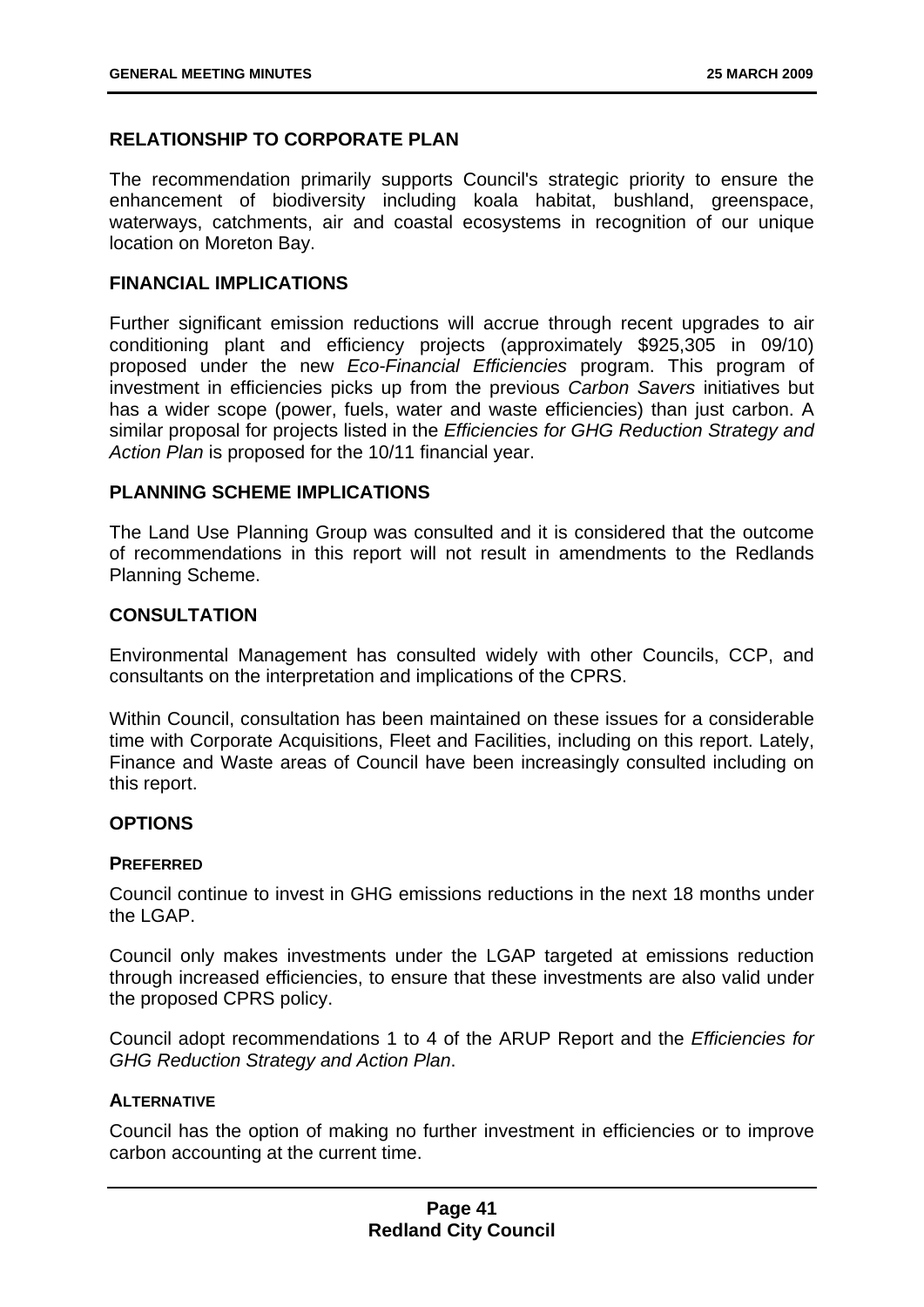# **OFFICER'S/COMMITTEE RECOMMENDATION/ COUNCIL RESOLUTION**

| Moved by:    | Cr Henry    |
|--------------|-------------|
| Seconded by: | Cr Williams |

# **That Council resolve as follows:**

- **1. That Council continue to invest in corporate GHG emissions reductions in the next 18 months under the Local Greenhouse Action Plan;**
- **2. That Council only makes investments under the LGAP targeted at emissions reduction through increased efficiencies, to ensure that these investments are also valid under the proposed CPRS policy; and**
- **3. That Council adopt recommendations 1 to 4 of the ARUP Report and the Efficiencies for GHG Reduction Strategy and Action Plan.**

# **CARRIED**

A division was called for.

Crs Reimers, Murray, Bowler, Williams, Townsend, Henry, Ogilvie, Boglary and Hobson voted in the affirmative.

Cr Elliott voted in the negative.

The motion was declared by the Mayor as **CARRIED**.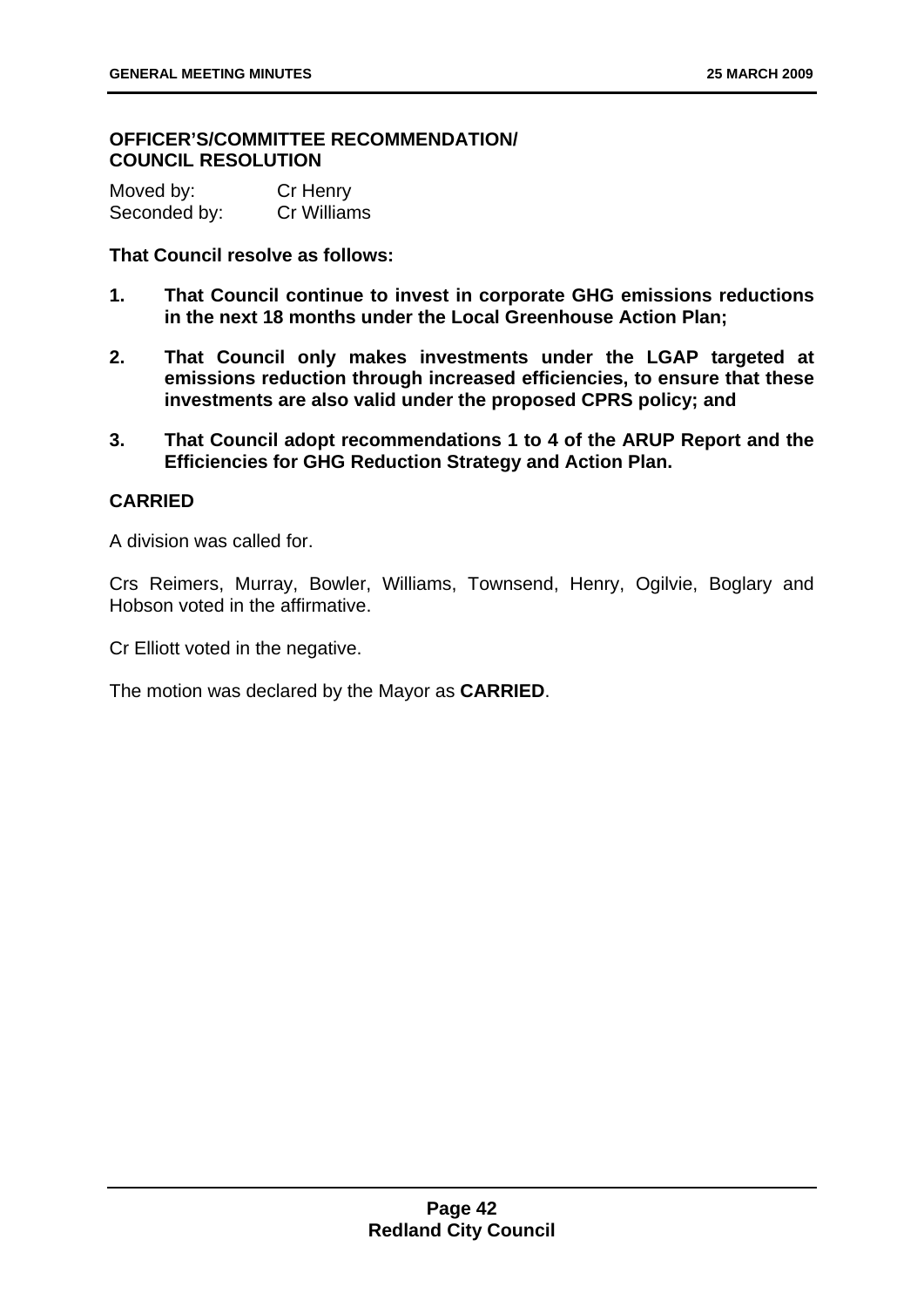# **10.4.3 ANIMAL MANAGEMENT (CATS AND DOGS) ACT 2008**

| <b>Dataworks Filename:</b>       | L&E Local Law No 2 Keeping and Control of<br><b>Animals</b>                             |
|----------------------------------|-----------------------------------------------------------------------------------------|
| <b>Responsible Officer Name:</b> | <b>Luke Wallace</b><br><b>Manager Corporate Planning Performance and</b><br><b>Risk</b> |
| <b>Author Name:</b>              | <b>Trevor Green</b><br><b>Senior Advisor Environmental Health</b>                       |

# **EXECUTIVE SUMMARY**

The Queensland *Animal Management (Cats and Dogs) Act 2008* commences 1 July 2009. The main provisions of the Act that relate to Council include registration of cats and dogs, controls on regulated dogs and microchip identification requirements for cats and dogs.

The report discusses the main provisions of the Act and the policy implications of these provisions. Recommended direction is provided in relation to:

- 1. Undertaking a community engagement programme, to advise our community on the commencement of the state legislation provisions (including cat registration);
- 2. The length of the registration period for cats and dogs;
- 3. The ongoing use of current registration identification tags (device) with a different colour used for cat identification tags;
- 4. Council becoming an authorised permanent identification device (PID) implanter; and
- 5. Council continuing the current prohibition on restricted dogs under Local Law No. 2 (Animal Management).

## **PURPOSE**

- 1. To advise Council of the introduction of the *Queensland Animal Management (Cats and Dogs) Act 2008*.
- 2. To advise Council of the main provisions of the Act and the policy implications of these provisions.
- 3. For Council to resolve in relation to:
	- (a) Undertaking a community engagement programme, to advise our community on the commencement of the state legislation provisions (including cat registration);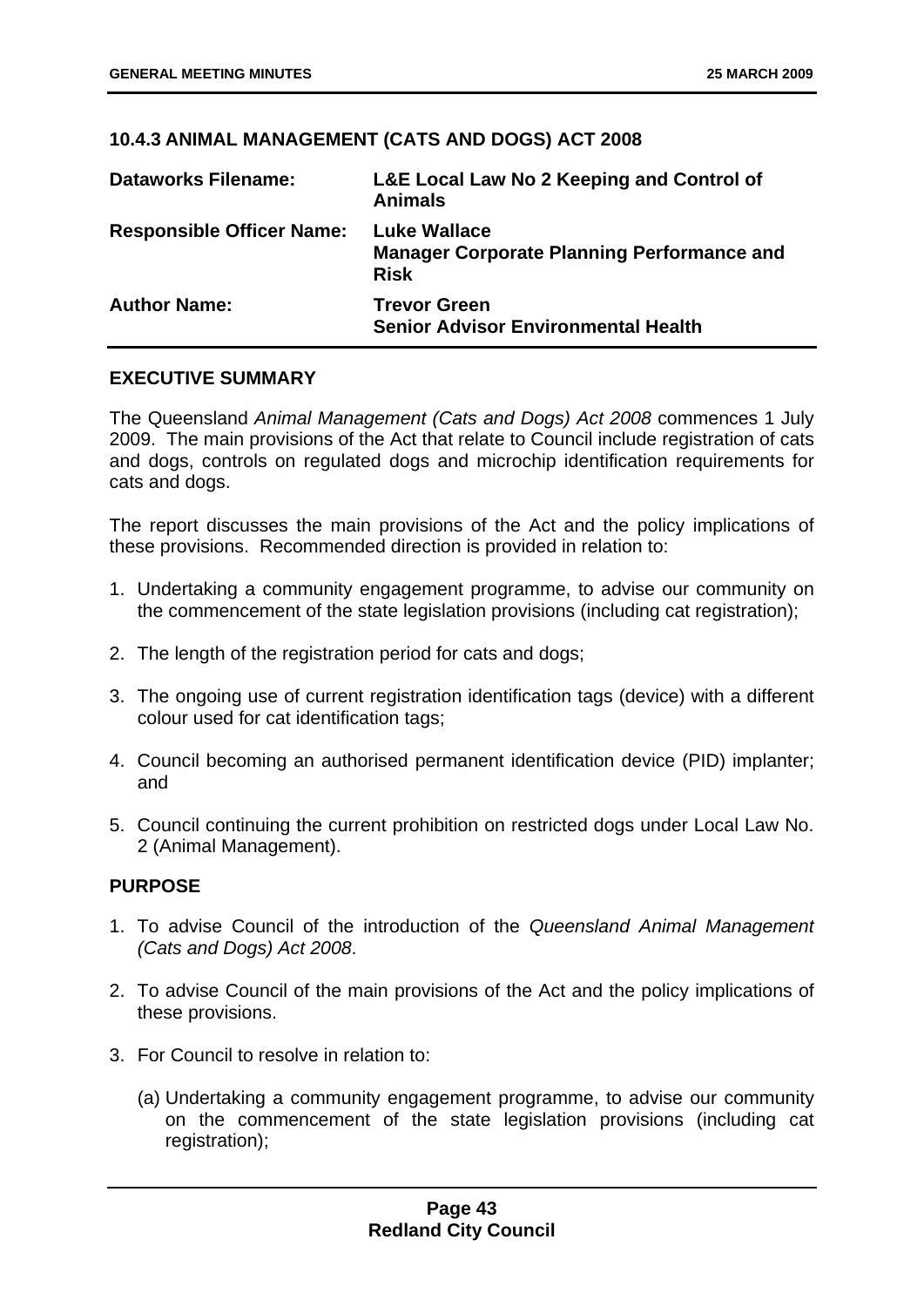- (b) The length of the registration period for cats and dogs;
- (c) The ongoing use of current registration identification tags (device) with a different colour used for cat identification tags;
- (d) Council becoming an authorised permanent identification device (PID) implanter; and
- (e) Council continuing the current prohibition on restricted dogs under Local Law No. 2 (Animal Management).

## **BACKGROUND**

The *Queensland Animal Management (Cats and Dogs) Act 2008* (the Act) commences 1 July 2009. The purposes of this Act are to:

- (a) provide for the identification and registration of cats and dogs; and
- (b) provide for the effective management of regulated dogs; and
- (c) promote the responsible ownership of cats and dogs.

(Note — (1) the *Animal Care and Protection Act 2001* relates to matters regarding the general welfare of animals; and (2) Council's Local Law No. 2 (Animal Management) relates to matters regarding the general keeping of animals including matters re the keeping of cats and dogs not covered by the Act).

## **ISSUES**

## **Registration of Cats and Dogs**

Under the Act an owner of a cat or dog over 12 weeks of age must register the cat or dog with Council within 14 days after starting to keep the cat or dog in the City. There is a three month amnesty from the commencement of the Act for the registration of cats and dogs (previously not registered with Council). Therefore cats should be registered before 1 October 2009.

Registration of a cat or dog is for a period fixed by resolution of Council; however, the period must not be more than three years. In addition, Council must fix a fee to give the owner of the cat or dog an incentive to desex it. Council's current fee for an entire dog is \$87.00 and \$44.50 for a desexed dog. Council also offers free registration for the first year after a dog is desexed.

The Act requires that registration fees paid to Council must be used for the purposes of the Act and to administer local laws relating to the management of cats and/or dogs. Council's costs relate to the administration of maintaining the record system for registration details for cats and dogs and the surveillance and enforcement of laws for the management of cats and dogs. Through registration fees, the costs are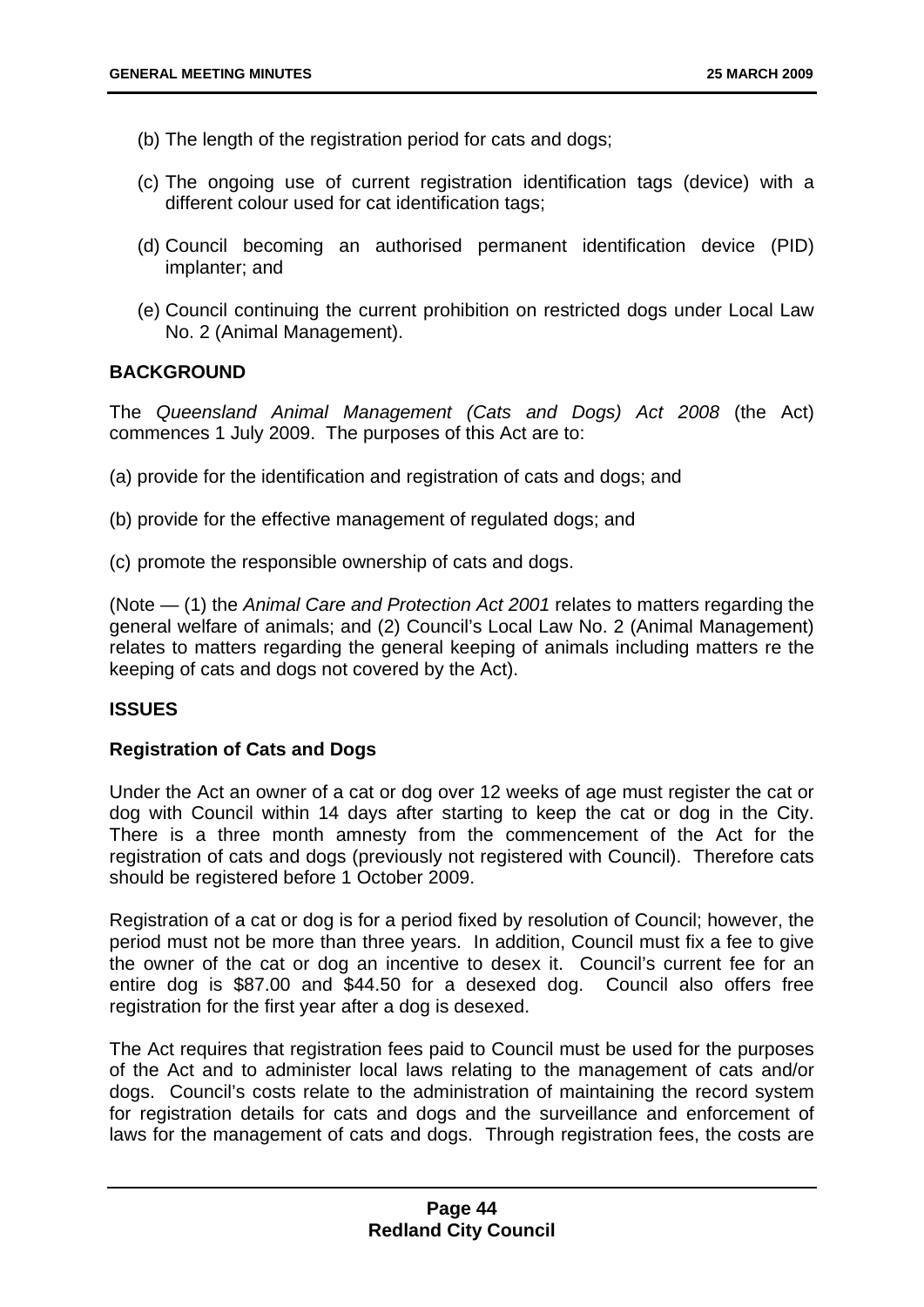shared by all owners of dogs and cats. Council's income from fees and charges should not be more than the cost to Council of providing the related services.

Council must also decide by resolution the registration device to be used to assist in identifying a cat or dog (e.g. a tag for the collar of a cat or dog). While it is a requirement that cats and dogs wear their identification tags when off their property (where registered to), they are not required to wear the tags when on their property. This creates issues, in that most dogs and cats impounded have escaped from their property without the knowledge of their owners.

While the new Act will introduce the registration of cats for Queensland, a small number of Queensland councils have previously introduced cat registration through local laws. In nearly all cases the outcome has been regarded as a failure with only very small percentages of cats being registered. This has been due to a number of factors including community perception and acceptance of cat registration, no implementation strategy/program, difficulties in establishing where cats are kept and lack of resourcing for implementation and enforcement. The introduction of registration provisions through state legislation (rather than through local laws) will not automatically solve these cat registration issues. If these issues are not addressed, it is expected that the number of cats actually registered will be limited. This is likely to reduce the proposed benefits of registration for cats, their owners and the community; and will limit Council's ability to provide related services.

In recent years, it should be noted that Toowoomba City Council has successfully introduced cat registration. This was achieved through a well planned implementation program aimed at addressing the issues identified. This included:

- A community engagement process involving the local media, veterinarians, animal groups and associations around the benefits of cat registration;
- Subsidising the cost of desexing animals by local veterinarians; and

Having free registration for the year cat registration was introduced.

## **Cat Registration Fees**

While the Act requires Councils to provide an incentive for desexing in setting registration fees, there are also a number of other factors which influence the actual fees set by a Council, especially in the introductory year for cat registration. The setting of the 2009/2010 fees for cat registration in Redland City can be viewed from varying perspectives.

#### Long Term Policy Perspective

From a policy perspective, free registration for cats in 2009/2010 would provide a number of benefits. The introduction of new requirements in any area, on any person or group, can be sensitive. While there will be a requirement for cat owners to register their animals, the difficulties in establishing where cats are kept, means that overall the success of cat registration will predominately be based on cat owners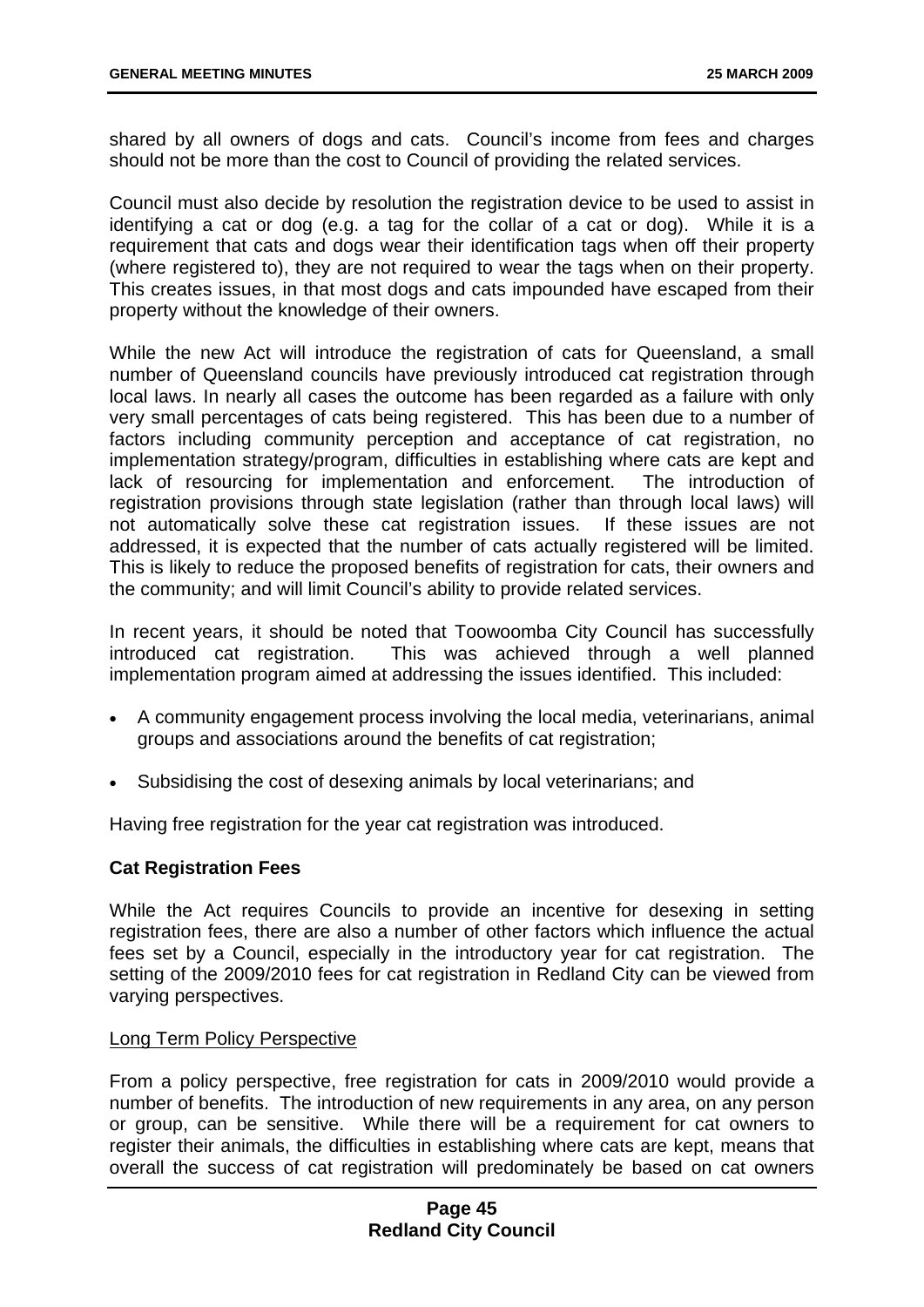coming forward to register their animals. No registration fee for 2009/2010 would encourage owners to register their cats, reduce the burden on cat owners for the first year of the introduction of this new legislation and provide strong support in removing the misconception of some that "this is just a grab for money by Council".

#### Cost Recovery

From an operational perspective, the payment of appropriate fees by cat owners for cat registration in 2009/2010 would assist Council in recovering costs for implementing and enforcing the new legislative provisions. It would give greater consistency between the treatment of dogs and cats within the city. The appropriate charge for cat registration can also be analysed from different views (more, the same or less than that paid for dog registration). Assessment Services estimate the initial cost of establishing cat registration to be \$100,000 - \$120,000 (one officer and vehicle, plus miscellaneous other costs including ongoing education).

The proposed fees for the 2009/2010 period for cat registration will be included as part of the Fees and Charges Committee Report presented to Council later this year. Options for Council at this time will be:

- 1. No fees for cat registration for 2009/2010, or
- 2. Fees for cat registration for 2009/2010
	- a. Higher fees for cat registration than dog registration; or
	- b. The same fees for cat registration as dog registration; or
	- c. Lower fees for cat registration; or
	- d. Similar fees for entire cats (as dogs) with highly reduced fees for desexed cats.

In determining the appropriate fee, officers and Council should consider the matters listed above, the intent of the Act, practicality issues in introducing cat registration (and the experiences of Queensland and interstate Councils that have already established cat registration), short and long term objectives and resourcing.

## **Regulated Dogs**

Matters relating to regulated dogs (dangerous, menacing and restricted) are now covered by the Act. Council can declare a dog to be dangerous if the dog has:

- Seriously attacked; or
- Acted in a way that caused fear to a person or another animal; or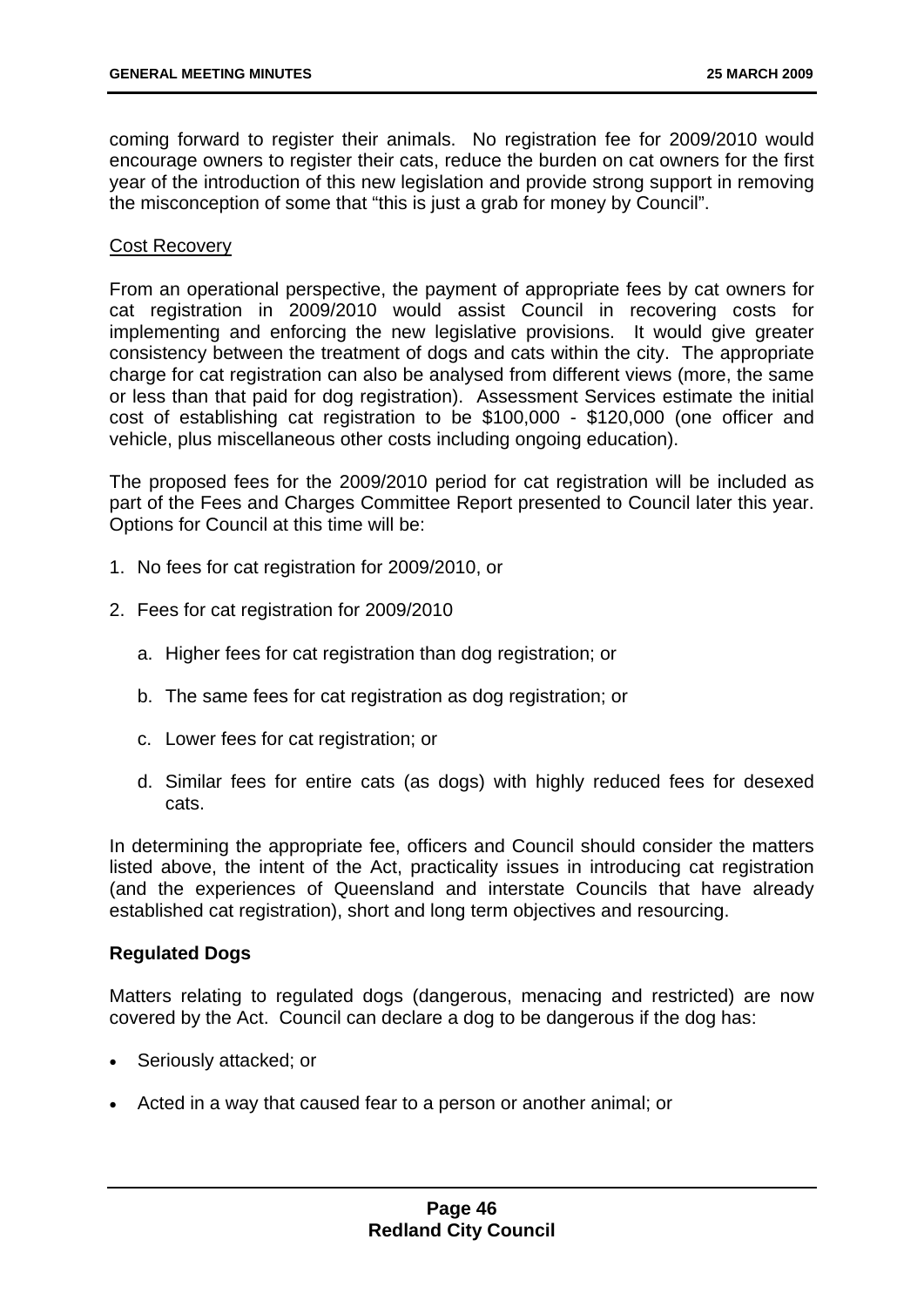• Given an authorised person reason to believe the dog may seriously attack, having regard to the way the dog has behaved towards a person or another animal.

Similarly, Council can declare a dog to be menacing if the dog has:

- Attacked;
- Acted in a way that caused fear to a person or another animal (i.e. the attack was not serious); or
- Given an authorised person reason to believe the dog may attack, having regard to the way the dog has behaved towards a person or another animal.

There are a number of conditions for the keeping of these dogs.

The Act provides provisions for the keeping of restricted dogs (American pit bull terrier, *dogo Argentino*, *file Brasileiro* and *Japanese tosa*). The Act also allows local governments to prohibit these breeds through local laws. In this instance a prohibition under a local law overrides the State Act on this matter. Council currently prohibits these breeds under Local Law No. 2 (Animal Management).

# **Identification by Microchip**

The Act also introduces new micro-chipping requirements. A person must not supply (exchange, give or sell) a cat or dog to anyone else if it is not implanted with a permanent identification device (PID). A PID means a microchip or other electronic device. A person who is or becomes an owner of a cat or dog that is not implanted with a PID must ensure the cat or dog is implanted with a PID before it is 12 weeks old. This requirement does not apply to existing cats and dogs at the commencement of the Act, unless the animal is supplied to another person. When supplied to another person the owner must notify the microchip registry holder and Council of the change in details within seven days.

Council can become an authorised PID implanter and charge for the provision of this service. This will become important for the release of impounded dogs and cats, (which are born after the commencement of the Act). The authorised implanter must, within seven days, give notice to a licence holder providing a PID registry service advising:

- 1. That the cat or dog has been implanted with a PID; and
- 2. The PID information for the cat or dog.

Council must ensure all impounded cats and dogs are scanned within 3 days of impounding.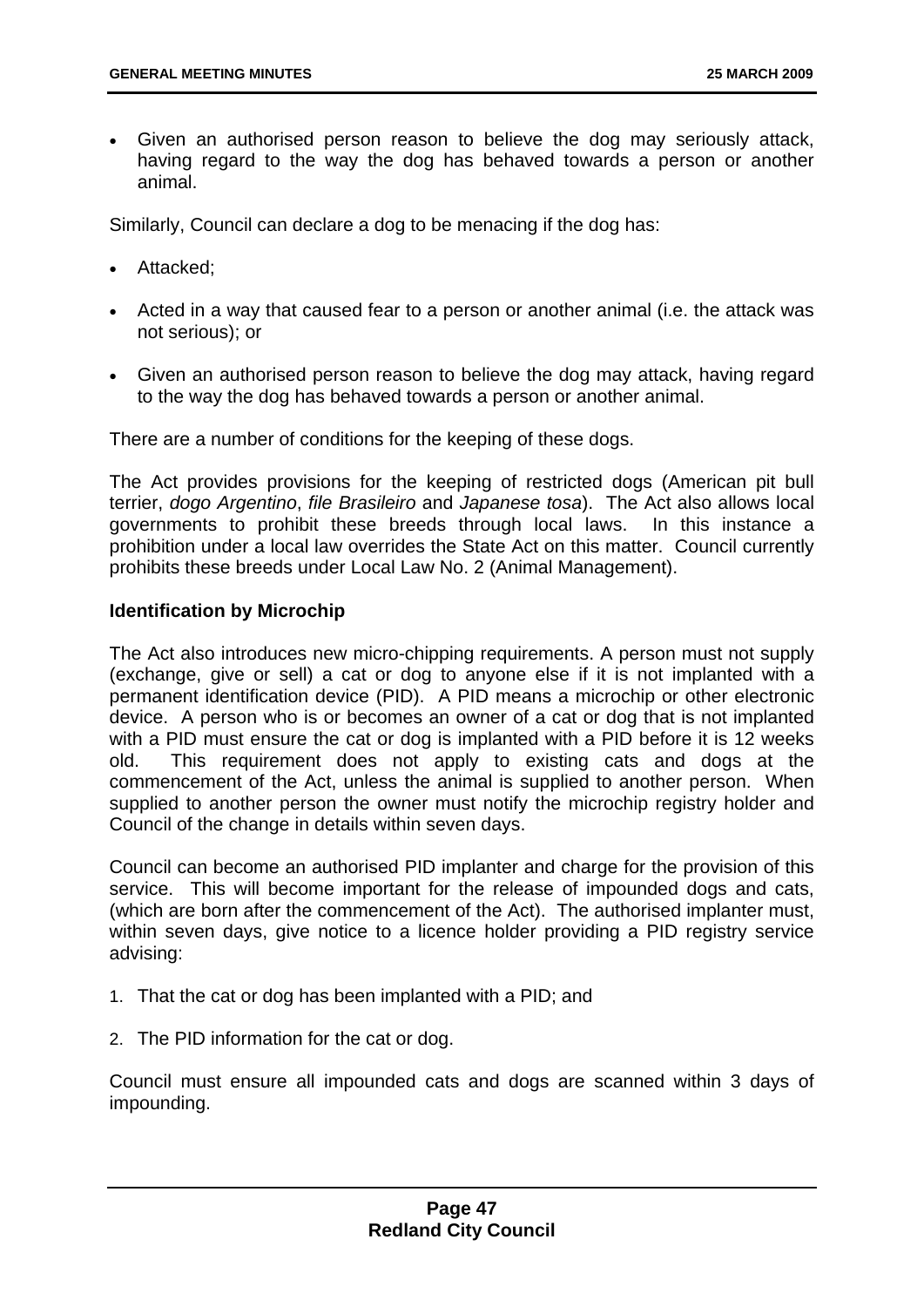## **Miscellaneous**

There are two other miscellaneous matters that the Act makes provisions on as follows:

- 1. An owner of a cat or dog desexed after the commencement of the Act must ensure the cat or dog is tattooed when it is desexed; and
- 2. The Act overrules Council's local law requirement for all greyhounds to be muzzled when in public place. Greyhounds will not be required to be muzzled if they have been decommissioned (i.e. is not a declared dangerous dog or declared menacing dog; and has successfully completed a prescribed program).

## **Recommended Direction**

For Redland City Council it is recommended that:

(a) A community engagement programme is undertaken starting 1 May 2009, to advise our community on the commencement of state legislation provisions (including cat registration).

A planned community engagement process involving the local media, veterinarians, animal groups and associations would be based on the benefits of the requirements for the welfare of their animals, the community and the environment and reducing unwanted animals.

(b) The registration period remains at one year.

For uniformity in yearly income from registration fees and its interrelationship with the planning and provision of animal management services, it is important that Council maintains the registration period at one year.

(c) Council continues with the use of the current registration identification tags (device) with a different colour used for cat identification tags

Council has for a number of years issued lifetime plastic identification tags for dogs. Tags are replaced for free if lost or damaged. Similar identification tags can also be provided for cats, with a different colour used.

(d) Council become an authorised PID implanter.

This can become important for the release of impounded dogs and cats, (which are born after the commencement of the Act).

(e) Council continue the current prohibition on restricted dogs under Local Law No. 2 (Animal Management).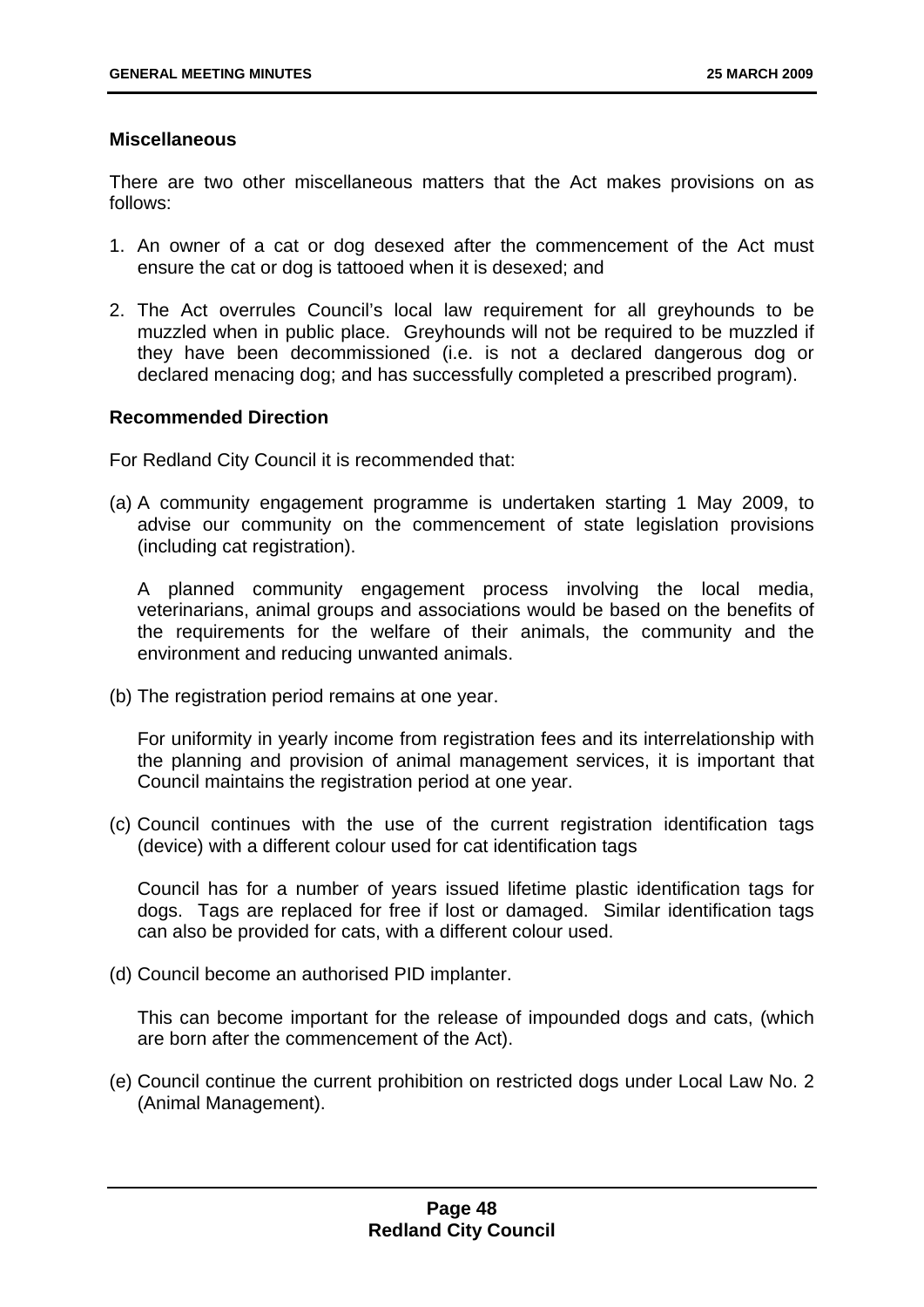# **RELATIONSHIP TO CORPORATE PLAN**

The recommendation primarily supports Council's strategic priority to build safe, strong and self reliant communities with access to community services, infrastructure and opportunities for participation in community life.

## **FINANCIAL IMPLICATIONS**

The community engagement programme to advise our community on the commencement of the state legislation provisions is estimated to cost approximately \$5,000.

Assessment Services have advised that the estimated cost to Council of cat registration is approximately \$100,000 - \$120,000 per year. This includes one officer, plus a vehicle and miscellaneous costs.

Income from cat registration will be dependant on the number of cat owners coming forward to register their animals, the registration fees set by Council, Council's success in promoting and enforcing cat registration provisions; and overall the number of cats registered.

## **PLANNING SCHEME IMPLICATIONS**

The Land Use Planning Group was consulted and it is considered that the outcome of recommendations in this report will not require any amendments to the Redlands Planning Scheme.

## **CONSULTATION**

Council officers were part of the consultation process for the development of the Act. Redland City Council also made a submission to the State regarding the general direction for the development of the Act.

Externally, officers have attended regional meetings on implementation of the Act. Internally consultation has occurred with the Assessment Services Group.

Community engagement is proposed to be undertaken to advise our community on the commencement of the state legislation provisions (including cat registration).

## **OPTIONS**

#### **PREFERRED**

That Council resolve as follows:

- 1. A community engagement programme is undertaken starting 1 May 2009;
- 2. That the registration period remains at one year;
- 3. That Council continues with the use of the current registration identification tags (device) with a different colour used for cat identification tags;
- 4. That Council become an authorised permanent identification device (PID) implanter; and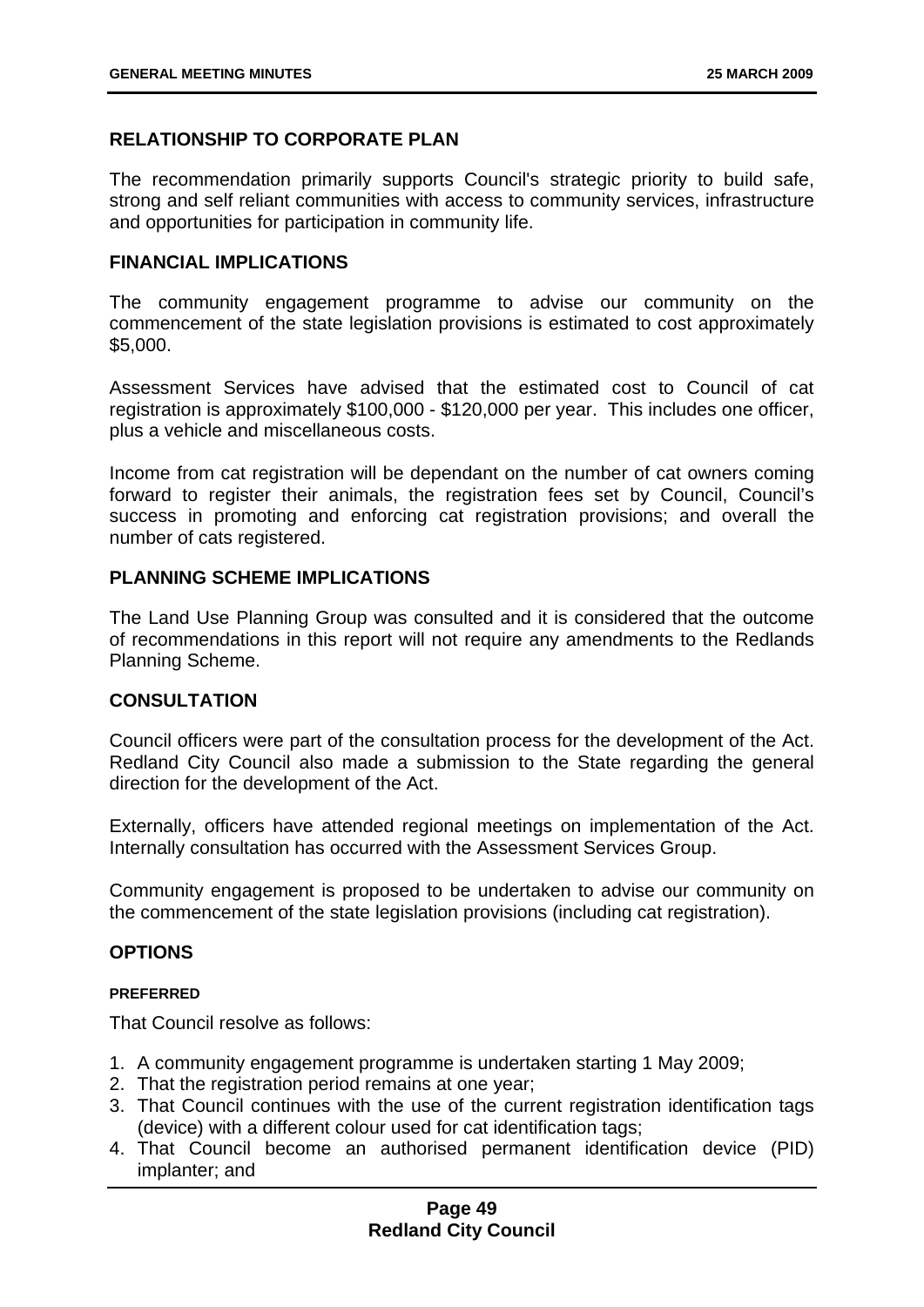5. Council continue the current prohibition on restricted dogs under Local Law No. 2 (Animal Management).

#### **ALTERNATIVE**

No alternative is offered as deferral on these matters would be detrimental to the timing of implementation of the Act by Council.

# **OFFICER'S/COMMITTEE RECOMMENDATION/ COUNCIL RESOLUTION**

| Moved by:    | Cr Murray   |
|--------------|-------------|
| Seconded by: | Cr Townsend |

**That Council resolve as follows:** 

- **1. That a community engagement programme is undertaken starting 1 May 2009;**
- **2. That the registration period remains at one year;**
- **3. That Council continues with the use of the current registration identification tags (device) with a different colour used for cat identification tags;**
- **4. That Council become an authorised permanent identification device (PID) implanter; and**
- **5. That Council continue the current prohibition on restricted dogs under Local Law No. 2 (Animal Management).**

**CARRIED**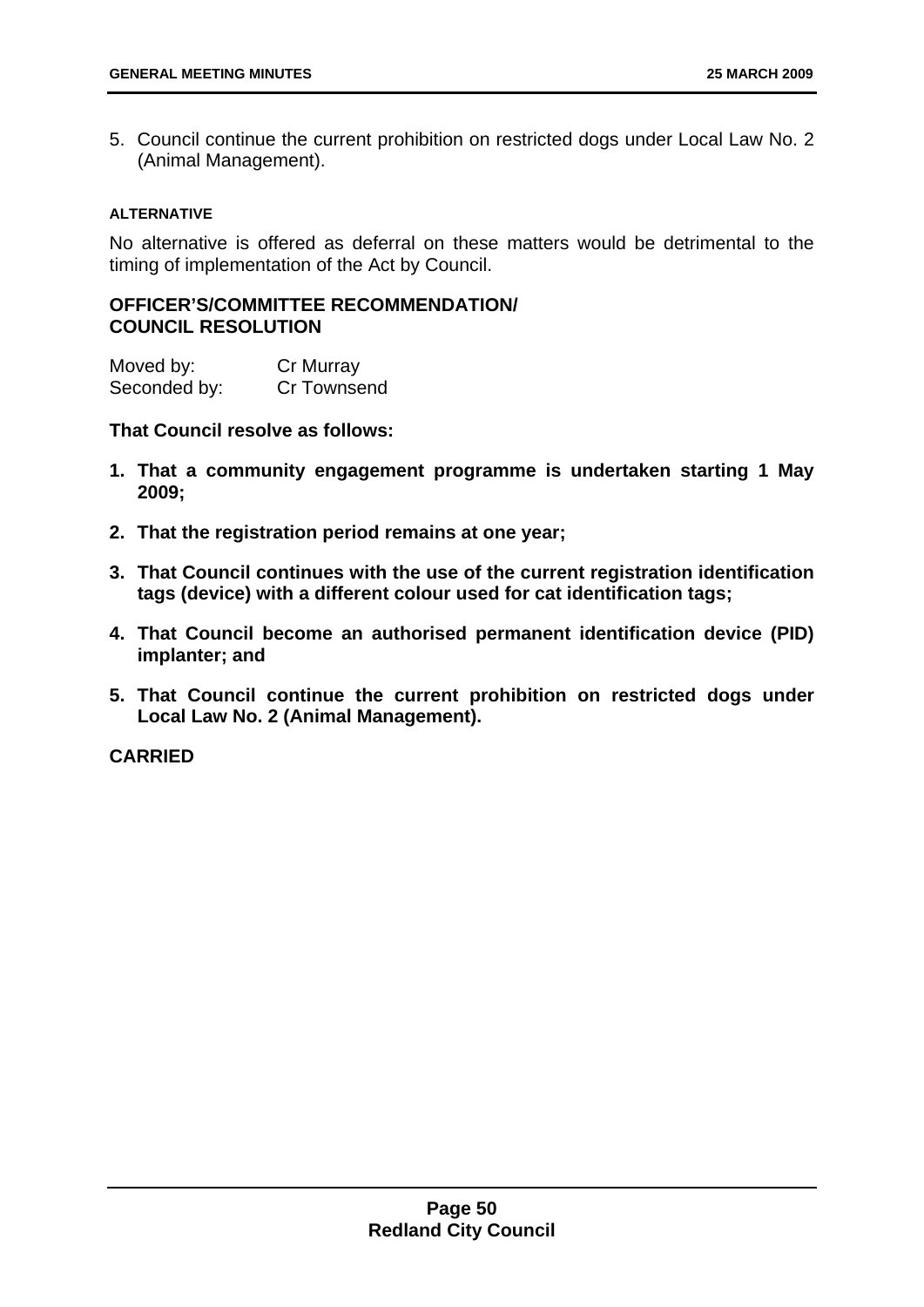# **11 REDLAND WATER COMMITTEE 17/03/09 - RECEIPT AND ADOPTION OF REPORT**

| Moved by:    | Cr Henry   |
|--------------|------------|
| Seconded by: | Cr Boglary |

That the Redland Water Committee Report of 17 March 2009 be received.

# CARRIED

#### **11.1 REDLAND WATER**

# **11.1.1 REDLAND WATER BUSINESS UNIT REPORT - FEBRUARY 2009**

| <b>Dataworks Filename:</b>       | <b>WW Redland Water Committee</b><br><b>WS Redland Water Committee</b>                                                           |
|----------------------------------|----------------------------------------------------------------------------------------------------------------------------------|
| <b>Attachments:</b>              | <b>Business Unit Report - February 2009</b><br>Appendix A - Wastewater treatment plants<br>supplementary performance information |
| <b>Responsible Officer Name:</b> | <b>Gary Soutar</b><br><b>General Manager, Redland Water</b>                                                                      |
| <b>Author Name:</b>              | <b>Gary Soutar</b><br><b>General Manager, Redland Water</b>                                                                      |

# **EXECUTIVE SUMMARY**

The Redland Water (RW) business unit report is presented to Council for noting. The report provides the business unit's performance for the month of February 2009 and covers financial and non-financial indicators for water and wastewater.

It is expected that, most of the time the report findings will be "business as usual". Where exceptions occur, these will be highlighted.

The report provides a regular opportunity for Council to consider the RW's performance and to respond to any exceptional reporting.

Council is provided with the option to accept the report or, accept it and request additional information or a review of performance.

#### **PURPOSE**

To report on the ongoing performance of the business unit against key performance indicators (KPIs).

## **BACKGROUND**

RW's performance plan identifies KPIs for which performance targets have been agreed with Council. Reporting is done each month through the RW committee.

# **Page 51 Redland City Council**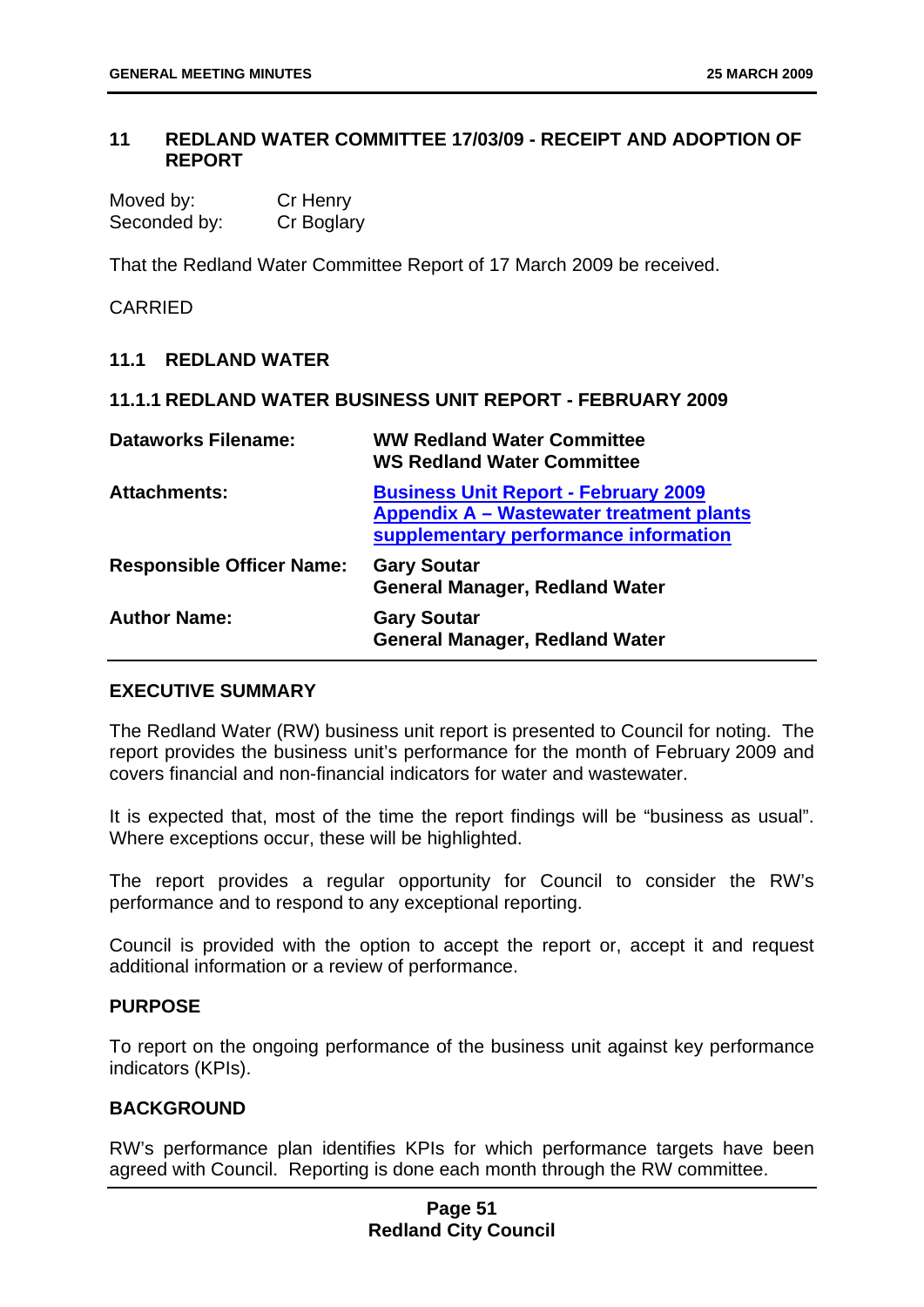# **ISSUES**

The report is provided to Council as a means of monitoring the performance of RW for the activities of water and wastewater.

The first part of the report comprises a "snapshot" of the business unit's achievement in meeting KPIs (year-to-date) and financial report card.

The report then provides specific financial report and commentary, capital expenditure (graphically) and a detailed customer overview.

The main body of the report focuses on actual levels of achievement against the KPIs for the month. Where exceptions have occurred and targets not met, an explanation is given as well as action taken to improve performance.

The report closes with a summary of the major issues for each group during the month.

# **RELATIONSHIP TO CORPORATE PLAN**

The recommendation primarily supports Council's strategic priority to provide and maintain water and wastewater services to sustain our community.

Providing this report also supports Council's Governance strategic priority to provide a clear organisational direction supported by effective leadership and a framework of policies, plans and strategies that are responsive to the community's needs and which promote accountable and ethical standards of practice.

## **FINANCIAL IMPLICATIONS**

There are no direct financial implications resulting from this report. Financial implications may result where Council requests a performance review or requests an increase in performance standards.

# **CONSULTATION**

Consultation has occurred with:

- Manager Treatment Operations, RW;
- Manager Customer Service & Business Performance, RW; and
- Senior Advisor, Financial Management, RW.

# **OPTIONS**

## **PREFERRED**

That Council resolve to accept the Redland Water business unit report for February 2009, as presented in the attachment.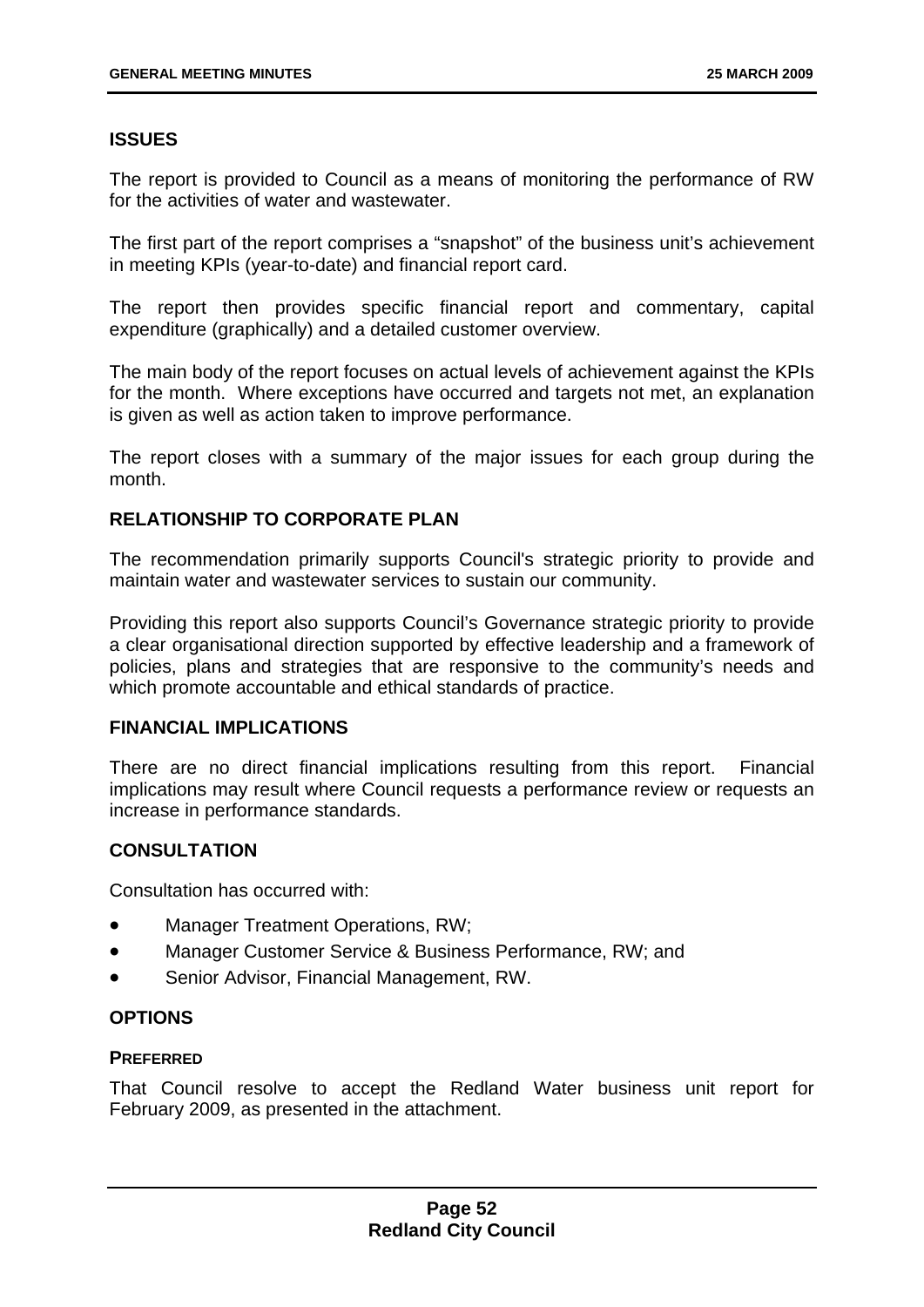## **ALTERNATIVE**

That Council accepts the report and requests additional information or a review of performance.

# **OFFICER'S/COMMITTEE RECOMMENDATION/ COUNCIL RESOLUTION**

Moved by: Cr Elliott Seconded by: Cr Ogilvie

**That Council resolve to accept the Redland Water business unit report for February 2009, as presented in the attachment.** 

**CARRIED**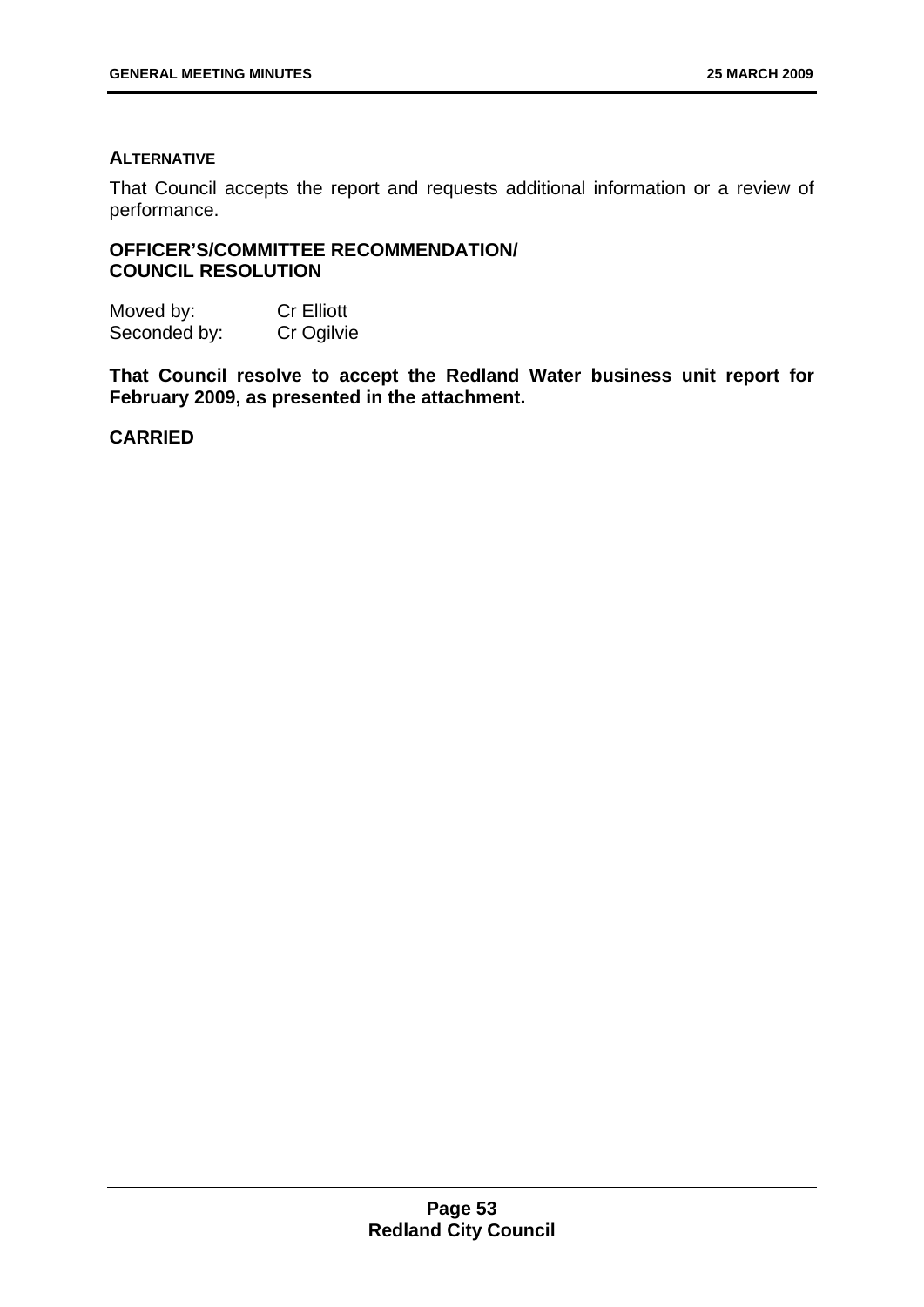# **11.1.2 INTRODUCTION OF QUEENSLAND WATER COMMISSION MEDIUM LEVEL WATER RESTRICTIONS FOR REDLAND CITY**

| <b>Dataworks Filename:</b>       | <b>WS Water Restrictions - General</b><br><b>Queensland Water Commission</b>                 |
|----------------------------------|----------------------------------------------------------------------------------------------|
| <b>Attachment:</b>               | <b>QWC Medium Level Water Restriction</b>                                                    |
| <b>Responsible Officer Name:</b> | <b>Kevin McGuire</b><br><b>Manager Customer Service &amp; Business</b><br><b>Performance</b> |
| <b>Author Name:</b>              | <b>Michelle Vanyai</b><br><b>Senior Project Officer</b>                                      |

# **EXECUTIVE SUMMARY**

In November 2005, Council aligned Redland City Council's (RCC's) level 2 (L2) and level 3 (L3) water restrictions to trigger with specific levels of its water supply. In June 2007, Council approved revised L2 and L3 water restrictions to allow easier transition to future restriction regimes, for example, south-east Queensland (SEQ) restrictions.

RCC's revised L2 restrictions commenced on 1 August 2007 and remain in force.

Two recent events impact on RCC's water restrictions:

- 1. The transfer of RCC's bulk water assets to the state government on 1 July 2008, and
- 2. Queensland Water Commission's (QWC) confirmation by letter dated 19 February 2009 of Commission Medium Level Restrictions to commence in Redland City on 30 March 2009 for non-residential and 1 July 2009 for residential premises.

The *Water Act 2000* allows a service provider's restrictions (Council's restriction) to be active at the same time as a Commission water restriction unless the QWC restriction states that, while the commission restriction continues in force, the service provider water restriction does not apply.

In effect, it is possible for both sets of restrictions to be valid.

To avoid confusion and eliminate doubt about what is in force, revoking of Council's own approved L2 and L3 restrictions is recommended, effective from the date of introduction of QWC water restrictions in RCC.

# **PURPOSE**

To seek Council approval to revoke RCC's current L2 and L3 restrictions effective from the date of the introduction of QWC medium level restrictions for Redland City - 30 March 2009 for non-residential customers and 1 July 2009 for residential customers.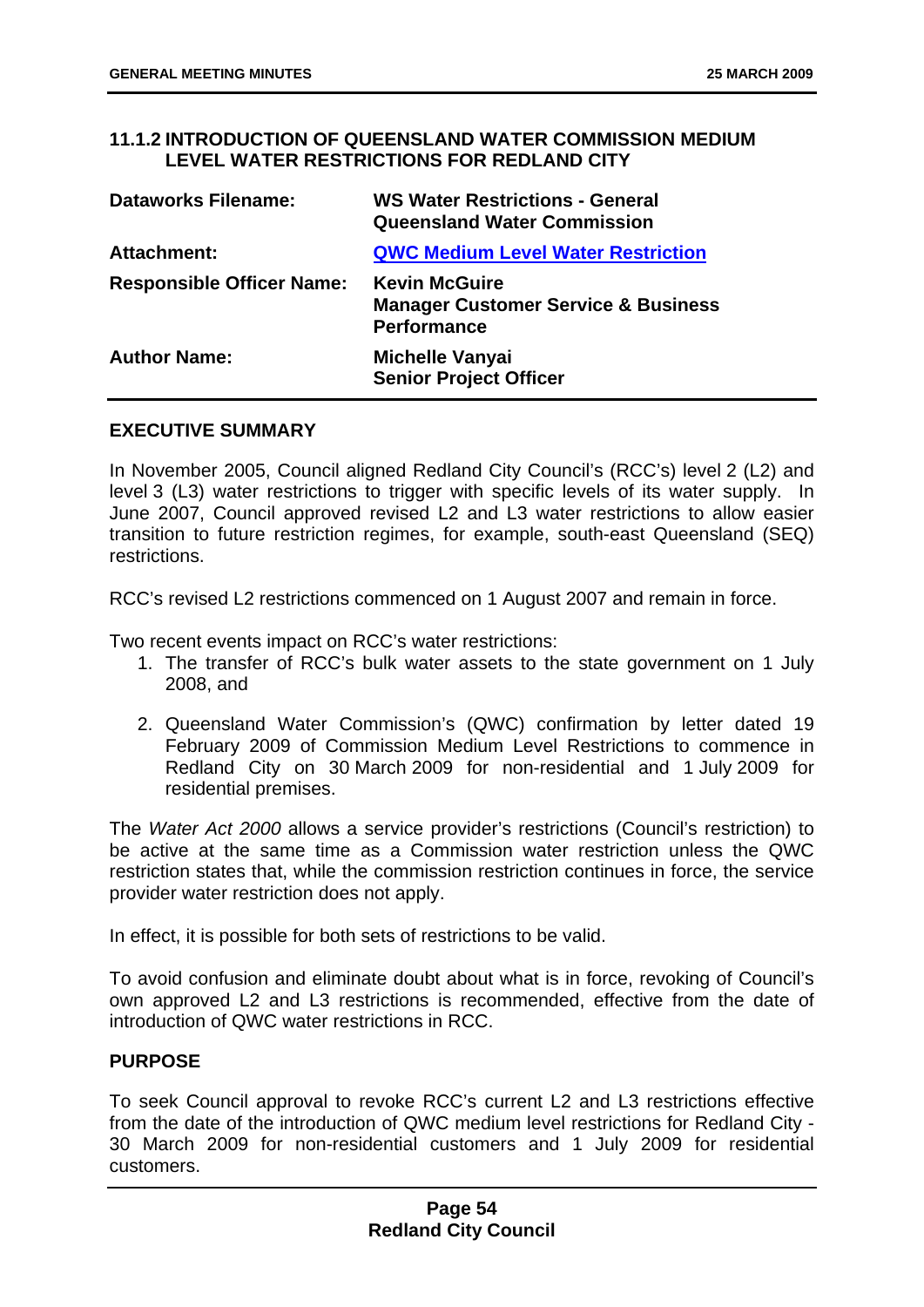# **BACKGROUND**

In November 2005 Council aligned RCC's L2 and L3 water restrictions to trigger with specific levels of its water supply. In June 2007, Council approved revised L2 and L3 water restrictions to allow easier transition to future restriction regimes, for example, SEQ restrictions. The amendments included requirements for specific categories of non-residential customers to prepare water efficiency management plans (WEMPs) and some changes to residential watering.

RCC's revised L2 restrictions commenced on 1 August 2007 and remain in force.

Two recent events impact on RCC's water restrictions:

- 1. The transfer of RCC's bulk water assets to the state government on 1 July 2008, and
- 2. Queensland Water Commission (QWC) confirmation by letter dated 19 February 2009 of Commission Medium Level Restrictions to commence in Redland City on 30 March 2009 for non-residential and 1 July 2009 for residential premises.

The *Water Act 2000* allows a service provider's restrictions (Council's restriction) to be active at the same time as a Commission water restriction unless the QWC restriction states that, while the commission restriction continues in force, the service provider water restriction does not apply.

In effect, it is possible for both sets of restrictions to be valid.

To avoid confusion and eliminate doubt about what is in force, revoking of Council's own approved L2 and L3 restrictions is recommended - effective from the date of introduction of QWC water restrictions in Redland City.

## **ISSUES**

Under the *Water Act 2000*, Section 360ZF relationship with service provider water restrictions states:

*The making of a Commission water restriction does not of itself invalidate a service provider water restriction that applies to a matter the subject of the Commission water restriction.* 

However, if the Commission water restriction states that while it continues in force it is to be the only restriction for the matter, while the Commission water restriction continues in force, the service provider water restriction does not apply to the matter.

Whilst QWC restrictions may override Council-imposed restrictions, it does not automatically extinguish Council's own approved restrictions. This may lead to situations where, if the QWC restriction is silent or less stringent, Council's own water restriction could possibly apply. Leaving Council's restrictions in force creates confusion within the community, for Council officers providing water restriction information to customers and for Council officers interpreting potential breaches of water restrictions.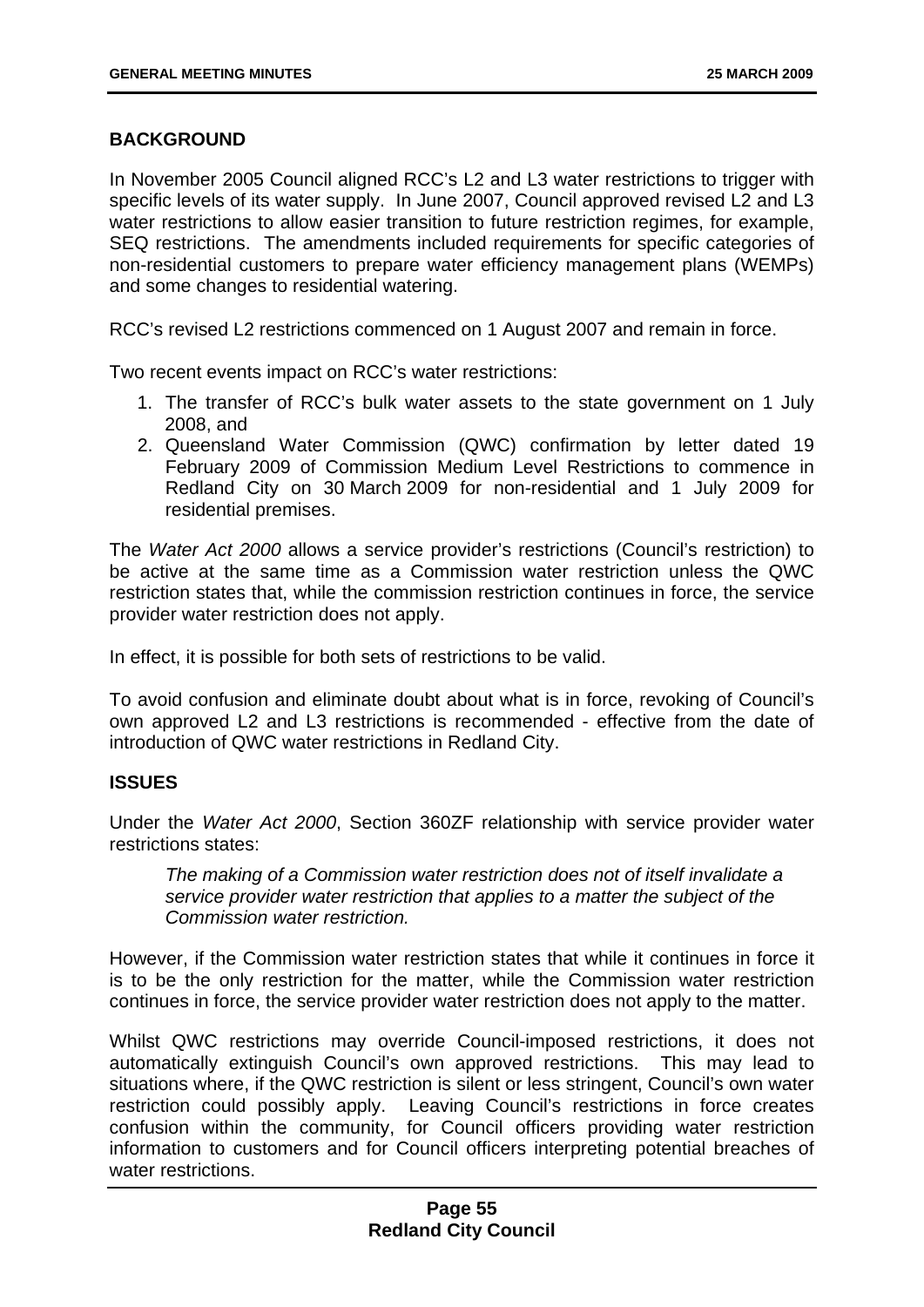# **RELATIONSHIP TO CORPORATE PLAN**

The recommendation primarily supports Council's strategic priority to provide and maintain water services and the provision of infrastructure.

# **FINANCIAL IMPLICATIONS**

The cost of advising the community about the end of RCC's own restrictions is covered by the 2008/09 budget allocated for the marketing and communication of the QWC Medium Level restrictions to the Redland City community.

# **PLANNING SCHEME IMPLICATIONS**

The Land Use Planning Group was advised of the introduction of Commission Medium level water restrictions. LUP provided the following comment: *"There are no restrictions or associated immediate implications identified requiring amendment to the Redlands Planning Scheme or its applicable planning scheme policies."*

# **CONSULTATION**

Consultation occurred with:

- General Manager Redland Water;
- Land Use Planning; and
- Legal Services who agreed with the officer's recommendation contained in the report.

# **OPTIONS**

That Council resolve as follows:

- 1. To revoke Redland City's level 2 and level 3 restrictions as approved by Council on 27 June 2007, effective from the commencement date of Queensland Water Commission's restrictions, i.e. 30 March 2009 for non-residential consumers and 1 July 2009 for residential consumers; and
- 2. To note official advice from Queensland Water Commission of the introduction of Commission Medium Level Restrictions in the Redland City Council area from 30 March 2009 for non residential consumers and 1 July 2009 for residential consumers.

# **ALTERNATIVE**

That Redland's Level 2 and Level 3 restrictions remain in force concurrent with the introduction of Queensland Water Commission Medium Level restrictions for Redland City Council area.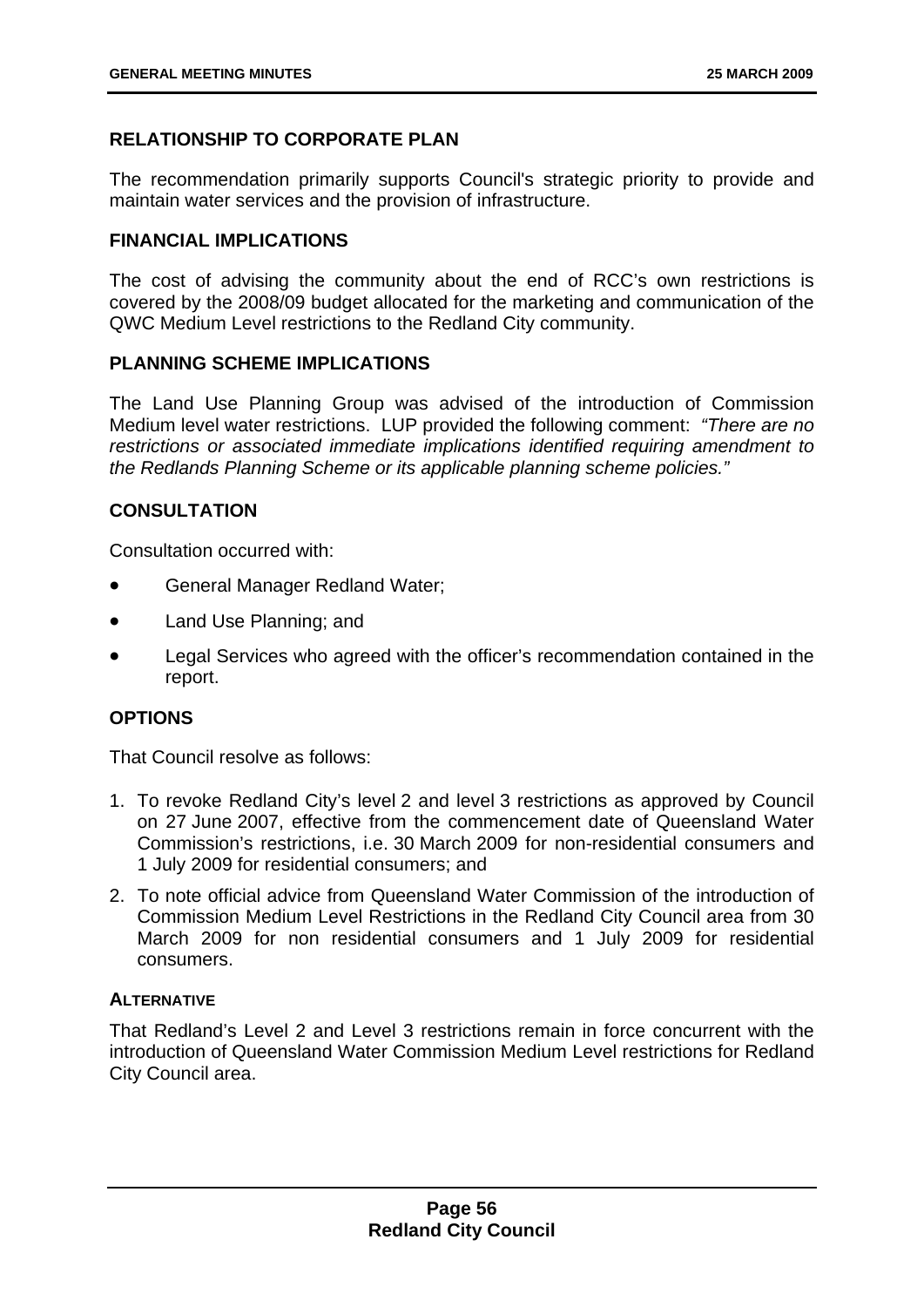# **OFFICER'S/COMMITTEE RECOMMENDATION/ COUNCIL RESOLUTION**

| Moved by:    | Cr Henry          |
|--------------|-------------------|
| Seconded by: | <b>Cr Reimers</b> |

**That Council resolve as follows:** 

- **1. To revoke Redlands level 2 and level 3 restrictions as approved by Council on 27 June 2007, effective from the commencement date of Queensland Water Commission's restrictions, i.e. 30 March 2009 for non-residential consumers and 1 July 2009 for residential consumers; and**
- **2. To note official advice from Queensland Water Commission of the introduction of Commission Medium Level Restrictions in the Redland City Council area from 30 March 2009 for non-residential consumers and 1 July 2009 for residential consumers.**

**CARRIED**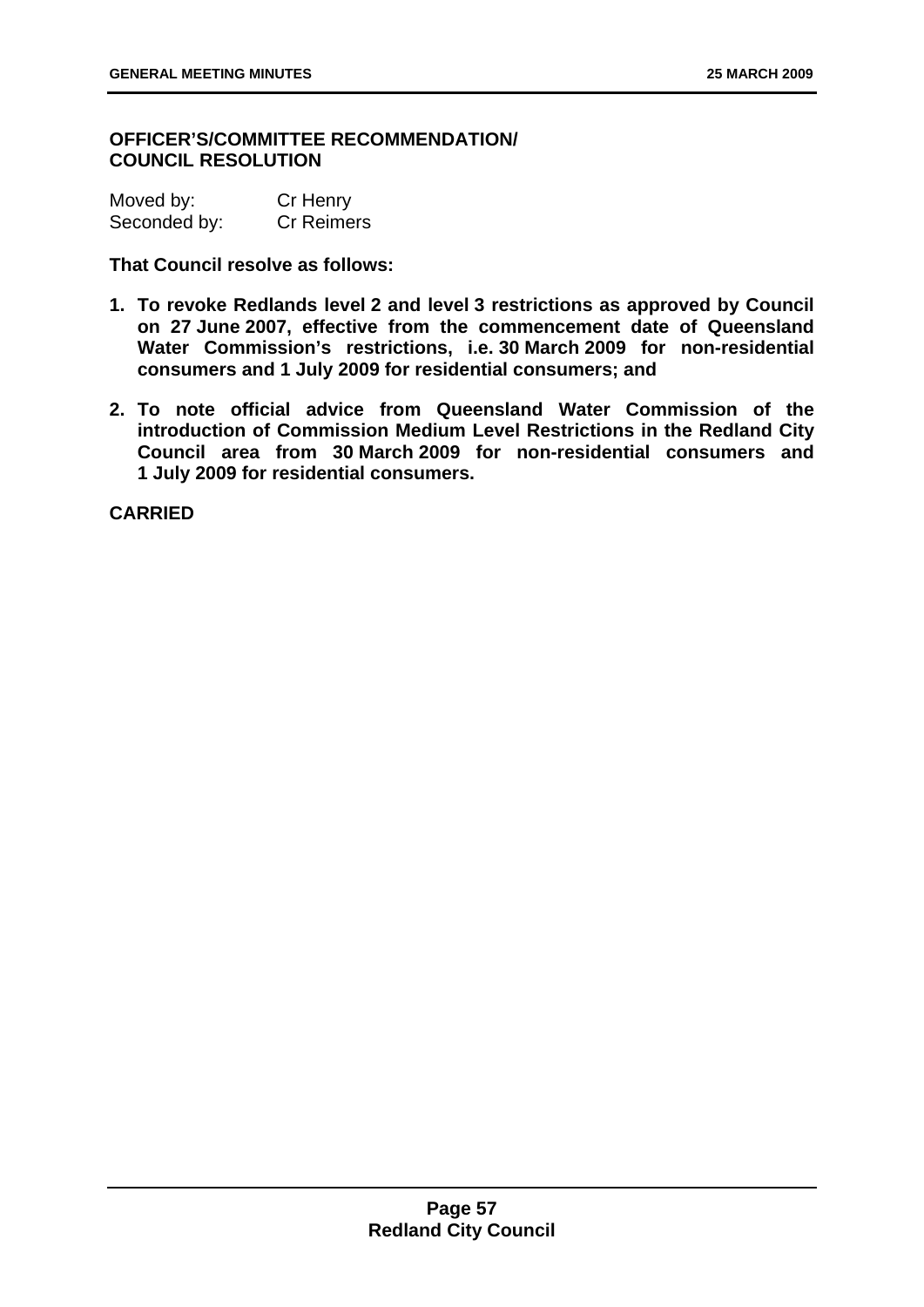# **11.1.3 REVIEW OF FINANCIAL CAP - WATER CHARGE REMISSIONS FOR CONCEALED LEAKS**

| <b>Dataworks Filename:</b>       | WS Water Billing – Concessional and Dialysis                                                 |
|----------------------------------|----------------------------------------------------------------------------------------------|
| <b>Attachment:</b>               | <b>POL-2592</b>                                                                              |
| <b>Responsible Officer Name:</b> | <b>Kevin McGuire</b><br><b>Manager Customer Service &amp; Business</b><br><b>Performance</b> |
| <b>Author Name:</b>              | <b>Michelle Vanyai</b><br><b>Senior Project Officer</b>                                      |

#### **EXECUTIVE SUMMARY**

Council's policy, *Water Charge Remissions for Concealed Leaks* (POL 2592), provides for eligible property owners to receive a remission of water consumption charges where a concealed leak occurs in an internal water service on their metered property. The remission is capped at \$300.

In light of the recent price increase of water and the economic downturn, Redland Water (RW) undertook a review of the policy's capped remission value. As part of the review, remission policies for Gold Coast, Scenic Rim and Logan were considered.

## **PURPOSE**

To seek Council approval to remove the financial cap on the policy, *Water Charge Remissions for Concealed Leaks* (POL 2592).

## **BACKGROUND**

Redland City Council's (RCC's) policy, *Water Charge Remissions for Concealed Leaks* (POL 2592), provides for eligible property owners to receive a remission of water consumption charges where a concealed leak occurs in an internal water service on their metered property.

Property owners receiving a remission of water consumption charges are charged for 50% of the estimated loss due to the concealed leak at the current water consumption charge, with a maximum rebate of \$300. In calculating the remission the customer's average consumption over the previous period is taken into account.

In light of the recent price increase of water and the economic downturn affecting the community, RW undertook a review of the policy's capped remission. As part of the review, remission policies for Gold Coast, Scenic Rim and Logan were considered.

Essentially, the benchmarking identified RCC as providing the lowest financial remission.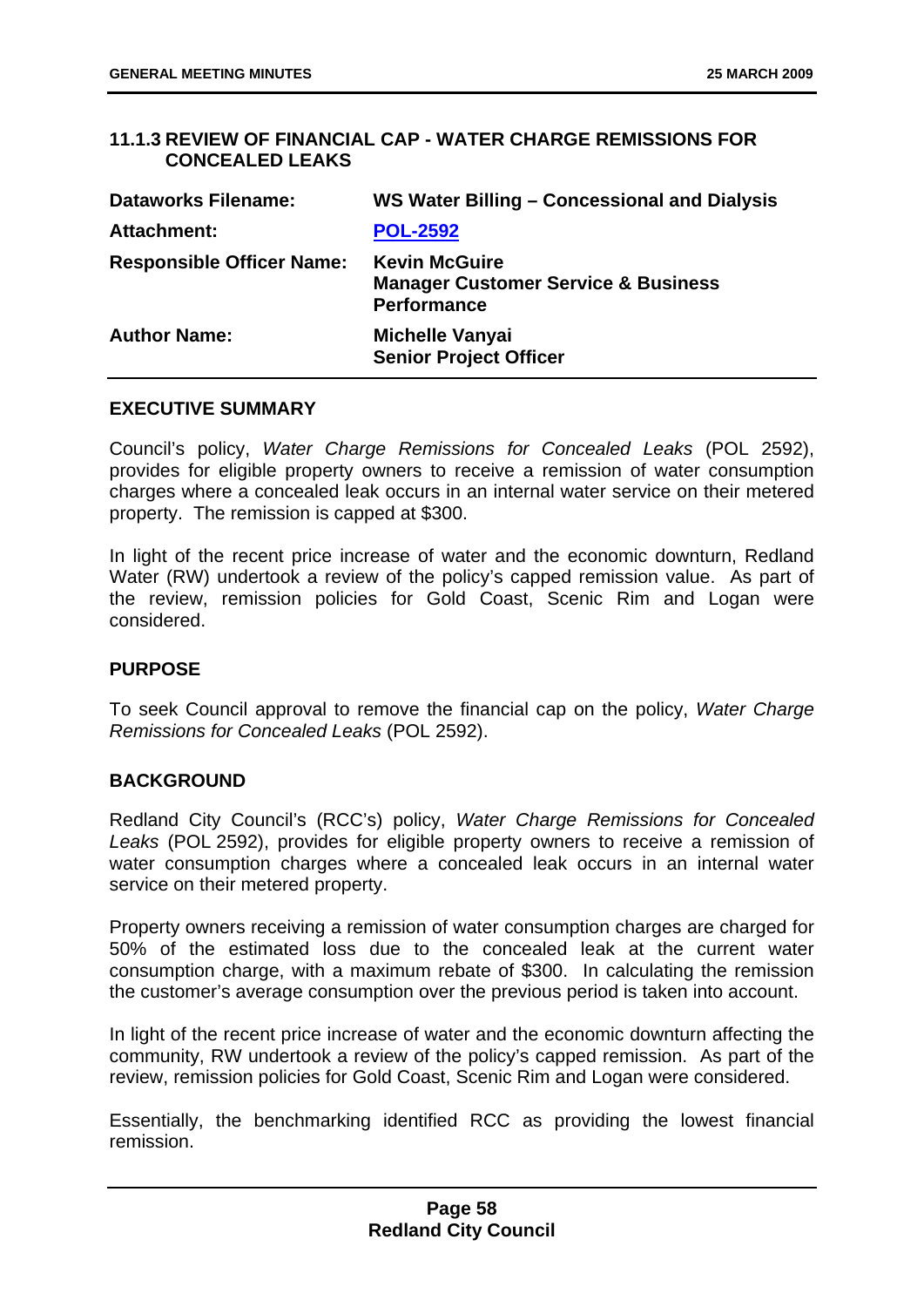# **ISSUES**

The 3 local government areas mentioned join with RCC on 1 July 2010 to make one of the 3 retail businesses forming as part of the water reform process.

The table below details remission guidelines for RCC, Gold Coast, Scenic Rim and Logan.

|                                                              | <b>Redland</b>                                   | <b>Gold Coast</b> | <b>Scenic Rim</b> | Logan          |
|--------------------------------------------------------------|--------------------------------------------------|-------------------|-------------------|----------------|
| % of water lost to be refunded                               |                                                  |                   |                   |                |
| Residential                                                  | 50%                                              | 60%               | 50%               | 50%            |
| Pensioner & not-for-profit                                   | As above                                         | 85%               | As above          | As above       |
| Commercial                                                   | As above                                         | 60%               | As above          | As above       |
| Capped                                                       | \$300.00                                         | No.               | No.               | No             |
| <b>Application process</b>                                   | Plumber repaired/inspected, application form etc |                   |                   |                |
| Allowable frequency of<br>application                        | 10 years                                         | 3 years           | No restriction    | No restriction |
| Max number of rating periods<br>included in leak calculation |                                                  | 2                 |                   | 1 generally    |
| <b>Threshold</b>                                             | > 50kl loss                                      | None              | $>$ 30% loss      | None           |

**Benchmarking water charge remissions – concealed leaks** 

Gold Coast offers the most generous policy providing up to 85% of water 'lost' to be refunded to pensioners and not-for-profit organisations. There are no plans to change the 50% offered by RCC.

For the 2008 calendar year, Council approved 347 remissions totalling \$54,614. Of these, 66 remissions were capped at \$300. The average \$ remission for properties falling under the \$300 cap was \$124. The highest water loss during the year was 2,299 kilolitres - under the current policy the remission for this property is capped at \$300. If uncapped the value of the remission based on 2008/09 pricing is around \$2,233.

Using the kilolitre volumes 'lost' to concealed leak remissions in 2008, applying the 2008/09 water price and no dollar cap, Council could expect to incur around \$50,000 extra for this customer service obligation (CSO).

Given the rising price of water and likely increased take-up of the scheme if the cap is removed, Council can expect actual remission values for this CSO to be even higher.

Removing the cap reduces the financial burden on individual property owners affected by a concealed water leak on their property, particularly during the current economic downturn, and provides an opportunity to align this policy with other local governments in the region.

# **RELATIONSHIP TO CORPORATE PLAN**

The recommendation primarily supports Council's strategic priority to provide and maintain water and the provision of infrastructure.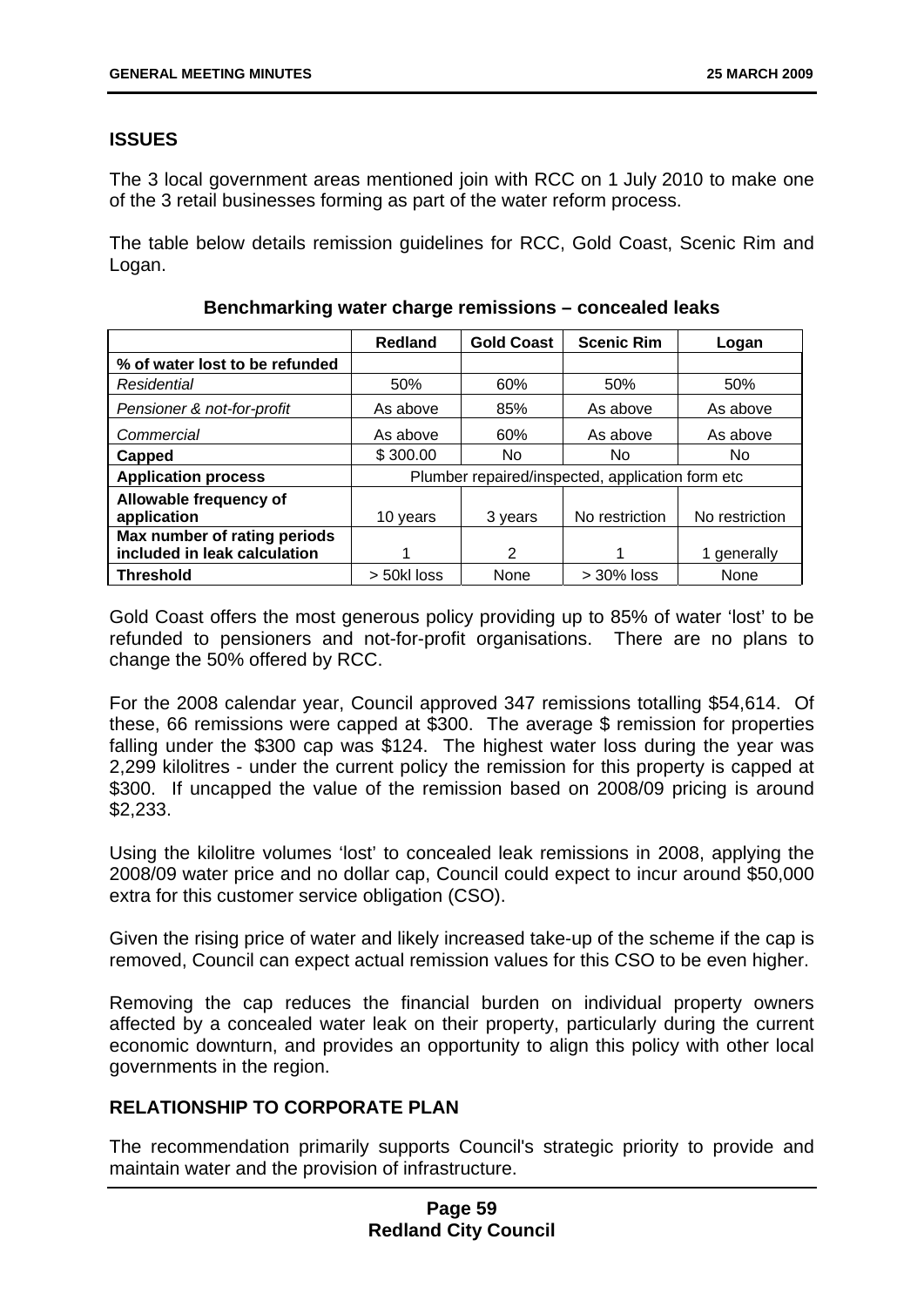# **FINANCIAL IMPLICATIONS**

The cost of providing remissions is a CSO performed by RW and reimbursed by Council. Removing the cap is therefore an additional cost to Council.

This additional cost needs to be allocated in Council's 2009/10 budget for CSOs. If the cap is removed before 1 July 2009, a budget adjustment for 2008/09 is also required to cover increased remission costs to 30 June 2009.

# **PLANNING SCHEME IMPLICATIONS**

The Land Use Planning Group was not consulted.

# **CONSULTATION**

The following have been consulted in the preparation of this report:

- Chief Executive Officer, Redland City Council;
- General Manager Redland Water;
- Manager Customer Service & Business Performance, Redland Water;
- Water Billing officers.

## **OPTIONS**

#### **PREFERRED**

That Council resolve to adopt the revised Policy 2592, *Water Charge Remissions for Concealed Leaks,* effective for applications received on or after 30 March 2009, as attached.

## **ALTERNATIVE**

That Council resolve to leave the cap at \$300 or other value as determined by Council.

## **OFFICER'S RECOMMENDATION**

That Council resolve to adopt the revised Policy 2592, *Water Charge Remissions for Concealed Leaks,* effective for applications received on or after 30 March 2009, as attached.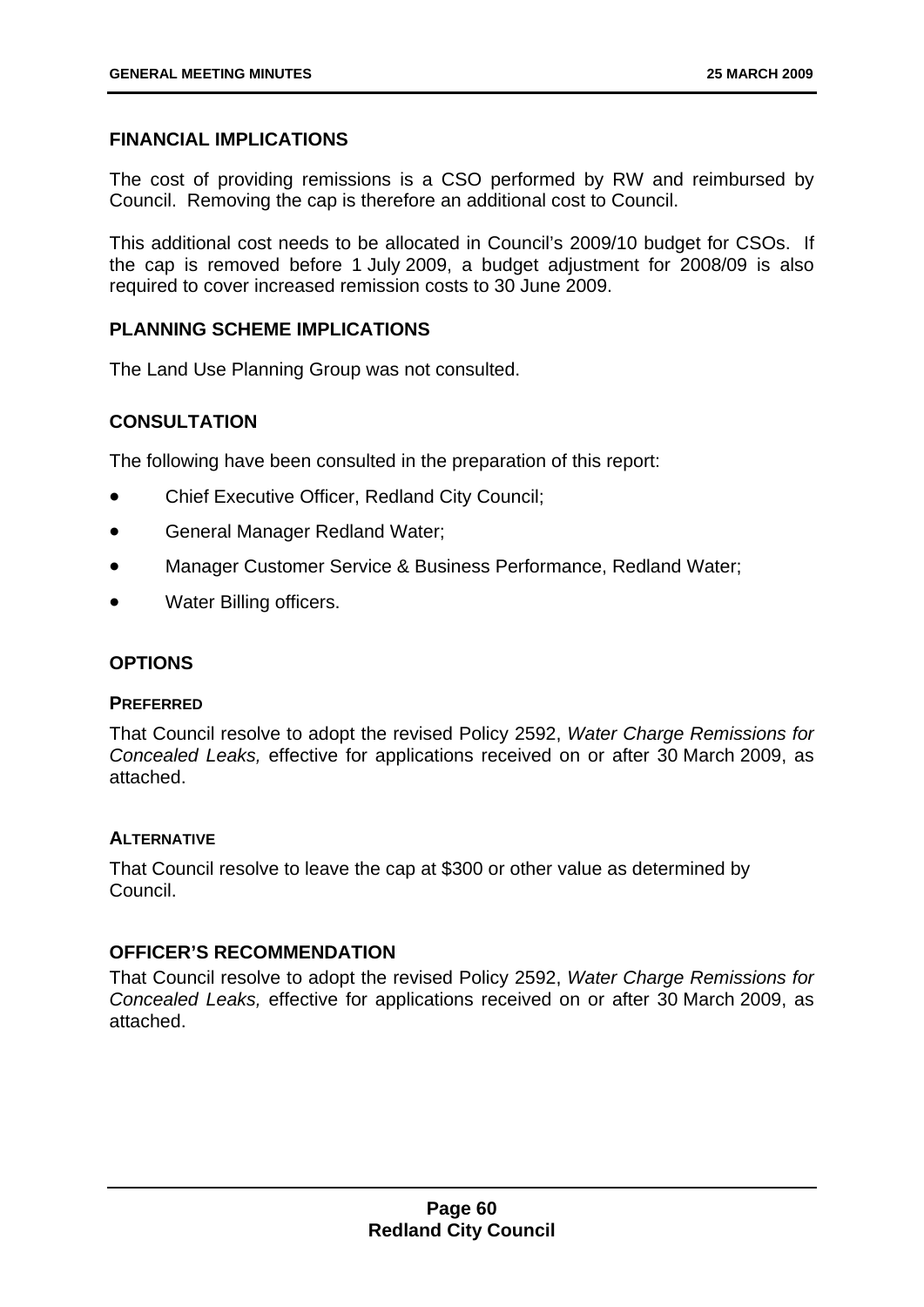# **COMMITTEE RECOMMENDATION/ COUNCIL RESOLUTION**

Moved by: Cr Henry Seconded by: Cr Reimers

**That Council resolve as follows:** 

- **1. To adopt the revised Policy 2592,** *Water Charge Remissions for Concealed Leaks,* **effective for applications received on or after 30 March 2009, as attached; and**
- **2. That the allowable frequency of application as shown in the Benchmarking Water Charge Remissions – Concealed Leaks table be amended from 10 years to 3 years.**

**CARRIED**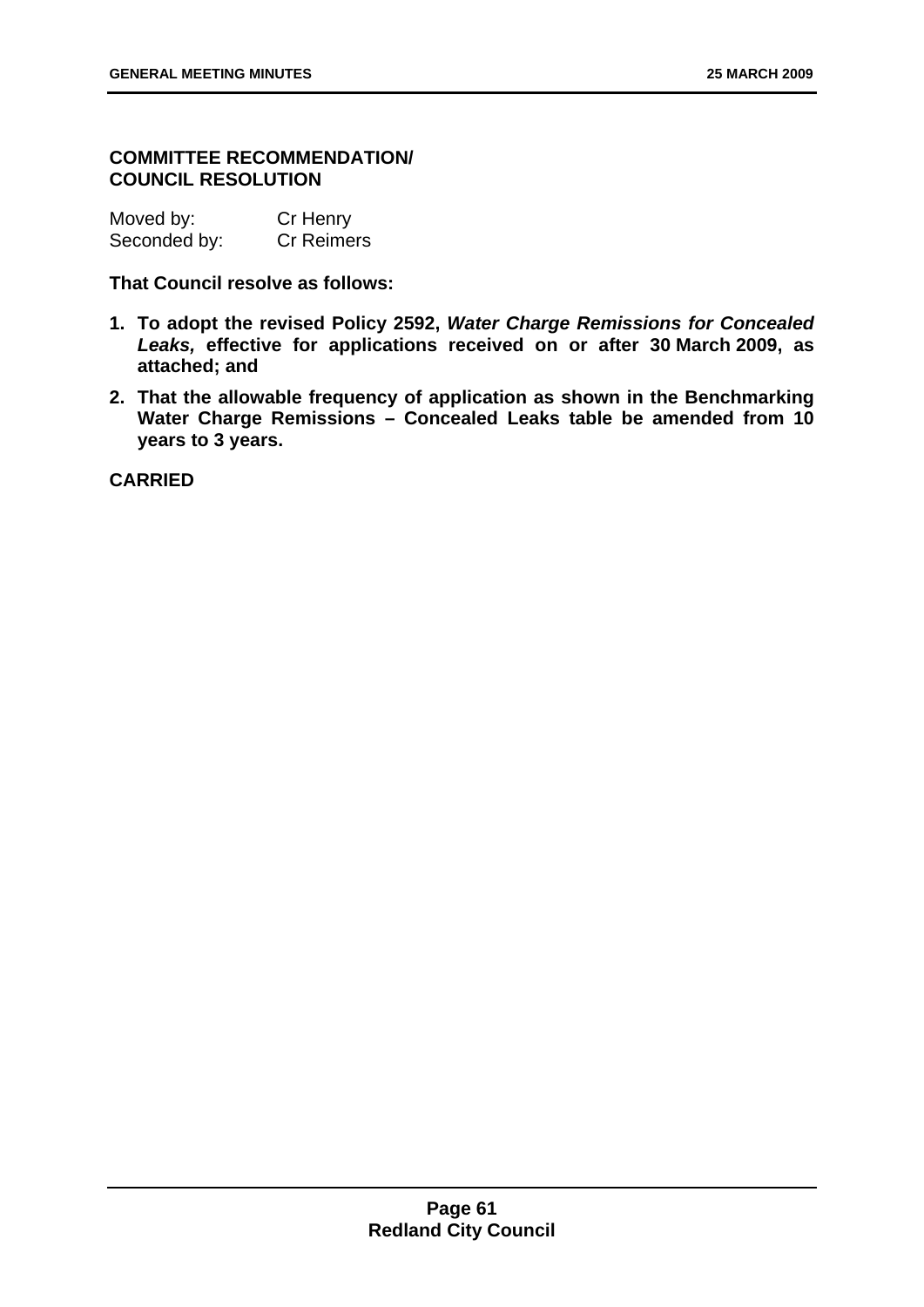# **11.2 CORPORATE SERVICES**

## **11.2.1 WATER REFORM**

| <b>Dataworks Filename:</b>       | <b>GOV - WRAD - RCC Business Readiness</b>         |
|----------------------------------|----------------------------------------------------|
| <b>Responsible Officer Name:</b> | <b>Eleanor Bray</b><br><b>Manager Water Reform</b> |
| <b>Author Name:</b>              | <b>Eleanor Bray</b><br><b>Manager Water Reform</b> |

## **EXECUTIVE SUMMARY**

The Council of Mayors' (COMs') regional water reform program (WRP) has commenced the due diligence project for the separation of the water distribution and retail businesses from local governments in south-east Queensland (SEQ). The formation of the new water entities is progressing with a memorandum of understanding (MoU) being agreed by all councils in Retailer 3 which include Redlands, Logan, Gold Coast and Scenic Rim. The distribution business is in the process of recruiting senior executives and project managers to assist in the formation and business readiness of the new entity.

## **PURPOSE**

The purpose of this report is to provide Councillors with an update on the regional water reform within SEQ.

## **BACKGROUND**

The state government has commenced major water reforms in SEQ. These reforms include the separation and transition of local government water businesses into new separated regional water distribution and retail businesses.

## **ISSUES**

## **1. Formation of new entities**

Stage 2 of the WRP is well underway with the 10 councils in SEQ forming one distribution and 3 retail entities to manage the delivery of water and wastewater services from 1 July 2010. The Queensland Water Commission (QWC) has released a draft foundation paper outlining the key policy parameters which underpin the SEQ urban water reform program to assist stakeholders in the implementation of the reform program and to provide a starting point for consultation process with policy development. The COM WRP has commenced discussions with QWC on the foundation paper with input from councils.

## **2. Due diligence project**

Due diligence (DD) involves gathering. analysing and reporting information about a business. The purpose of the DD project is to collect the necessary information to enable a successful transition of the existing council water businesses into the new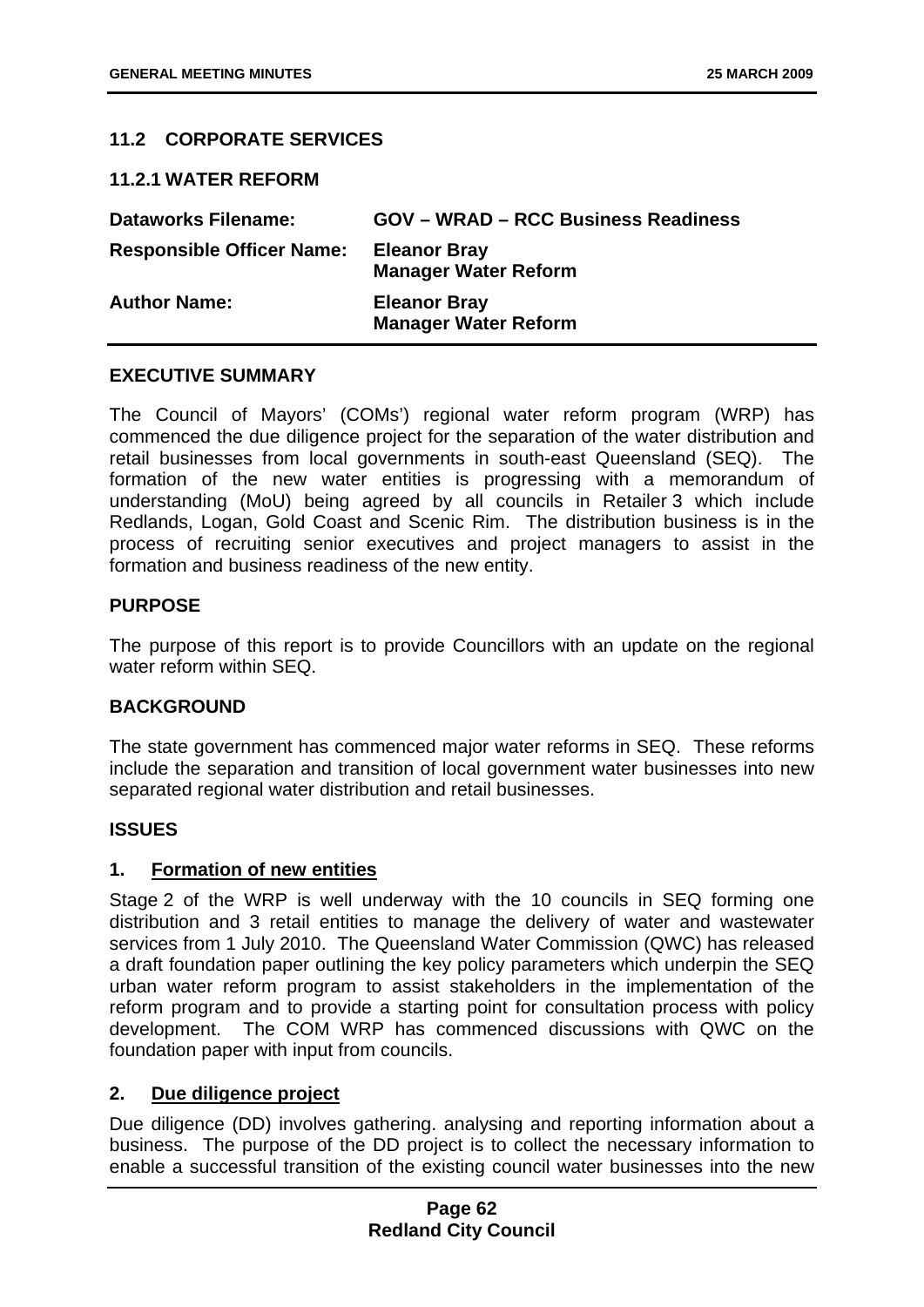distribution and retail water businesses. The DD project has commenced and 6 large information requests have been issued to council covering the following areas:

- Finance;
- **Assets:**
- **Technical:**
- Human resources;
- Information technology; and
- Legal and regulatory.

DD information sessions have been held with managers and officers across council to brief them on the process. The information gathering exercise will impact on a large number of areas across council and will create additional strain on resources in some areas to meet some tight deadlines set by the regional reform program.

# **3. Distribution entity**

The new distribution entity has recently appointed a number of key senior positions which include:

- General Counsel/Company Secretary Suzanne Morgan;
- Chief Information Officer Paul Pettigre;
- Executive Officer Corporate Glen Babington;
- Chief Financial Officer Ray Turner;
- Chief Operating Officer Karen Waldman.

The distribution business will move to new premises in mid April in St Paul's Terrace, Fortitude Valley.

A strategic planning workshop with council water managers and the distribution executive team is scheduled for the end of March.

# **4. Retailer 3**

The retail business will be responsible for providing billing services to customers which encompasses billing, payment collection and providing customer contract services.

During February, Retailer 3 councils (Logan, Gold Coast, Redlands and Scenic Rim) all resolved to sign the MoU for the establishment of the retail entity. Recruitment has commenced for a project manager for Retailer 3 to assist in the establishment of the new business.

# **5. Land use planning and development assessment**

QWC released a discussion paper (Impact of Water Reform on Land Use Planning and Development Assessment in south-east Queensland) on 24 December 2008 which explains the current arrangements for land use planning, specifically planning for water supply and sewerage distribution and treatment infrastructure and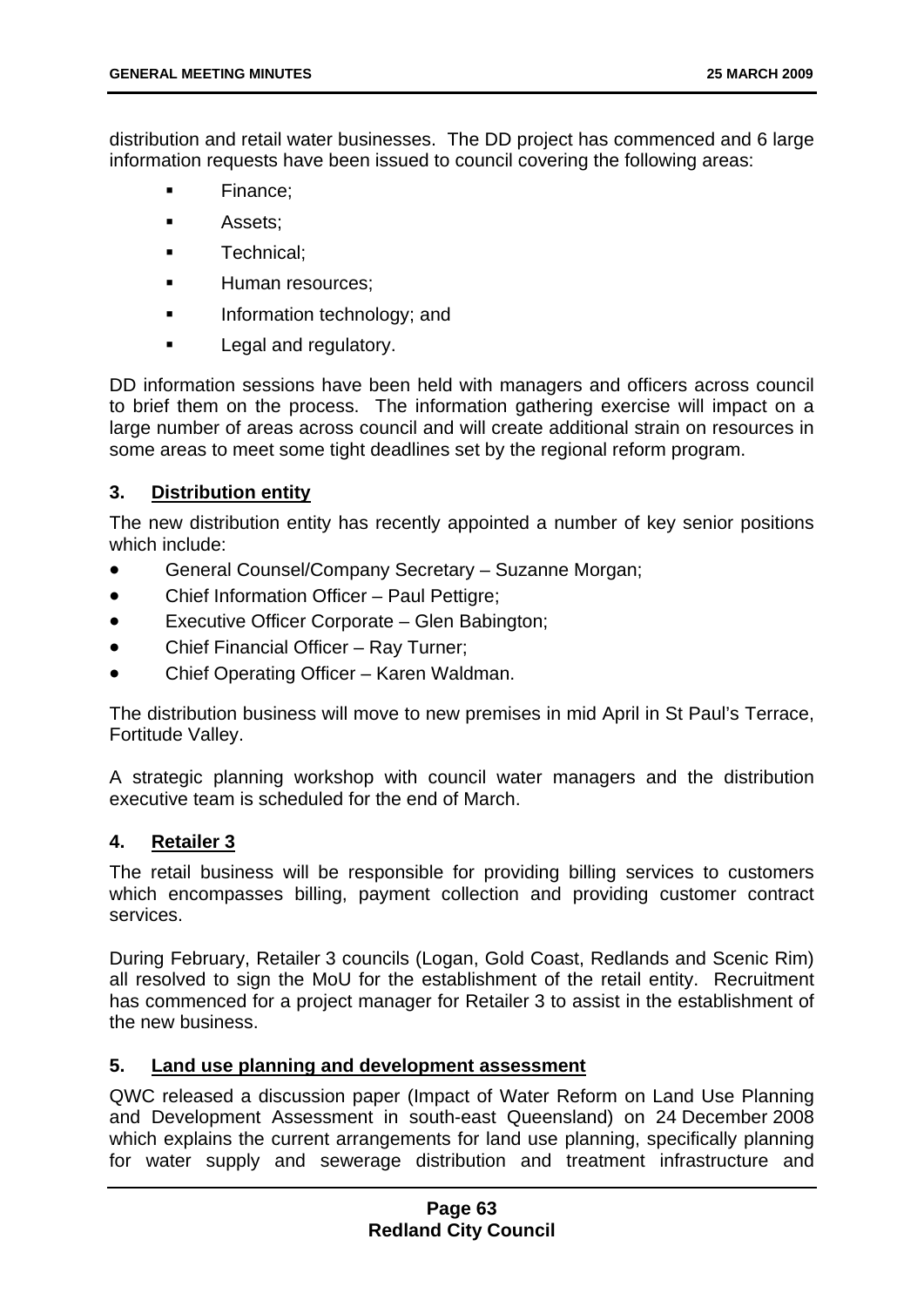assessing development applications that impact on water supply and sewerage. It outlines how changes to the water supply system will impact on state and local government roles. The paper, in particular, details how regional planning, total water cycle planning for key areas and council's land use planning would align.

QWC held a workshop on 16 February for councils to explain the new planning and development processes highlighted in the discussion paper. Five employees from Redland City Council (RCC) attended. These employees represented Planning & Policy department, Assessment Services group, and Redland Water (RW) to ensure a council perspective of all issues.

COM's WRP is developing a response to the discussion paper on behalf of the program control group (PCG). Officers' comments have been submitted to the COM for inclusion in their response and we are currently waiting to review the draft response paper which will be issued to the Regional Planning Senior Officer advisory group.

# **6. Land tenure**

COM's WRP is working with council land officers to determine an agreed approach in land tenure arrangements with the new distribution business. Work is progressing to finalise a paper which details policy principles, tenure arrangements, access to land, powers to acquire land, land with strategic value, contracts with telecommunications carriers, billboards, etc, transfer mechanisms and council costs associated with land transfers.

# **7. Interim service level agreements (ISLAs)**

As part of soft separation of council water businesses by 1 July 2009, work has commenced on the development of an ISLA between RCC and RW. A regional template has been developed and will be used to define services consistently across the 10 SEQ councils.

# **RELATIONSHIP TO CORPORATE PLAN**

The recommendation primarily supports Council's strategic priority to provide and maintain water services and support the provision of infrastructure.

# **FINANCIAL IMPLICATIONS**

There are no financial implications within this report.

# **CONSULTATION**

Consultation occurred with the:

- Water retail and distribution project team; and
- Water reform steering group.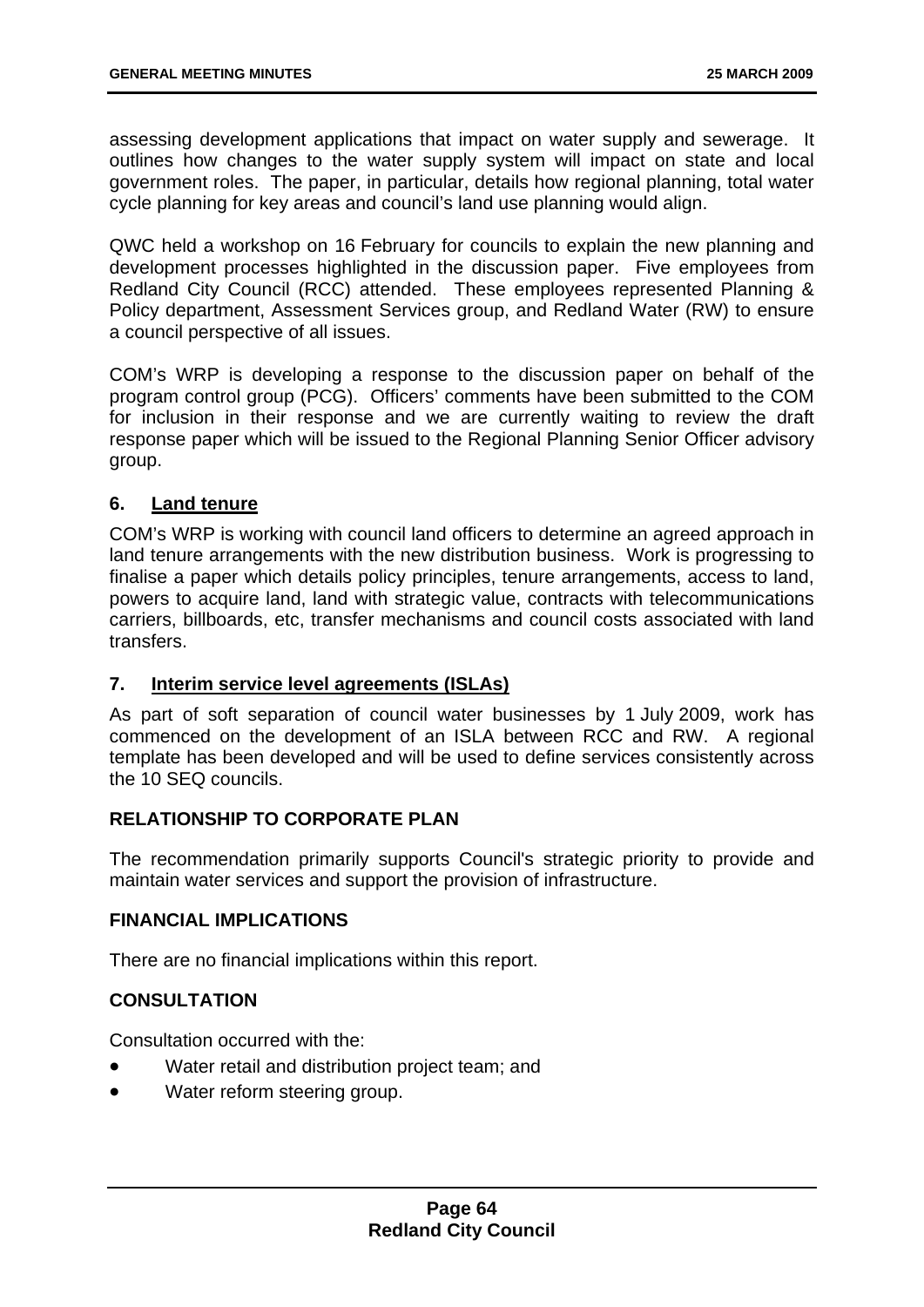# **OFFICER'S/COMMITTEE RECOMMENDATION/ COUNCIL RESOLUTION**

Moved by: Cr Henry Seconded by: Cr Reimers

**That Council resolve to note the update on the regional water reform within south-east Queensland.** 

# **CARRIED**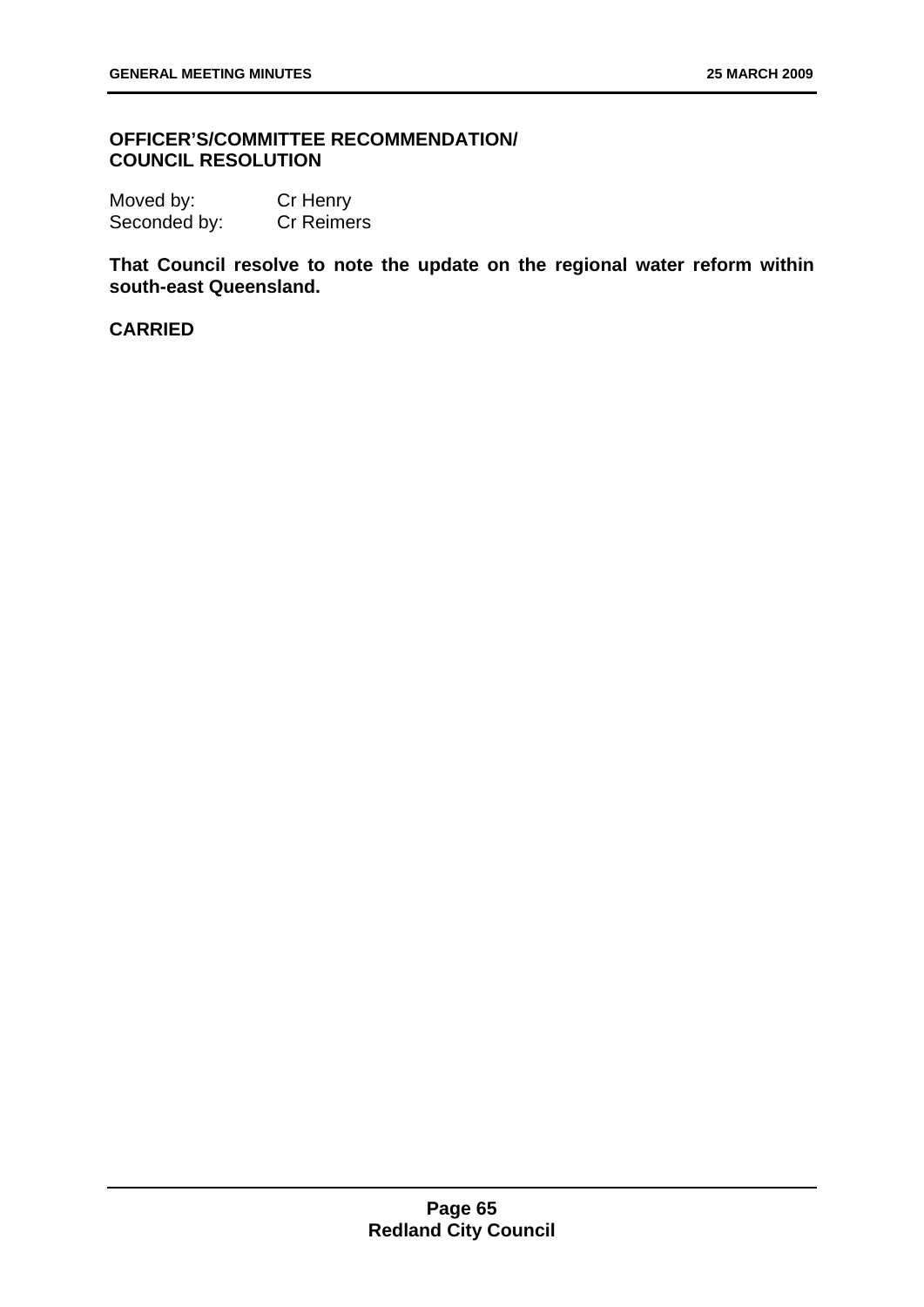# **11.3 GENERAL BUSINESS**

Permission was granted for the following item of general business to be raised.

# **11.3.1 WATER ISSUES – SEEKING CLARIFICATION FROM STATE GOVERNMENT ENTITIES**

# **COMMITTEE RECOMMENDATION/ COUNCIL RESOLUTION**

| Moved by:    | Cr Henry          |
|--------------|-------------------|
| Seconded by: | <b>Cr Reimers</b> |

**That Council resolve that letters be sent to the relevant State Government entities with respect to:** 

- **1. Taking into account the capacity of all dams and reservoirs in South East Queensland when calculating the triggers for water restrictions; and**
- **2. Seeking clarification on the basis on which water is taken from Stradbroke Island in preference to extracting water from the Leslie Harrison Dam or other dams within South East Queensland.**

**CARRIED**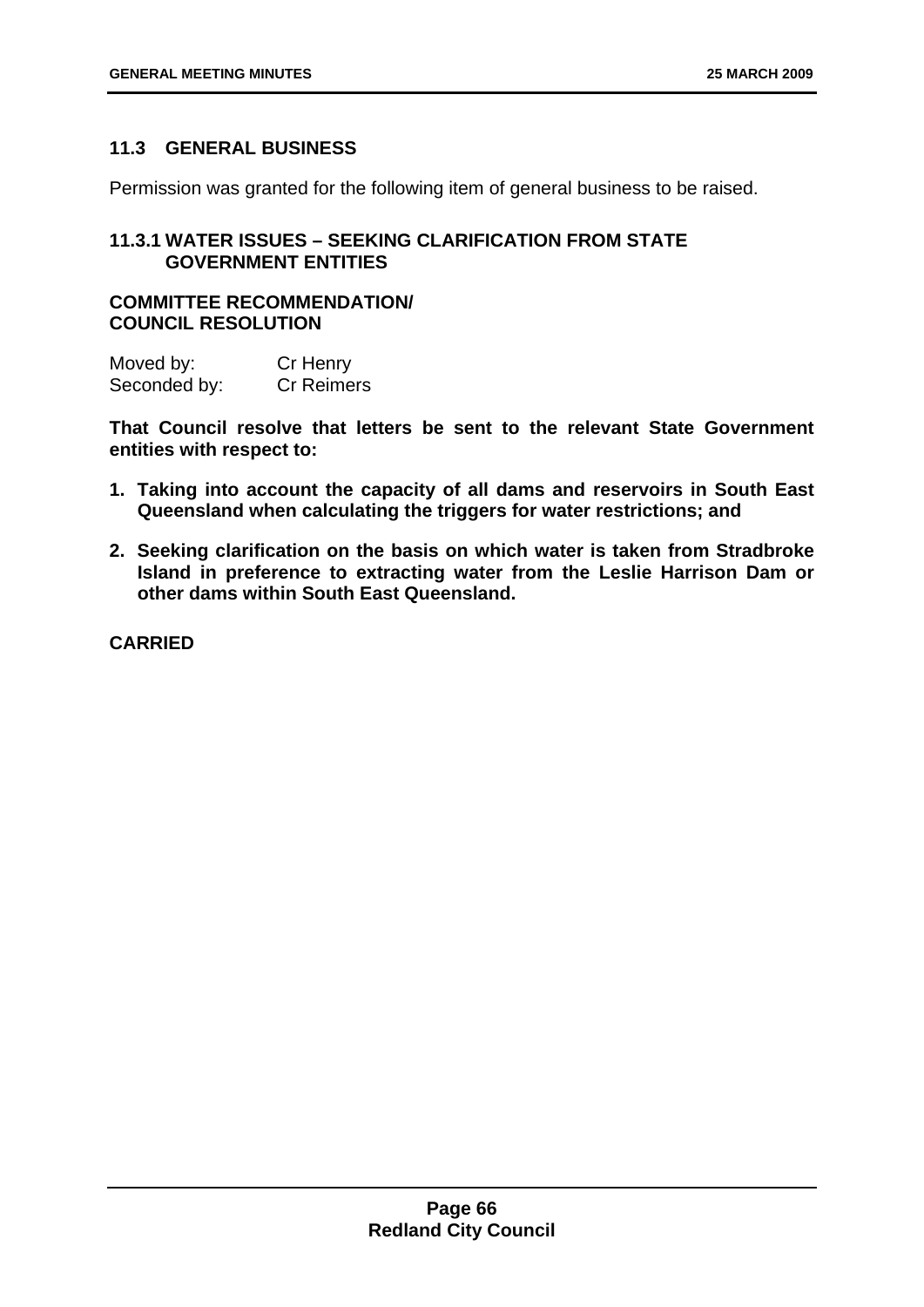# **12 PLANNING & POLICY COMMITTEE 18/03/09 - RECEIPT AND ADOPTION OF REPORT**

| Moved by:    | Cr Ogilvie |
|--------------|------------|
| Seconded by: | Cr Henry   |

That the Planning and Policy Committee Report of 18 March 2009 be received.

CARRIED

# **12.1 OFFICE OF CEO**

# **12.1.1 CONTRIBUTION TO REDLANDS UNITED FOOTBALL CLUB INC - DIVISIONS 1, 2, 3 & 4 COUNCILLORS' COMMUNITY BENEFIT FUND**

| <b>Dataworks Filename:</b>       | <b>G&amp;S Councillors' Community Benefit Fund</b>       |
|----------------------------------|----------------------------------------------------------|
| <b>Responsible Officer Name:</b> | <b>Gary Stevenson</b><br><b>Chief Executive Officer</b>  |
| <b>Author Name:</b>              | <b>Tina Robinson</b><br><b>Executive Support Officer</b> |

## **EXECUTIVE SUMMARY**

Council annually allocates in its budget an amount for discretionary spending by Divisional Councillors. This is known as the Councillors' Community Benefit Fund (CCBF).

All requests for projects requesting funding for individual projects with a greater expenditure than \$5,000.00 requires approval from Council.

This request is for a total amount of \$14,000.00 (GST Exclusive) to be allocated towards the construction of a viewing deck at the Redlands United Football Club.

The Councillors for Divisions as listed below have allocated the following amounts from their portions of the CCBF as follows:

|  | Division 1 | \$2,000.00 (GST Exclusive); |
|--|------------|-----------------------------|
|--|------------|-----------------------------|

- 
- 
- 
- **Division 2**  $$4,500.00$  (GST Exclusive);
- **Division 3**  $$2,500.00$  (GST Exclusive);
- Division 4  $$5,000.00$  (GST Exclusive).

# **PURPOSE**

The purpose of this report is to seek approval from Council for an allocation from the Divisions 1, 2, 3 and 4 portions of the Councillors' Community Benefit Fund to assist with the construction of a viewing deck at the Redlands United Football Club.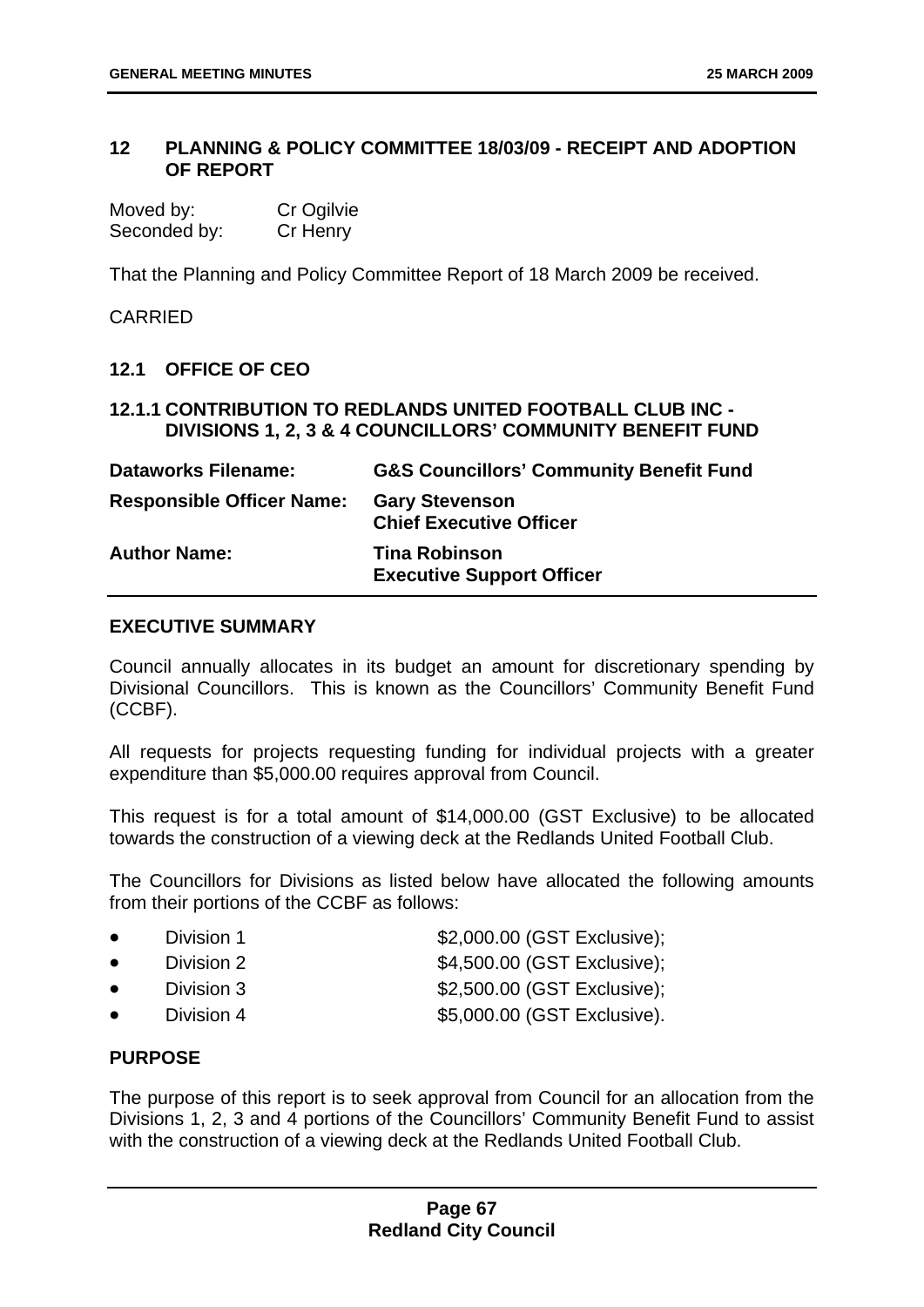# **BACKGROUND**

The Divisional Councillors for Divisions 1, 2, 3 and 4 received a request from the Redlands United Football Club asking for their support to construct a deck at the Redlands United Football Club located at the Cleveland Showgrounds.

The Divisional Councillors have considered and advised the Office of the CEO of their support to assist with the allocation of funds from their respective portions of the Councillors' Community Benefit Fund.

## **ISSUES**

Councillors for Divisions 1, 2, 3 and 4 have sufficient funds within the Councillors' Community Benefit Fund to support the request received from the Redlands United Football Club.

# **RELATIONSHIP TO CORPORATE PLAN**

The recommendation primarily supports Council's strategic priority to build safe, strong and self reliant communities with access to community services, infrastructure and opportunities for participation in community life.

## **FINANCIAL IMPLICATIONS**

As per the Councillors' Community Benefit Fund Guidelines (GL-2034), the required number of quotations have been received.

## **CONSULTATION**

Initial consultation to construct a viewing deck at the Redlands United Football Club was between the Division 2 Councillor and representatives of the Redlands United Football Club.

## **OPTIONS**

## **PREFERRED**

That Council approve the total allocation of \$14,000.00 (GST Exclusive) consisting of \$2,000.00 from Division 1, \$4,500.00 from Division 2, \$2,500.00 from Division 3 and \$5,000.00 from Division 4 portions of the Councillors' Community Benefit Fund to assist with the construction of a viewing deck at the Redlands United Football Club.

## **ALTERNATIVE**

That Council not approve the total allocation of \$14,000.00 (GST Exclusive) from the Divisions 1, 2, 3 and 4 portions of the Councillors' Community Benefit Fund.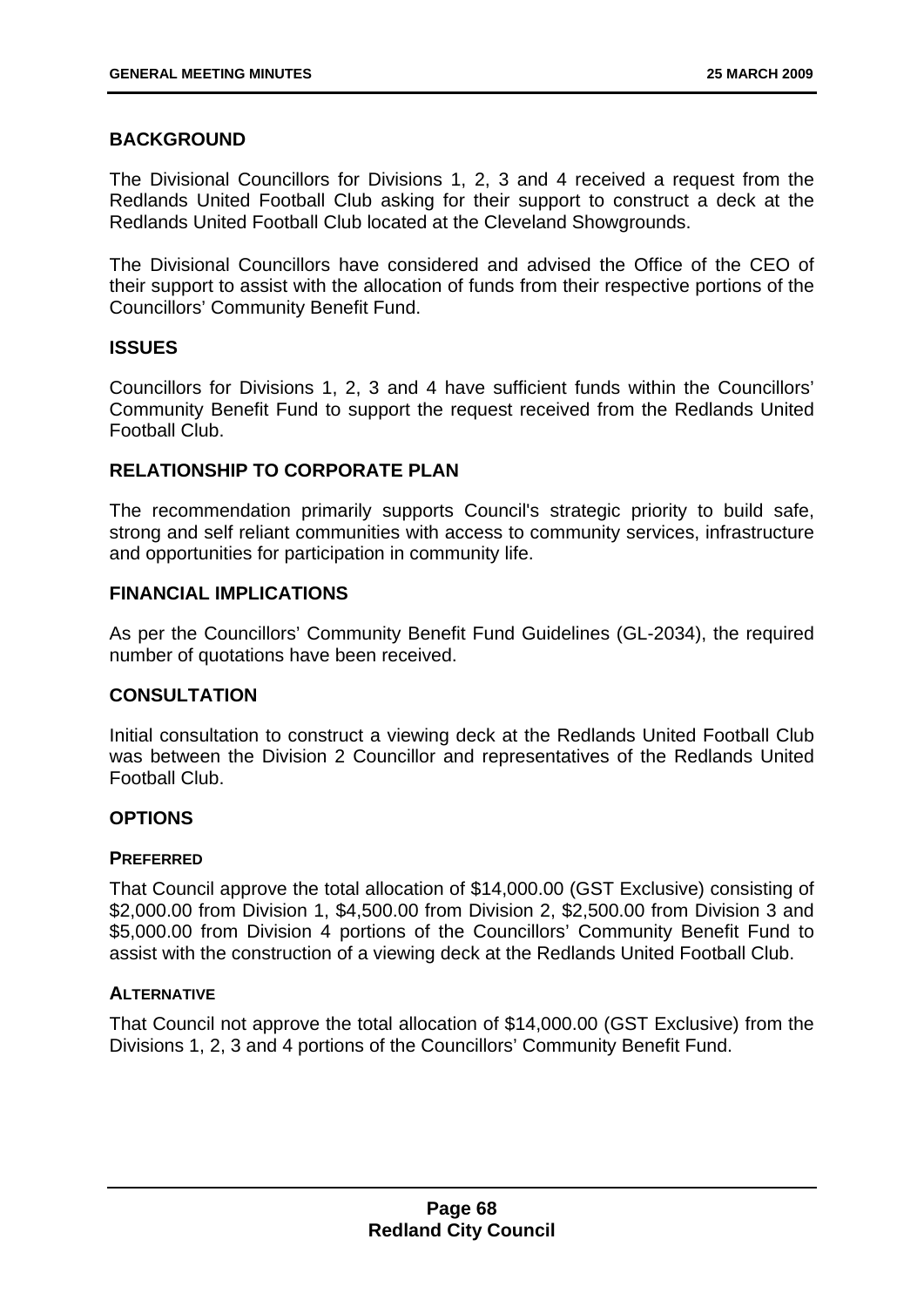# **OFFICER'S/COMMITTEE RECOMMENDATION/ COUNCIL RESOLUTION**

| Moved by:    | Cr Ogilvie |
|--------------|------------|
| Seconded by: | Cr Boglary |

**That Council resolve to approve the total allocation of \$14,000.00 (GST exclusive) consisting of \$2,000.00 from Division 1, \$4,500.00 from Division 2, \$2,500.00 from Division 3 and \$5,000.00 from Division 4 portions of the Councillors' Community Benefit Fund to assist with the construction of a viewing deck at the Redlands United Football Club located at the Cleveland Showgrounds.** 

**CARRIED**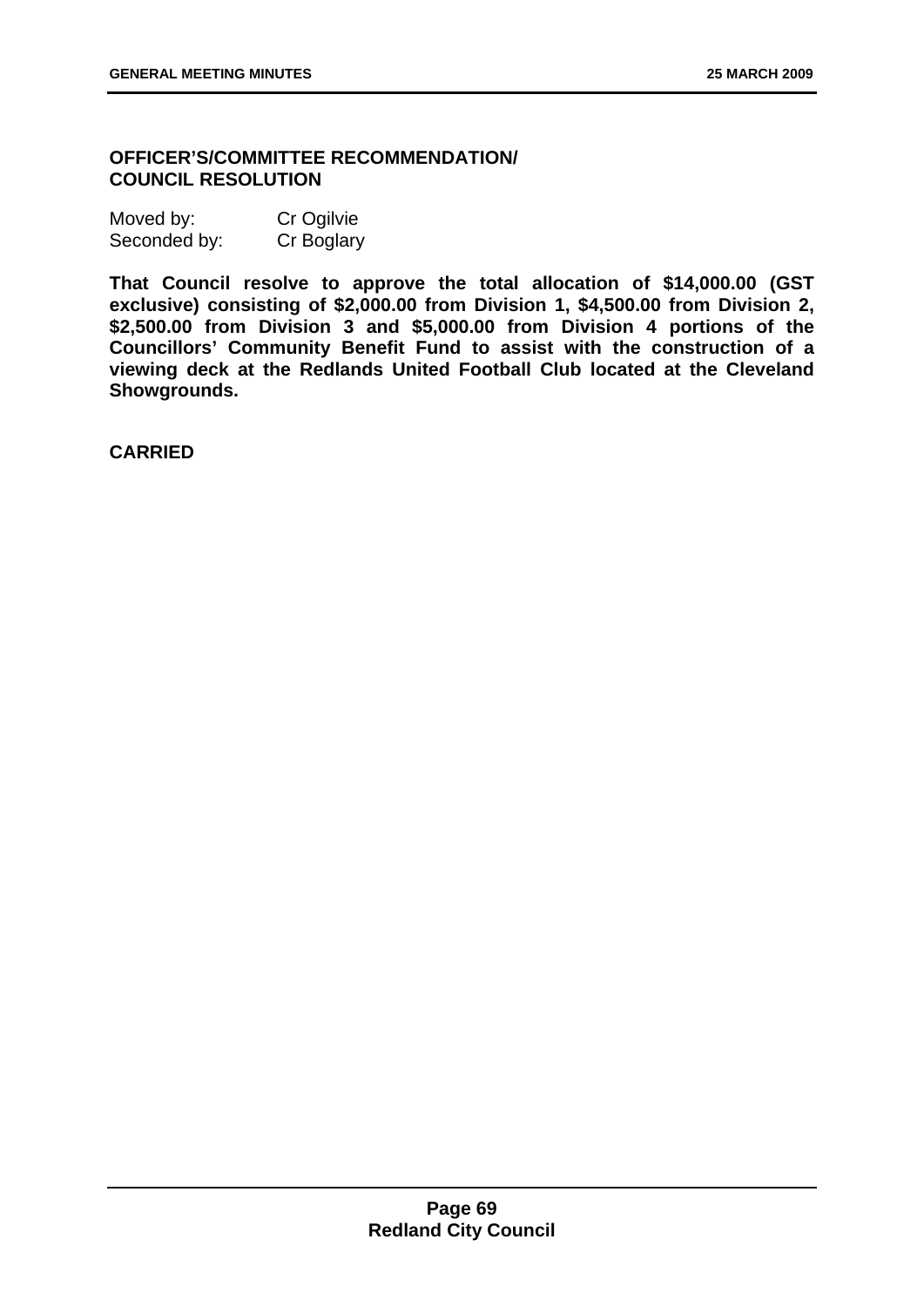# **12.2 CUSTOMER SERVICES**

## **12.2.1 CONTRIBUTION TOWARDS PARK INFRASTRUCTURE – COUNCILLORS' COMMUNITY BENEFIT FUND - DIVISION 4**

| <b>Dataworks Filename:</b>       | <b>G&amp;S Councillors' Community Benefit Fund</b>                    |
|----------------------------------|-----------------------------------------------------------------------|
| <b>Responsible Officer Name:</b> | <b>Neil Kesur</b><br><b>Services Manager Parks &amp; Conservation</b> |
| <b>Author Name:</b>              | <b>Bill McDowell</b><br><b>Senior Advisor Urban Landscape</b>         |

## **EXECUTIVE SUMMARY**

Council annually allocates in its budget an amount for discretionary spending by Divisional Councillors known as the Councillors' Community Benefit Fund (CCBF). All requests for funding individual projects with a greater expenditure than \$5,000 requires approval from Council.

This request is for an amount of \$20,300.00 (GST exclusive) to be allocated as a contribution towards the full cost of the supply and installation of a park shelter for Les Moore Park, Victoria Point.

## **PURPOSE**

The purpose of this report is to seek approval from Council for an allocation from the Division 4 portion of the CCBF of \$20,300.00 (GST exclusive) as a contribution towards the full cost of the supply and installation of a park shelter for Les Moore Park, Victoria Point.

## **BACKGROUND**

Councillor Division 4, prior to his resignation from Council requested that the balance of the funds in Division 4 portion of the Community Benefit Fund be directed towards a project to build a shelter in Les Moore Park, Wilson Esplanade, Victoria Point.

The Councillor initiated this project with the support of the Open Space Planning Unit of the Environmental Management Group. Les Moore Park has undergone some redevelopment recently and the addition of a second park shelter with supporting park furniture and barbecue is the intent of this approval. The shelter will be similar to the existing shelter on site.

The Project Delivery Group (PDG) will be managing the project. They have supplied a project estimate cost of \$40,000 (ex GST) for the completion of this project. The funds from the Division 4 portion of the Councillor's Community Benefit Fund will be used as a contribution towards the completion of this project. The balance of funding will be sourced from a Local Government subsidy (\$8,000.00) and the PDG savings from another completed project (\$11,700.00).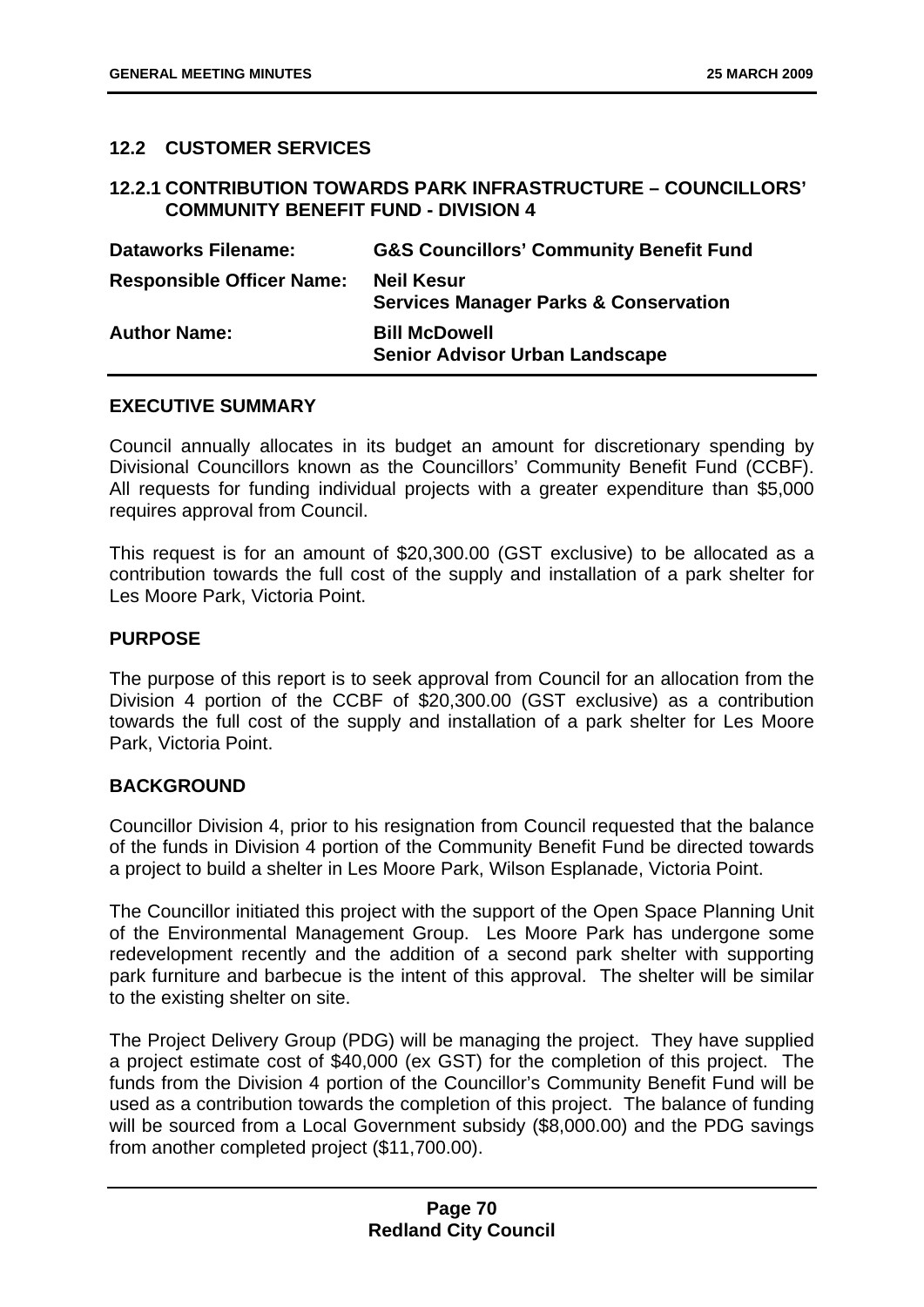A signed Community Benefit Fund application form was presented to the CEO's office prior to the departure of the Division 4 Councillor from Council.

# **RELATIONSHIP TO CORPORATE PLAN**

The recommendation primarily supports Council's strategic priority to build safe, strong and self reliant communities with access to community services, infrastructure and opportunities for participation in community life.

## **FINANCIAL IMPLICATIONS**

The retired Division 4 Councillor supported this project and sufficient funds to allocate an amount of \$20,300.00 (GST exclusive) from the Division 4 portion of the CCBF are available.

## **PLANNING SCHEME IMPLICATIONS**

The Land Use Planning Group was consulted and it is considered that the outcome of recommendations in this report will not require any amendments to the Redlands Planning Scheme.

# **CONSULTATION**

Initial consultation was undertaken between the Landscape Architect Open Space Planning, the Support Officer Open Space Planning and the Division 4 Councillor. The Support Officer Open Space Planning conveyed the intent of this project to the Senior Advisor Urban Landscape and approval is currently being sought.

## **OPTIONS**

## **PREFERRED**

That Council resolve to approve an allocation of \$20,300.00 (GST exclusive) from the Division 4 portion of the Councillors' Community Benefit Fund as a contribution towards the cost to supply and install a new park shelter in Les Moore Park, Victoria Point.

## **ALTERNATIVE**

That Council not approve the allocation of \$20,300.00 (GST exclusive) for this project.

## **OFFICER'S RECOMMENDATION**

That Council resolve to approve an allocation of \$20,300.00 (GST exclusive) from the Division 4 portion of the Councillors' Community Benefit Fund as a contribution towards the cost to supply and install a new park shelter in Les Moore Park, Victoria Point.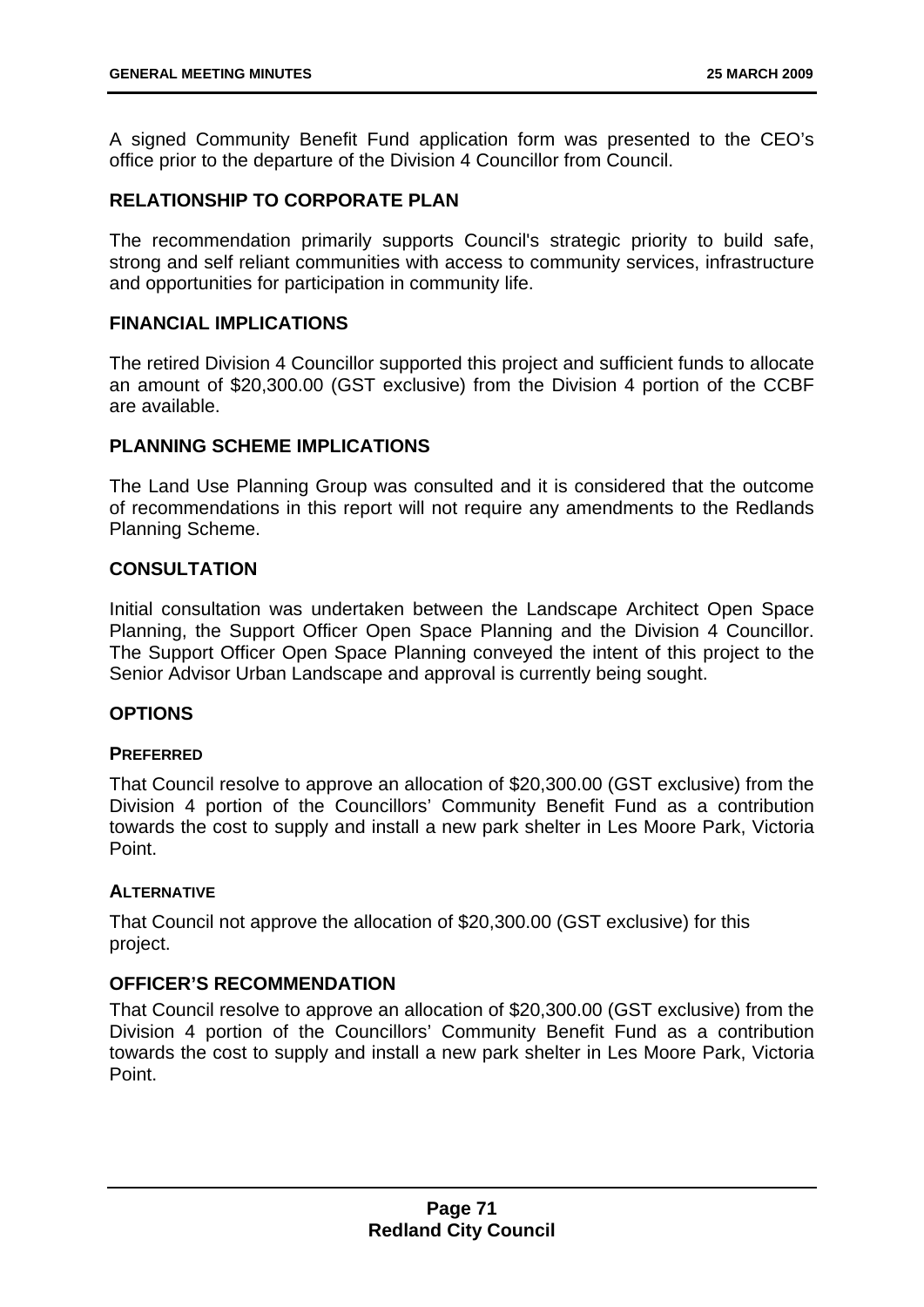## **COMMITTEE RECOMMENDATION/ COUNCIL RESOLUTION**

Moved by: Cr Ogilvie Seconded by: Cr Boglary

**That Council not approve the allocation of \$20,300.00 (GST exclusive) for this project at this time.** 

# **CARRIED**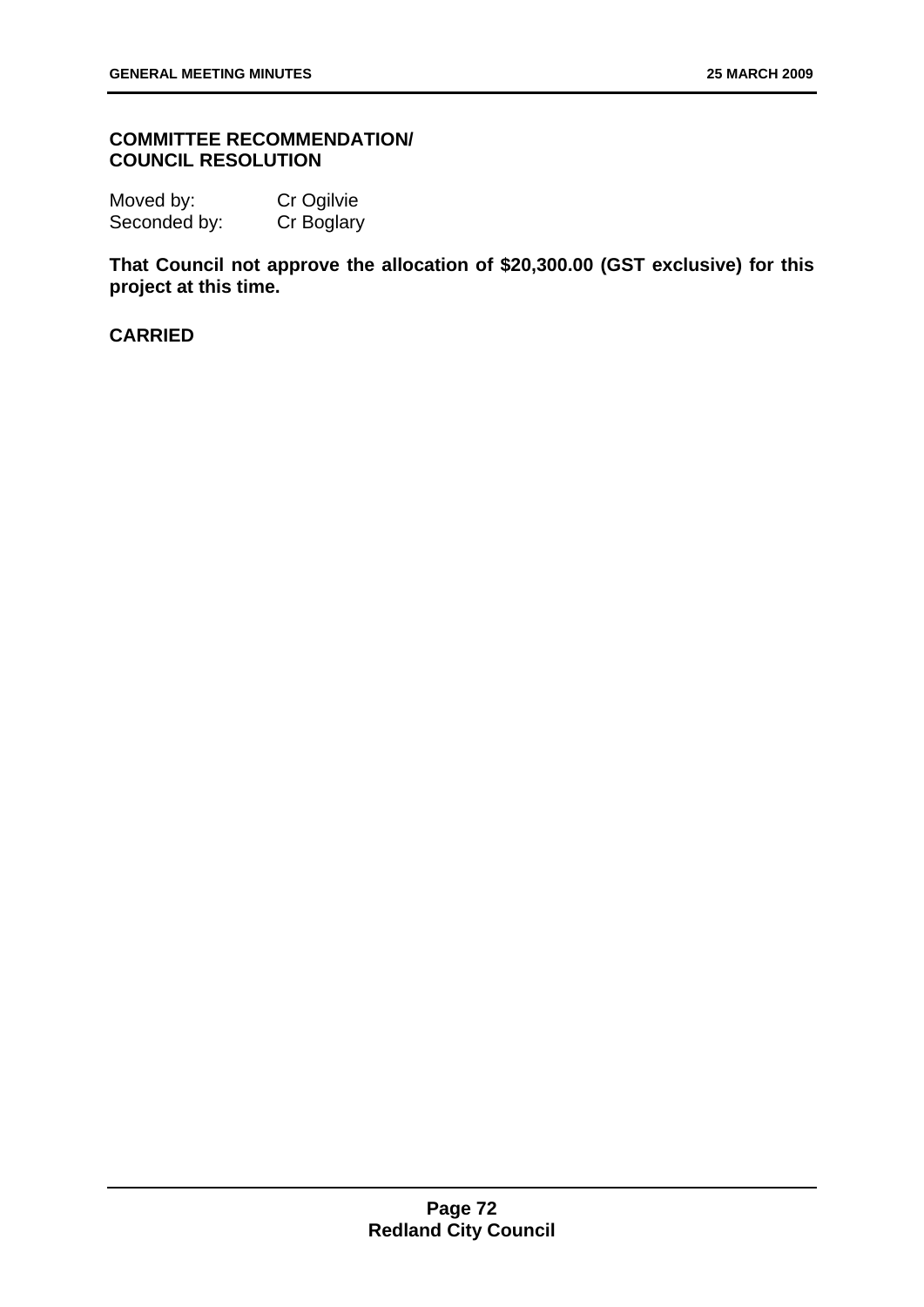## **12.2.2 PROVISION OF PARK INFRASTRUCTURE COUNCILLORS' COMMUNITY BENEFIT FUND - DIVISION 5**

| <b>Dataworks Filename:</b>       | <b>G &amp; S Councillors' Community Benefit Fund</b>                  |
|----------------------------------|-----------------------------------------------------------------------|
| <b>Responsible Officer Name:</b> | <b>Neil Kesur</b><br><b>Services Manager Parks &amp; Conservation</b> |
| <b>Author Name:</b>              | <b>Bill McDowell</b><br><b>Senior Advisor Urban Landscape</b>         |

## **EXECUTIVE SUMMARY**

Council annually allocates in its budget an amount for discretionary spending by Divisional Councillors known as the Councillors' Community Benefit Fund (CCBF). All requests for funding individual projects with a greater expenditure than \$5,000 requires approval from Council.

This request is for an amount of \$5,300.00 (GST exclusive) to be allocated for the installation of park furniture at Sel Outridge Park, Redland Bay.

## **PURPOSE**

The purpose of this report is to seek approval from Council for an allocation from the Division 5 portion of the CCBF of \$5,300.00 (GST exclusive) for the installation of park furniture at Sel Outridge Park, Redland Bay.

## **BACKGROUND**

The Councillor for Division 5 arranged an on-site meeting with the Senior Advisor Urban Landscape to discuss the introduction of more park furniture into Sel Outridge Park. The park furniture consisting of table and seat combinations on concrete slabs would be installed on the western side of the park.

Locations for four picnic table and seat combinations on concrete slabs were selected. The locations will be on the western boundary of the park under trees.

Following the on-site inspection to select the appropriate locations within the park, a quotation was supplied to the Councillor for consideration and approval.

The purchase and installation of the park furniture are to be undertaken by the Parks and Conservation Unit.

# **RELATIONSHIP TO CORPORATE PLAN**

The recommendation primarily supports Council's strategic priority to build safe, strong and self reliant communities with access to community services, infrastructure and opportunities for participation in community life.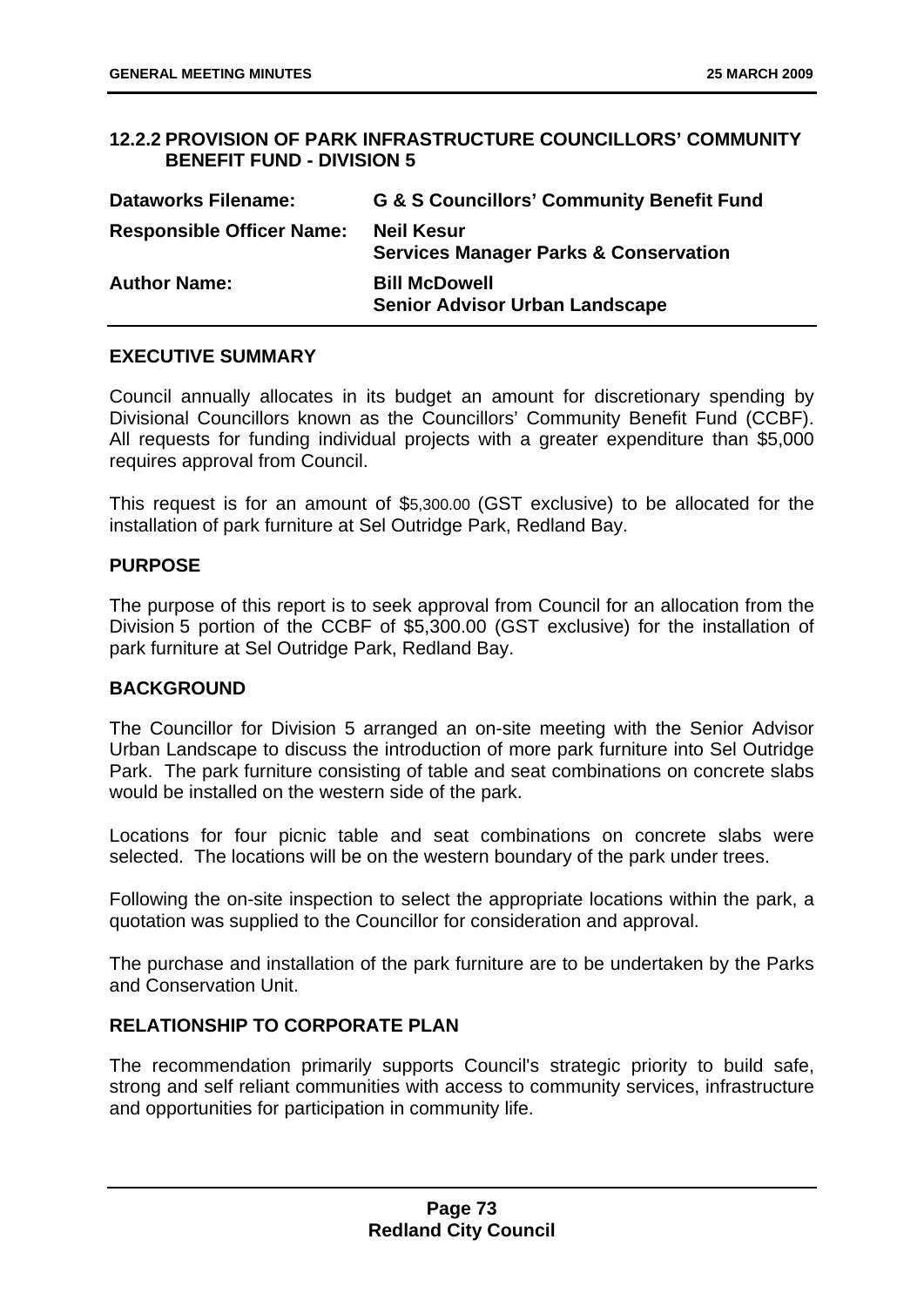## **FINANCIAL IMPLICATIONS**

The Division 5 Councillor supports this project and has sufficient funds to allocate an amount of \$5,300.00 (GST exclusive) from the Division 5 portion of the CCBF.

## **PLANNING SCHEME IMPLICATIONS**

The Land Use Planning Group was consulted and it is considered that the outcome of recommendations in this report will not require any amendments to the Redlands Planning Scheme.

## **CONSULTATION**

Consultation has been undertaken between the Landscape Architect Open Space Planning, the Senior Advisor Urban Landscape and the Division 5 Councillor.

#### **OPTIONS**

#### **PREFERRED**

That Council resolve to approve an allocation of \$5,300.00 (GST exclusive) from the Division 5 portion of the Councillors' Community Benefit Fund for the supply and installation of new park furniture in Sel Outridge Park, Redland Bay.

#### **ALTERNATIVE**

That Council not approve the allocation of \$5,300.00 (GST exclusive) for this project.

## **OFFICER'S/COMMITTEE RECOMMENDATION/ COUNCIL RESOLUTION**

Moved by: Cr Ogilvie Seconded by: Cr Boglary

**That Council resolve to approve an allocation of \$5,300.00 (GST exclusive) from the Division 5 portion of the Councillors' Community Benefit Fund for the supply and installation of new park furniture in Sel Outridge Park, Redland Bay.** 

## **CARRIED**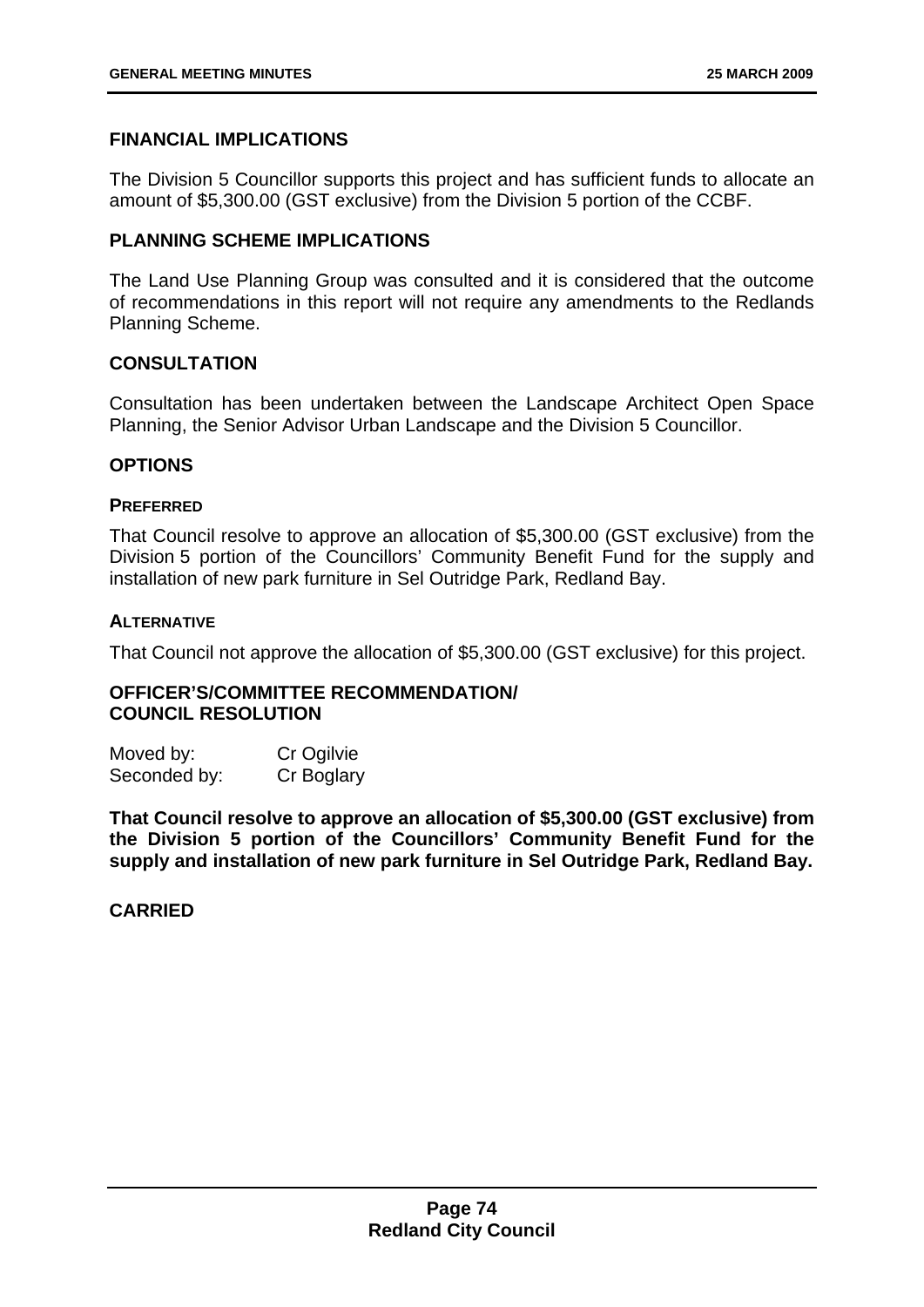## **12.3 PLANNING AND POLICY**

#### **12.3.1 PROPOSED ROAD OPENING - YARA STREET TO BANGALOW STREET, RUSSELL ISLAND**

| <b>Dataworks Filename:</b>       | <b>RTT Roads</b>                                                                                                                                 |
|----------------------------------|--------------------------------------------------------------------------------------------------------------------------------------------------|
| <b>Attachments:</b>              | <b>Plan of Lot 17</b><br><b>Plant of Lot 21</b><br><b>Road Opening</b><br>Aerial Map - Proposed Road Opening, Yara to<br><b>Bangalow Streets</b> |
| <b>Responsible Officer Name:</b> | <b>David Elliott</b><br><b>Manager Infrastructure Planning</b>                                                                                   |
| <b>Author Name:</b>              | <b>Tom McErlain</b><br><b>Casual Draftsperson</b>                                                                                                |

### **EXECUTIVE SUMMARY**

The vehicular access connection between Yara and Bangalow Streets was created as a short cut across private property by the local residents approximately 25 years ago. Council purchased the land on which the access track was formed in 1997 and constructed a sealed road in 1999. The sealed road between Yara and Bangalow Streets is still located on Council owned land.

#### **PURPOSE**

To seek Council's permission to create a road reserve to encompass the existing constructed road on council owned land between Yara and Bangalow Streets in accordance with the *Land Act 1994* and the *Land Title Act 1994*.

#### **BACKGROUND**

Over a period of years the ownership of some lots in the locality between Yara and Bangalow Streets passed into Council ownership and the purchase by council of other lots enabled council to construct a flood free road directly from Yara Street to Bangalow Street via the existing council owned lots. This avoided the only other access to Rocky Point which was via Glendale Road and is subject to flooding.

Council's engineering consultant, Guthridge Haskins and Davey, did not identify the access problem from Yara Street to Bangalow Street as part of their "Southern Moreton Bay Islands" (SMBI) Planning and Land Use Study in January 1999, as the road access had already been constructed over flood free land. Consequently, the lots to the east of Yara Street were not identified as Drainage Constrained land under the "Flood Prone, Storm Tide and Drainage Constrained Land Overlay."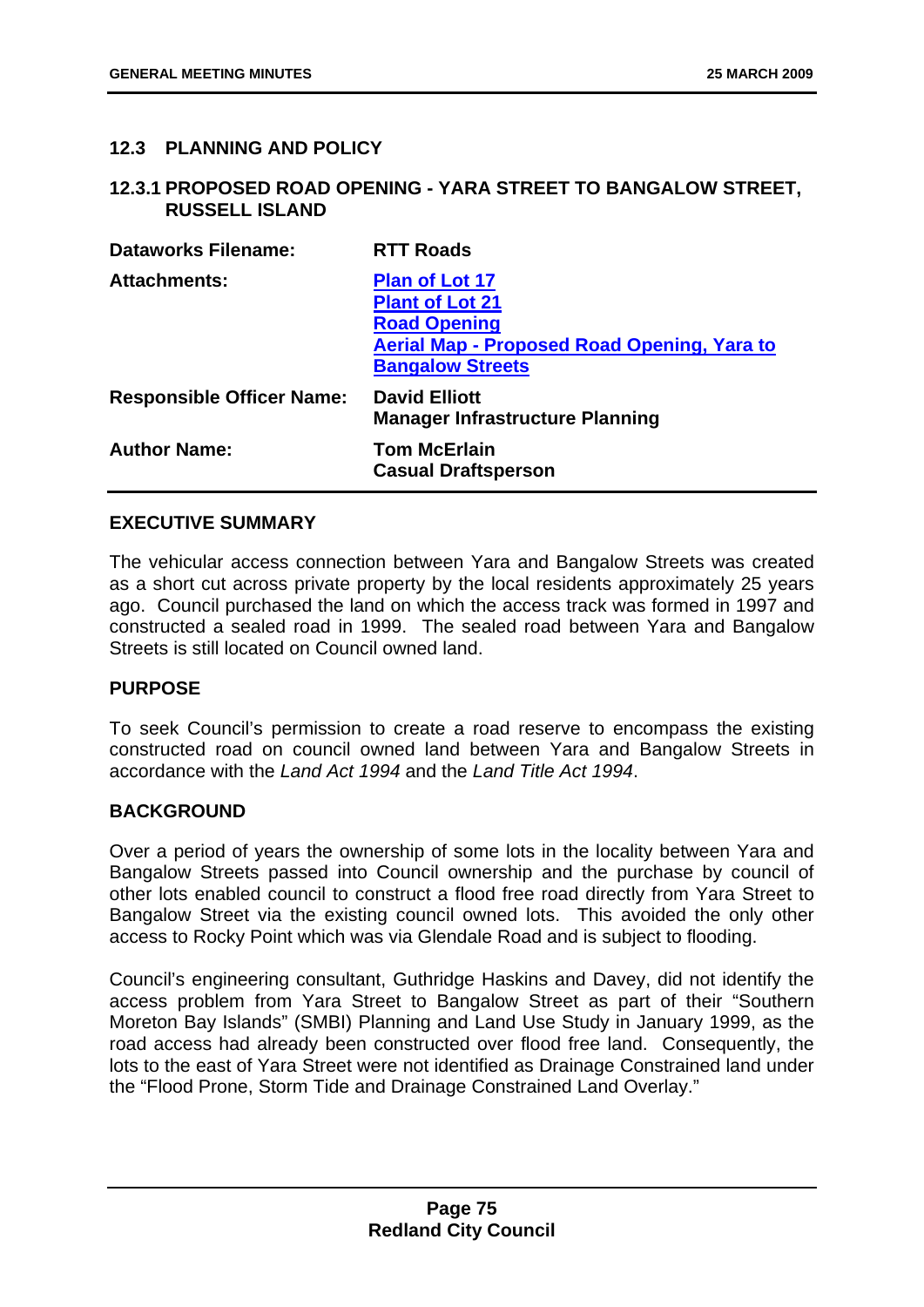The subject lots are identified in the Planning Scheme as:

| Zone:     | Community purposes;   |
|-----------|-----------------------|
| Sub Area: | CP7 – Infrastructure. |

Council officers have been verbally negotiating to obtain small corner truncations from the property owners of Lot 17, RP133629 and Lot 21, RP131859. Both owners are agreeable to grant truncations to be included in the road reserve on condition that Council is agreeable to sell them the surplus council owned land adjoining their lots. A preliminary value of the surplus Council owned land is estimated to be approximately \$4,000 to \$5,000 each. (A valuation will be obtained from an independent professional prior to an agreement being finalised). Both owners have indicated that they are keen to buy the land in order to expand their lots. Lot 21 will be an additional 225.6 m<sup>2</sup> larger. Lot 17 will be an additional 243.88 m<sup>2</sup> larger.

## **ISSUES**

As part of the SMBI Planning and Land Use Strategy, Council resolved to alleviate access problems where practicable. The implications of the Officer's Recommendation will result in the formalisation of council owned lots being transferred from council ownership to the state government as road reserve.

To comply with the SMBI Planning and Land Use Strategy and Planning Scheme it is recommended:

- 1. That parts of lots 19, 20 and 21 on RP131859 and lots 17, 18 and 157 on RP133629 are opened as road; and
- 2. That Council surrender to the state the sections of land as indicated on drawing number AB159-1-1 (area 1322.39 square metres) for road purposes.

## **RELATIONSHIP TO CORPORATE PLAN**

The recommendations primarily support Council's strategic priority to provide and maintain water, waste services, roads, drainage and support the provision of transport and waterways infrastructure

#### **FINANCIAL IMPLICATIONS**

The cost associated with the Officer's Recommendation such as the application fee for road opening (approximately \$600) and legal and survey costs (approximately \$7,000) could be drawn from the SMBI Reserve Account.

The compensation costs associated with the acquisition of truncations on lot 21 RP131859 and lot 17 RP133629 could be offset by an exchange and purchase from Council of adjoining council owned surplus land by the owners of the subject properties.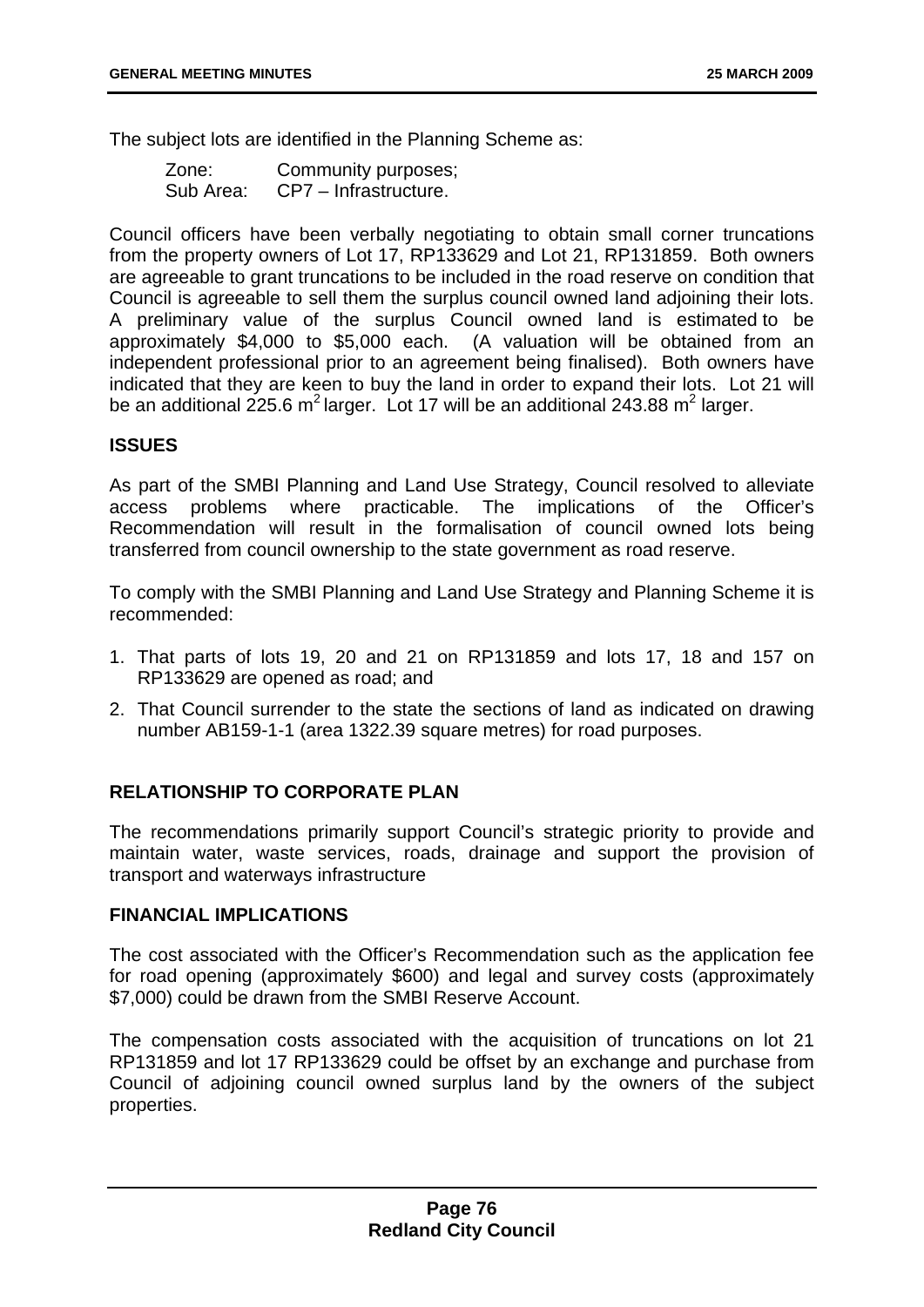# **CONSULTATION**

The Manager Infrastructure Planning has consulted with the Divisional Councillor, Property Services Manager, Principal Advisor Urban and Rural Planning, Senior Advisor Spatial Management and the Land Development Services Manager.

# **OPTIONS**

## **PREFERRED**

- 1. To apply to the Department of Natural Resources and Water for the land as indicated on Drawing number AB159-1-1 to be surrendered to the state and be opened as road;
- 2. That the surplus land of lot 18, RP133629 and lot 20 RP131859 be offered for sale to the owners of the adjoining lots 17, RP133629 and 21, RP131859 respectively.
- 3. That the Chief Executive Officer be delegated authority to sign all necessary documentation associated with the transfer of the subject land for road purposes.

## **ALTERNATIVE**

No alternative offered.

## **OFFICER'S/COMMITTEE RECOMMENDATION/ COUNCIL RESOLUTION**

| Moved by:    | Cr Ogilvie |
|--------------|------------|
| Seconded by: | Cr Boglary |

**That Council resolve as follows:** 

- **1. To apply to the Department of Natural Resources and Water for the subject land as indicated on Drawing number AB159-1-1 to be surrendered to the state and be opened as road;**
- **2. That the surplus land of lot 18, RP133629 and lot 20 RP131859 be offered for sale to the owners of the adjoining lots 17, RP133629 and 21, RP131859 respectively; and**
- **3. That the Chief Executive Officer be delegated authority to sign all necessary documentation associated with the transfer of the subject land for road purposes.**

**CARRIED**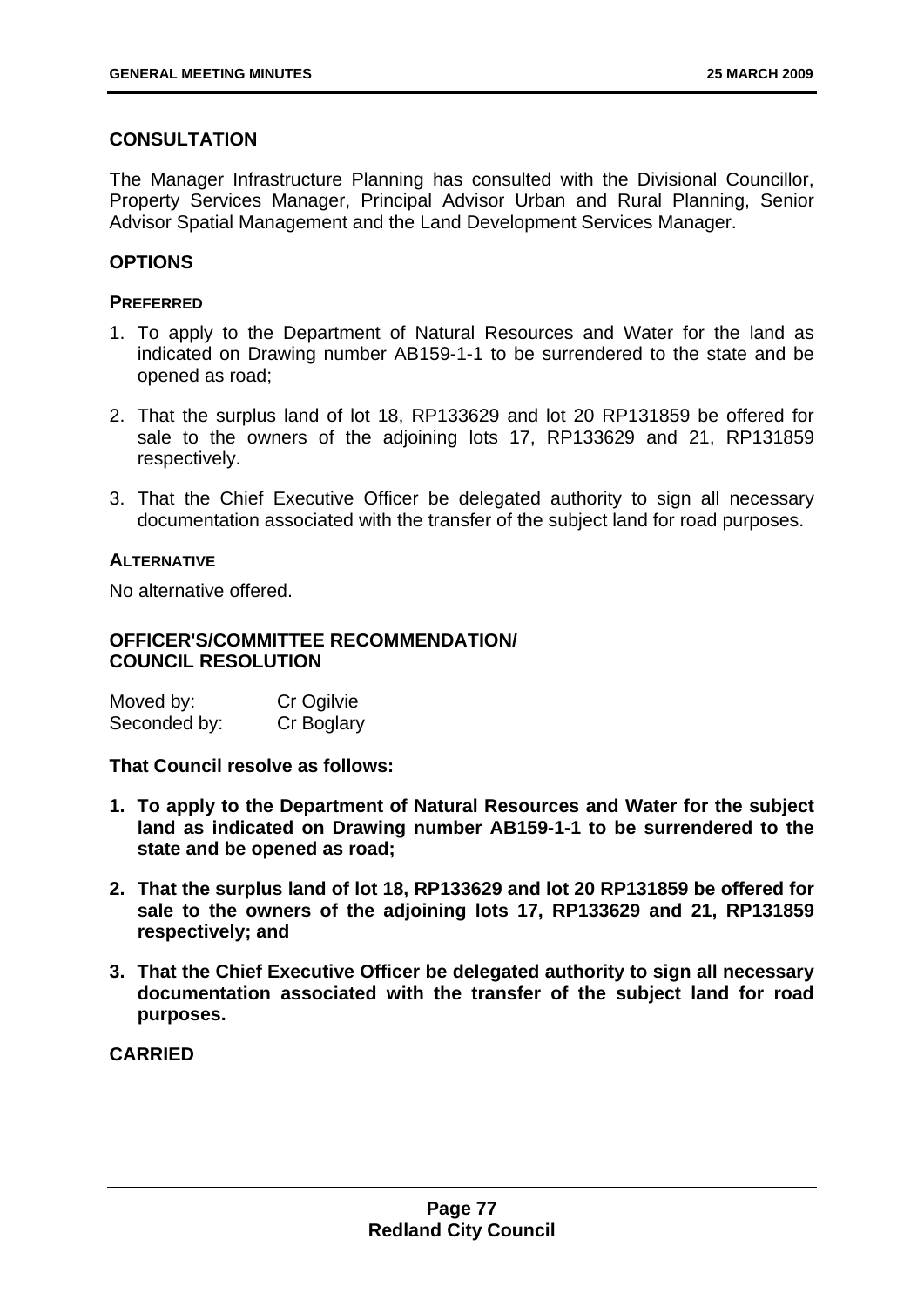## **12.3.2 PROPOSED ROAD OPENING - SUSAN STREET TO SONIA STREET, RUSSELL ISLAND**

| <b>Dataworks Filename:</b>       | <b>RTT Road Reserves</b>                                                             |
|----------------------------------|--------------------------------------------------------------------------------------|
| <b>Attachments:</b>              | <b>Attach 1 - Aerial Map Showing Proposed Access</b><br><b>Attach 2 - Zoning Map</b> |
| <b>Responsible Officer Name:</b> | <b>David Elliott</b><br><b>Manager Infrastructure Planning</b>                       |
| <b>Author Name:</b>              | <b>Tom McErlain</b><br><b>Casual Draftsman</b>                                       |

#### **EXECUTIVE SUMMARY**

As part of the Southern Moreton Bay Island Planning and Land Use Strategy [SMBIPLUS], Council resolved to alleviate access problems in Sonia Street. Currently two dwelling houses in Sonia Street are without formal all weather road access. Access is currently provided via a temporary gravel track through flood constrained land that forms part of a larger wetland system.

An alternative access arrangement has been identified by Council's engineering consultant GHD, to allow closure of the temporary track and restoration of the natural wetland. The lots containing the two existing dwellings in Sonia Street are zoned SMBI Residential with four vacant private lots located above the flood line in Sonia Street included in the Conservation Sub-Area CN1 due to the access problems.

Once formal all weather access is provided, it is recommended that the four private vacant lots be included in the SMBI Residential zone to recognise that each of these lots is suitable for a dwelling house.

#### **PURPOSE**

- 1. To seek Council's permission to create a road reserve on flood free land over lot 128 RP132856, 11 Susan Street and lot 139 RP132856, 12 Sonia Street in accordance with the *Land Act 1994* and the *Land Title Act 1994.* These two lots are currently owned by Council.
- 2. To seek Council's permission to construct a gravel access from Susan Street to Sonia Street in the event that the subject land be opened as road.

#### **BACKGROUND**

As part of the SMBIPLUS, Council resolved to alleviate access problems in Sonia Street. This action was designed to ensure an acceptable access to two existing dwellings and allow longer term opportunity to amend the zoning of four lots included in the Drainage Problem Zone.

Council's engineering consultant, Guthridge, Haskins and Davey [GHD], identified the access problem to Sonia Street caused by flooding in the Council adopted SMBIPLUS in 2001. An alternative access from Kay Street through lot 1 RP132848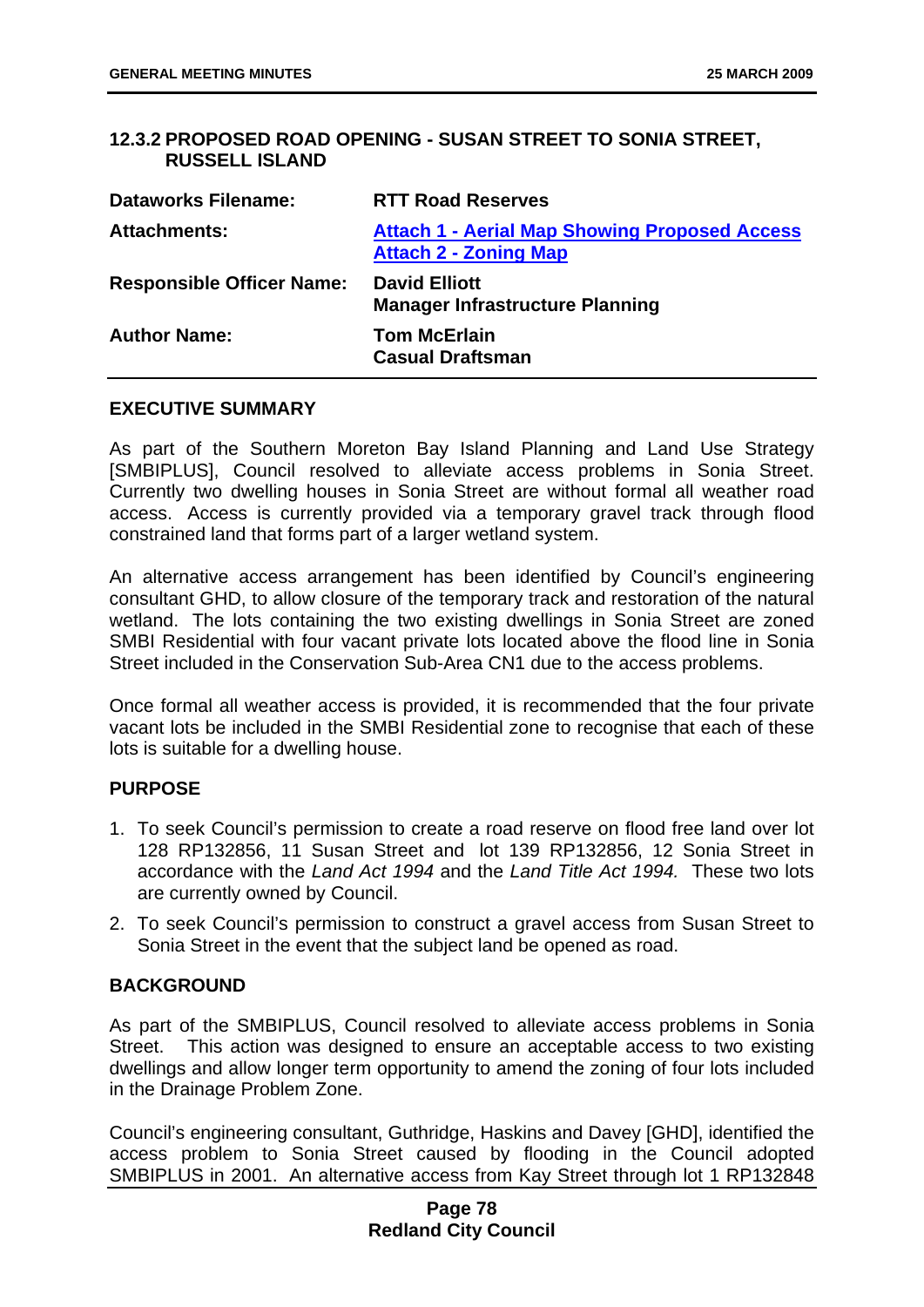to Sonia Street was shown on the SMBIPLUS mapping. This alternative access has proved unsuitable because of a conflict with very large trees and subsequently, an alternative route from Susan Street is proposed.

## **ISSUES**

The Council owned lots proposed for the alternative route are currently zoned CN1 due to the access constraint and the identification of medium conservation priority. It is important to note that medium conservation priority includes areas on the Islands that have largely aesthetic value and were not recommended by an ecological study of the Islands for absolute protection. The medium conservation priority area includes large areas of the southern end of Russell Island that are included in the SMBI Residential zone.

The extent of disturbance required to construct a formal access to Sonia Street will be minimised to the extent necessary for a single lane access route to potentially service five dwelling houses. It should also be considered that the alternative access identified in the SMBIPLUS has been investigated and found to require the removal of significant vegetation. The access proposed in this report will result in the continued protection of this vegetation.

The formal access to Sonia Street proposed in this report will result in three vacant private lots each being suitable for a dwelling house. The zoning of these three private lots will require amendment from the CN1 zone to the SMBI Residential zone to recognise the suitability of each of these lots for a dwelling house.

#### **RELATIONSHIP TO CORPORATE PLAN**

The recommendation primarily supports Council's strategic priority to provide and maintain water, waste services, roads, drainage and support the provision of transport and waterways infrastructure.

#### **FINANCIAL IMPLICATIONS**

The cost associated with the Officer's Recommendation such as the gravel access (approximately \$5,000), road opening application fee (approximately \$600), survey (approximately \$3,500) and legal fees (approximately \$1,000) could be charged to SMBI Reserve Account.

#### **PLANNING SCHEME IMPLICATIONS**

The Land Use Planning Group was consulted and it is considered that following amendments will be required as a result of the Officer's Recommendation:

- Inclusion of 7, 10, 11 and 14 Sonia Street, Russell Island within the SMBI Residential zone from the CN1 zone; and
- Removal of the Community Purposes Sub-Area CP7 [infrastructure] zone from 65-81 South End Road and inclusion within the Rural Non-Urban Sub-Area RN3 zone.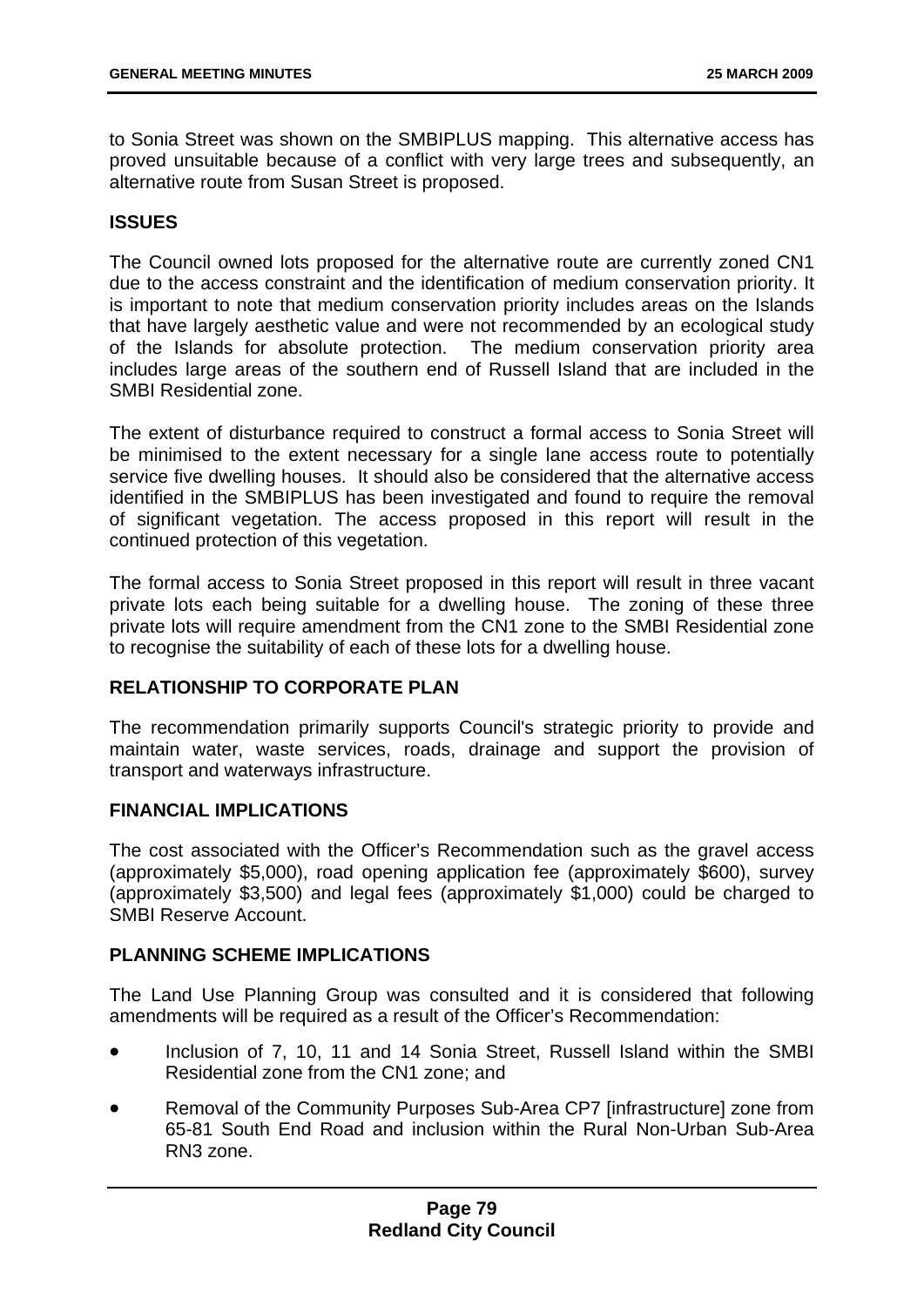## **CONSULTATION**

The Manager Infrastructure Planning has consulted with the Divisional Councillor, Property Services Manager, Principal Advisor Urban and Rural Planning, Senior Advisor Spatial Management, Roads and Drainage Services Manager and Land Development Services Manager.

## **OPTIONS**

#### **PREFERRED**

- 1. That Council apply to the Department of Natural Resources and Water to surrender the subject lots to the State to be opened as road;
- 2. That Council construct a gravel access from Susan Street to Sonia Street within three months in the event that the subject land is opened as road; and
- 3. That the Chief Executive Officer be delegated authority to sign all necessary documentation associated with the transfer of the subject lots for road purposes.

### **ALTERNATIVE**

No alternative offered.

## **OFFICER'S RECOMMENDATION**

That Council resolve as follows:

- 1. To apply to the Department of Natural Resources and Water to surrender the subject lots to the State to be opened as road;
- 2. To construct a gravel access from Susan Street to Sonia Street within three months in the event that the subject land is opened as road; and
- 3. That the Chief Executive Officer be delegated authority to sign all necessary documentation associated with the transfer of the subject lots for road purposes.

#### **COMMITTEE RECOMMENDATION/ COUNCIL RESOLUTION**

Moved by: Cr Ogilvie Seconded by: Cr Boglary

### **That consideration of this matter be deferred.**

## **CARRIED**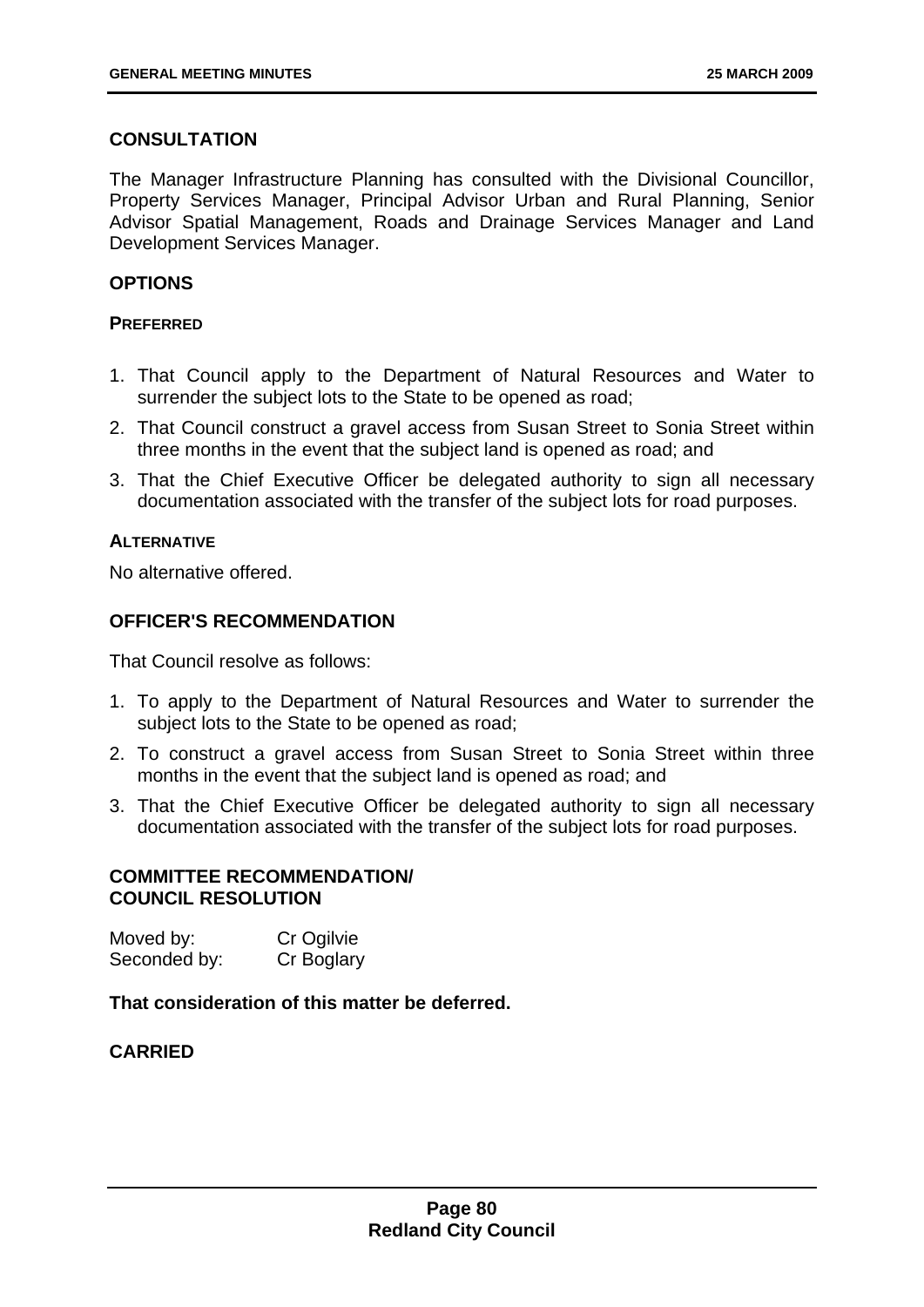### **12.3.3 INTERSECTION UPGRADE - ZIEGENFUSZ/CLEVELAND REDLAND BAY ROADS BY DEPARTMENT OF MAIN ROADS**

| <b>Dataworks Filename:</b>       | <b>RTT: Capital Works Program</b>                                      |
|----------------------------------|------------------------------------------------------------------------|
| <b>Attachments:</b>              | Aerial Map - Ziegenfusz/Redland Bay Roads                              |
| <b>Responsible Officer Name:</b> | <b>David Elliott</b><br><b>Manager Infrastructure Planning</b>         |
| <b>Author Name:</b>              | <b>Len Purdie</b><br><b>Senior Advisor Capital Project Programming</b> |

#### **EXECUTIVE SUMMARY**

The Department of Main Roads (DMR) is intending to install traffic signals and upgrade the intersection of Ziegenfusz and Cleveland Redland Bay Roads. The Department has made a formal request for Council approval to access a portion of Lot 200 and Lot 201 on RP192681, required for the intersection upgrade works.

The lots were donated to Council as part of the development process to accommodate future road widening.

The intersection upgrade is also required to facilitate the extension of Baythorne Road to link with Cleveland Redland Bay Road. This is a requirement of the Development Control Plan for Thornlands (DCP5).

The report recommends that Council grant permission to DMR to enter on a portion of Lot 200 and Lot 201 on RP192681 (refer Figure 1 attached) for intersection improvement works and that the land be converted to road reserve.

#### **PURPOSE**

- 1. To recommend on the DMR request to access part of Lot 200 and Lot 201 on RP192681 for road construction purposes.
- 2. To recommend on the future land ownership.

#### **BACKGROUND**

The DMR has made a formal request to Council to construct road works for the intersection upgrade of Ziegenfusz and Cleveland Redland Bay Roads on portion of Lot 200 and Lot 201 on RP192681, refer to Figure 1 (attached).

The lots concerned are owned by Council and were donated through the development process.

Lot 201 on RP192681 is zoned CP7 Infrastructure and Lot 200 on RP192681 is zoned CN Conservation-Sub area CN2, Nature based recreation.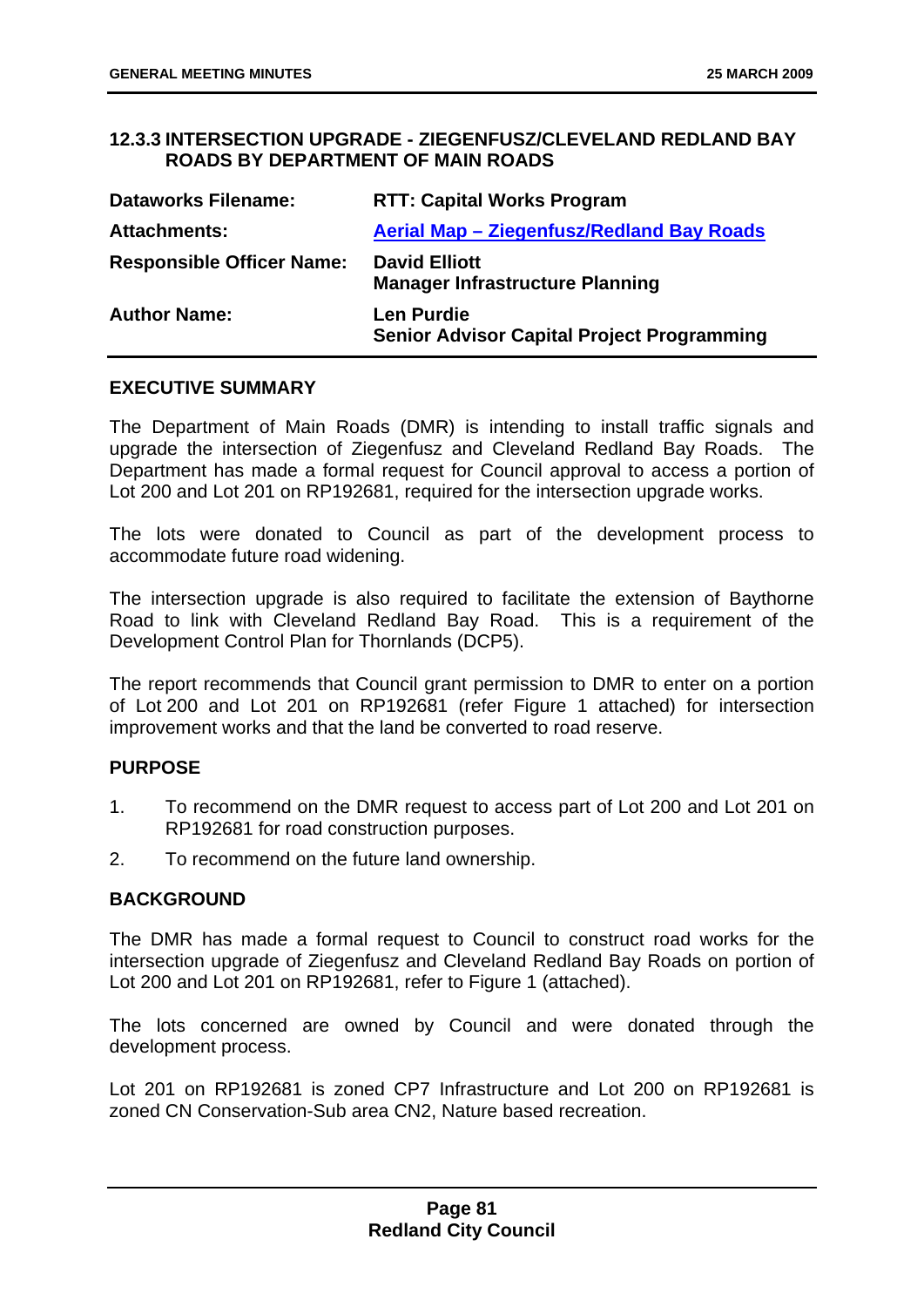The Thornlands DCP5 recognises that Baythorne Road will be extended to join with the intersection with Ziegenfusz and Cleveland Redland Bay Roads to provide an additional access for residents within the DCP area. Council has been collecting contributions from developers within the DCP for the upgrade of the intersection.

#### **ISSUES**

The signalisation of the intersection of Ziegenfusz and Cleveland Redland Bay Roads is required for the extension of Baythorne Road and to meet present and future traffic demand.

Roadworks on the lots concerned are exempt from assessment under the Redlands Planning Scheme.

Some tree removal will be necessary in the vicinity of the intersection to facilitate the installation of the traffic signals.

## **RELATIONSHIP TO CORPORATE PLAN**

The recommendation in this report primarily supports Council's strategic priority to provide and maintain water, waste services, roads, drainage and support the provision of transport and waterways infrastructure.

#### **FINANCIAL IMPLICATIONS**

There are no financial implications to allowing the Department of Main Roads to undertake the intersection works.

The Department of Natural Resources will be requested to bear the cost of converting the lots to road reserve.

## **PLANNING SCHEME IMPLICATIONS**

The Land Use Planning Group was consulted and it is considered that the outcome of recommendations in this report will not require any amendments to the Redlands Planning Scheme.

#### **CONSULTATION**

Consultation was held with Land Use Planning, to assess any requirements under the RPS.

#### **OPTIONS**

#### **PREFERRED**

That Council resolve as follows:

1. To grant approval to the Department of Main Roads to enter and construct road works on Lot 201 on RP192681 and part of Lot 200 on RP192681, for improvements to the intersection of Ziegenfusz Road and Cleveland Redland Bay Road; and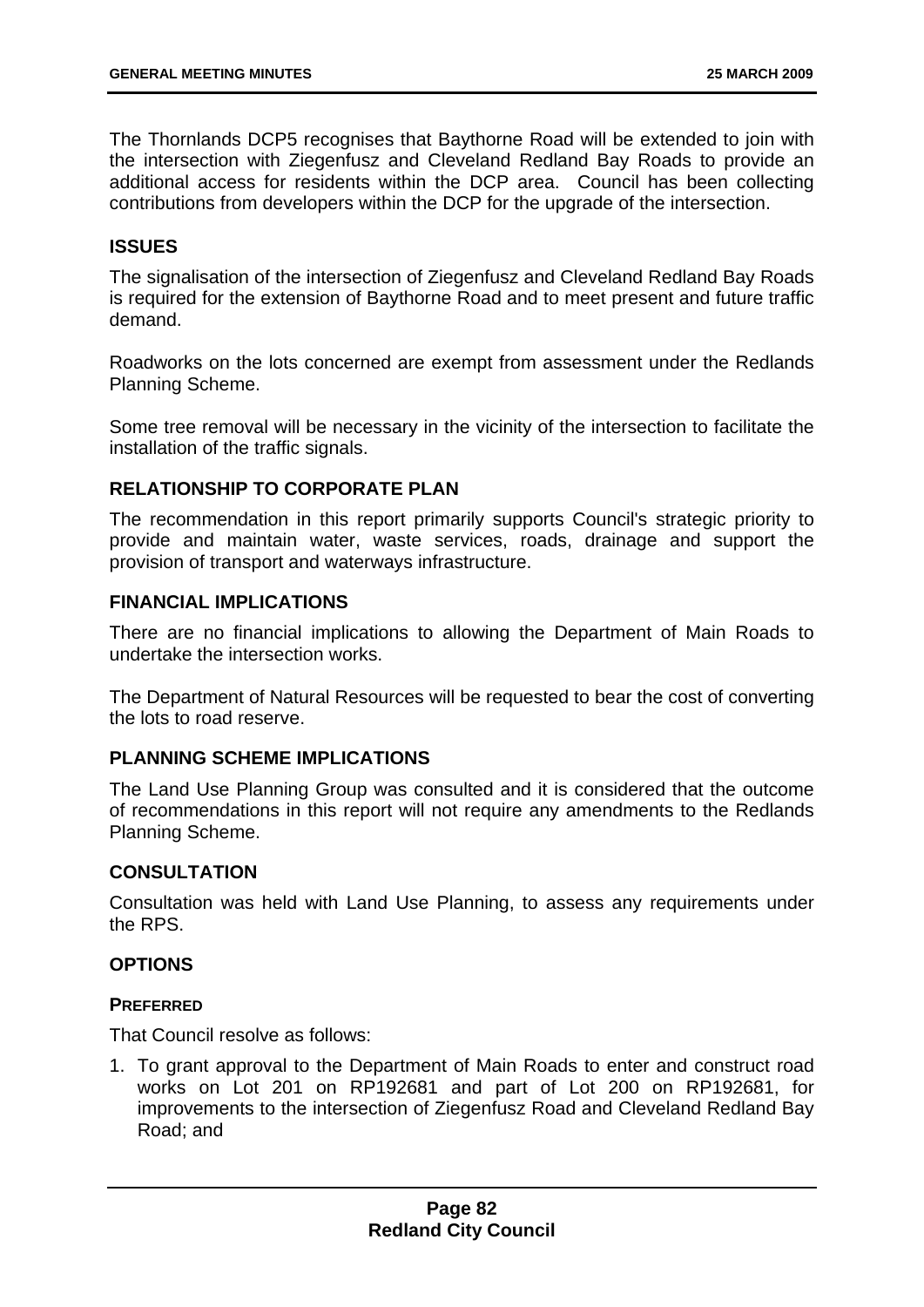2. To delegate authority to the Chief Executive Officer to sign plans on behalf of Council to convert Lot 201 on RP192681 and part of Lot 200 on RP192681 to Road Reserve.

#### **ALTERNATIVE**

That Council not agree to the DMR's request.

This option would not allow Council to develop a 4 way intersection with the extension of Baythorne Road.

### **OFFICER'S RECOMMENDATION**

That Council resolve as follows:

- 1. To grant approval to Department of Main Roads to enter and construct road works on Lot 201 on RP192681 and part of Lot 200 on RP192681, for improvements to the intersection of Ziegenfusz and Cleveland Redland Bay Roads; and
- 2. To delegate authority to the Chief Executive Officer to sign plans on behalf of Council to convert Lot 201 on RP192681 and part of Lot 200 on RP192681 to Road Reserve.

#### **COMMITTEE DISCUSSION**

After discussion, it was agreed that an additional recommendation (No 3) to Council be proposed as reflected in the Committee Recommendation.

#### **COMMITTEE RECOMMENDATION/ COUNCIL RESOLUTION**

| Moved by:    | Cr Ogilvie |
|--------------|------------|
| Seconded by: | Cr Boglary |

**That Council resolve as follows:** 

- **1. To grant approval to Department of Main Roads to enter and construct road works on Lot 201 on RP192681 and part of Lot 200 on RP192681, for improvements to the intersection of Ziegenfusz and Cleveland Redland Bay Roads;**
- **2. To delegate authority to the Chief Executive Officer to sign plans on behalf of Council to convert Lot 201 on RP192681 and part of Lot 200 on RP192681 to Road Reserve; and**
- **3. To request that the Department of Main Roads, in consultation with Council:** 
	- **a. maximise the retention of vegetation and undertake offset replanting of vegetation;**
	- **b. prioritise the provision of pedestrian and cycling access; and**
	- **c. install sound attenuation on the corners.**

#### **CARRIED**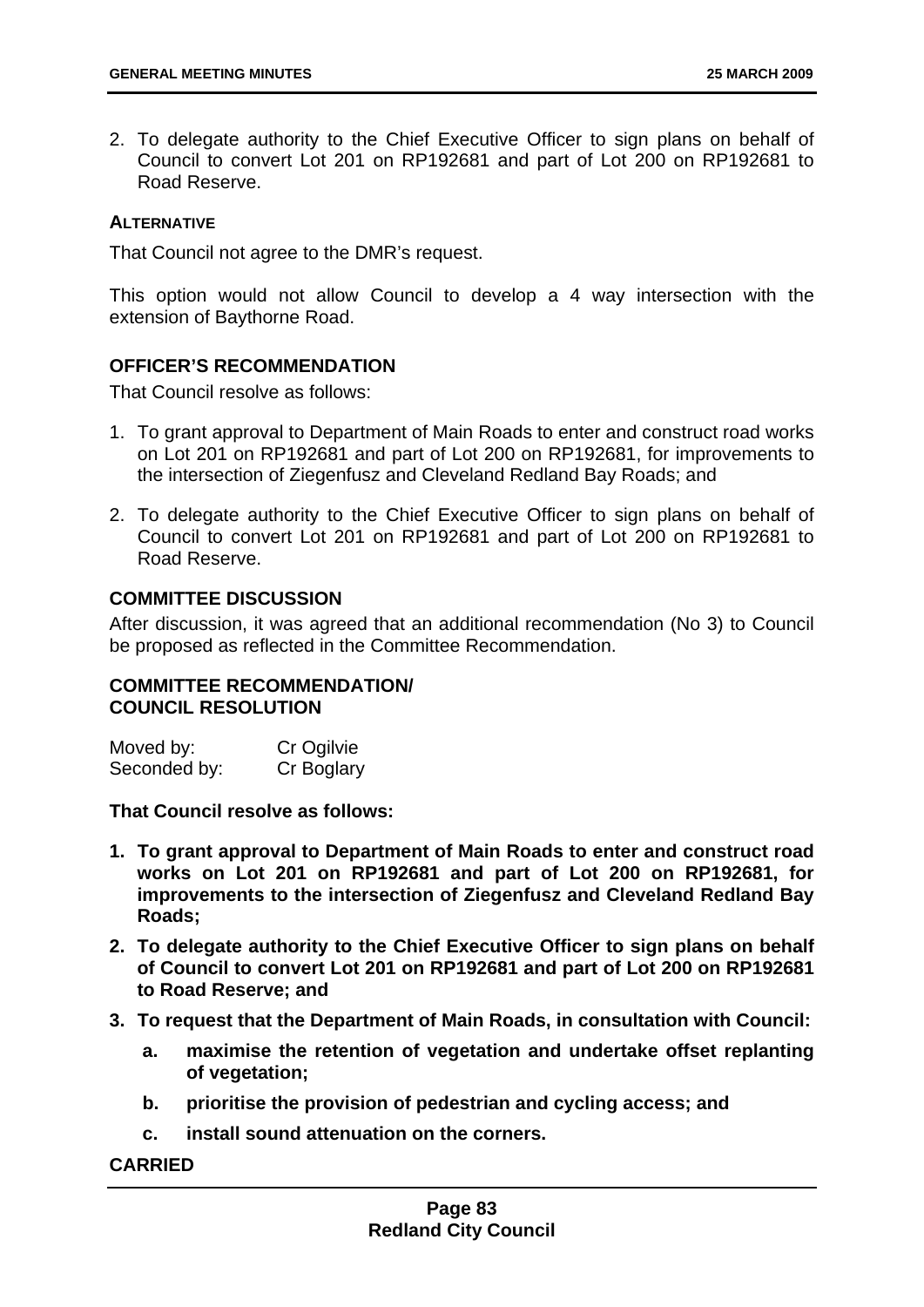## **12.3.4 PARK NAMING - REDLAND SHOWGROUNDS**

| <b>Dataworks Filename:</b>       | <b>CP Cleveland Showgrounds - General</b>                             |
|----------------------------------|-----------------------------------------------------------------------|
| <b>Responsible Officer Name:</b> | <b>Roberta Bonnin</b><br><b>Manager Community and Social Planning</b> |
| <b>Author Name:</b>              | <b>Roberta Bonnin</b><br><b>Manager Community and Social Planning</b> |

#### **EXECUTIVE SUMMARY**

The purpose of this report is to confirm the name of the Redland Showgrounds in accordance with Local Law No.15 Parks and Reserves.

The official name of the Showground is Norm Price Park. Despite this, it is more commonly referred to as the Redland/s Showground/s or the Cleveland Showground/s.

This report recommends that the name should be confirmed as the Redland Showgrounds in consideration of the regional nature of the showgrounds, the substantial Council investment into site infrastructure to serve the whole of the City and the Q150 State Government contribution to the site to maximise its potential as an iconic cultural, events, historical and recreational precinct.

The name, Norm Price Park, will continue to be commemorated in heritage signage and showground artworks.

#### **PURPOSE**

That Council resolve to name the showgrounds located at 44 Smith Street, Cleveland, as the Redland Showgrounds to reinforce the vision for the site:

*"To be Redland's premier precinct for sport and recreation, large scale festivals, community events and cultural activities".* (Cleveland Showground Master Plan Nov 2005)

#### **BACKGROUND**

Council's Local Historian has provided the following information:

- The Redland Shire came into being in 1949; until then there was the Cleveland Shire and the Tingalpa Shire.
- The current showground was established in the early 1950s. At the time it was referred to as Racecourse and Recreation Reserve R257 by the Lands Department and locally as the Racecourse Reserve or Racecourse and Recreation Reserve. As it was developed into the showground, it was increasingly referred to as the showground, Cleveland Showground, or Redland/Redlands showground. Its primary role was to host the annual Redlands Agricultural, Horticultural and Industrial Society's show, which had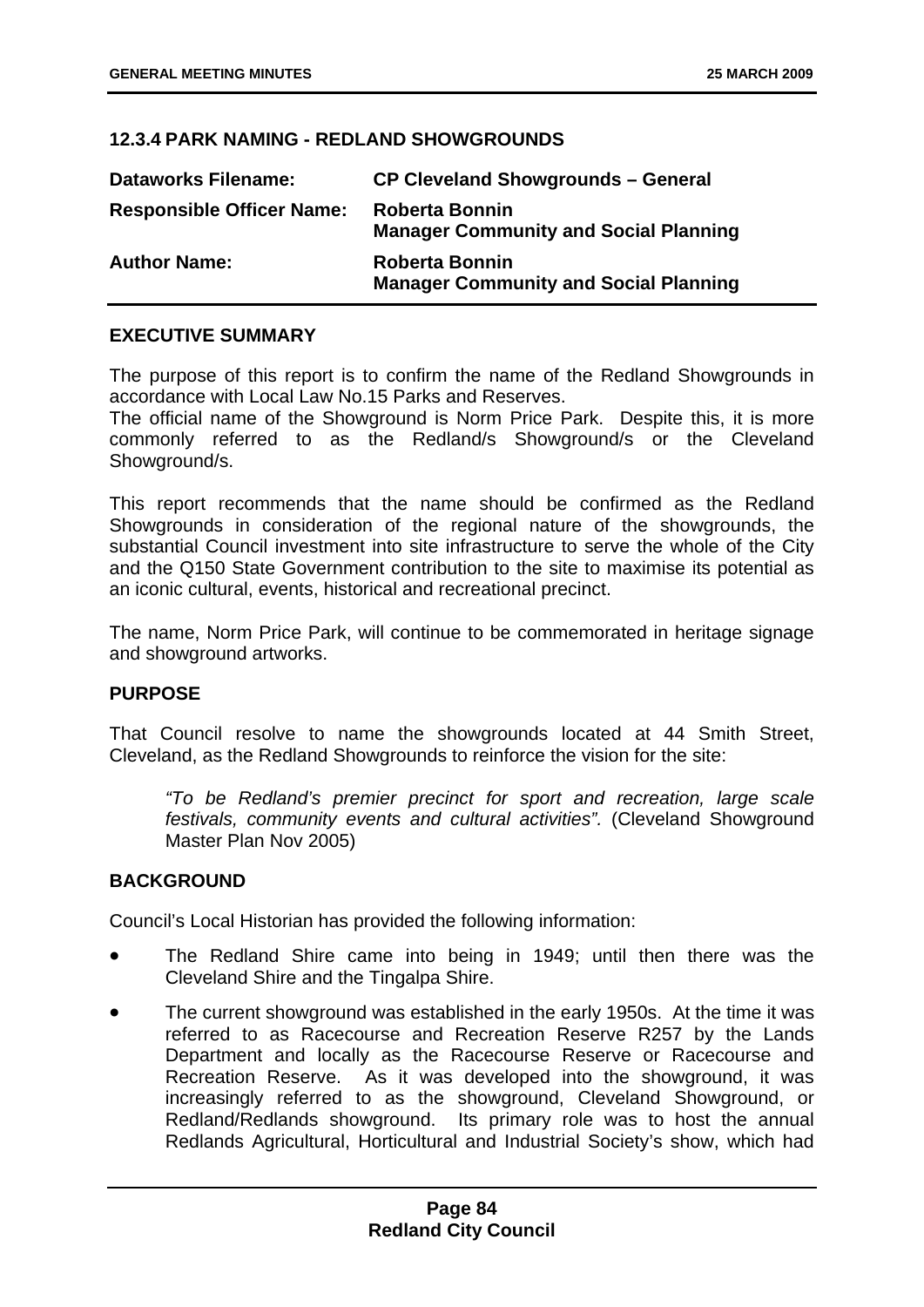outgrown its previous site in Raby Bay. The  $44<sup>th</sup>$  annual show, called the Redlands Show, was held on the new grounds in July 1952.

- In 1960 the Redlands AH & I Society wrote to the Redland Shire Council suggesting the showground be named Norm Price Park. This name was endorsed by the Redland Shire Council in December that year. In April 1961, the Redland Shire Council resolved "that a suitable archway in ornamental ironwork on brick piers be erected with the name 'Norm Price Park' at the entrance to the Showground." [Refs: RSC minutes].
- No evidence has been found that the name has been changed officially since then.
- Despite having an official name, evidence suggests the showground was more commonly referred to as the Redland/Redlands Showground, Cleveland Showground or just the Showground.
- In 1965 a committee was set up to develop sporting and other facilities on the showground. This committee was originally called the Redland/Redlands Showground Development Committee and later on the Showground Development Committee. The Committee's records call the showground either the Redland/Redlands Showground or just the Showground.
- The records of the Redland Shire Council and the local newspapers refer to the Redland/Redlands Showground and the Cleveland Showground.

#### **ISSUES**

There is confusion about the name of the showgrounds which should be resolved to coincide with the Q150 ceremony scheduled for May 2009 to open and launch the new central covered plaza, entry statements and heritage trail.

The showgrounds are State owned land, tenured as a Reserve for Showground Purposes with Redland City Council as the trustee. The land was gazetted as a showground and recreation reserve in 1950. A number of amendments have been made since then to include more land.

The Council may, by resolution under the provisions of Local Law 15, assign a name to a park or reserve; or change the name of a park or reserve. In addition, Council adopted the Park Naming, Memorials and Tributes Policy POL-3068 which contains provisions for naming regional and district sporting, recreational and conservation parks.

Henry Norman Price was a trustee of the old showground reserve at Raby Bay, a trustee of the Show Society and chairman of Redland Shire Council. The land was not donated by Price, however in his various roles as trustee and chairman he was instrumental in changes to and use of the showgrounds.

While it is important to commemorate Norm Price for his contribution to the local community, the Parks Naming, Memorial and Tributes Policy POL–3068 confines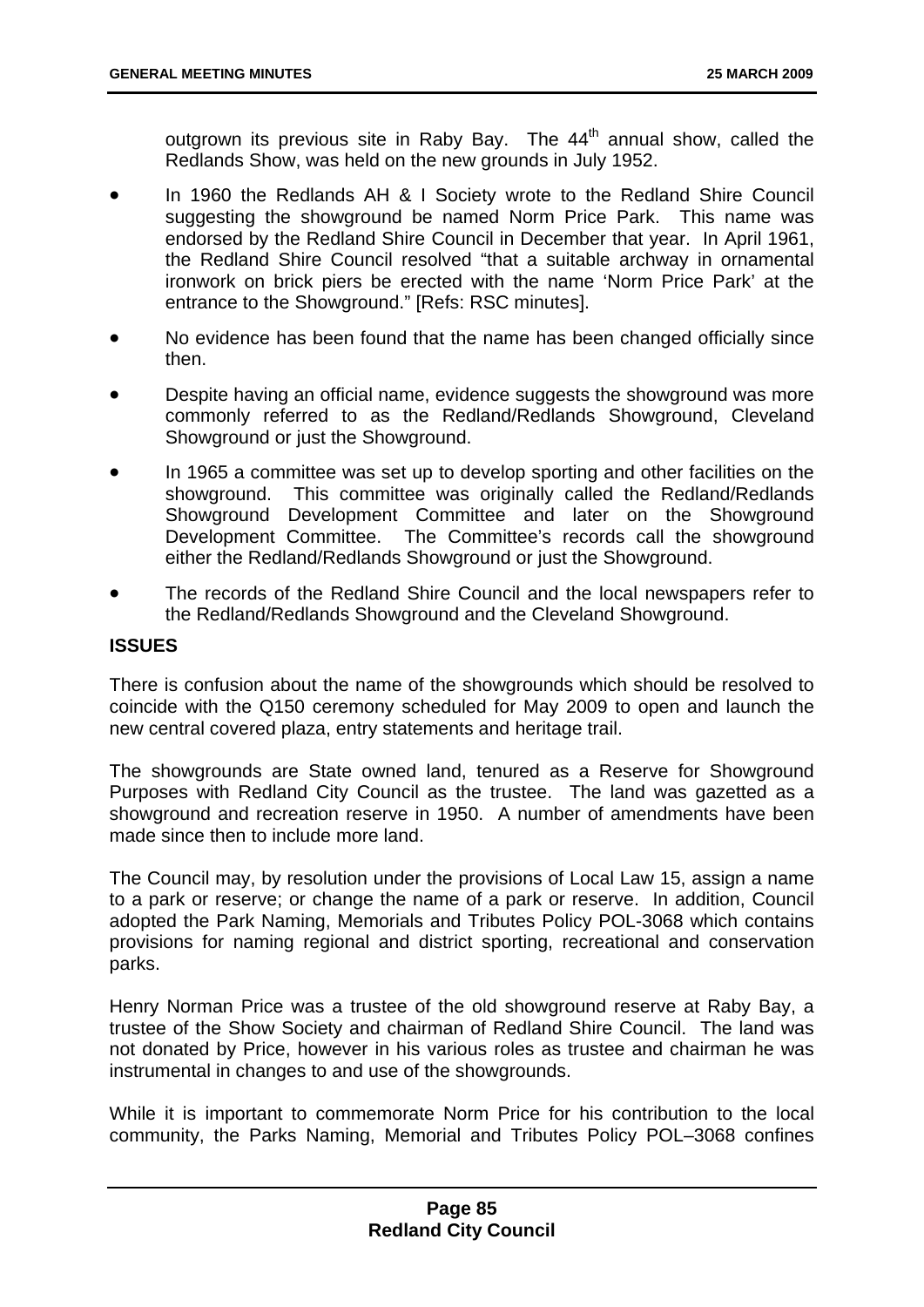such naming to local recreational parks, not parks and reserves of regional significance.

The site has a long history, from melaleuca wetland to a racecourse reserve, then the site of the annual agricultural show and strawberry festival. With the changing times the site is now a regional facility hosting  $21<sup>st</sup>$  century activities. The regional significance of the showgrounds is articulated in the vision prepared as part of the master planning process undertaken in 2005 *"To be Redland's premier precinct for sport and recreation, large scale festivals, community events and cultural activities."* 

Major capital upgrades have occurred in the showgrounds since then to relocate and refurbish the Edgar Harley Building and festivals office, develop a multipurpose oval, increase the number of touch fields, improve the water course and shade, replace sub-standard electrical boxes and lighting, and build a covered pavilion, shade structures, entry statements and heritage trail. All of these upgrades improve the capacity of the showgrounds to provide sport, community and cultural outcomes for Redland City while also opening the site for more pleasant outdoor recreation and physical activity.

The names *Redland Showground*, *Redlands Showground* and *Redland Showgrounds* have been in use since 1952 along with variations of *Cleveland Showground/s.* The name *Cleveland Showground* was used for the master plan in 2005 and reflects its geographical location within the suburb of Cleveland. The funding application to the State Government Q150 Legacy infrastructure program detailed that their funding contribution (\$486,825) was for a regional project "*to benefit the whole Redlands community and beyond. Enhancements from the project will provide the community with an array of recreational and cultural experiences*  while festivals, events and the Museum will not only benefit the community but will *also attract visitors from other parts of Queensland, interstate and overseas."* 

The Q150 launch event is planned to coincide with the Redlands 2030 Speakout to be held at the showgrounds on 16 May 2009. The event will be held in the new and exciting shaded plaza and will bring the Redlands community together to plan for the future.

#### **RELATIONSHIP TO CORPORATE PLAN**

The recommendation primarily supports Council's strategic priority to build safe, strong and self reliant communities with access to community services, infrastructure and opportunities for participation in community life.

#### **FINANCIAL IMPLICATIONS**

The signage and heritage statements in the showground would be funded from the existing Cleveland Showground signage and entry statement budget.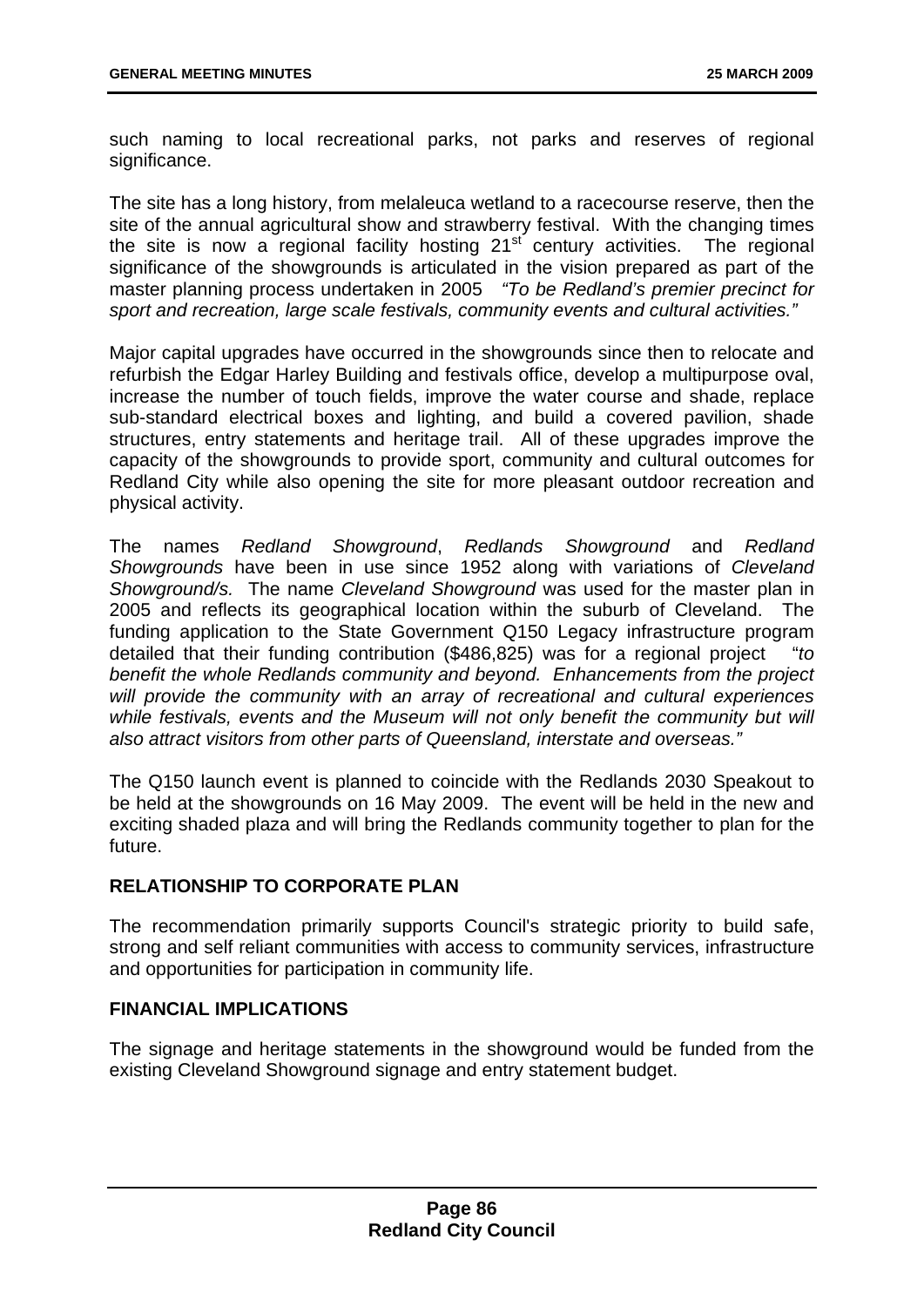# **PLANNING SCHEME IMPLICATIONS**

The Land Use Planning Group was consulted and it is considered that the outcome of recommendations in this report will not require any amendments to the Redlands Planning Scheme.

## **CONSULTATION**

The Divisional Councillor, Cr Craig Ogilvie, was consulted concerning the naming of the showground and is supportive of this report.

Other officers consulted and supportive of the recommendations include:

- Gary Photinos, Manager Environmental Management;
- Greg Jensen, Group Manager Customer & Community Services;
- Judy Spokes; Senior Advisor Cultural Services;
- Kristina Dickman; Senior Advisor, Sport & Recreation;
- Bill McDowell; Senior Advisor Urban Landscape;
- Alan Webb; Project Coordinator Building Projects;
- Tracy Ryan, Local Historian.

# **OPTIONS**

## **PREFERRED**

That Council resolve as follows:

- 1. To name the showgrounds located at 44 Smith St, Cleveland, as the Redland Showgrounds; and
- 2. To commemorate the name *Norm Price Park* in heritage signage and showground artworks.

## **ALTERNATIVE**

That Council resolve as follows:

- 1. To not approve the name Redland Showgrounds for the site located at 44 Smith Street, Cleveland, and to continue to use the name Cleveland Showground; and
- 2. That the official name of the Showground, Norm Price Park, will continue to be commemorated in heritage signage and artworks.

## **OFFICER'S/COMMITTEE RECOMMENDATION/ COUNCIL RESOLUTION**

| Moved by:    | Cr Ogilvie |
|--------------|------------|
| Seconded by: | Cr Boglary |

**That Council resolve as follows:** 

**1. To name the showgrounds located at 44 Smith Street, Cleveland, as the Redland Showgrounds; and**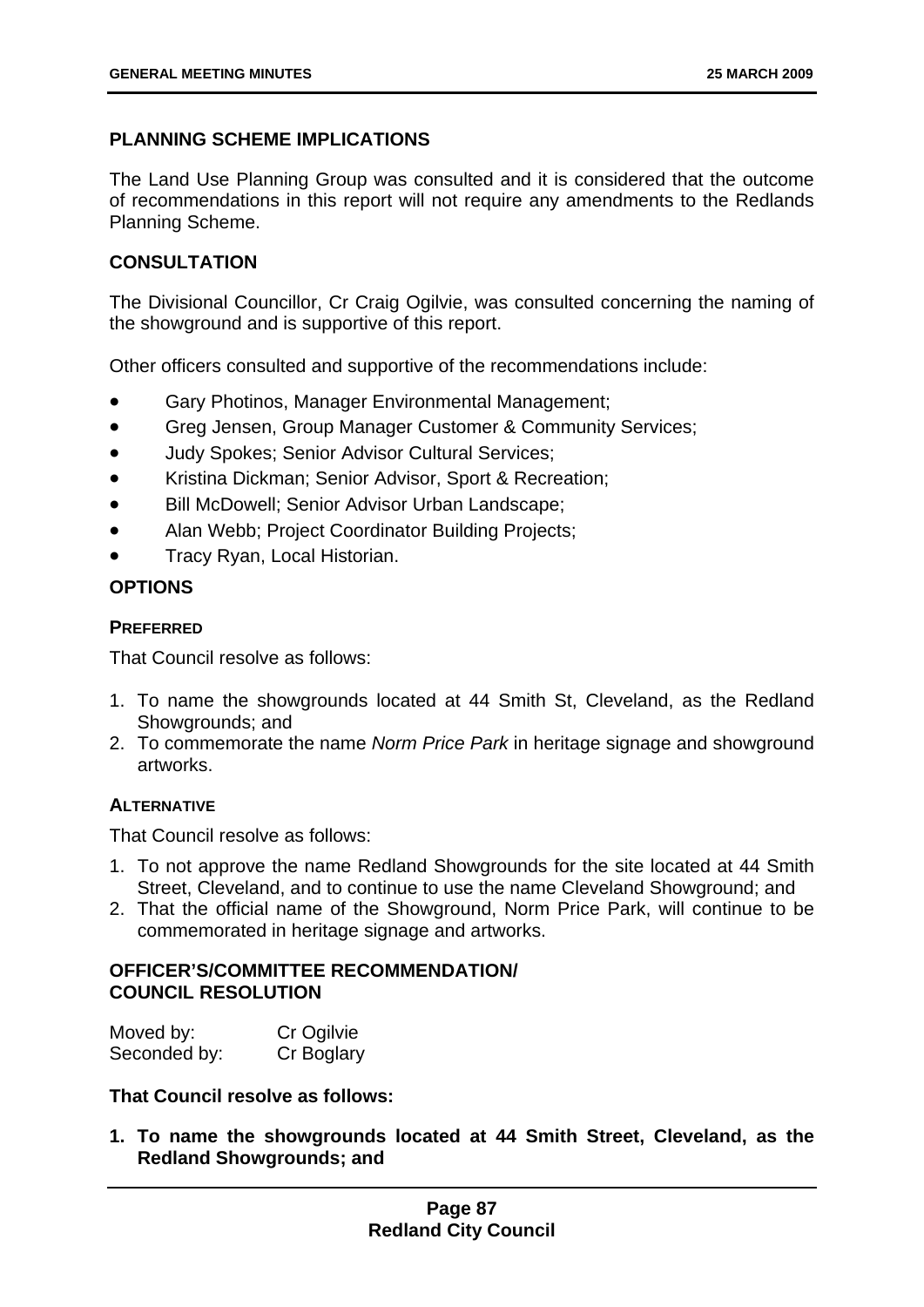**2. To commemorate the name** *Norm Price Park* **in heritage signage and showground artworks.** 

**CARRIED**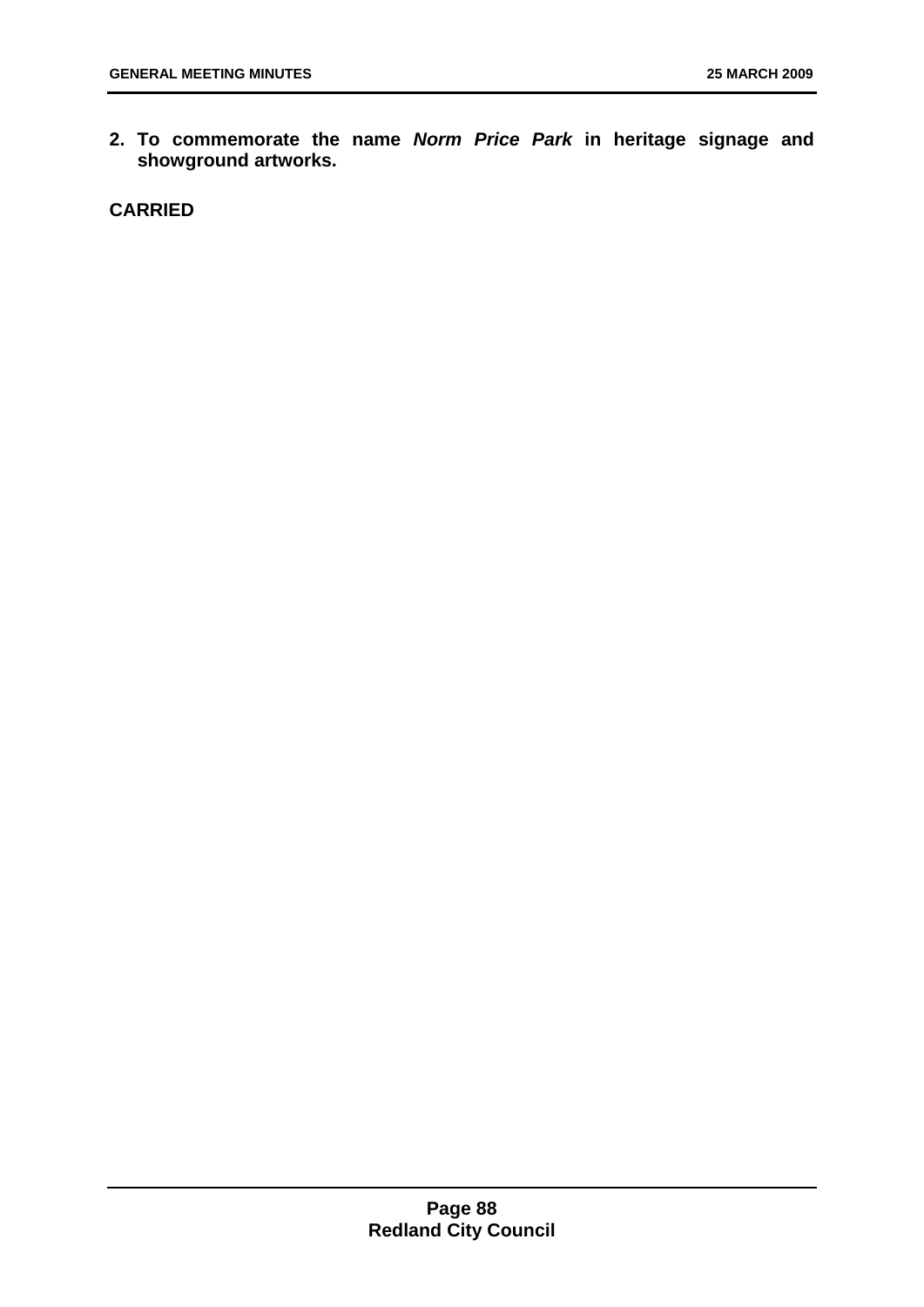# **12.3.5 FINANCIAL ASSISTANCE TO COMMUNITY SECTOR**

| <b>Dataworks Filename:</b>       | <b>G&amp;S Policy - Community Grants Amalgamation</b>                                                                                            |
|----------------------------------|--------------------------------------------------------------------------------------------------------------------------------------------------|
| <b>Attachments:</b>              | <b>Financial Assistance to the Community Sector</b><br><b>Policy</b><br><b>Financial Assistance to the Community Sector</b><br><b>Guidelines</b> |
| <b>Responsible Officer Name:</b> | <b>Roberta Bonnin</b><br><b>Manager Community &amp; Social Planning</b>                                                                          |
| <b>Author Name:</b>              | <b>Frank Pearce</b><br><b>Senior Advisor Community Development</b>                                                                               |

#### **EXECUTIVE SUMMARY**

A review of Council grants was undertaken during 2007, following an internal audit. The Queensland Audit Office then completed a further audit in early 2008. All of these reports highlighted a range of issues needing attention in terms of Redland City Council's provision of financial assistance to the community sector.

A project has been undertaken during 2008 to respond to the issues raised and to provide a new streamlined system of financial provision for RCC into the future.

This report outlines:

- 1. A policy framework for all RCC financial assistance to the community;
- 2. The new amalgamated grants programs its categories, processes, procedures, budget and transition and timeframes into the new system; and
- 3. Policy arrangements for targeted funding allocations to community organisations

#### **PURPOSE**

The purpose of this report is to recommend that Council approve the Financial Assistance to the Community Sector policy and endorse the creation of the new grants unit.

#### **BACKGROUND**

Redland City Council (RCC) has provided grants to community organisations for many years. Currently the amount of money distributed to community organisations via grants, contracts, sponsorships and donations on an annual basis totals over \$1 million. The outcome of this funding has been to enhance the lifestyle of residents in the area. Given the amount of money involved, it is important that Council policy guides this expenditure wisely to achieve best value for the community consistent with corporate priorities.

Over recent years, standards of accountability and transparency have risen for grants in all spheres of government across Australia. As the allocation of many grants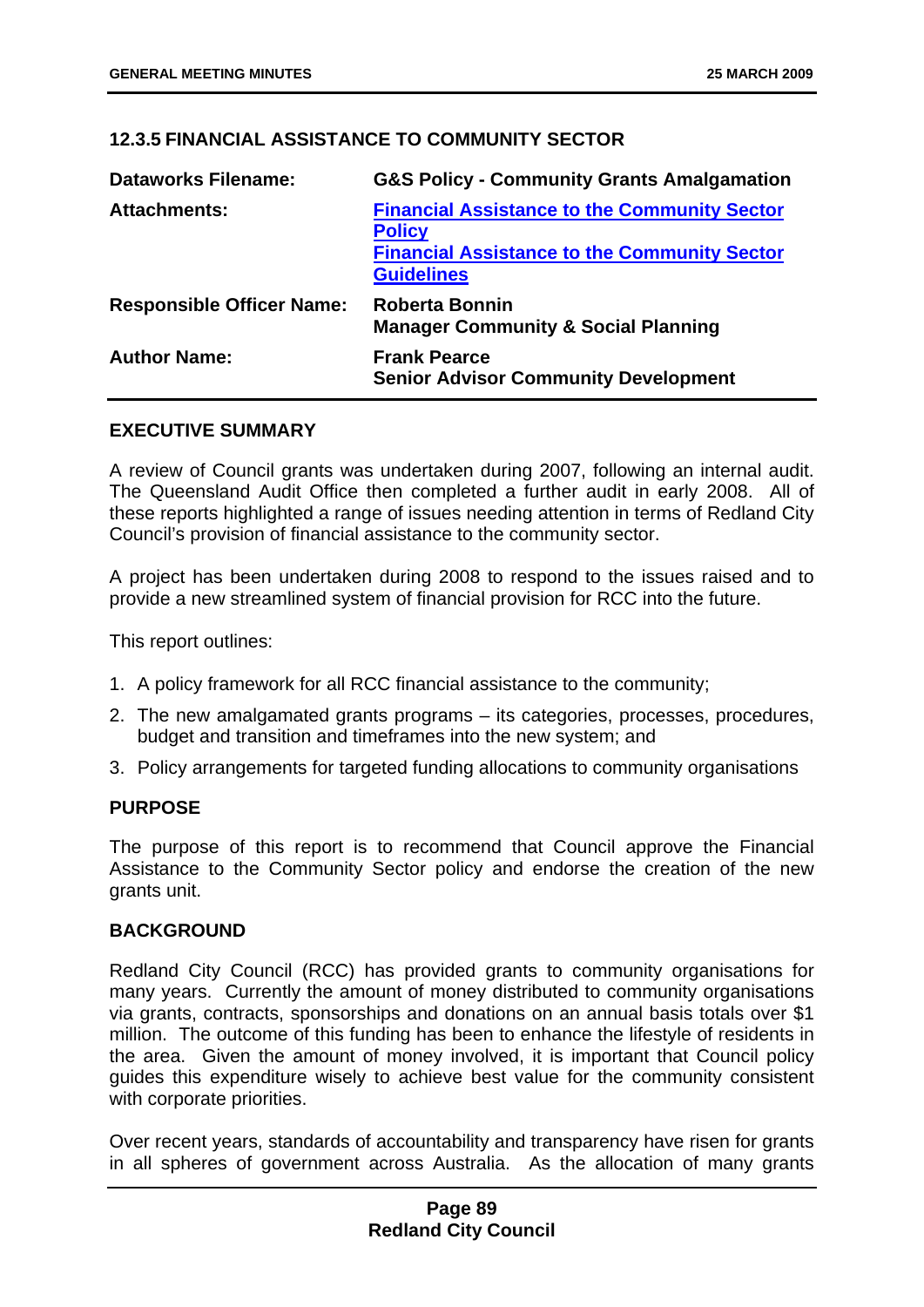comes from public monies, funding bodies maintain high standards by regularly reviewing and changing their programs to ensure they achieve their desired strategic intent and best practice in grants administration.

Redland City Council began to review its financial assistance to community organisations in 2006. This began with an Internal Audit - a review of Council's policy framework for compliance with financial standards under the *Local Government Finance Standard 2005*. This review recommended that Community and Social Planning prepare an overarching grants policy and a policy for sport and recreation and facilities development grants funding.

In July 2007, Redland City Council completed a review of its community grants programs and benchmarked them against Australian industry standards. [Miriam Martin Consulting 2007 Review of RCC Community Grants: discussion Paper].

This review found that the grants program displayed issues typical of other Local Governments whose programs have evolved with time. Many of the different departments had designed a program for their area of operation independent of other departments who also distribute grants. Therefore the end result is an overall program which is achieving some community outcomes but is characterised by inconsistencies in terms of the:

- grants policy covering the various programs,
- objectives,
- outcomes the Council wishes to achieve,
- administration processes,
- cost benefit, particularly in the smaller grants programs and
- levels of accountability.

The findings of the study recommended that RCC take a more strategic approach to its allocation of funds to the community to achieve prioritised outcomes. Strategies included:

- Establishing an overarching policy to cover all grant allocations;
- Reviewing the administration of RCC grants to ensure best practice, and establishing processes to ensure that grant allocation remains accountable and transparent to the community;
- Establishing policies and guidelines for all grants programs that are consistent with desired corporate outcomes; and
- For Council to consider the efficiency gains that could be achieved by having a single grants unit delivering overall grant administration.

In December 2007, Council's Executive Leadership Group directed the Community and Social Planning group to investigate a restructure of the Redland Shire Council's community grants into one cohesive grants program with related policy, and to develop an implementation plan to manage the transition process.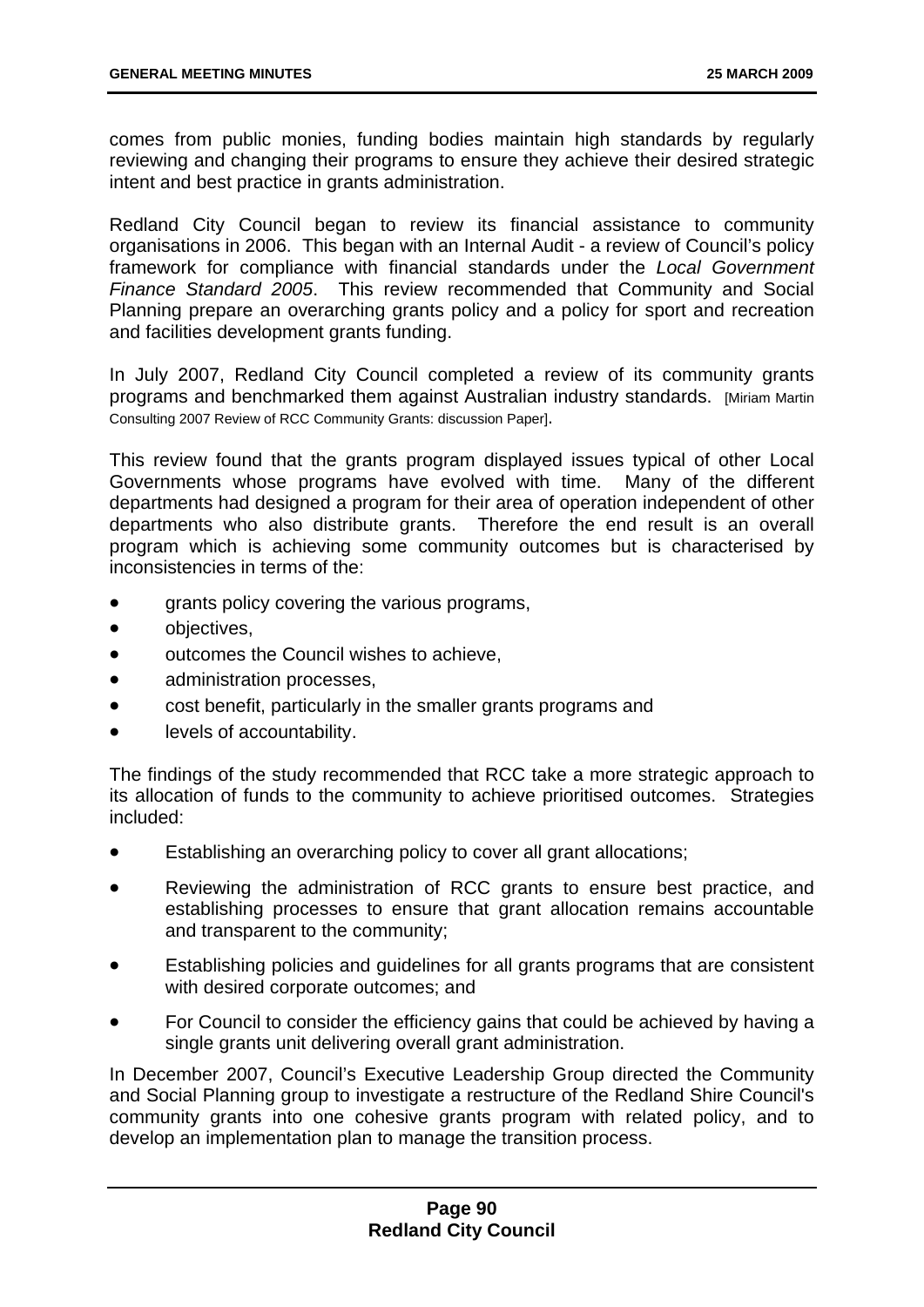All Council grants programs were to be incorporated into the review with the exception of the Mayor's Community Benefit Fund. The Mayor's Fund was later added to this project. The new grants program was also to include provision for facilities grants as well as consideration of festivals and events grants.

The Queensland Audit Office then conducted a random audit of 12 Councils across Queensland in relation to financial allocations to community [QAO Audit of Council Grants (Queensland Audit Office 2008]. This review reinforced the findings of previous studies.

In addition, a new *Local Government Act* was recently tabled in Queensland State Parliament and will provide a more stringent legal framework for Local Government provision of funds to the community which will impact on Redland City Council. [The Bill was tabled on October 28, 2008].

Since March 2008, a comprehensive project involving the development of an amalgamated Community Assistance Program has been undertaken in Redland City Council. The aim of this was to achieve:

- a policy context to support Council's corporate strategic intent;
- a more coordinated program to provide financial assistance for the benefit of the community;
- a streamlined administrative process that reduces duplication internally and provides a more customer friendly approach for the community sector;
- an improved information collation system that will enable improved monitoring and reporting on the performance of the community assistance program; and
- a more consistent practice in all aspects of the delivery of financial assistance to the community.

#### **ISSUES**

#### **1. Policy Context**

A draft corporate policy is attached to this report.

#### **Aim**

The aim of providing financial assistance to the community in the Redlands is twofold.

Firstly, providing financial assistance to the community is a powerful means for local government to fund projects, organisations and infrastructure that will assist Council to achieve its strategic priorities in the community.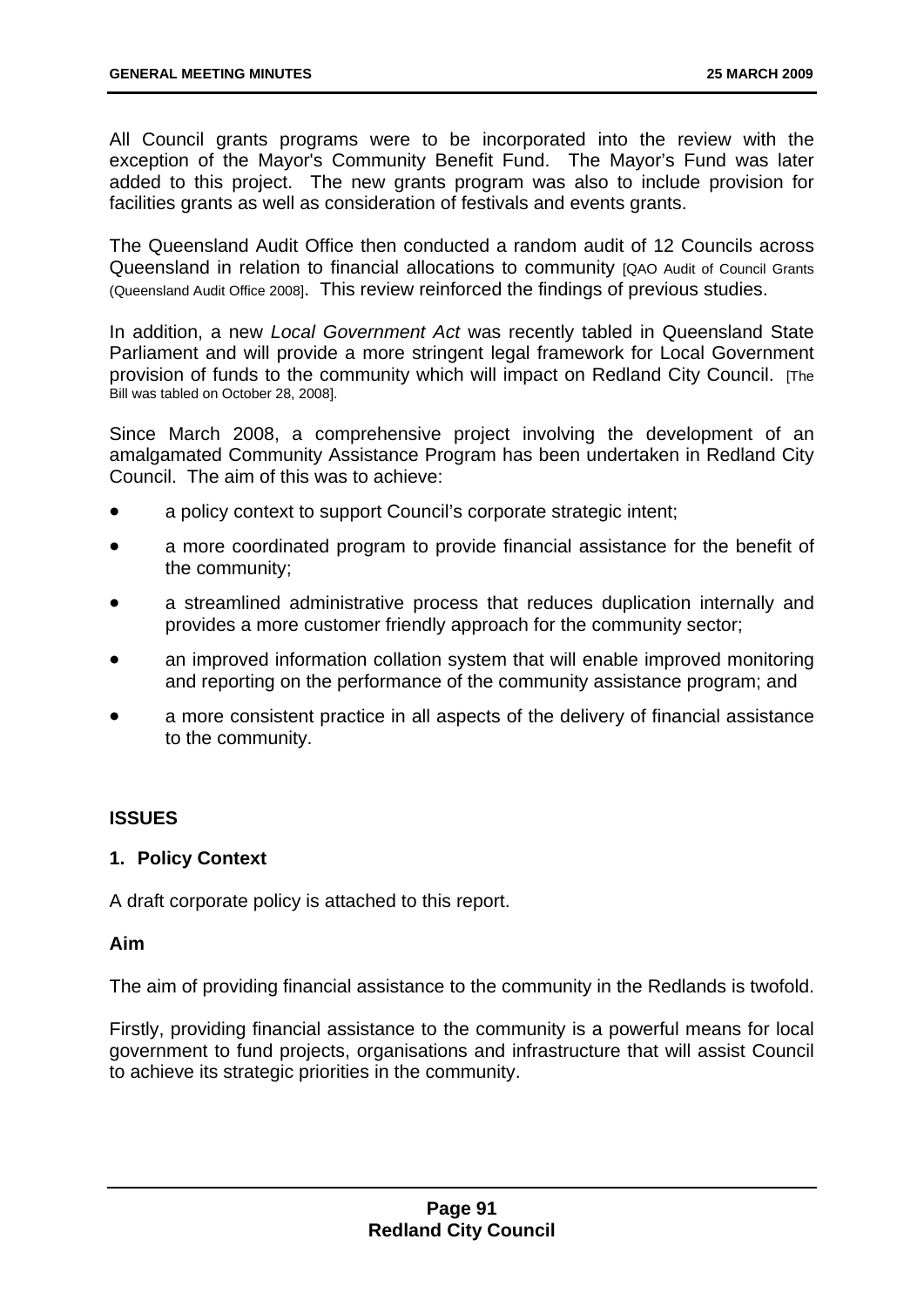

Secondly a well managed funding program supports the building of strong communities. RCC is committed to ensuring that the Redlands is a city of strong communities. An essential component in achieving this vision is the contribution of not-for-profit community organisations, groups and residents. The Financial Assistance to the Community Sector Program is designed to support the invaluable work of the community sector, and to increase the connections between all the Redlands communities and residents.

For the people of the Redlands a strong Community is a connected community with access to the full range of options required for a rich community life and an active attachment to place. [Redland City Council 2008 *Draft Strong Communities Framework*]

The Financial Assistance to the Community Sector Program supports the strategic priority for the Redlands outlined in the Corporate Plan 2006-2010 [Redland Shire Council 2006 *Corporate Plan 2006-2010 Strategic Priority 4]*, for building safe, strong and self-reliant communities with access to community services, infrastructure and opportunities for participation in community life.

The Financial Assistance to the Community Sector Policy will modify or replace:

- Corporate POL-2383 (Cultural Organisations Operating Grants);
- Corporate POL-3026 (Community Grants Writing Assistance Program);
- Corporate POL-2440 (Community Development Grants Program);
- Corporate POL-2034 (Councillors' Community Benefit Fund); and
- Corporate POL-2035 (Mayor's Community Fund);

## **Objectives of the policy:**

- assist community organisations to provide services;
- empower community organisations and build capacity;
- build community infrastructure;
- assist disadvantaged/vulnerable groups;
- provide cost-efficient initiatives;
- increase leverage to gain additional funds from state/federal departments;
- increase employment and boost the local economy;
- create identity, a sense of place and celebration;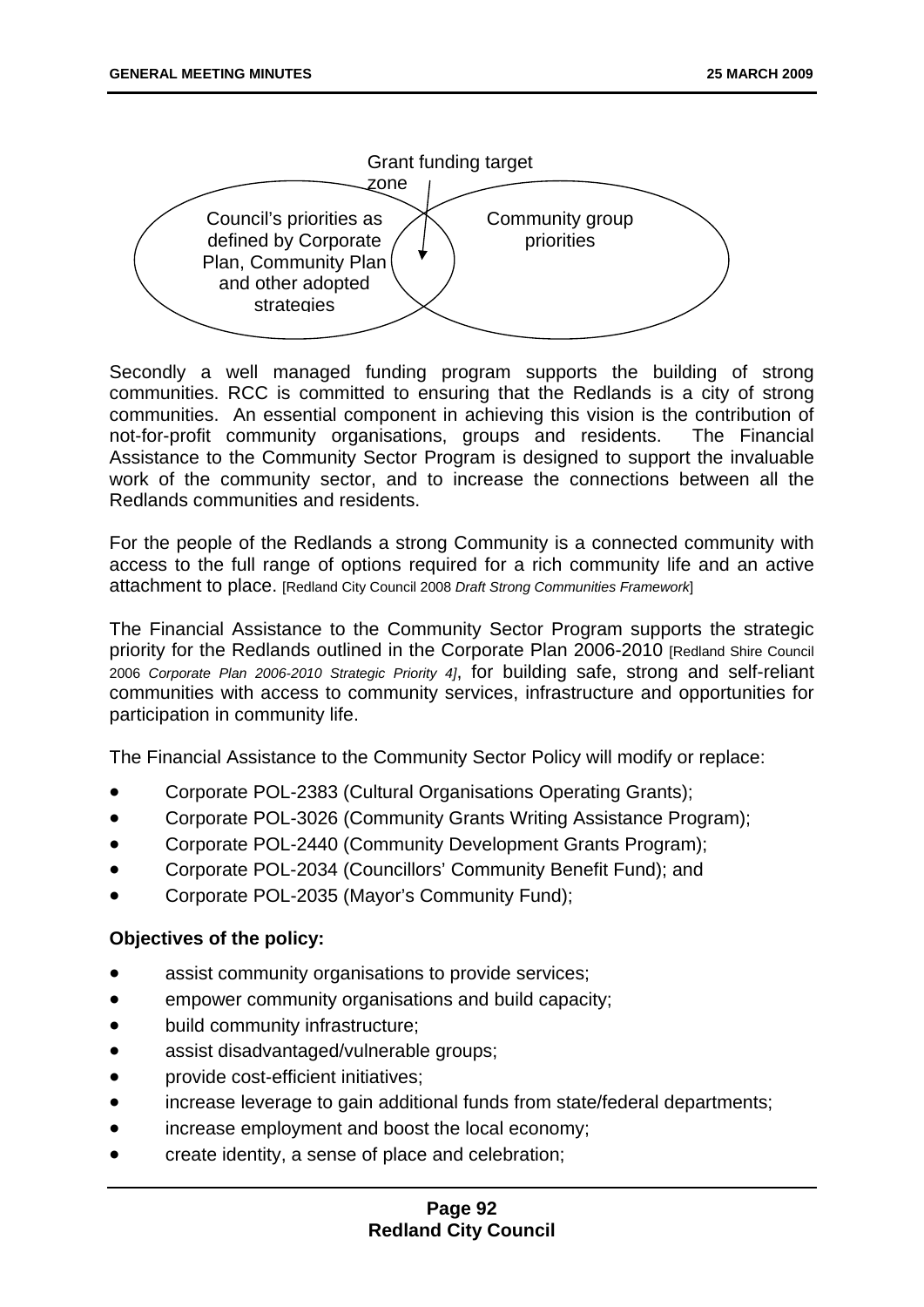- contribute to a sustainable environment;
- support a robust living culture in the Redlands.

### **2. The New Financial Assistance to the Community Sector Program**

The new Financial Assistance to the Community Sector program aims to simplify RCC's provision of funds to the community.

The proposed system has two funding components:

• A Community Grants Program administered by a new Grants Unit located in Customer and Community Services.

and

• A Program for Targeted Funding Allocations administered by the unit with responsibility in that specific area. Contract Management Services Unit will provide advice on suitable type of agreement for each targeted funding allocation.

The new system has been designed to take into account the following factors:

- Level of community infrastructure in the Redlands The Redlands community has experienced high growth in population in recent years. This has not been matched by growth in the number and size of community services and organisations. There are many small organisations who do not receive recurrent government funding, so the need for small scale assistance is prevalent. Many organisations need financial assistance from Council just to continue operation and provide basic services.
- Other potential funding sources Currently community organisations in the Redlands are not taking up opportunities to access funding from other sources and Council has become the major provider of funds rather than a complementary source of funds.
- The hopes and aspirations that Council has for its community sector, through a range of strategic directions endorsed by the Corporate Plan, the Draft Strong Communities Framework, the Cultural Plan and other relevant documents.
- The recommendations from the three previous reviews, audits and the impending new *Local Government Act.*

The new Financial Assistance to the Community Sector Program replaces or modifies all previous grants programs, sponsorships and donations administered by Redland City Council including:

- Community Development Grants;
- Councillor Community Benefit Funds;
- Cultural Organisations Operating Grants;
- Facilities Grants;
- Economic Development Grants;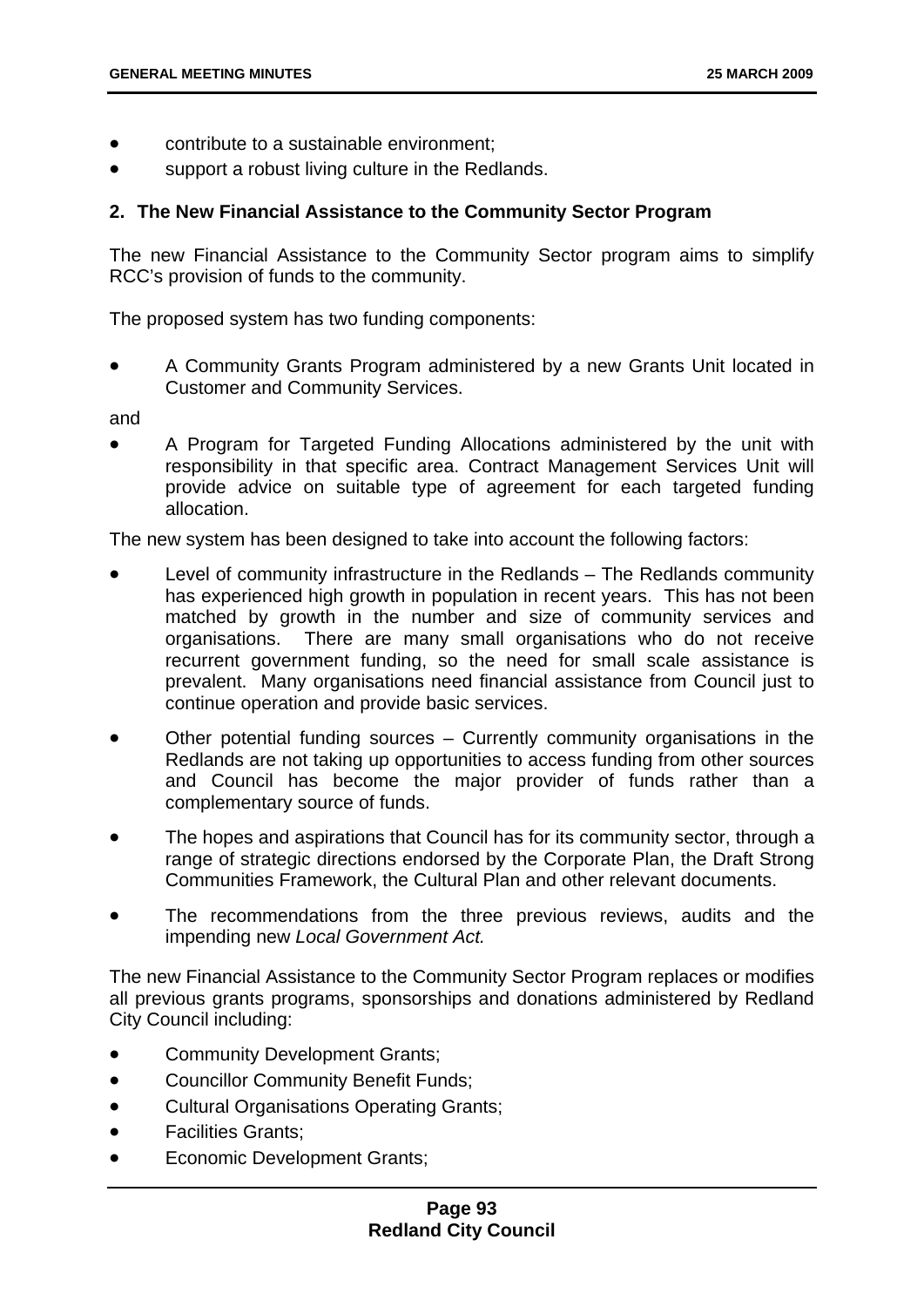- Community Grants Writers Scheme;
- Mayor's Community Fund;
- Regional Arts Development Fund;
- Interest free loans:
- Financial allocations;
- Sponsorships and Donations.

### **2.1. The Community Grants Program**

Traditionally Redland City Council's grants programs have been content specific and have operated in isolation from each other. This has created some overlap and duplication in applications and projects. The new amalgamated grants program will cover any or a combination of the following program areas:

- sport and recreation;
- community development;
- arts and cultural heritage;
- enterprise development;
- environment;
- festivals and events.

The new program will provide opportunities for projects to span one or more program areas and fund staged projects which will occur over more than 1 year.

## **2.2. Councillors' Community Benefit Fund (CCBF)**

The existing CCBF guidelines currently recommend that Councillors should target a minimum of 50% of the CCBF funds to Council owned infrastructure projects (total \$250,000). A range of compliance issues have been identified by the review and the Auditor General's report to Parliament, concerning the CCBF funds targeted at the community sector in the Redlands. This review is recommending that all of the CCBF should be spent on Council owned divisional open space or other Council owned infrastructure projects.

## **2.3. Mayor's Community Benefit Fund (MCBF)**

The majority of the grants currently given under the MCBF fund will be covered by the new Mayor's Small Grants and other grant categories or targeted funding allocations. There are however, some voluntary donations which do not fit into any of the new grants categories. The preferred 'best practice' option would be to discontinue the practice of voluntary contributions. Any of the organisations currently receiving donations would be encouraged to apply for grants in the same way as the rest of the community.

An alternate solution would be that the Mayors Community Benefit Fund retains a portion of its existing funds for voluntary contributions, until such time as new legislation is enacted which addresses this practice. A list of organisations could be

## **Page 94 Redland City Council**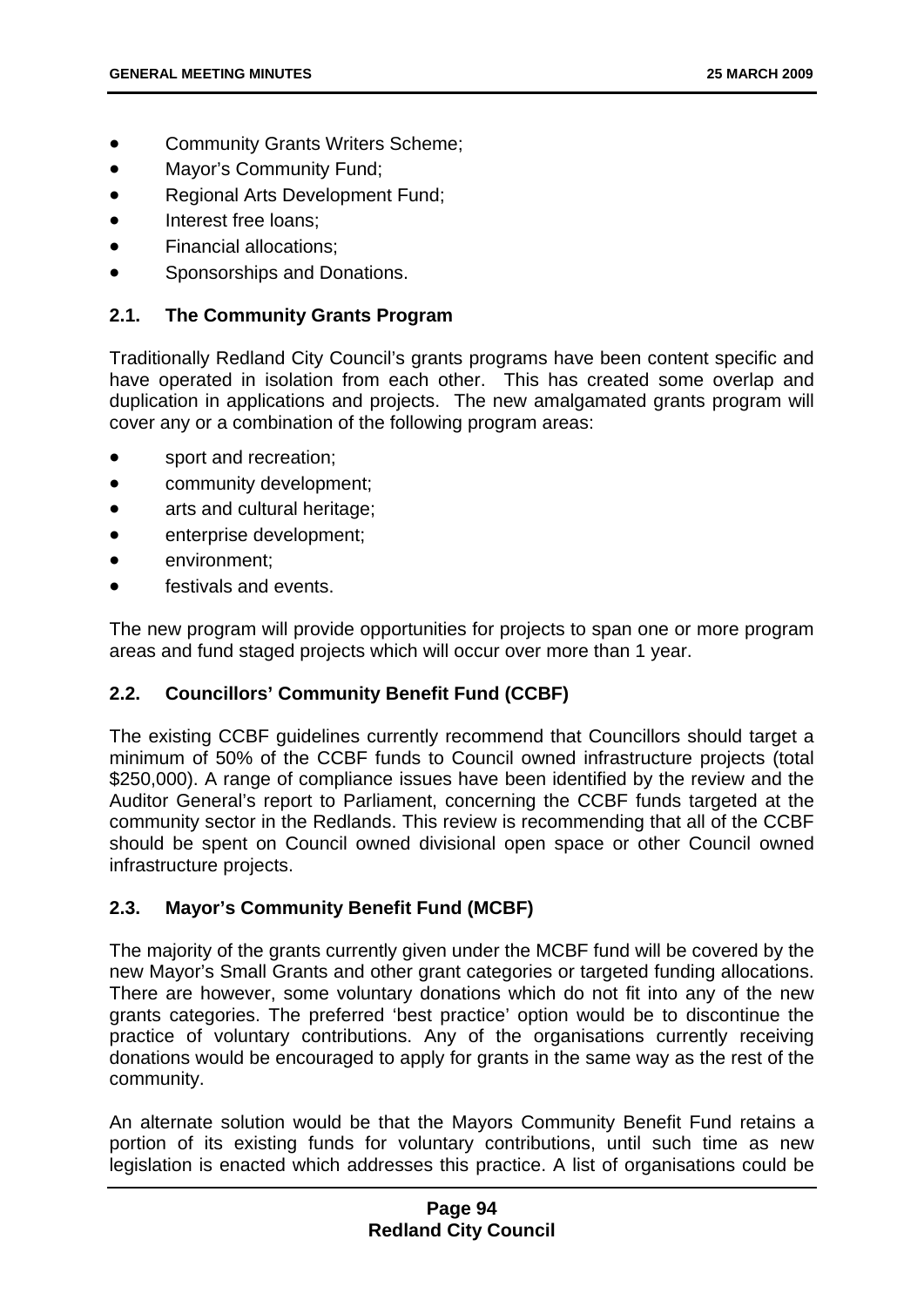determined by the Mayor at the beginning of the year and donations limited to these groups.

## **2.4. Grant Types**

All grants are non recurrent. An organisation or individual that receives funding under a grant category for 3 consecutive years will be ineligible for that category in the following year. This is to ensure that the money is available to as many organisations as possible, and that no organisation becomes dependant on RCC for its survival.

The following grant types will be available under the new program:

#### **2.4.1. Mayor's Small Grants**

Grants of up to \$500 will be available to groups who have unexpected costs or need a small amount of assistance. This grants category will also be open to individuals who wish to gain assistance for 'individual excellence' (e.g. representing Queensland in sport, arts or academic pursuit). There will be no closing date with this grants category. Organisations or individuals may submit an application at any time of year, with a guaranteed turnaround of one month.

Examples of eligible grants: small equipment, funds towards a small event, young person travelling interstate to a debating competition, person selected to represent Queensland in netball.

#### **2.4.2. Organisational Support Grants**

Grants of up to \$3,000 will be available to groups who need assistance with managing their organisation. It may be used for operating expenses, training, or strategic planning for example. Equipment will be eligible under this category but applicants will be encouraged to pursue other sources of funding for these needs. Applicants can apply twice per year for these grants (March and September).

Examples of eligible grants: strategic or business planning for organisation; assistance with grant writing; running costs; management committee training.

#### **2.4.3. Project Support Grants**

Grants of up to \$10,000 will be available to groups to undertake significant projects within the Redlands that deliver long term positive outcomes to the community. Applicants can apply twice per year for these grants (March and September).

Examples of eligible grants: arts project with homeless young people, festival or event, project to include indigenous young people in mainstream sporting teams, revegetation project.

### **2.4.4. Capital Infrastructure Support Grants**

Grants of up to \$75,000 will be available for projects that renovate or refurbish existing facilities in the Redlands, or contribute towards new facilities. Cocontributions from other funding agencies are encouraged. Applicants can apply twice per year for these grants (March and September).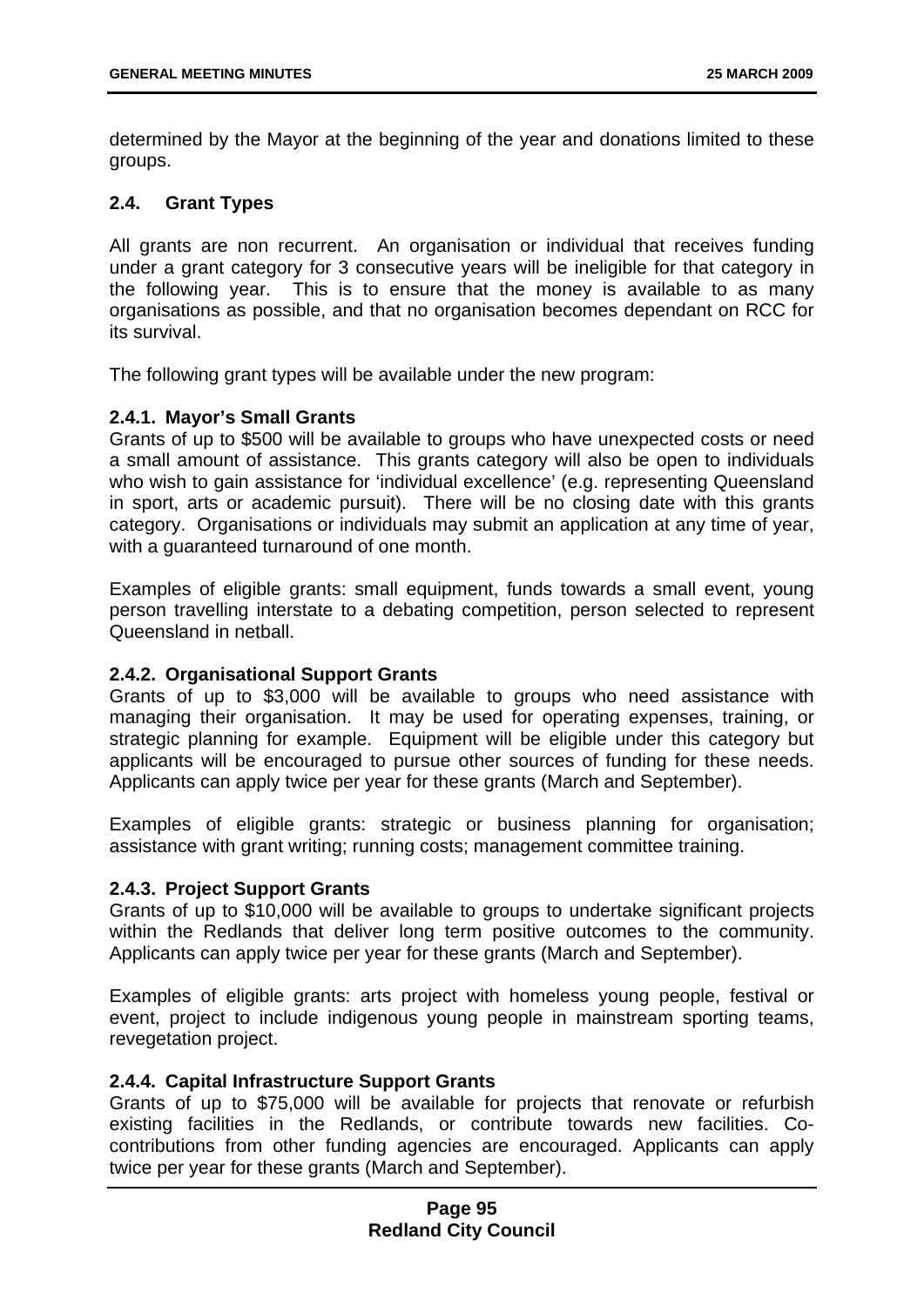Examples of eligible grants: part funding for sports facility (matched by State funding); kitchen upgrade in community centre; provision of hard-wired technology in arts facility.

Major capital projects identified in Council endorsed strategies and master plans may be funded through Council's annual capital works program. Interest free loans will no longer be available.

## **2.4.5. Regional Arts Development Fund**

Funding from RSC would be matched by Arts Queensland to a total of \$100,000 per year in this program (increased from \$50,000 in previous years). The program aims to support professional artists and arts workers to practice their art, for and with communities, resulting in mutual development of the professional artists/arts workers and communities in Qld.

There are two rounds per year. The Cultural Development Coordinator has the role of RADF Liaison Officer included in her job description. Arts Queensland has developed very comprehensive and accountable systems and user friendly application kits and reporting formats. They have also developed databases which assist the Liaison Officer to easily produce reports. Local RADF Committees assess applications before ratification by Council.

## **2.4.6. Alternative option for CCBF - Councillors Small Capital Support Grants (if required)**

At a workshop held with Councillors on the 24th November 2008 several Councillors expressed a desire to change the Councillor's Community Benefit Fund so that 100% of the funds had to be spent on Council owned infrastructure projects. Other Councillors were not supportive of this proposal. To address the Auditor-General's issues with the CCBF whilst retaining a program that allows Councillors to support areas of identified need for funding support to community groups in their division, officers considered an alternative option for a Councillors Small Capital Support Grants.

Each Division within the Redlands would have an equal amount of funds (\$25,000 pa) available for minor maintenance, repair or construction of community facilities. Grants would be available up to the amount of \$5,000. Applicants could apply four times per year for these grants (December, March, June and September). This fund would assist community organisations that don't hold a formal lease over their property to access funding for minor capital works (which is not possible under the Gambling Community Benefit Fund) and also provide matching funds for minor Sport and Recreation Queensland Grants. Applications for this fund would require Divisional Councillor endorsement which should be unreasonably withheld.

Examples of eligible grants: new plumbing system, water tanks, responding to health and safety issues, repair of decking, construction of sheds, upgrading kitchens.

This option is not recommended, as it would primarily duplicate projects that are eligible for gaming funds. In addition the capital grants program is available to all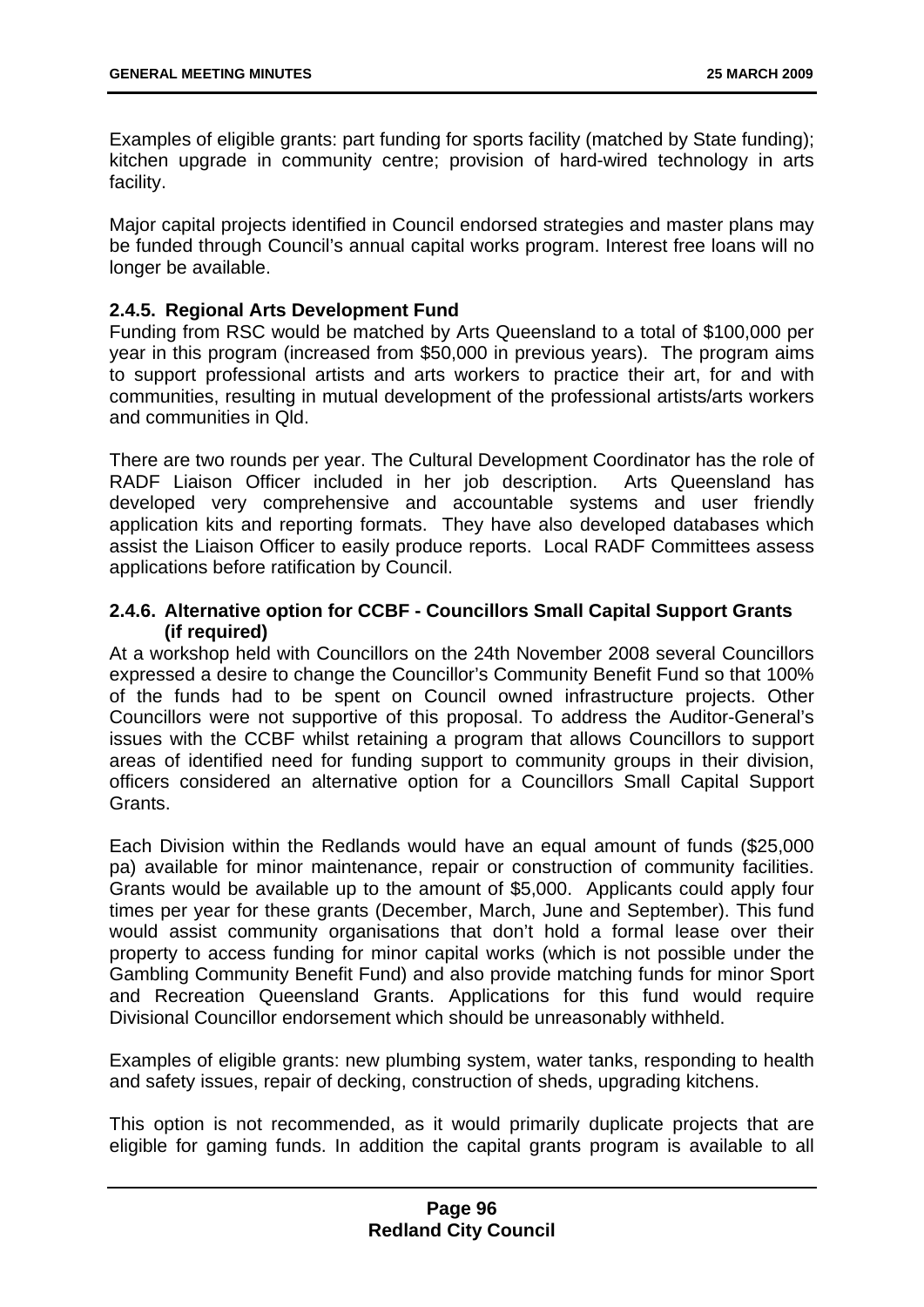eligible community organisations and covers any capital works projects up to \$75,000.

## **2.5. Grants Rounds & Flexibility of Funding Categories**

The 'Mayor's Small Grants' category will be open for applications at all times. The Councillors Small Capital Support Grants would have four rounds per year. All other grants will have two rounds per year, occurring in March and September. The timing of these rounds takes account of:

- Community accessibility;
- Other funding rounds available through state and federal agencies;
- Administrative requirements;
- Avoiding organisations down time in December/January;
- Avoiding cross-over of financial years for Council's audit systems.

After the September grants round, a brief assessment will be undertaken in relation to the proportion of funds allocated in each grants category. A one-page proforma will be developed for the Grants Unit to make this assessment. This will be distributed to staff so that there is the opportunity to seek additional applications in underspent categories in time for the March round.

In the March grants round, funds will be able to be moved from one category to another, to ensure that maximum expenditure occurs. Funds in the grants program cannot be rolled over from one financial year to another, so any unspent funds will be returned to Council general revenue.

#### **2.6. Assessment Processes**

Assessment for the Mayor's small grants will be against a simple list of criteria. The grants unit will check that all criteria are met and send applications and completed assessment pro-forma to the relevant professional officer for sign off. All eligible applications will be funded while funds remain.

Assessment for all other grants will be completed by relevant professional officers against set criteria which reflect RCC's strategic directions (endorsed by Corporate Plan, the Strong Communities Framework and the Cultural Plan and other relevant documents. Additionally, at the final grants approval of the financial year Council will be ask to endorse key priorities for the grants program for following financial year, based on recommendations gathered by the Grants Units from different program areas within Council.

Recommendations for the Organisational Support Grants and Councillors Small Capital Grants would be finalised by the Grants Unit and signed off by the authorised senior officer.

Recommendations for Project Support Grant and Capital Infrastructure Support will be considered by a small Assessment Panel consisting of three representatives from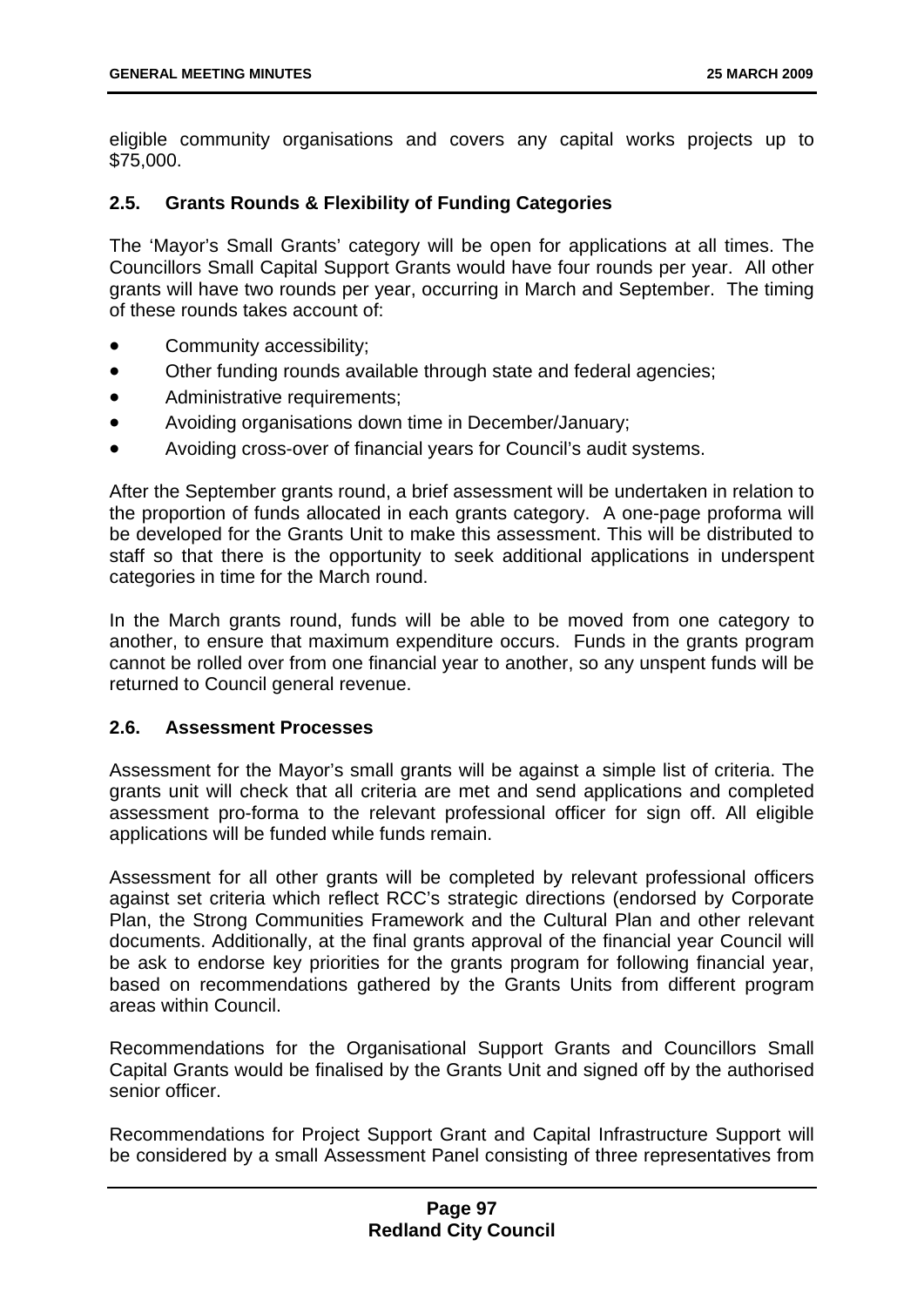the Senior Managers Group (Community & Social Planning, Customer & Community Services and Environmental Management representatives) and three community representatives (nominated from the networks on a three year fixed term basis) before going to Council for sign off.

## **2.7. Eligibility**

Organisations that have received funding from one grant category for three consecutive financial years are ineligible to apply for grants in that category in the following financial year. Priority will be given for eligible applications from organisations that have not previously accessed Redland City Council grants funding. Organisation will not be funded for more than one application per category per financial year and will be advised to prioritise applications where they have submitted multiple applications in any one category.

Applicants must be a not-for-profit incorporated organisation, or be sponsored by a not-for-profit organisation that is incorporated and able to accept legal and financial responsibility for the project or activity. Successful applications will provide benefits to the residents of the Redlands.

Individuals are only eligible to apply in the Mayor's small grants category.

In addition, applicants must:

- Be financially viable;
- Be free of debt to Council and have no overdue unacquitted grants with Council;
- Parents and Citizens Associations will be eligible if they are able to demonstrate wider community benefit. School based projects must be undertaken in conjunction with other community based organisations. There must be in place a Memorandum of Agreement between the school and the community organisation that utilises the school facility that demonstrates evidence of partnership and wider community benefit.

The following organisations are ineligible to apply for funds:

- For profit businesses;
- Government or semi government organisations such as hospitals and libraries;
- Public and private educational institutions (primary, secondary, tertiary and independent).

#### **2.8. Transition into the new Community Grants Program**

The new Community Grants program will commence on July 1 2009.

Transition Arrangements will include: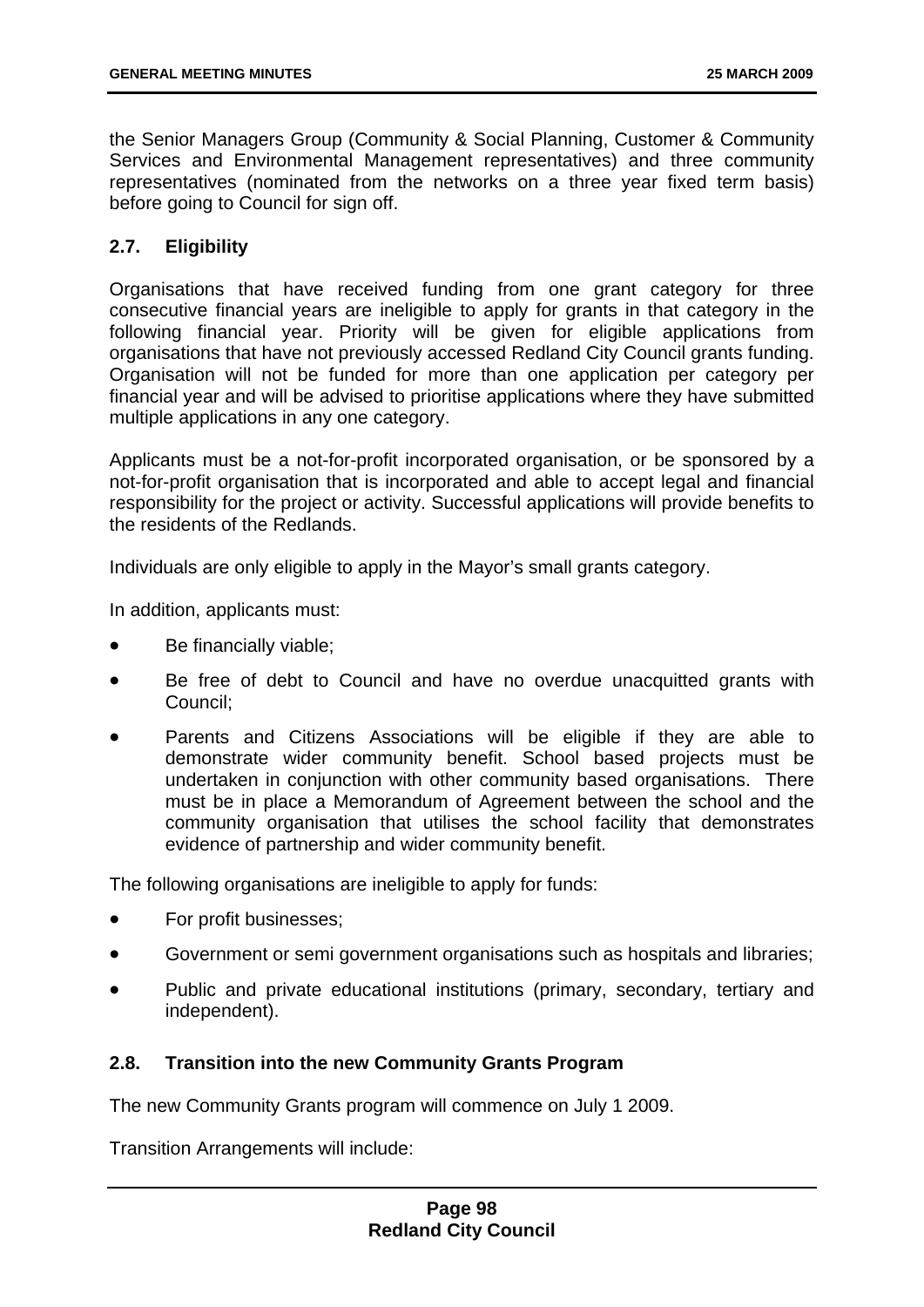- a. Establishment of a new **grants administration unit**, staffed by a coordinator and an a support officer. At peak times (around grants closure dates), additional staff will be seconded to assist the unit. Staff will need to be recruited and trained before the commencement of the program.
- b. Development of a **data management system** that has the capacity to record application information, track processes and procedures and provide on-line grant application facility.
- c. Development of a **marketing plan** which includes
	- (i) Printing and dissemination of new application kits and information about the amalgamated grants program
	- (ii) Opportunities for Mayor and Councillors to participate in promoting and awarding grants
	- (iii) Production of information for grant recipients which outlines their requirements including acknowledgement of RCC in any products, events or tangible outcomes of funding.

## **3. Targeted Funding Allocations**

Most of the funds that are provided to the community by Redland City Council are distributed via grants programs. However, there are some arrangements or contracts that Council has in place that do not fit into a grants framework. These arrangements still need proper and accountable procedures and monitoring and should only be put in place by Council after careful consideration of their value to Council and the community, and after all efforts to include the organisation or project into the grants framework have been made. Accountability and transparency will automatically be lessened through these arrangements so they should be avoided where possible.

In the past Council has purchased a range of services or provided financial allocation to community organisations because:

- Redland City Council has taken on the provision of a certain service but chooses to outsource this to a more appropriate service provider (e.g. Queensland Surf Lifesaving to provide surf lifesaving on Stradbroke Island)
- It may be more cost effective for another organisation to provide a service to the city
- There is a historical arrangement with a particular organisation
- RCC wishes to fund something recurrently and this is outside the grants program

While RCC has the right to enter into such arrangements, Council needs to be very clear about which services need to be provided by special arrangement (complying with the Corporate Purchasing Policy), and which could be moved into the more public and competitive arena of grants. It is preferable for the grants program to be used where possible, because it is more transparent. Contract arrangements can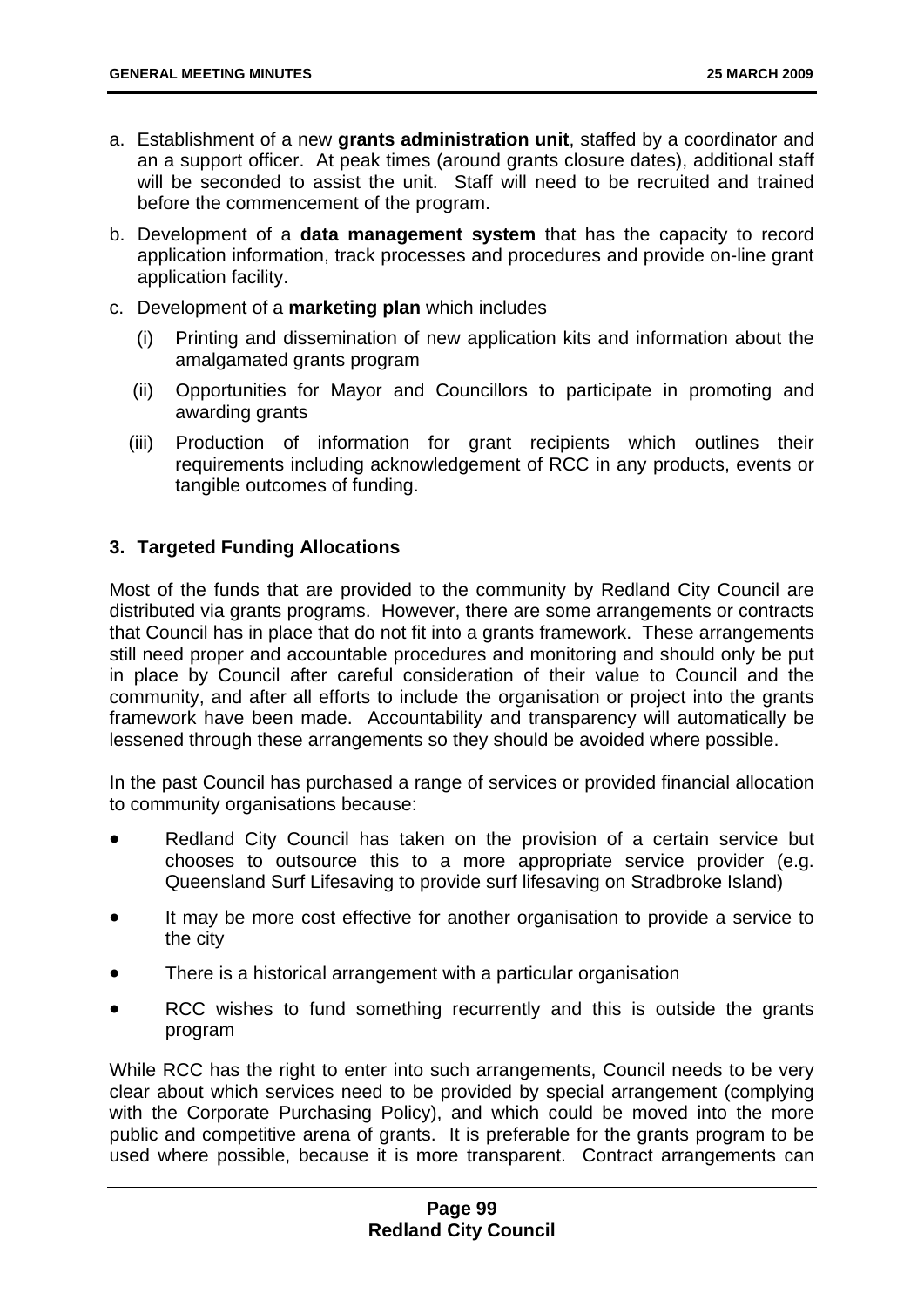lead to suggestions of favouritism if the reasoning and processes in place for such an arrangement are not clear.

Current ongoing funding allocations to community organisations include:

| Organisation                                                                               | <b>Contract in</b><br>place? | <b>Amount</b>           |
|--------------------------------------------------------------------------------------------|------------------------------|-------------------------|
| Point Lookout Surf Lifesaving Club                                                         | <b>No</b>                    | \$16,280                |
| Queensland Surf Lifesaving                                                                 | Yes                          | \$327,000               |
| Stradbroke Island Youth Association                                                        | <b>No</b>                    | \$1,500                 |
| <b>Redlands Museum</b>                                                                     | Yes                          | \$171,560               |
| <b>Stradbroke Museum</b>                                                                   | Yes                          | \$16,705                |
| <b>Macleay Island Library</b>                                                              | Yes                          | \$21,000 (over 2 years) |
| <b>Donald Simpson Centre</b>                                                               | <b>No</b>                    | \$58,667                |
| <b>Star Transport</b>                                                                      | Yes                          | \$7,500                 |
| <b>Cleveland High School</b>                                                               | <b>No</b>                    | \$10,853                |
| <b>Tourism Awards</b>                                                                      | N/a currently                | \$11,000                |
| (currently in-house until a suitable<br>organisation can be found to manage the<br>awards) |                              |                         |
| <b>Redlands Workplace Training Group</b><br>(Careers Expo)                                 | Yes                          | \$5,000                 |
| <b>Chamber of Commerce (Retail Awards)</b>                                                 | Yes                          | \$4,000                 |
| <b>Spring Festival Committee</b>                                                           | <b>No</b>                    | \$10,000                |
| <b>Redland Tourism</b>                                                                     | Yes                          | \$40,597                |

Economic Development also makes Targeted Funding Allocations for a range of other events and festivals but these are made to commercial entities and are outside the scope of this policy. These include the Seafood Festival and the Visitor Information Centre.

Arrangements with Cleveland Aquatic Centre and Russell Island Pool have been omitted from this report as they go through a formalized tender process.

## **3.1. Policy Context**

There are a range of council policies to be considered when making Targeted Funding Allocations to community organisations. These include Corporate Policy POL– 3043: Corporate Purchasing Policy.

Each area of Council has policies and strategies in place that assist them to make decisions about allocating funds. A policy gap has been identified around sponsorship of festivals and events that are intended to promote or encourage

## **Page 100 Redland City Council**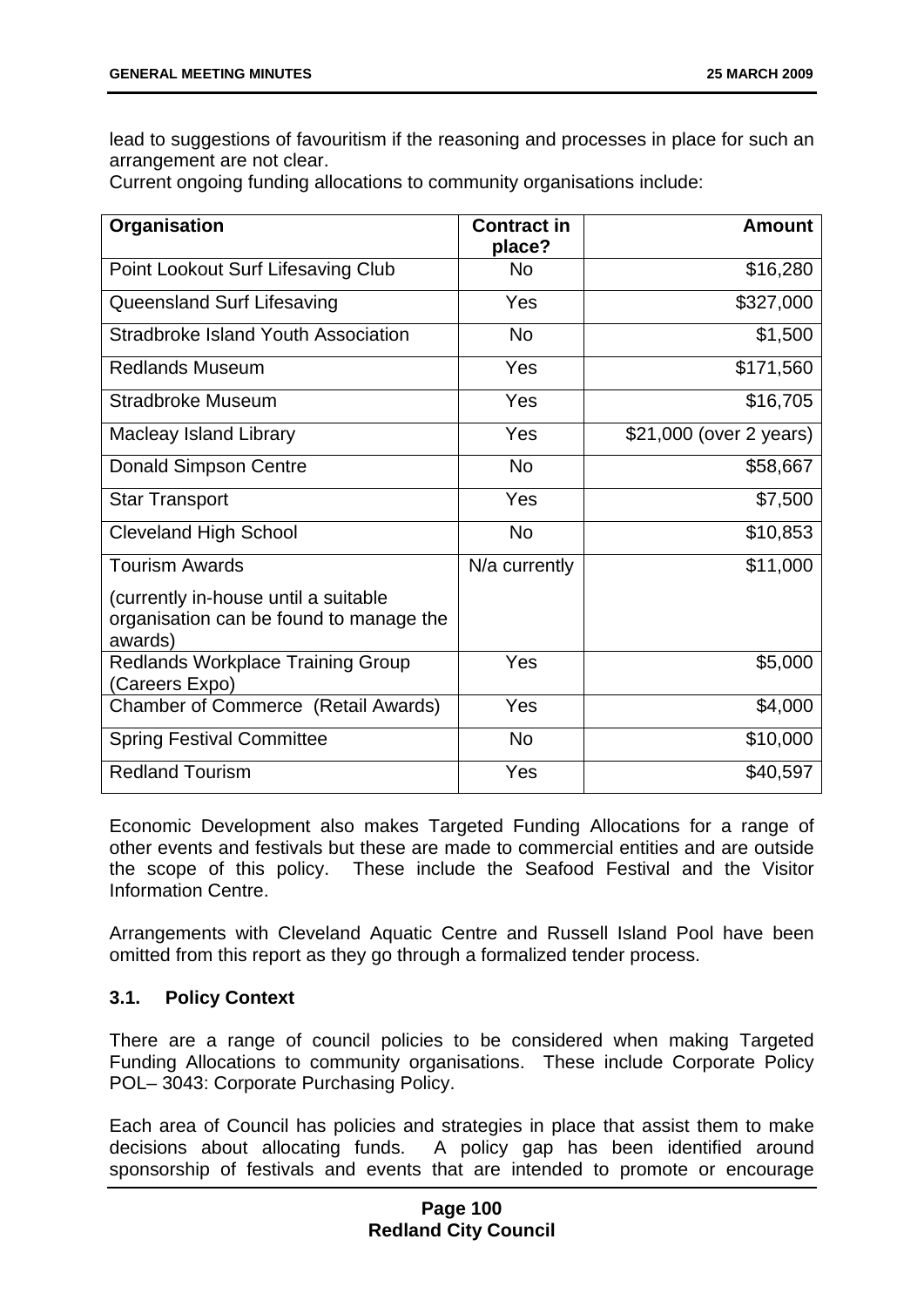economic development in the Redlands, in particular those funded by Economic Development. In view of the unique nature of these allocations it is suggested that a separate sponsorship policy be developed to guide allocation of funds in line with recommendations from the Queensland Audit Office report.

## **3.2. Contract Management Services Unit**

Redland City Council has recently established a Contract Management Services Unit (CMSU). This unit is responsible for advising on all contracts that Council enters into, and will need to be involved in all Targeted Funding Allocations to community organisations in the future.

The CMSU has expertise in designing a range of legal and financial contracts and support documentation to meet the needs of the arrangement being put in place. These include:

- Tender;
- Service Level Agreement;
- Partnering Agreement (e.g. Donald Simpson Centre);
- Sole Provider arrangement (e.g. Surf Lifesaving);
- Sponsorship agreement.

The contracts and agreements are developed with the specific needs of the arrangement in mind. They are not templates that can be transferred from one organisation to another.

Council has endorsed a centralised procurement process, so it is critical that the CMSU is engaged in the development of any Targeted Funding Allocations. This means that officers in other areas of Council do not have to become experts in contract development – this is the job of the CMSU.

#### **3.3. Targeted Funding Allocations Process**

RCC aims to provide funding to the Community Sector through a fair and open process. As Targeted Funding Allocations are less open and transparent, they are to be avoided if possible.

Where Councillors or Council officers are considering establishing a new financial allocation in the future, they must initially decide whether the situation fits under the Community Grants program or the Targeted Funding Allocation program.

- Is there any way that this allocation could be made through the grants process? Officers are encouraged to use the grants program wherever possible, as it is more open, competitive and transparent than these allocations. Reasons not to use the grants process include
	- the desire to fund the project recurrently,
	- $\blacksquare$  the amount of allocation is outside the grants categories,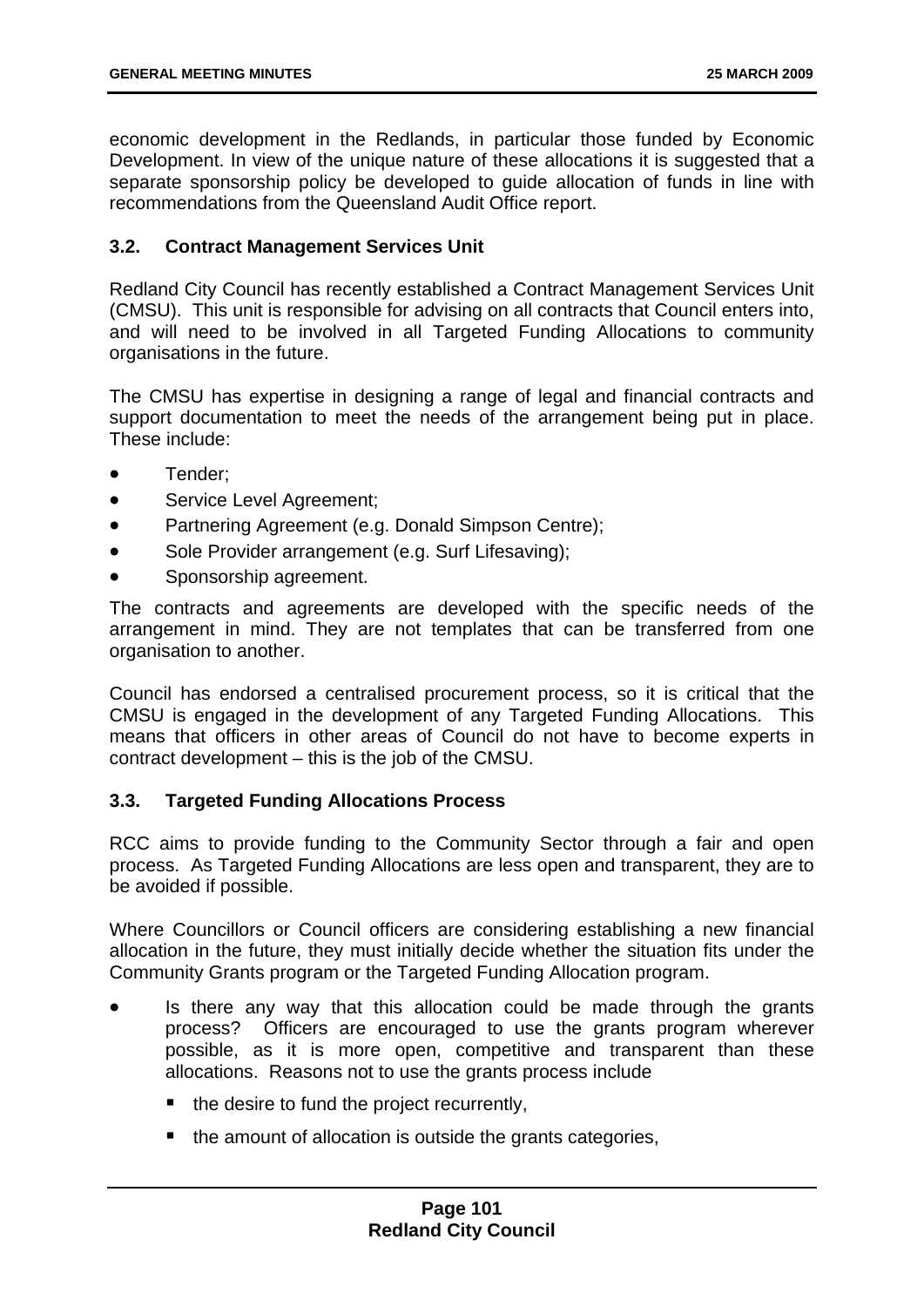- the organisation is a sole provider in the area and it is not logical to put them through a competitive grants process each year
- Are there funding programs outside of RCC's grants program that could fund this service?

A business case should be developed to support decision making. Questions that need to be addressed by the business case include:

- Is this a Corporate Plan priority?
- Does this provide Council and the community good value for money?
- Does this allocation commit Council to ongoing financial expectations?
- Are there other organisations that could provide the service? Has this been tested?
- What are the Key Performance Indicators for this work?
- How long should the allocation be in place?
- What are the monitoring strategies considering the amount of money and the outcomes sought?
- Has there been internal consultation with purchaser and provider stakeholders?
- Does the proposal require Council or senior management approval?

The officer managing the funding will approach CMSU to design a suitable legal and financial framework.

It is anticipated that the amount of documentation associated with each arrangement would be commensurate with the amount of funding given, in a similar vein to the quotation requirements for different amounts under the Corporate Purchasing Policy.

## **3.4. Transition into the new Targeted Funding Allocation Program**

#### **3.4.1. Those with relevant contracts in place:**

The organisations receiving Targeted Funding Allocations with the relevant contracts in place will be allowed to see out the life of the contract. Once the existing arrangement has concluded the funding will be treated as a new allocation. This means that the questions above will need to be answered, a business case mounted as to why the allocation should be continued, approval sought and documentation prepared by CMSU.

#### **3.4.2. Those without:**

The officers working with the organisations receiving Targeted Funding Allocations, who do not have relevant contracts in place, will need to work with the CMSU to put an appropriate arrangement in place. The business case process will need to be

## **Page 102 Redland City Council**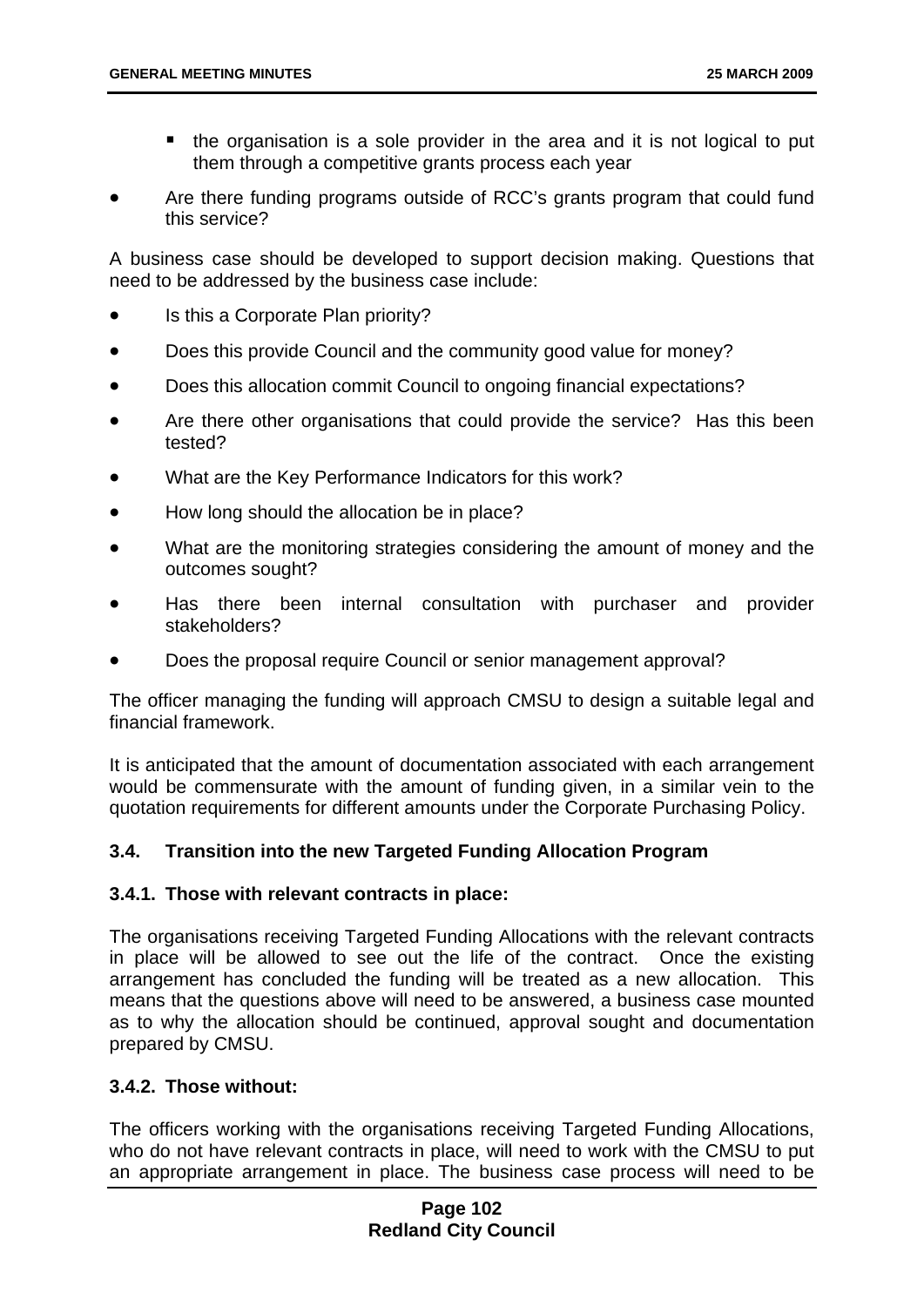undertaken and if funding is not approved the organisation should be directed to the grants arena or the funding ceased altogether.

# **RELATIONSHIP TO CORPORATE PLAN**

The recommendation primarily supports Council's strategic priority to build safe, strong and self reliant communities with access to community services, infrastructure and opportunities for participation in community life.

## **FINANCIAL IMPLICATIONS**

There are two sets of budget implications in adopting this policy:

- 1. Creation of a new Grants Unit in Community and Customer Service to administer the new grants program. The cost for 09/10 for this unit is estimated at \$226,000 which includes set-up costs of \$31,000 and grants software purchase of \$70,000. This unit will need to start working in the last quarter of 08/09 and a third quarter budget review submission prepared by Customer and Community Services to address this.
- 2. Transfer of funds from existing grants programs to the amalgamated grants program and introduction of additional funds to new programs.

| <b>Existing Grants Program</b>                                                | <b>Amount</b> |
|-------------------------------------------------------------------------------|---------------|
| <b>Community Development Grants</b>                                           | \$100,000     |
| <b>Cultural Organisations Operating Grants</b>                                | \$35,000      |
| <b>Community Grant Writers Assistance</b>                                     | \$36,000      |
| Mayor's Community Fund (transfer \$36,000 to targeted funding<br>allocations) | \$74,000      |
| Community & Social Planning operational budget increasing over 10             | \$100,000     |
| years                                                                         |               |
| Regional Arts Development Fund (Council's Component)                          | \$25,000      |
| <b>Recurrent Funds Available</b>                                              | \$370,000     |
|                                                                               |               |
| <b>Proposed Grant Program</b>                                                 | <b>Amount</b> |
| <b>Mayor's Small Grants</b>                                                   | \$40,000      |
| <b>Organisational Support Grants</b>                                          | \$100,000     |
| <b>Project Support Grants</b>                                                 | \$200,000     |
| <b>Capital Infrastructure Support Grants</b>                                  | \$250,000     |
| Regional Arts Development Fund (Council's Component)                          | \$50,000      |
| <b>Total Proposed</b>                                                         | \$640,000     |

The Grants Program budget submission for 09/10 will reflect these figures.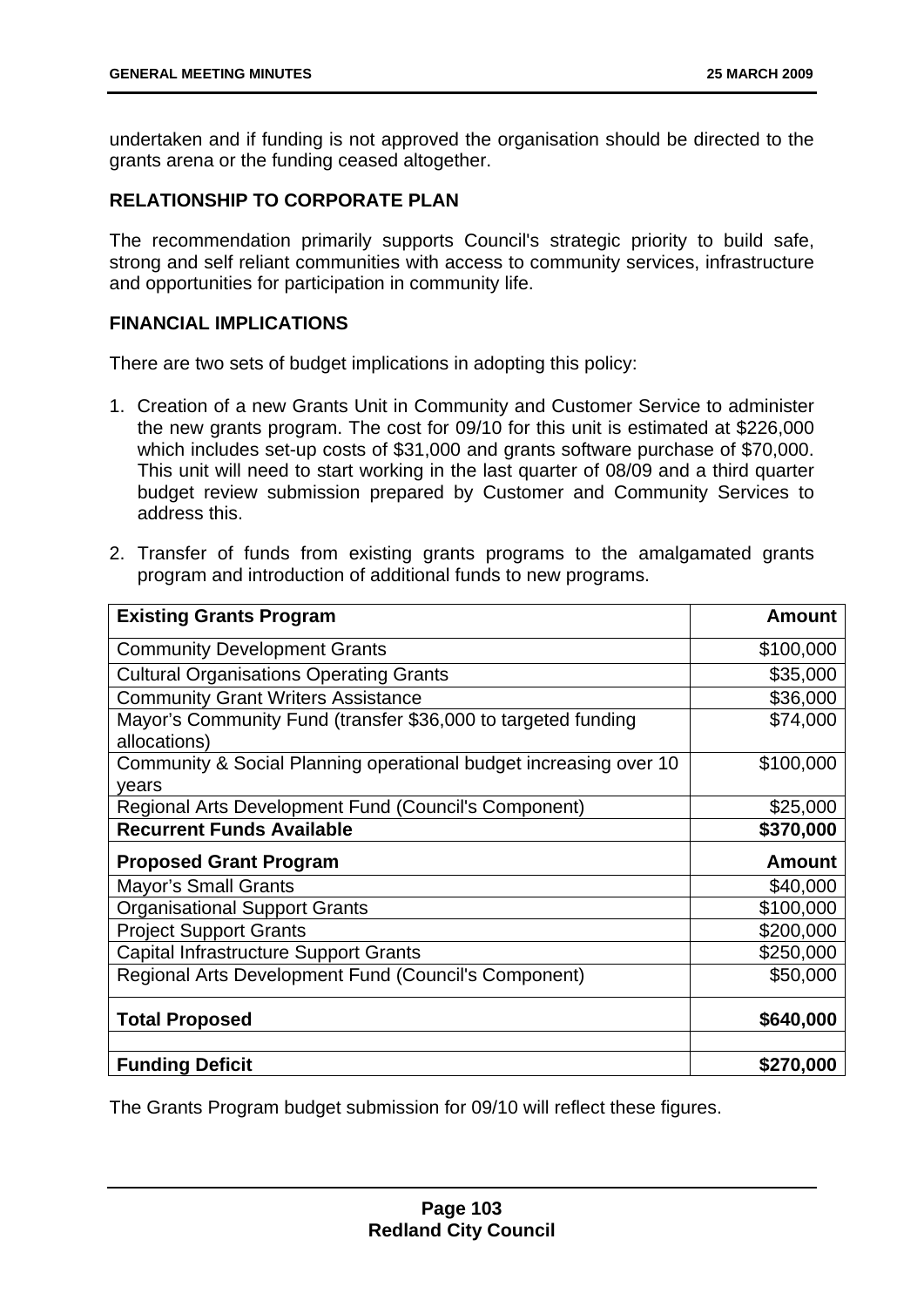# **PLANNING SCHEME IMPLICATIONS**

The Land Use Planning Group was consulted and it is considered that the outcome of recommendations in this report will not require any amendments to the Redlands Planning Scheme.

## **CONSULTATION**

Consultation has occurred with a number of stakeholders, which include:

Councillors;

Project Control Group;

- Greg Jensen, Manager Customer & Community Services ;
- Kerry Phillips, Manager Financial Services;
- Kathy Petrik, Manager Marketing and Communications;
- Kylie Fernon, Manager Internal Audit;

Working Group Participants

- Alan Burgess, Manager, Economic Development;
- Jenny Axford, Former Executive Secretary to the Mayor;
- Glenys Ismail, Cultural Services Manager;
- Russell Cook, Leisure & Recreation Services Manager;
- Pamela Doherty, Coordinator Community Development;
- Andy Blacklock, Supply Chain Manager;
- Gail Widrose, Contracts Manager;
- Sue Collins, Human Services Manager;
- Kristina Dickman, Senior Advisor Sports & Recreation;
- Emma Bain, Director, Redland Art Gallery;
- Judy Spokes, Senior Advisor Cultural Services;
- Daniel Carter, Senior Adviser Natural Environment;
- Karen Finlay, Community Development Officer Seniors;
- Tina Robinson, Executive Support Officer, Office of CEO (CCBF Administration);
- Don Carter, Service Manager Accounts and Cash Management. **Community**
- Redlands Community Groups through a targeted workshop

## **OPTIONS**

## **PREFERRED**

That Council resolve as follows:

- 1. To adopt the Financial Assistance to Community Sector policy POL-3082, as attached;
- 2. To endorse the creation and funding of a new Community Grants Unit in Customer and Community Service;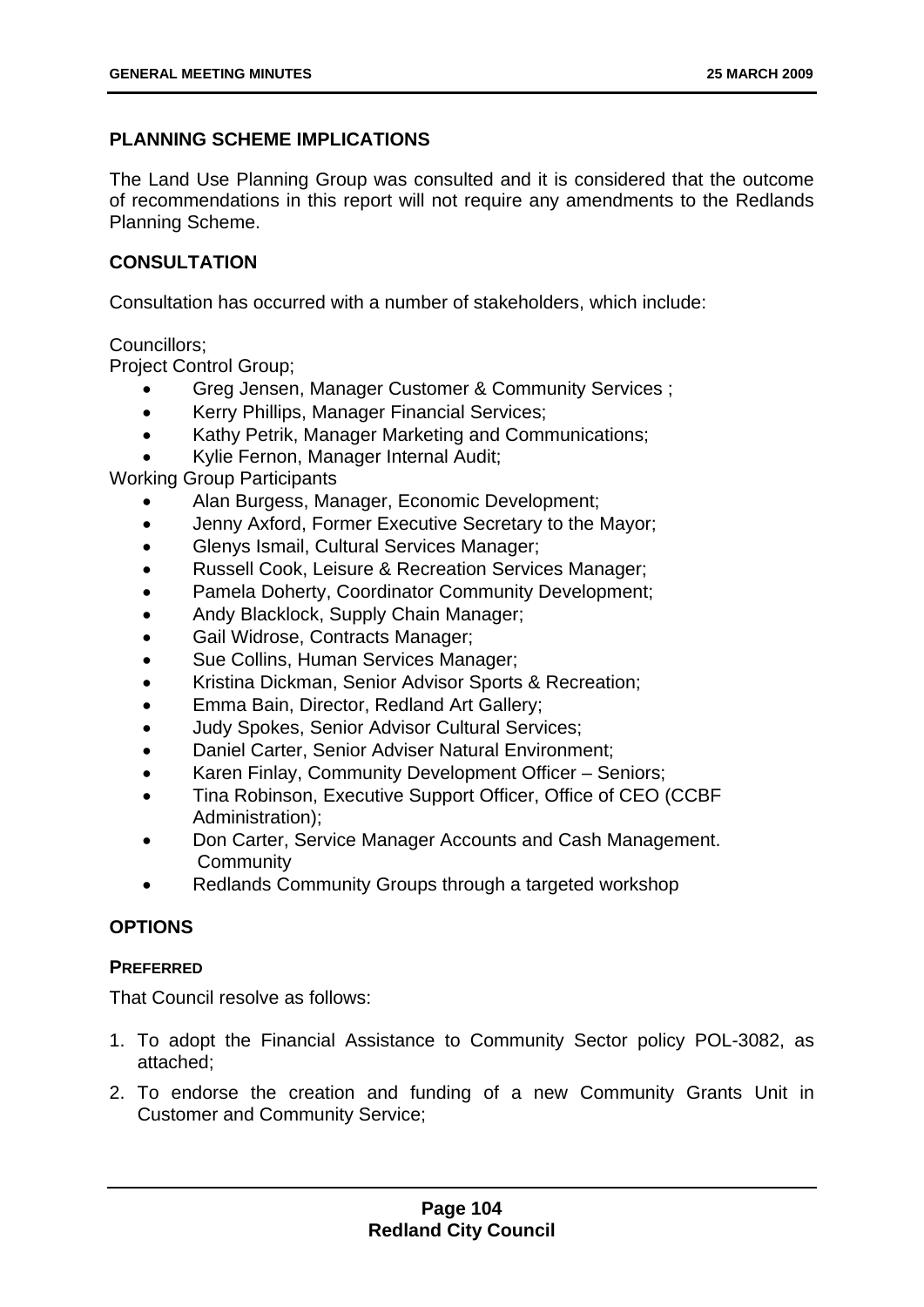- 3. To direct 100% of the funding from the Councillors' Community Benefit Fund to Redland City Council divisional open space infrastructure or other Council owned infrastructure projects;
- 4. To discontinue the practice of voluntary contributions to Community organisations' and
- 5. To prepare a new Sponsorship Policy.

## **ALTERNATIVE**

That Council resolve to not adopt the Financial Assistance to Community Sector policy and request that a new policy be developed.

## **OFFICER'S RECOMMENDATION**

That Council resolve as follows:

- 1. To adopt the Financial Assistance to Community Sector policy POL-3082 as attached;
- 2. To endorse the creation and funding of a new Community Grants Unit in Customer and Community Service;
- 3. To direct 100% of the funding from the Councillors Community Benefit Fund to Redland City Council divisional open space infrastructure or other Council owned infrastructure projects;
- 4. To discontinue the practice of voluntary contributions to Community organisations; and
- 5. To prepare a new Sponsorship Policy.

#### **COMMITTEE DISCUSSION**

It was noted that a number of policies would need to be declared obsolete or amended as a result of the officer's recommendation in this matter and it was agreed that these be included in the Committee recommendation.

During deliberations and debate on this matter, some proposals were put forward by councillors as amendments/additions to the recommendation and were put to the vote to form a Committee Recommendation. These include:

- To direct 80% of the funding from the CCBF to RCC divisional open space infrastructure or other council owned infrastructure projects and 20% towards discretionary funding by the councillors;
- Optional use of \$10,000 in the Mayor's Small Grants Program for a Grants Writing Assistance Program, increasing the total allocation proposed in the report from \$40,000 to \$50,000 and reducing the proposed Organisational Support Grants program allocation to \$90,000.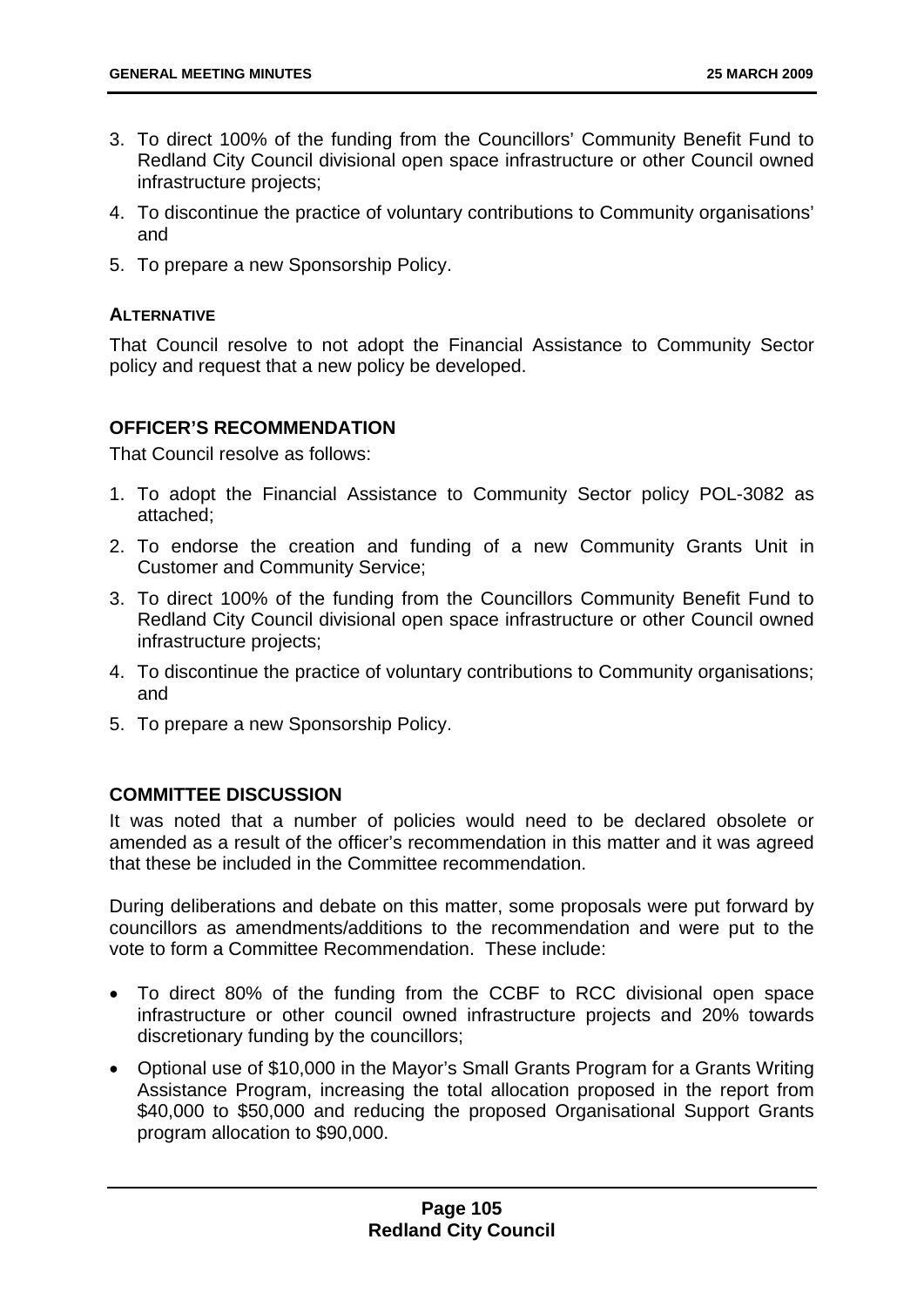In conclusion, and after further debate, the officer's recommendation was reconsidered with amendments.

## **COMMITTEE RECOMMENDATION**

That Council resolve as follows:

- 1. Effective 1 July 2009
	- a. To adopt the Financial Assistance to Community Sector Policy (POL-3082) as attached;
	- b. To declare the following policies, together with any associated guidelines, OBSOLETE:
		- i. Cultural Organisations Operating Grants (POL-2383);
		- ii. Community Grants Writing Assistance Program (POL-3026);
		- iii. Community Development Grants Program (POL-2440); and
		- iv. Mayor's Community Fund (POL-2035);
	- c. To endorse the creation and funding of a new Community Grants Unit within Customer and Community Services Group;
	- d. To direct 100% of the funding from the Councillors' Community Benefit Fund (CCBF) to Redland City Council divisional open space infrastructure or other Council owned infrastructure projects, and amend the CCBF Policy (POL-2034) and Guideline (GL-2034) accordingly;
	- e. To approve optional use of \$10,000 in the Mayor's Small Grants Program for a Grants Writing Assistance Program, increasing the total allocation proposed from \$40,000 to \$50,000 and reducing the proposed Organisational Support Grants program allocation to \$90,000; this to be known as the Mayor's Small Grants/Grants Writing Assistance Program;
	- f. To discontinue the practice of voluntary contributions to community organisations; and
- 2. To prepare a new Sponsorship Policy.

#### **PROPOSED MOTION**

| Moved by:    | <b>Cr Reimers</b> |
|--------------|-------------------|
| Seconded by: | Cr Murray         |

That the Committee Recommendation be adopted with the following amendments:

1. Delete recommendation 1(d); and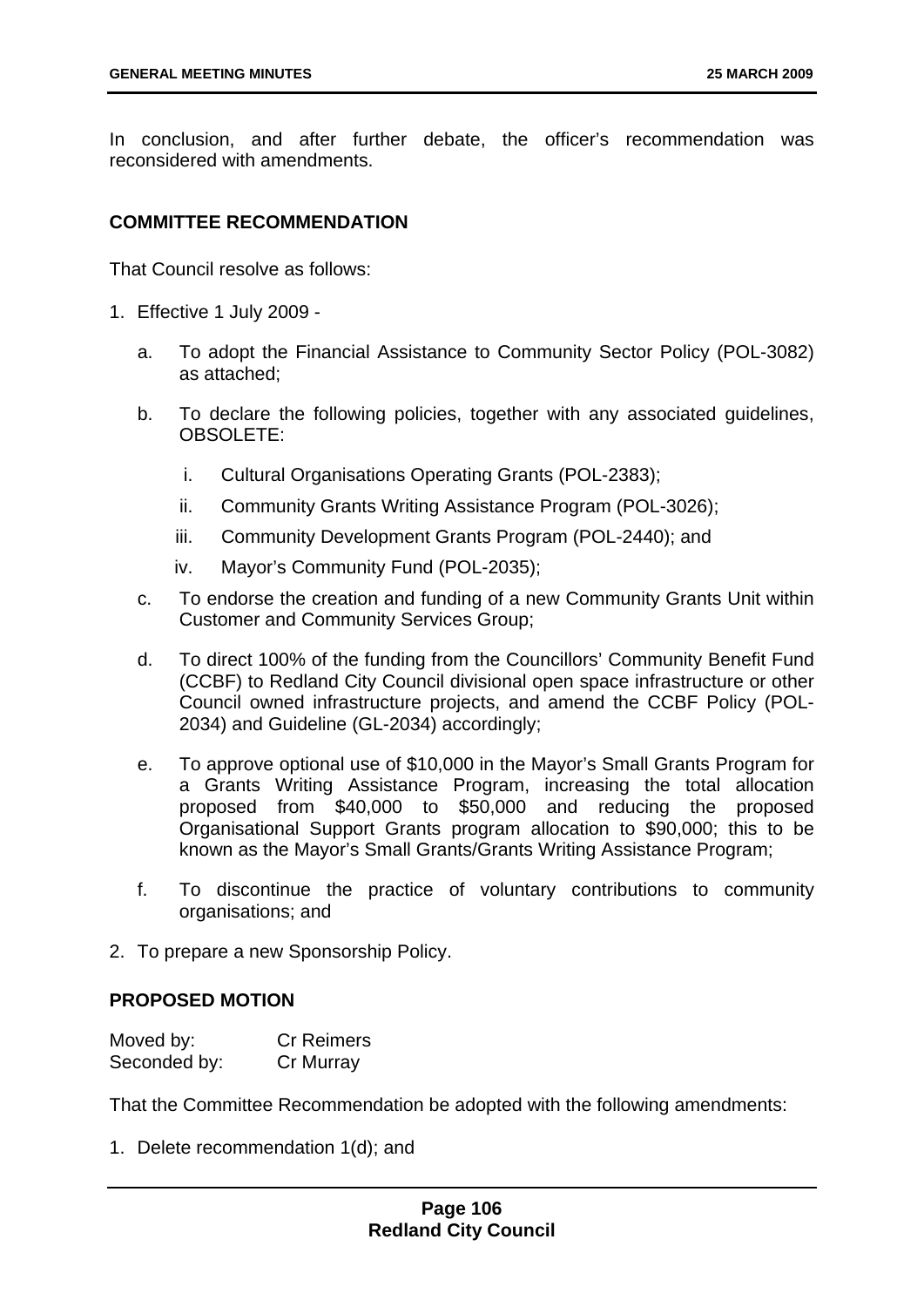2. Replace recommendation 1(d) with the following:

*"To direct that a maximum of 10% from the Councillors' Annual Community Benefit Fund be available to support worthy community projects, with a minimum of 90% to Redland City Council divisional open space infrastructure or other Council owned infrastructure projects as per the current policy and guidelines, and amend the CCBF Policy (POL-2034) and Guideline (GL-2034) accordingly;"* 

Following discussion on the matter, Cr Ogilvie moved that the motion be put.

The procedural motion to put the motion was put to the vote and CARRIED.

The Mayor then put the motion.

On being put to the vote the motion was declared by the Mayor as LOST.

A division was called for.

Crs Reimers, Murray, Elliott and Boglary voted in the affirmative.

Crs Bowler, Williams, Townsend, Henry, Ogilvie, and Hobson voted in the negative.

The motion was declared by the Mayor as LOST.

## **COUNCIL RESOLUTION**

Moved by: Cr Ogilvie Seconded by: Cr Williams

#### **That Council resolve as follows:**

- **1. Effective 1 July 2009** 
	- **a. To adopt the Financial Assistance to Community Sector Policy (POL-3082) as attached;**
	- **b. To declare the following policies, together with any associated guidelines, OBSOLETE:** 
		- **i. Cultural Organisations Operating Grants (POL-2383);**
		- **ii. Community Grants Writing Assistance Program (POL-3026);**
		- **iii. Community Development Grants Program (POL-2440); and**
		- **iv. Mayor's Community Fund (POL-2035);**
	- **c. To endorse the creation and funding of a new Community Grants Unit within Customer and Community Services Group;**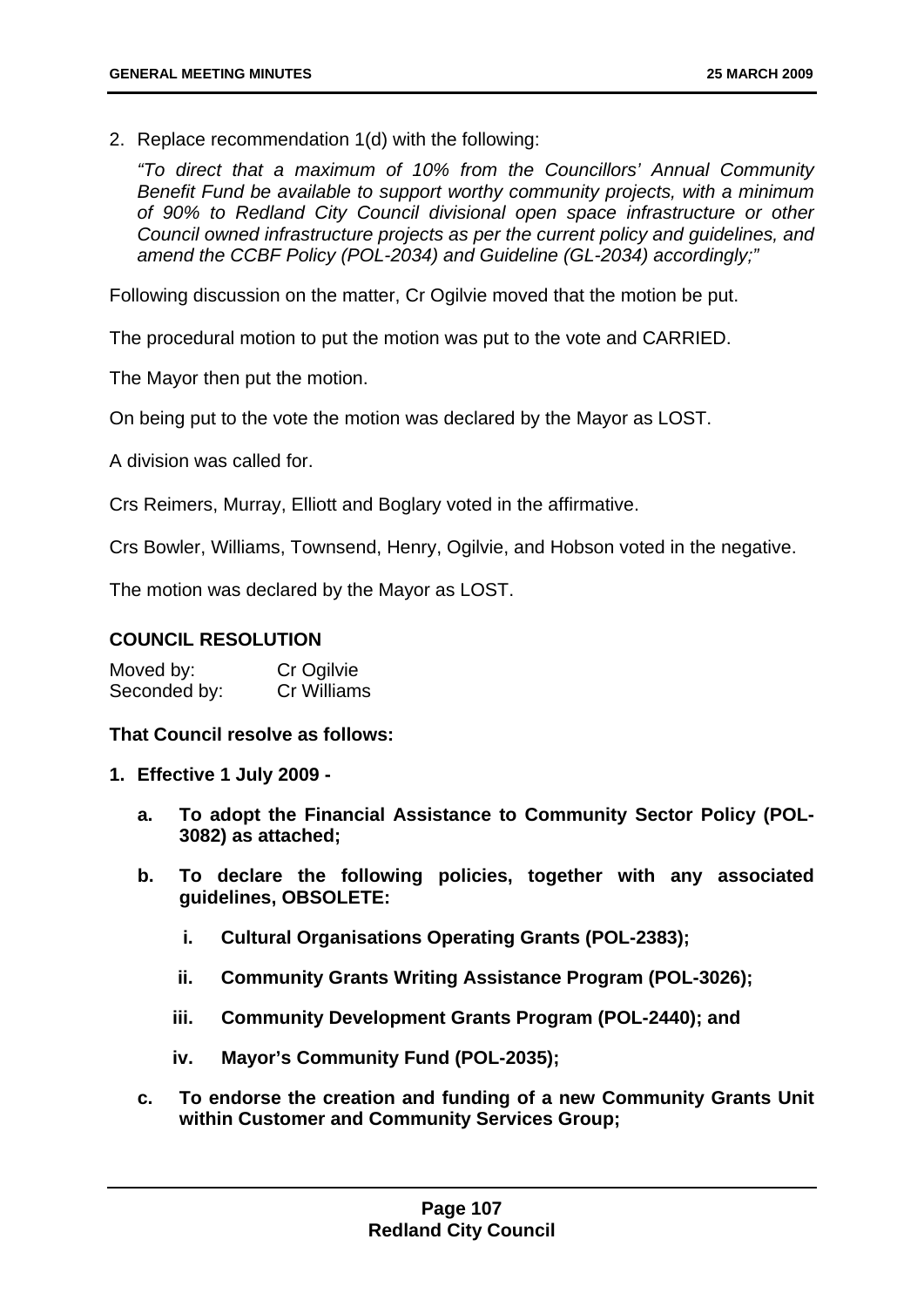- **d. To direct 100% of the funding from the Councillors' Community Benefit Fund (CCBF) to Redland City Council divisional open space infrastructure or other Council owned infrastructure projects, and amend the CCBF Policy (POL-2034) and Guideline (GL-2034) accordingly;**
- **e. To approve optional use of \$10,000 in the Mayor's Small Grants Program for a Grants Writing Assistance Program, increasing the total allocation proposed from \$40,000 to \$50,000 and reducing the proposed Organisational Support Grants program allocation to \$90,000; this to be known as the Mayor's Small Grants/Grants Writing Assistance Program;**
- **f. To discontinue the practice of voluntary contributions to community organisations; and**
- **2. To prepare a new Sponsorship Policy.**

## **CARRIED**

A division was called for.

Crs Bowler, Williams, Townsend, Henry, Ogilvie and Hobson voted in the affirmative.

Crs Reimers, Murray, Elliott and Boglary voted in the negative.

The motion was declared by the Mayor as **CARRIED**.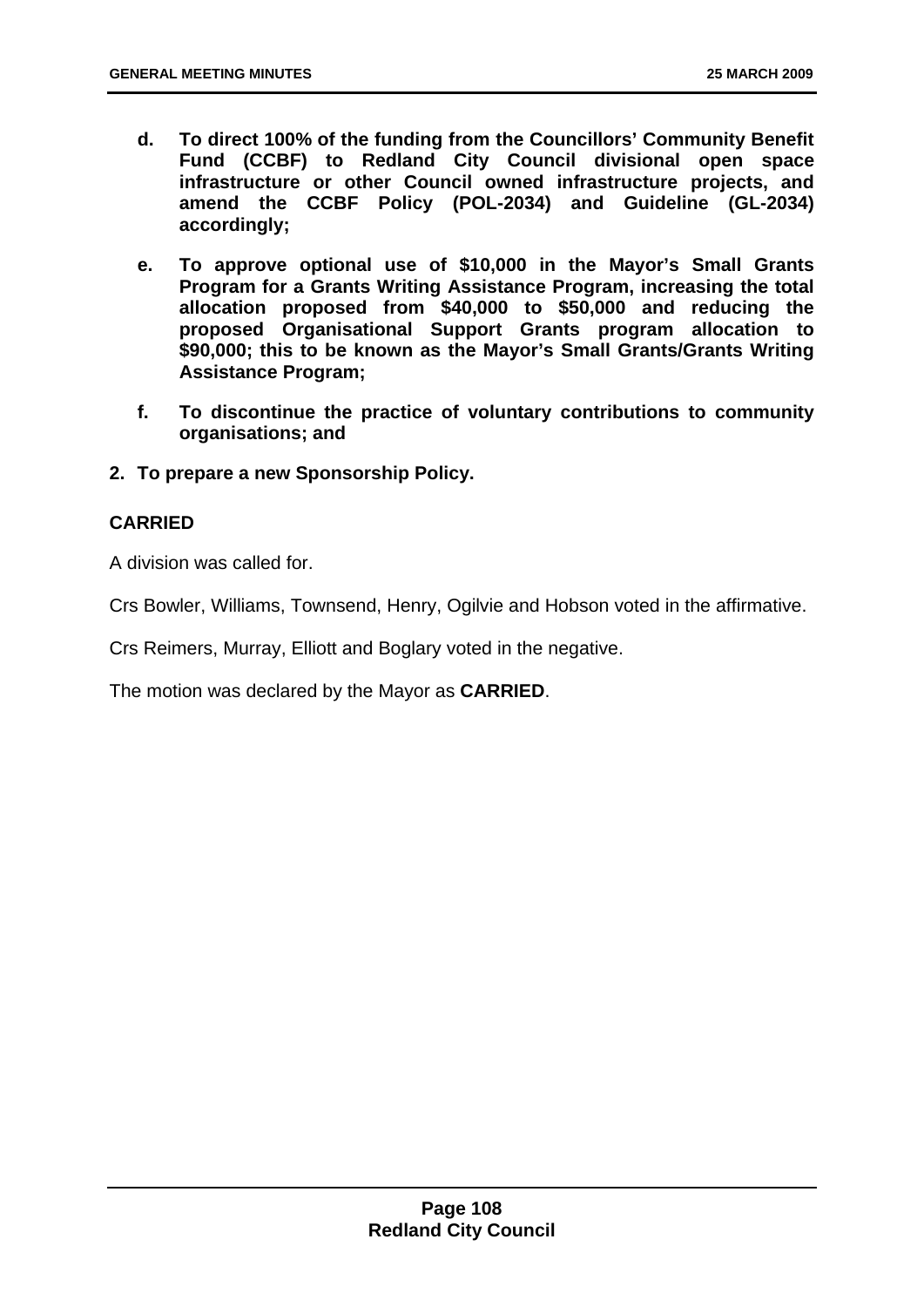# <span id="page-109-0"></span>**12.3.6 NEW FESTIVALS OFFICE - CLEVELAND SHOWGROUNDS**

| <b>Dataworks Filename:</b>       | <b>CP Cleveland Showgrounds - Festivals Office</b>                        |
|----------------------------------|---------------------------------------------------------------------------|
| <b>Attachments:</b>              | <b>Scope of Works</b><br><b>Locality Map</b>                              |
| <b>Responsible Officer Name:</b> | <b>Roberta Bonnin</b><br><b>Manager - Community &amp; Social Planning</b> |
| <b>Author Name:</b>              | <b>Ellen Irving</b><br><b>Project Officer</b>                             |

### **EXECUTIVE SUMMARY**

Council approved a request from Redlands Lawn Tennis Association Inc. in December 2008 to enter into a sub-lease agreement with Redland Spring Festival Inc. to occupy part of the Tennis Club's old clubhouse to provide a festivals office for the use of the Redlands Spring Festival and other event organisations.

The old Tennis clubhouse has undergone major refurbishment to provide a Festivals Office, which includes much needed office space for the Spring Festival organisers and other event organisations. The project to date has been a collaborative effort involving the Tennis Club, Redland Spring Festival, Boystown and Council and also funding from the State Government.

Stages 1 and 2 of the refurbishment are now complete; however in order to commence the final Stage 3 (fitout) of the refurbishment, additional funds are required. The Stage 3 fitout includes provision of a disabled toilet, small kitchen, office space, installation of a water tank, storage and floor coverings and is estimated to cost in the vicinity of \$85,000 (subject to final costing by Council's Project Delivery Group - PDG).

Community and Social Planning has received informal advice of the success of a funding application submitted under Arts Queensland Gritty Places Program and are now seeking contribution from Council to commence Stage 3 of the refurbishment to bring the building to a standard which is compliant with the Building approval and will enable occupation of the building by event organisers. Some Stage 3 works (water tank, storage and floor coverings) are considered non-essential works. Redland Spring Festival Inc. is awaiting advice on the success of their funding application under the Gambling Community Benefit Fund to undertake the non-essential works.

## **PURPOSE**

To seek Council approval to accept the \$33,500 Gritty Places funding and to commit equal funds to commence Stage 3 of the refurbishment and bring the building into compliance with the Building approval to enable occupation of the building by event organisers.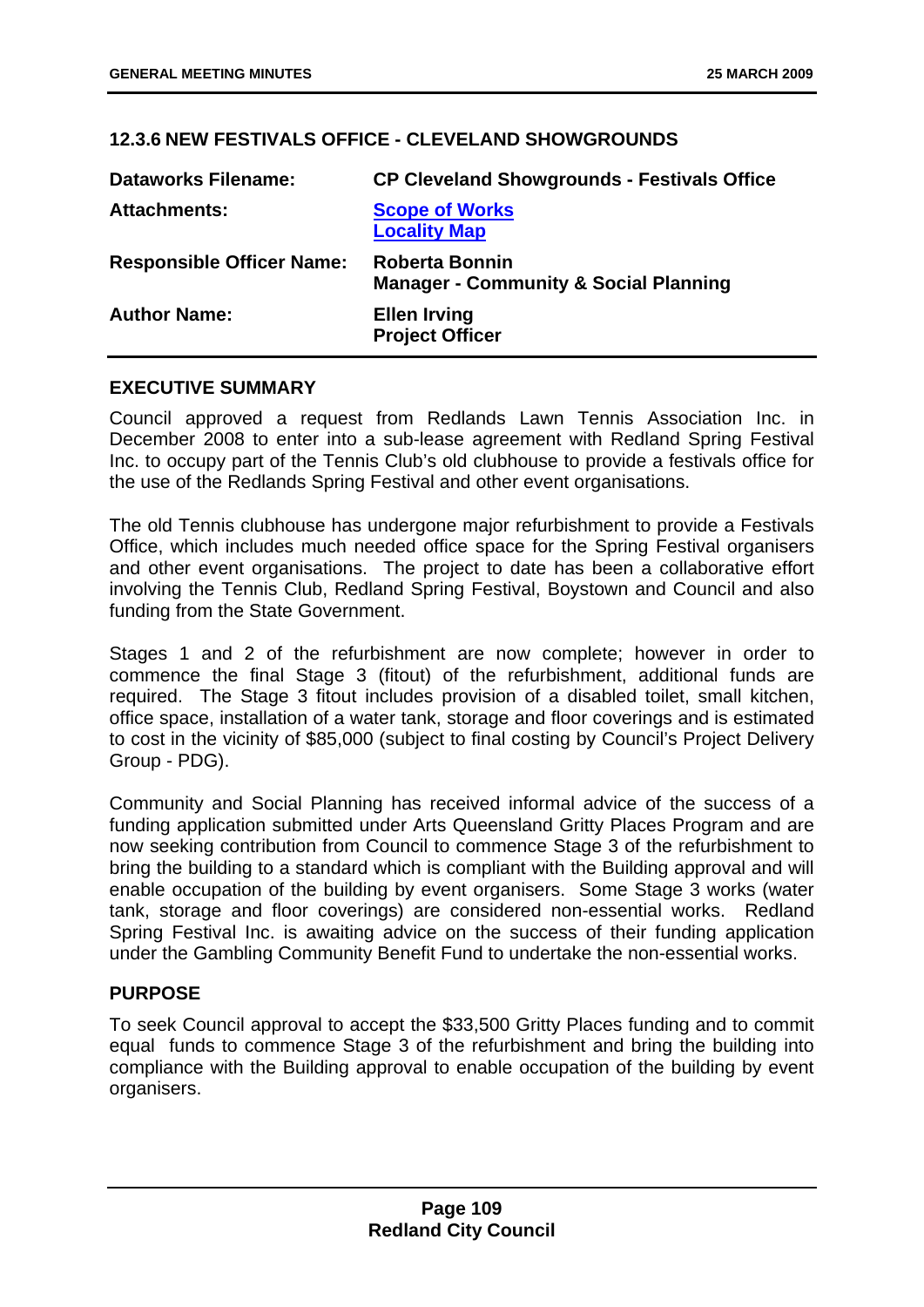### **BACKGROUND**

The current Festivals Office was demolished during the redevelopment of the Cleveland Showgrounds and in particular, the relocation and refurbishment of the Edgar Harley Pavilion. The purpose of the Festivals Office is to provide Redlands Spring Festival and other event organisations with functional office space to assist in administering and delivering their activities.

Redlands Lawn Tennis Association Inc. has recently entered into a sub-lease agreement with Redland Spring Festival Inc. to occupy part of the Tennis Club's old clubhouse to provide a festivals office for the use of the Redland Spring Festival and other event organisations such as the Redlands Arts Council and Folk Redlands.

The old Tennis clubhouse has undergone major refurbishment to provide a Festivals Office. Stages 1 and 2 of the refurbishment are now complete and include electricals, re-roofing, construction of verandahs and awnings, an extension of the external walls, removal of termite damage and structural repairs, internal walls and internal/external painting. The final stage of the refurbishment (Stage 3 fitout) includes provision of a disabled toilet, small kitchen, office space, storage, a water tank and floor coverings and is estimated to cost in the vicinity of \$85,000 (subject to final costing by PDG).

Additional funds are required In order to commence Stage 3 of the refurbishment. Community and Social Planning has received informal advice of the success of a funding application submitted under Arts Queensland Gritty Places Program and an equal contribution is sought from Council to commence Stage 3 of the refurbishment to bring the building to a standard which is compliant with the Building Approval and will enable occupation of the building by event organisers (the works have been prioritised to ensure compliance with Building Regulations – refer to attached Scope of Works). Some Stage 3 works (storage, supply and installation of a water tank and floor coverings) are considered non-essential works. Redland Spring Festival Inc. is awaiting advice on the success of their funding application under the Gambling Community Benefit Fund to undertake the non-essential works.

## **ISSUES**

Redland Spring Festival Inc. has applied for funding under the Gambling Community Benefit Fund to complete the non essential works in Stage 3. Should the Spring Festival's application not be successful, Council may want to consider funding these non essential works (estimated at approximately \$17,000) to complete the refurbishment of the new Festivals Office.

Redlands Festivals & Events Strategy, which was endorsed by Council in 2008, supports the establishment of a festivals office at the tennis centre as it will provide a permanent base for the organising committee of the Spring Festival and an administrative hub for other event groups using these facilities.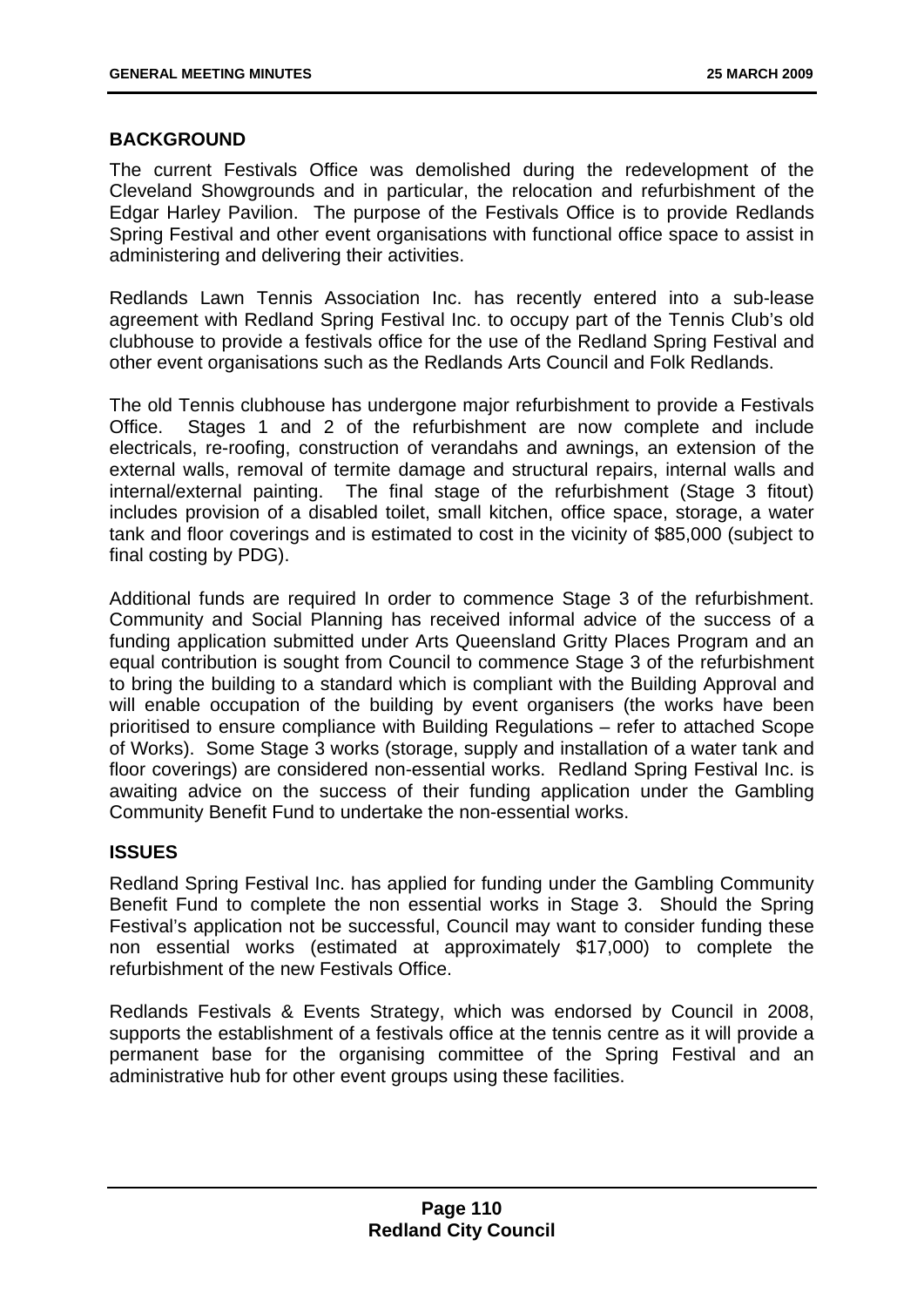# **RELATIONSHIP TO CORPORATE PLAN**

The recommendation primarily supports Council's strategic priority to build safe, strong and self reliant communities with access to community services, infrastructure and opportunities for participation in community life.

### **FINANCIAL IMPLICATIONS**

There is a direct cost to Council of \$35,000 - \$52,000 (dependent on outcome of the Gaming funding application) to be funded from Council's Community Grants Program (Job No.70858) with a contribution of \$33,500 expected from Arts Queensland under the Gritty Places Program.

### **PLANNING SCHEME IMPLICATIONS**

The Land Use Planning Group was consulted when the matter of the sub lease was presented to Council and as reported then, no amendments to the Redlands Planning Scheme are required.

### **CONSULTATION**

Community & Social Planning has consulted with representatives from Redlands Spring Festival Inc. and Redlands Lawn Tennis Association, members of the Spring Festival Committee, Boystown, and the PDG Group.

### **OPTIONS**

### **PREFERRED**

To accept the Arts Queensland grant of \$33,500 and consider \$35,000-\$52,000 in the Q3 Budget Review, towards the completion of the Festival Office works, pending the outcome of the Spring Festival's Gambling Community Benefit Fund application.

### **ALTERNATIVE**

To not accept the Arts Queensland Grant of \$33,500 and not commit further funds towards completion of the Festivals Office at this time.

### **OFFICER'S RECOMMENDATION**

That Council resolve to accept the Arts Queensland grant of \$33,500 and consider \$35,000 - \$52,000 in the Q3 Budget Review, towards the completion of the Festival Office works, pending the outcome of the Spring Festival's Gambling Community Benefit Fund application.

### **COMMITTEE RECOMMENDATION**

That consideration of this matter be deferred.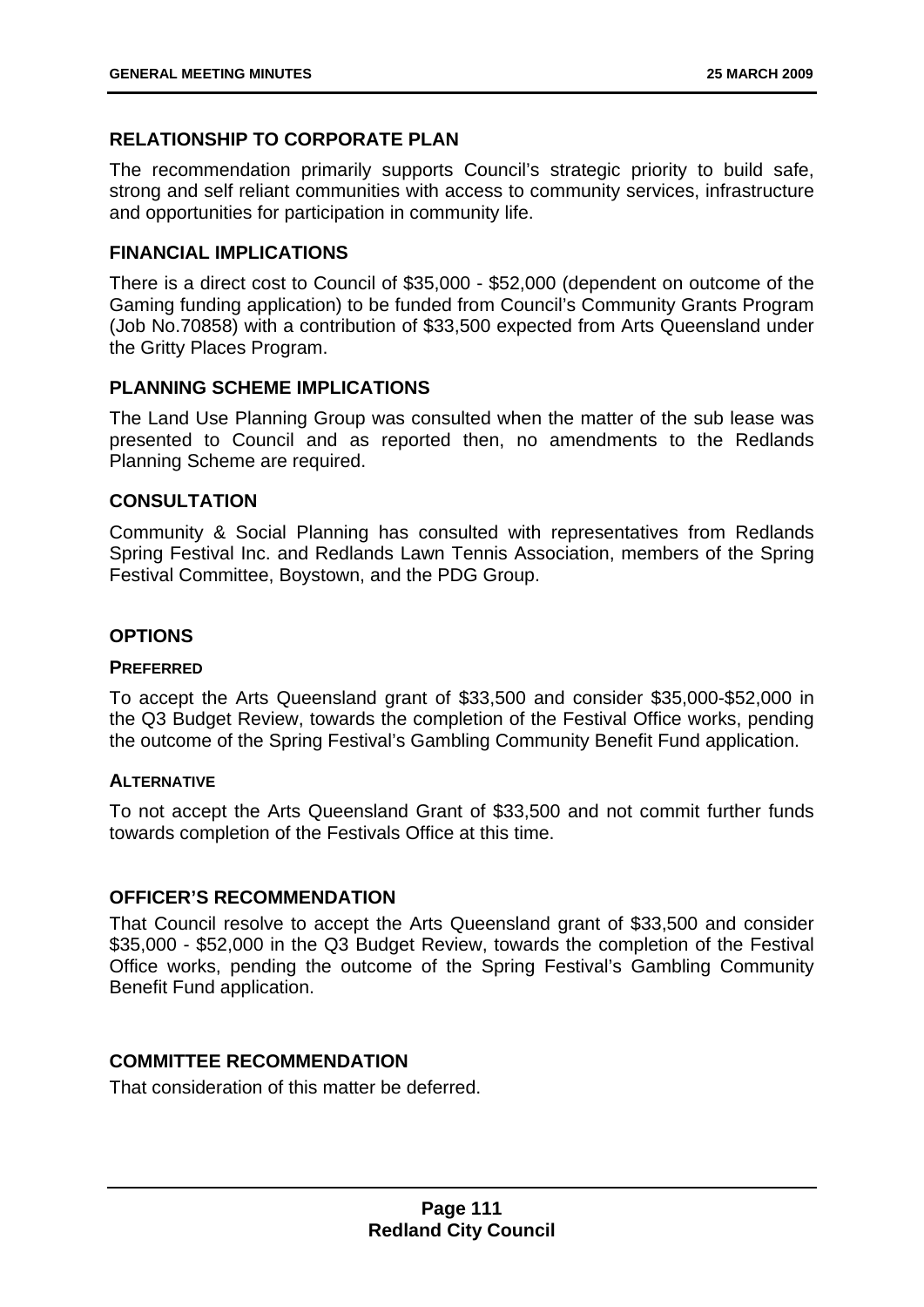## **COUNCIL RESOLUTION**

| Moved by:    | Cr Ogilvie |
|--------------|------------|
| Seconded by: | Cr Boglary |

**That the Committee Recommendation not be adopted and that Council resolve to accept the Arts Queensland grant of \$33,500 and consider an allocation of \$35,000 in the Q3 Budget Review, towards the completion of the Festival Office works, pending the outcome of the Spring Festival's Gambling Community Benefit Fund application.** 

### **CARRIED**

A division was called for.

Crs Reimers, Murray, Williams, Townsend, Henry, Ogilvie, Boglary and Hobson voted in the affirmative.

Crs Elliott and Bowler voted in the negative.

The motion was declared by the Mayor as **CARRIED**.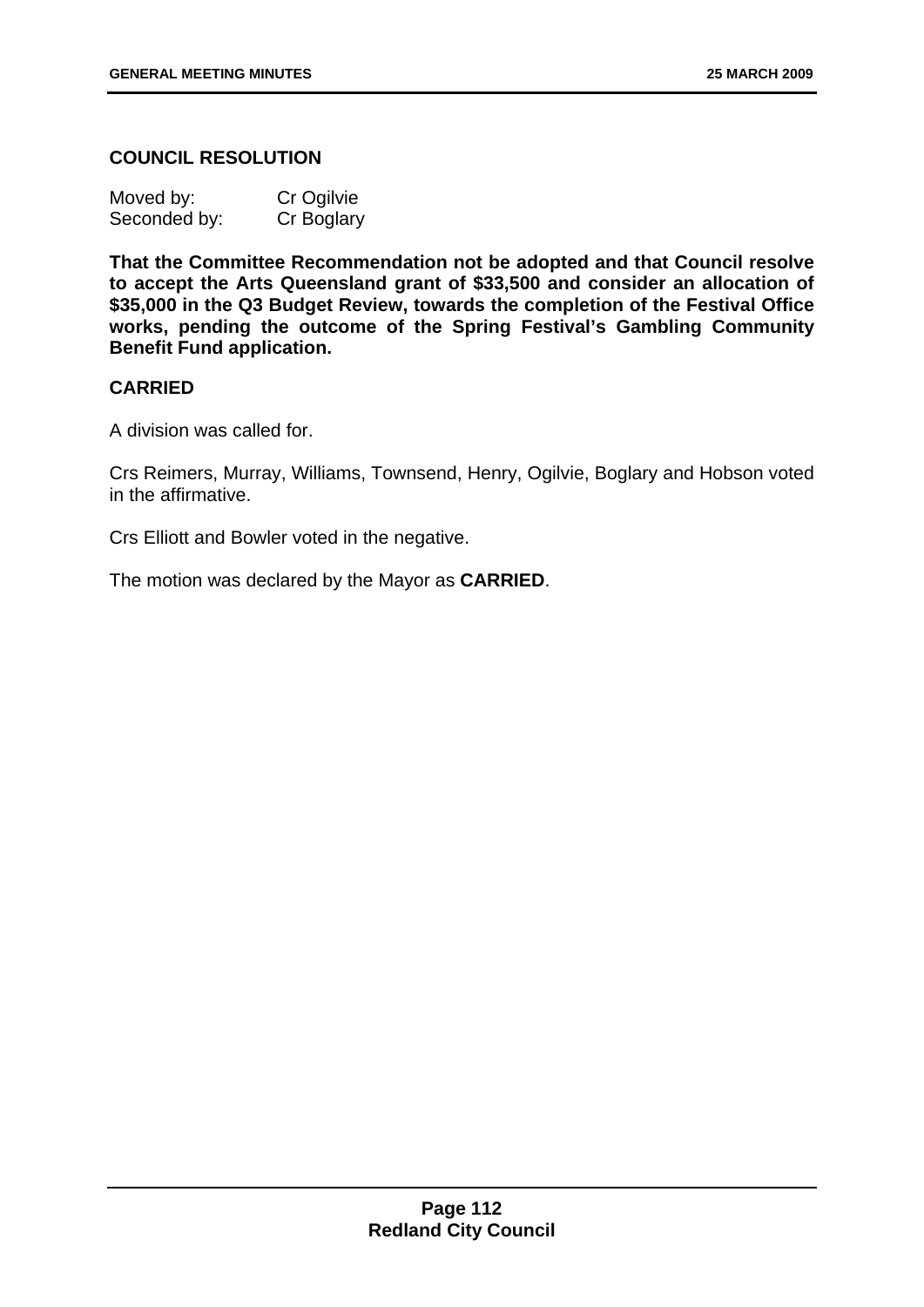# <span id="page-113-0"></span>**12.3.7 REDLANDS JUNIOR RUGBY LEAGUE CLUB LEASE**

| <b>Dataworks Filename:</b>       | <b>Redlands Junior Rugby League Sports &amp; Social</b><br>Club Inc.                                                                                                                                                                                                          |
|----------------------------------|-------------------------------------------------------------------------------------------------------------------------------------------------------------------------------------------------------------------------------------------------------------------------------|
| <b>Attachments:</b>              | <b>Redlands Junior Rugby League Sports and</b><br><b>Social Club Inc. - Lease Document</b><br>Redlands Junior Rugby Leagues Club -<br>Independent Report 1 – 27th February 2009<br><b>Redlands Junior Rugby Leagues Club -</b><br><b>Independent Report 2 - February 2009</b> |
| <b>Responsible Officer Name:</b> | <b>Roberta Bonnin</b><br><b>Manager Community and Social Planning Group</b>                                                                                                                                                                                                   |
| <b>Author Name:</b>              | <b>Kristina Dickman</b><br><b>Senior Advisor Sport and Recreation</b>                                                                                                                                                                                                         |

## **EXECUTIVE SUMMARY**

The current club building at Pinklands Sporting Complex which houses three sporting entities (Redlands Junior Rugby League Club (RJRLC), Redlands District Rugby League (RDRL) and the Redlands Leagues Club (RLC)) is currently under lease to Redlands Junior Rugby League Club (RJRLC).

The club is planning to upgrade the clubhouse and to reposition it as a premier licensed club venue. To achieve this strategy RJRLC is seeking a sub-lease to Redlands Leagues Club Inc (RLC) to oversee the licensed operations. The Leagues Club intends to enter into a management agreement with Armor Group to:

- borrow the funds required for significant capital works (\$3.5m);
- coordinate the capital works and;
- professionally manage the licensed operations of the club; and
- deliver on the approved increase in number of gaming machines from 30-120.

The other aspect of the strategy is to provide facilities and financial security for the sport of rugby league. A formal redevelopment agreement has been entered into between the RJRLC and RLC outlining the benefits that are intended to flow through to football operations. These benefits are contingent on the Leagues Club turning a profit. Benefits include:

- an annual cash grant of \$50,000;
- access to administration staff; and
- new office and administration facilities.

The financial viability of the project has been assessed and the project proposal in its current format has some issues relating to financial viability and risk. Although there is expected population growth for Thornlands that would strengthen the viability of the project, there is some information excluded from the business plan and capital works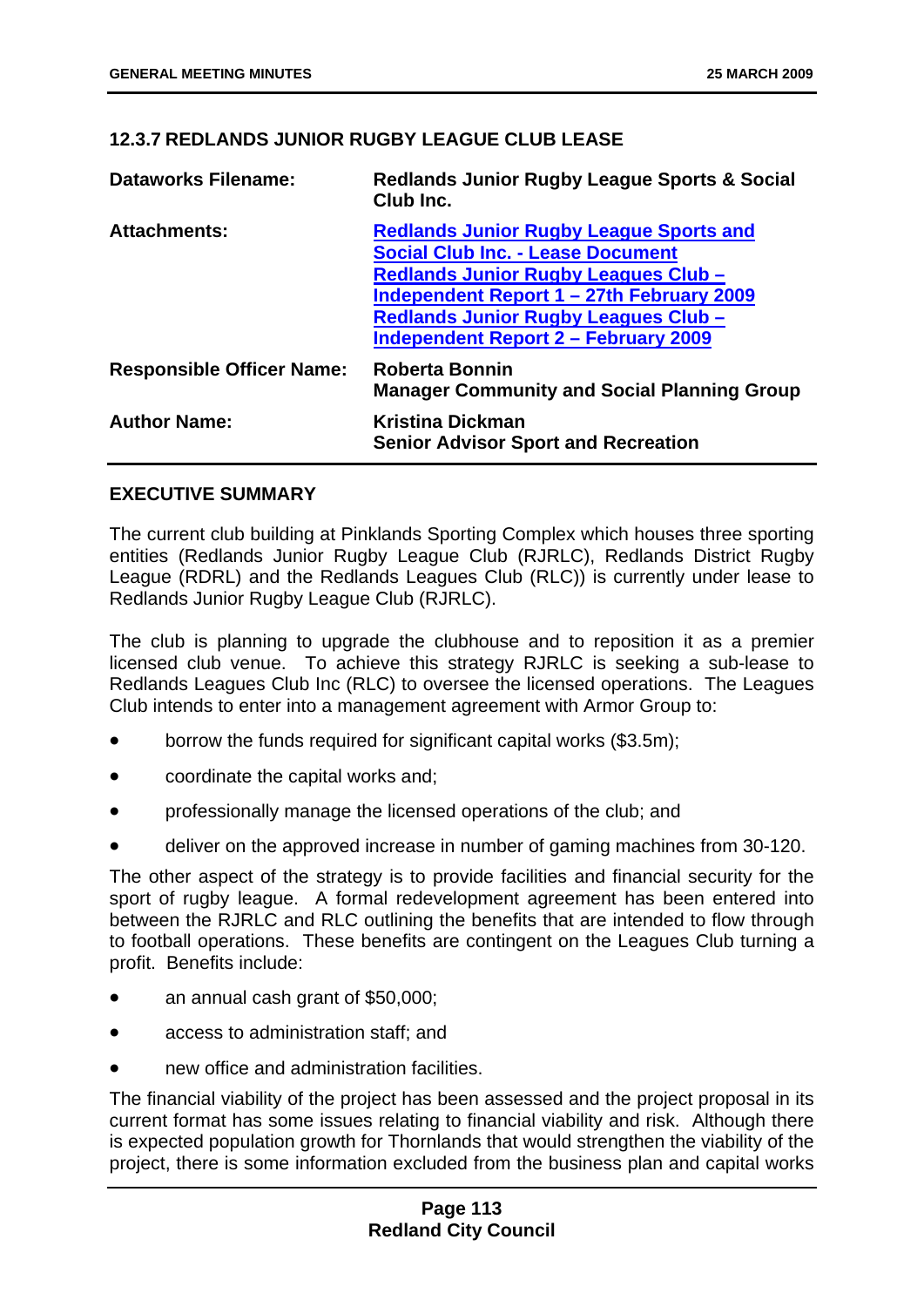costs which impact on the financial projections provided by the clubs. These items need to be included in the clubs planning so that Council can properly assess the application and ensure success of project and strategic goals of the Club.

Internal and independent reports concluded that in considering all the available information, either provided by the club or through this assessment process, there are identified significant risks to this proposal as it is currently presented.

### **PURPOSE**

To seek a Council decision on a sub-lease from the Redlands Junior Rugby League Club Inc to the Redlands League Club Inc based on the Redland City Council Lease with Redland Junior Rugby League Club. In particular, Part 9: Assignment (Transfer), Sub-leasing and Mortgaging (pg.25 Attachment 1 Lease). Council decision making will require consideration of the proposal put forward by the combined Redlands Rugby Leagues Clubs as contained in the confidential revised supporting documentation provided by the Club to Council:

- a. Request for sub-lease;
- b. Copy of fax from Liquor Licensing to Nick Day;
- c. Business Plan;
- d. Clubhouse Renovation Proposal;
- e. Club Development Restructure Agreement;
- f. Draft Financial Projections;
- g. Project cost and scope;
- h. Clubs Qld Standard Agreement for the provision of Management Services. The information in these documents has been independently assessed (Attachment 2 & 3).
- i. To note the findings of independent reports (Attachments 2&3); and
- j. To recommend conditions provisional to granting the sub-lease.

## **BACKGROUND**

### **The Clubs**

Redland Junior Rugby League was formed in 1970 and played at the Cleveland Showgrounds and Mooroondu Sports Fields until it relocated to Pinklands in 1986. The Redlands Junior Rugby League Club Inc's (RJRLC) current lease with Council runs from 1 June 2002 until 31 May 2022.

RJRLC is a family oriented club which, in the 2008 season, had 507 registered players and fielded 29 teams, with a further three teams fielded by the District and Master Football Clubs. The Redlands District Rugby League Club caters for senior grade rugby league participants. The RDRL have ambitions to play in premier grade rugby league in the Queensland Cup to eventually provide pathways for players to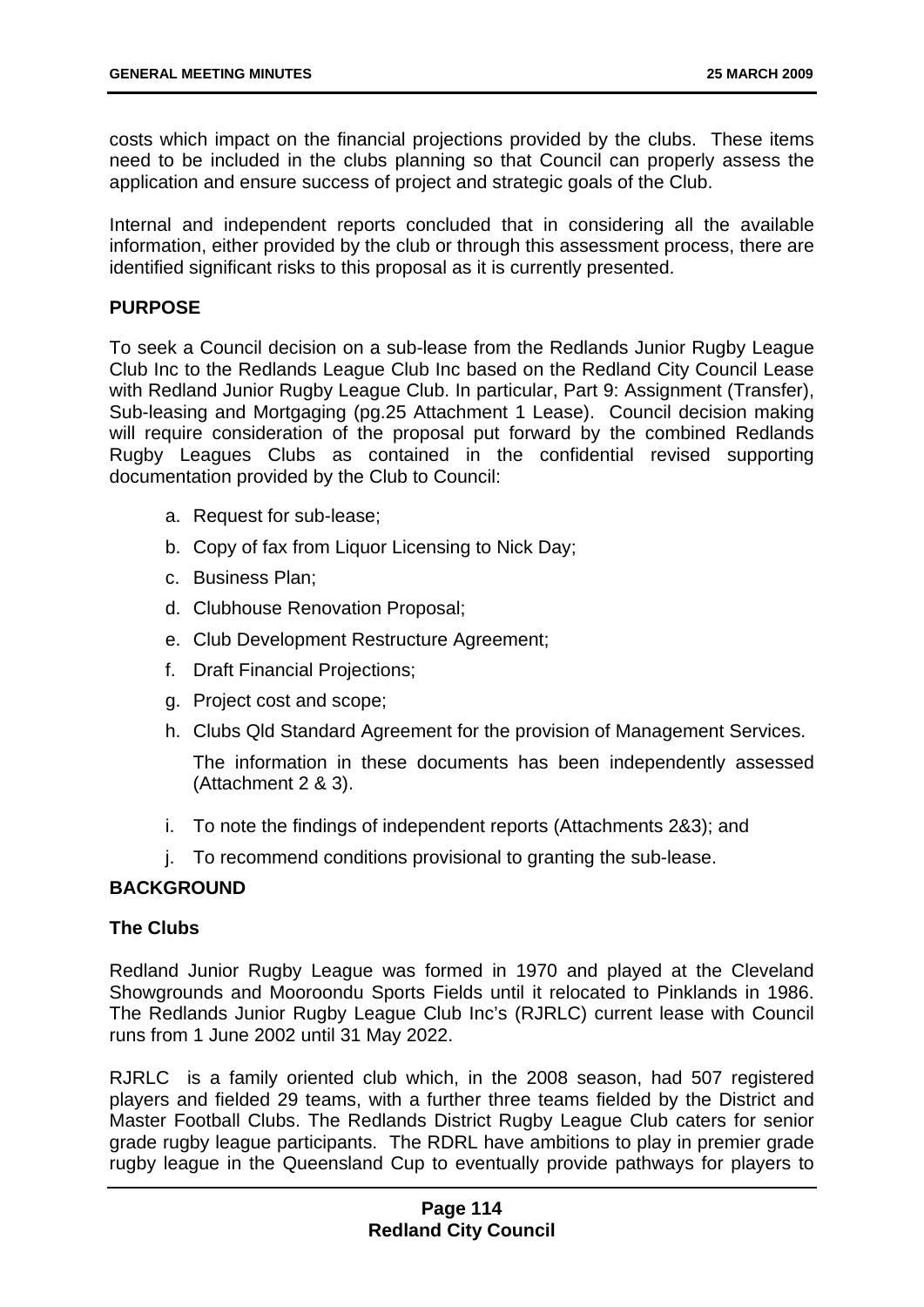stay at the club throughout their playing career. The Redlands Leagues Club was set up as separate entity in 2004 to manage the licensed aspects of the club facilities.

### **The Lease**

The lease agreement stipulates the conditions and responsibilities of the lessee. The current lease agreement between Redland City Council and Redlands Junior Rugby League Club Inc is:

- restricted to the footprint of the building;
- has a standard term of 20 years which expire 31 May 2022;
- subject to general rates and gaming machine fees.

Sub-lease terms are consistent with the terms of the head lease.

### **The Clubhouse**

The clubhouse was completed in 1995 with the acquisition of 10 poker machines and employing 9 staff. The club presently has 30 poker machines, two bars, a bistro, lounge, dance floor and 7 staff. It is shared by the Redlands Junior Rugby League, Redlands District Rugby League and Redlands Leagues Club.

The proposed Business Plan states that: *"The Clubhouse functions solely for the benefit of supplying Rugby league to the community of Redland City and its members".* 

The clubs are united in their decision to upgrade the facility and have proposed that the Leagues Club borrow \$3.5 million and undertake substantial redevelopment to reposition the club as a premier club, gaming and function venue.

In July 2007, the Redlands Junior Rugby League Club Inc was approved an increase in gaming machines from 30 to 120 by the Queensland Gaming Commission. (The number of gaming machines per person for the Thornlands area is currently estimated at .004%. With the increase of an additional 90 machines this average will increase to .014% which is relative to the LGA and State average of .013%).

The Redlands Junior Ruby League club has subsequently sought and been approved a transfer of the Gaming approval to the Redlands League Club Inc subject to Council approval of a sub-lease and transfer of the Liquor Licence to Redlands Leagues Club.

[The clubs have been committed to refurbishing and expanding the Redlands](#page-5-0)  [Leagues Club since 2003. A previous sub-lease proposal made by the clubs to](#page-5-0)  [Council in 2008 could not be considered as the proponent was the Redlands](#page-5-0)  [Leagues Club who had no tenure agreement with Council, and the proposed sub](#page-5-0)[lessee, Armor Property Group, was a commercial entity and not eligible to lease](#page-5-0)  [public land under Council's community leasing policy.](#page-5-0)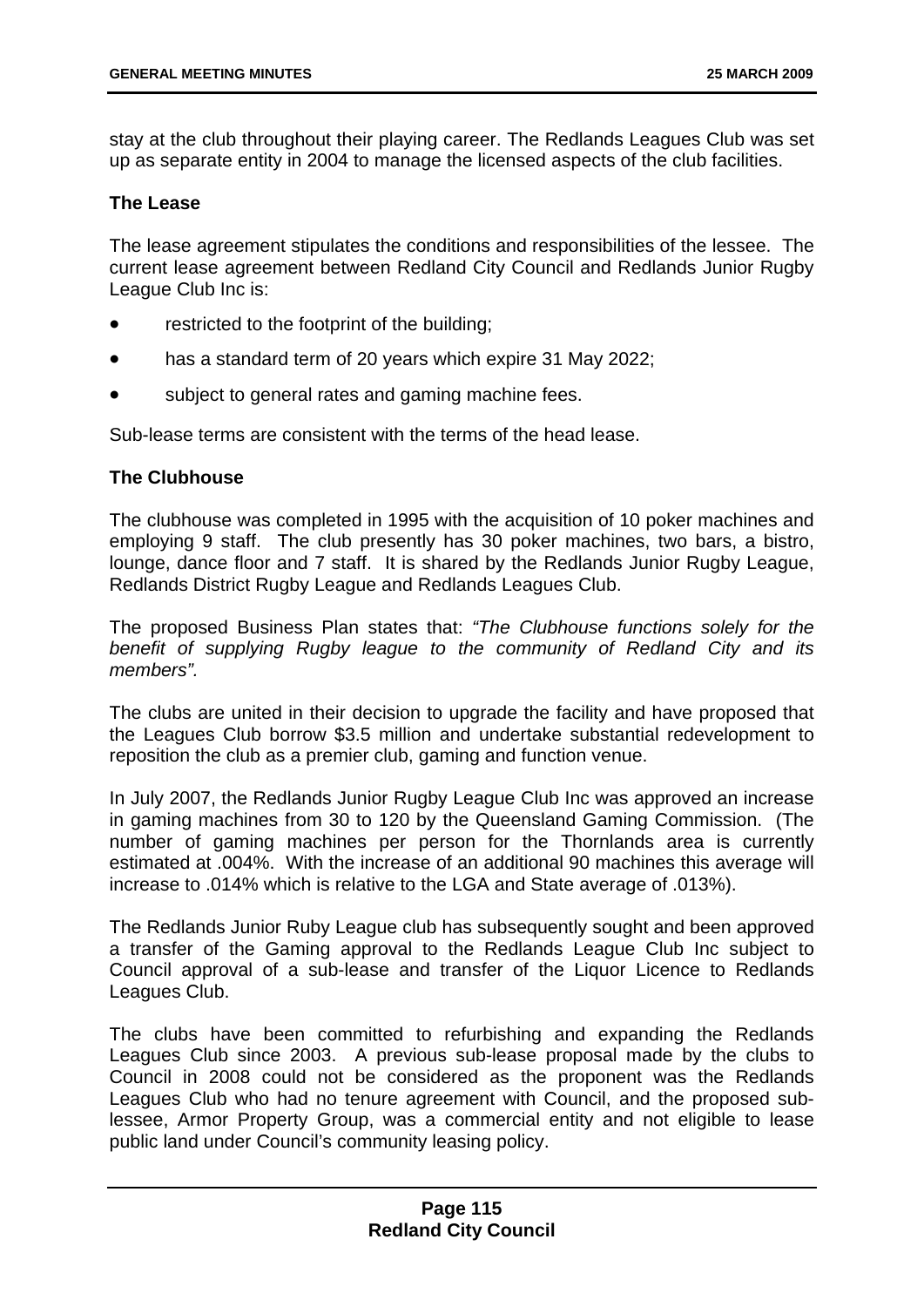[Council has sought independent advice from two consultancy firms specialising in the](#page-5-0)  [clubs industry to assess the information put forward from the club in accordance with](#page-5-0)  [the terms of the RJLC Lease Part 9 \(Attachments 2 & 3\).](#page-5-0) 

### **[ISSUES](#page-5-0)**

### **[Redlands Leagues Club Proposal](#page-5-0)**

[The Redlands Leagues Club is seeking to undertake a major refurbishment of the](#page-6-0)  [existing building to provide new catering, administration and gaming areas to benefit](#page-6-0)  [sport and the community. These facilities were expected to cost around \\$3.125](#page-6-0)  [million and to take 36 weeks to complete the construction works. \(2007 cost](#page-6-0)  [estimate\).](#page-6-0) 

[It is proposed that the RJRLC provide a sublease to the Redlands Leagues Club Inc](#page-6-0)  which would take responsibility for management and operations of the new facility.

[The Club Redevelopment Agreement \(23 Sept 06\) intends to benefit the RJRLC by](#page-6-0)  [providing:](#page-6-0) 

- [Paid administrator to support the President, Secretary and Registrar;](#page-7-0)
- [Paid grants and fund raising officer;](#page-7-0)
- [Part time ground maintenance person and all associated costs;](#page-7-0)
- [\\$30 subsidy per player \(currently approximately 500 players which equates to](#page-7-0)  [\\$15,000\);](#page-7-0)
- [All insurance except players insurance;](#page-8-0)
- [New demountable building for office space and first aid room;](#page-8-0)
- [New website;](#page-8-0)
- [Refurbished change rooms;](#page-9-0)
- [Pay for electricity costs and any rates;](#page-9-0)
- [Mobile tower income to remain with Juniors;](#page-9-0)
- [Use of Clubhouse for fund raising and presentations \(4 per year\);](#page-10-0)
- [Payment of all outstanding debts except Council Interest Free Loan;](#page-10-0)
- [Provide monthly payment for existing Council Interest Free Loan;](#page-10-0)
- [Annual grants based on profits of Leagues Club.](#page-11-0)

[The financial projections indicate the Juniors will benefit from year 1 after](#page-11-0)  [redevelopment with proposed cash contributions of \\$50 000. However, it is a](#page-11-0)  [condition for the RLC to turn a profit before these benefits are to be realised.](#page-11-0) 

[The Redlands League Club intends to set up a management arrangement with Armor](#page-20-0)  [Property Group which have offered to provide finance \(\\$3.5 million unsecured loan\)](#page-20-0)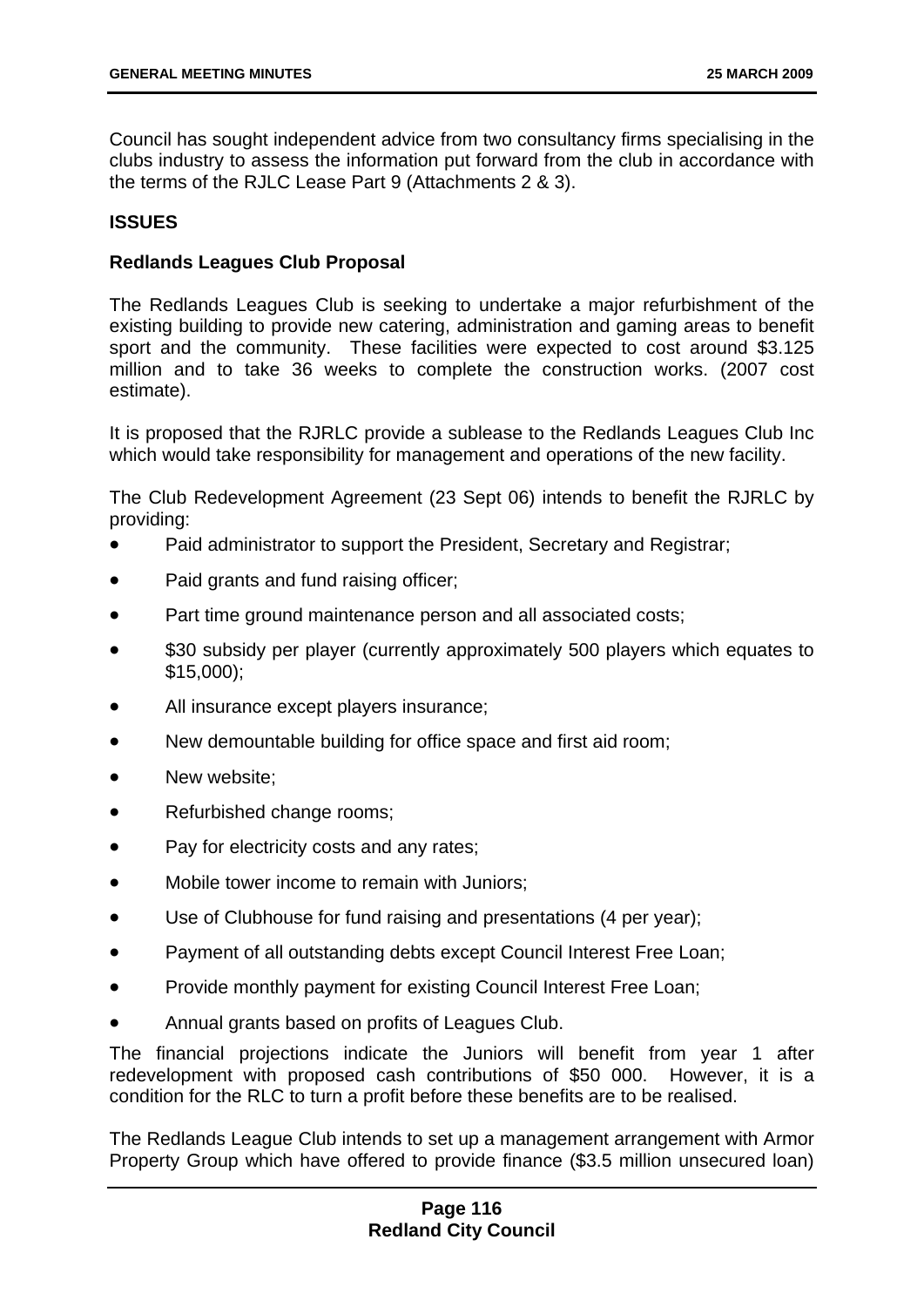[and management services for the project and ongoing management services to the](#page-20-0)  [Leagues Club. The agreement has a proposed term of 15 years with an option for a](#page-20-0)  [further 10 years thereafter. The club has requested that Council consider extending](#page-20-0)  [the lease timeframes to ensure their tenure term enables them to meet its financial](#page-20-0)  [commitments.](#page-20-0) 

### **[Armor Property Group will provide:](#page-21-0)**

- [a loan of \\$3.5m for the Clubhouse redevelopment;](#page-21-0)
- [project management of the redevelopment;](#page-25-0)
- [•](#page-31-0) [club management services for 15 years and request a further 10 year option.](#page-25-0)

### **[Redland Leagues Club will be required to pay Armor:](#page-43-0)**

- [loan establishment fee of \\$35,000;](#page-51-0)
- [project management fee of \\$70,000;](#page-51-0)
- [\\$100,000 per year in rent plus CPI;](#page-51-0)
- [13% interest on loan \(approx \\$483,000 per year\);](#page-54-0)
- [\\$100,000 plus employment costs for management per year \(approx \\$240,000](#page-58-0)  [p/a\);](#page-58-0)
- [•](#page-62-0) [Estimated annual payment of around \\$823,000.](#page-62-0)

[The Leagues Club has advised that the loan will be unsecured and will therefore](#page-66-0)  [have no binding claims on the RJRLC or Council assets. At 13% the loan costs are](#page-66-0)  [not considered to be excessive in relation to non secured commercial lending.](#page-66-0) 

[At the time of writing this report it was not confirmed that this offer of \\$3.5 million in](#page-67-0)  [return for management services for 15 years with a 10 year option is current.](#page-67-0)  [Conditional to Council consideration in granting the sub-lease the club is requested to](#page-67-0)  [provide to Council:](#page-67-0) 

- [a. Confirmation of the detail of the loan including default provisions and](#page-67-0)  [contingencies;](#page-67-0)
- [b. A copy of the current signed and sealed agreement between RLC and Armor;](#page-70-0)
- [c. A current statement of the RLC assets and liabilities;](#page-70-0)
- [d. Evidence of addressing financial risk through loan insurance.](#page-73-0)

### *[Note: This information is relevant to satisfy Lease Agreement:](#page-75-0)*

**Part 9**: Lease Assignment (Transfer), Sub-leasing and Mortgaging 9.3 Notice of [Proposed Dealings \(2\). Full Details of a\) the other party or parties to the proposed](#page-78-0)  [dealing and b\) the documentation proposed c\) a current statement of the transferee's](#page-78-0)  [assets and liabilities \(pg.25&26 Attachment 3 Lease\) and Part 8: Lessee Insurances](#page-78-0)  [8.1 \(5\)](#page-78-0)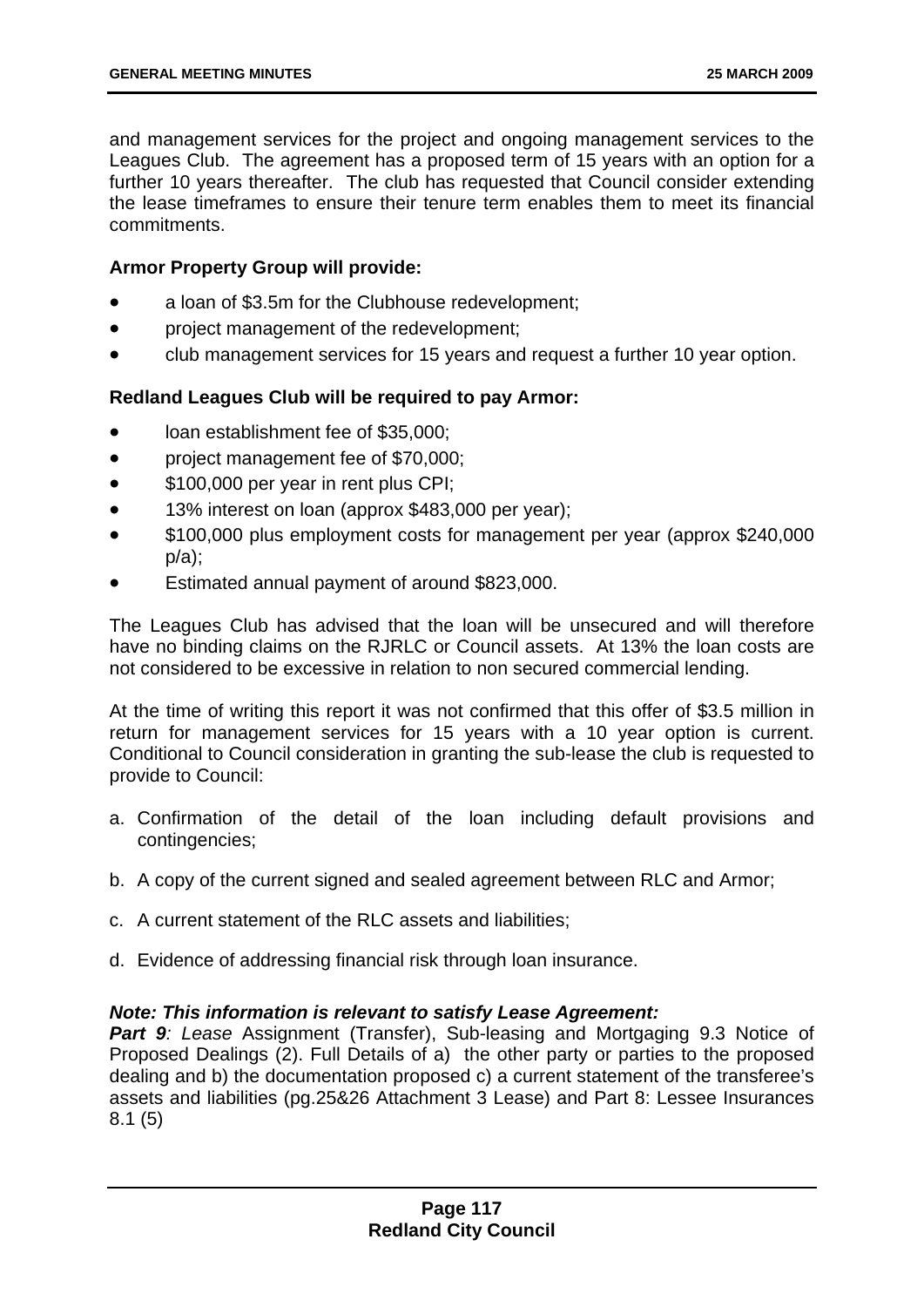# **[Capital Upgrade](#page-84-0)**

[Central to the RJRLC and RLC business plan is the renovation and extension of the](#page-109-0)  [clubhouse facilities. Plans and a scope of works have been drawn up by Project](#page-109-0)  [Leaders Australia. Project Leaders Australia has proposed a partnership with](#page-109-0)  [Hutchinson Builders for the entire design and construction of the renovations and](#page-109-0)  [extension.](#page-109-0) 

[In a letter dated 13 August 2007 from Project Leaders Australia to the RLC](#page-125-0)  [\(document 7\), Project Leaders Australia specify the budget for the scope of works](#page-125-0)  [summarised to be \\$3,124,682 not including GST. However there are a number of](#page-125-0)  [significant items that Project Leaders Australia have indicated are not included in this](#page-125-0)  [budget. These items have not been costed into the financial projections.](#page-125-0) 

[As indicated in the Redevelopment Agreement there is an expectation that the](#page-136-0)  [Leagues club will deliver:](#page-136-0) 

- [New demountable building for office space and first aid room;](#page-137-0)
- [Refurbished change rooms.](#page-137-0)

[Both of these items lack any supporting detail with regard to timeframes, cost and](#page-137-0)  [quality and location and require significant planning and budget to deliver. Council](#page-137-0)  [has a vested interest in these proposed constructions and ongoing management of](#page-137-0)  [these facilities. Demountable buildings are a temporary fixture and are not](#page-137-0)  [considered by Council as a suitable solution to relocating sport operations on a](#page-137-0)  [permanent basis.](#page-137-0) 

[Conditional to Council consideration in granting the sub-lease, it is requested that the](#page-145-0)  [club provide to Council updated detail of quotes and scopes to include relevant](#page-145-0)  [timeframes and costs for:](#page-145-0) 

- [a. Proposed works of Leagues Club \(current quote and scope are outdated\);](#page-148-0)
- [b. Cost of listed exclusions to proposed works of Leagues Club;](#page-150-0)
- [c. All outstanding capital construction items for proposed relocation of RJRLC and](#page-152-0)  [upgrade of change rooms;](#page-152-0)
- [d. Include all revised items in updated financial projections identified by both](#page-152-0)  [independent consultancy reports.](#page-152-0)

### *[Note: This information is relevant to satisfy Lease Agreement:](#page-155-0)*

**Part 9**: Lease Assignment (Transfer), Sub-leasing and Mortgaging 9.5 Suitability of [Proposed Transferee / Sublessee. Items 1-4](#page-155-0)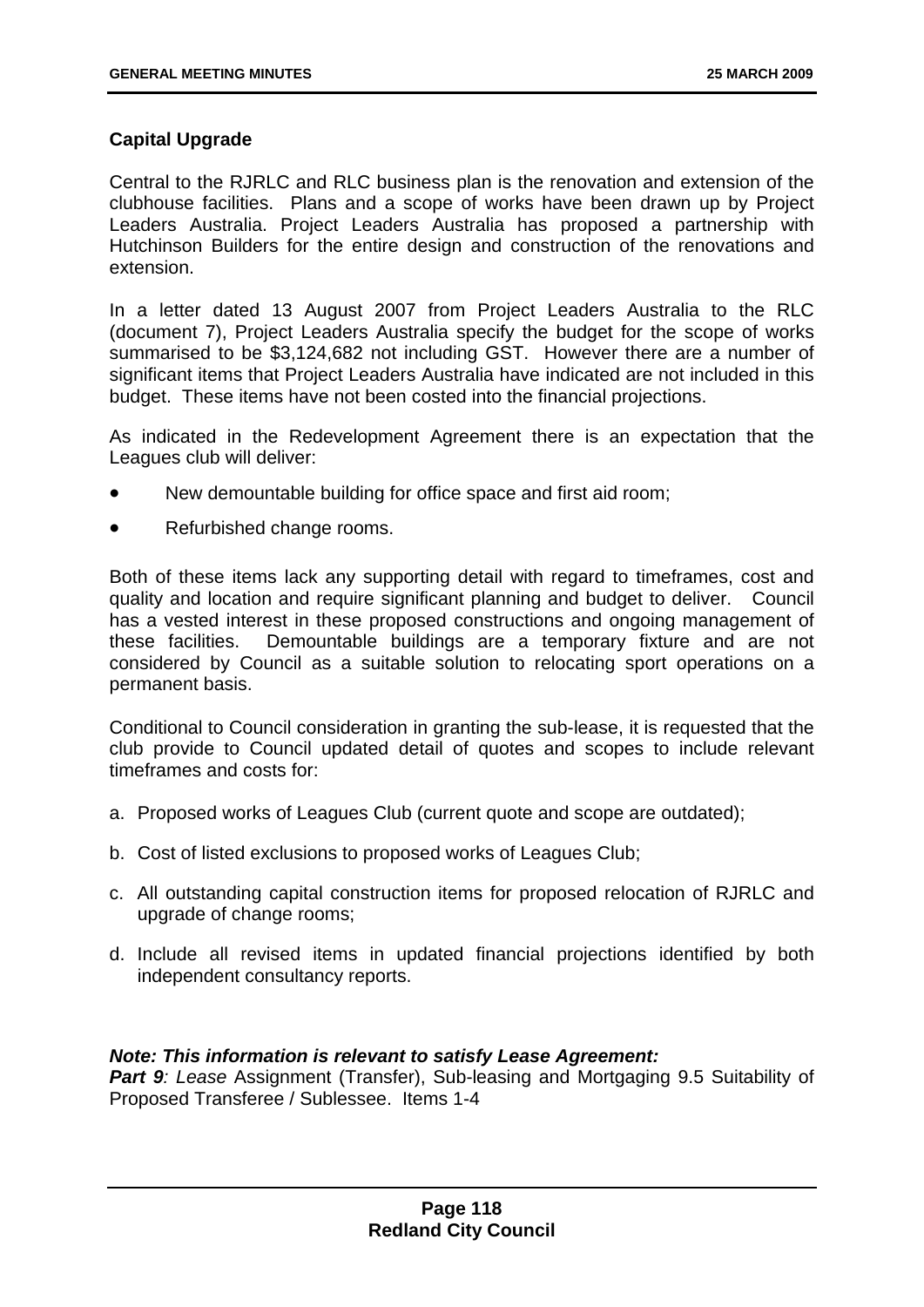### **[Liquor Licence transfer](#page-159-0)**

[The Redlands League Club has advised that a further condition of the gaming](#page-160-0)  [approval is that the liquor licence is also transferred from the Juniors. Land owner](#page-160-0)  [approval will be required for this to occur and is generally approved by the Chief](#page-160-0)  [Executive Officer. This is likely to be approved if the sub lease is approved by](#page-160-0)  [Council. The deadline for this approval is 30 March 2009.](#page-160-0) 

By transferring the sub-lease to the Redlands League Club it frees the RJRLC to concentrate on delivering sport operations without binding them to the loan or the licensed club operations.

### **Financial Assessment of Project Proposal**

In assessing the information put forward by the Club, Council has sought internal advice from relevant divisions as well as seeking external independent advice from two Consultancy firms specialising in the clubs industry (Attachment 2&3). This assessment has revealed that:

- The sub-lease concerns a community sporting club that currently operates 30 gaming machines and small scale food and beverage facilities;
- Current financial position and performance of benchmarked core licensed operational performance is well below the typical club industry range;
- Census data indicate some potential for licensed club facilities in this area;
- Given that gaming revenue is the largest contributor to total revenue (81% for year one) and profit, the success of the Club extensions hinges on the success of gaming.
- Financial projections for years1&2 is representative of very strong operating levels. These projections are achievable with very strong management, cost controls and consistent business operations in place. Future predictions beyond the second year indicate operating levels above current market growth and may not be achievable;
- The plan does not outline project risks and measures to minimise risk;
- There are a number of items listed as exclusions to the project scope that need to be fully identified and costed (electrical mains supply and upgrade, furniture and furnishings, telephone/data/AV, loose kitchen equipment/plateware, signage, security, authority approvals, poker machine bases and installation, project contingency etc);
- Items not included in the scope of works in 2006 would result in significant additional capital;
- The costing is now 18 months old and may have to be revised for current pricing;
- The draft projections are not accompanied by written assumptions and as such this review is limited;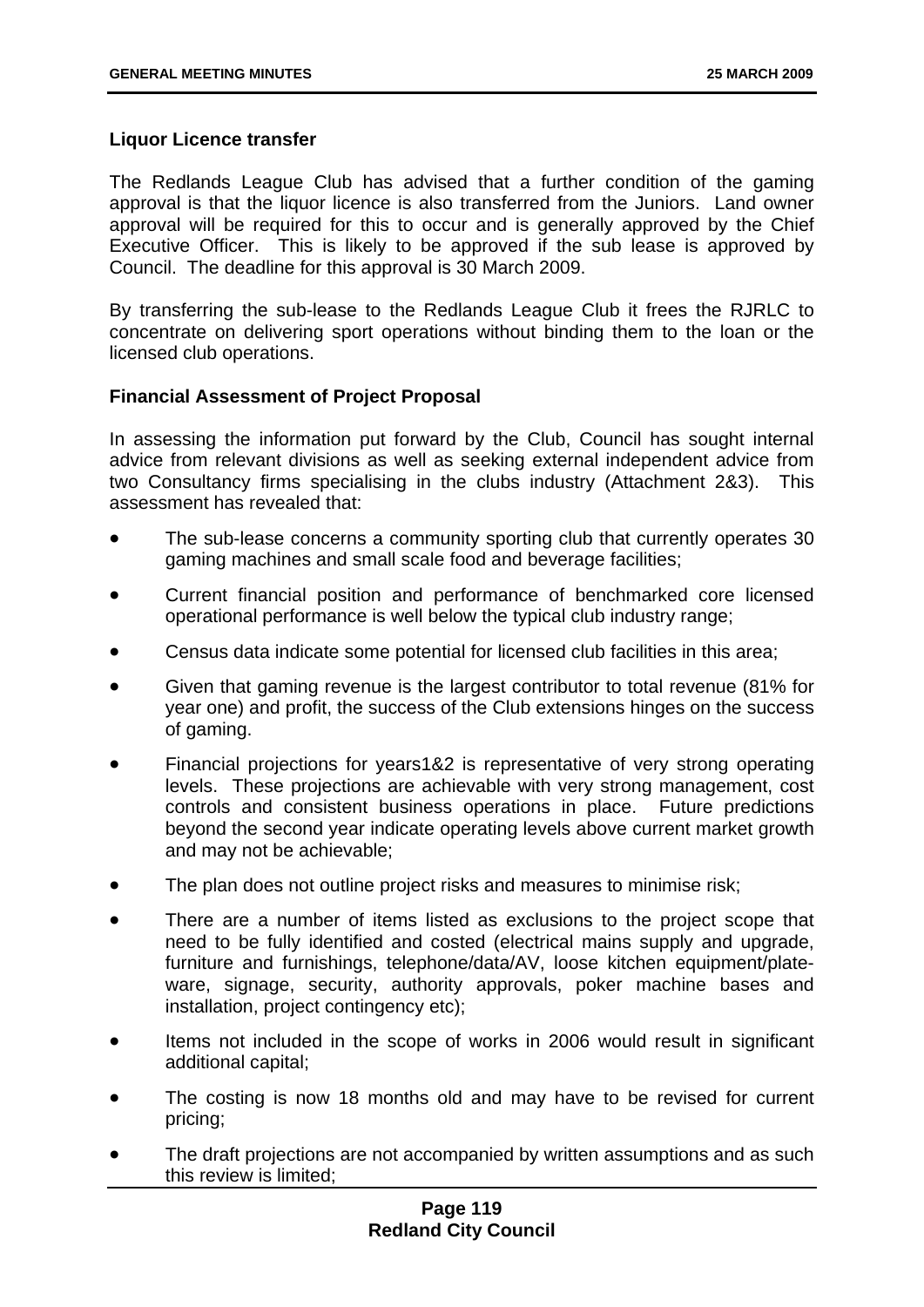- The Clubs gaming and bar revenue projections are comparable to a well run, highly financially successful licensed club with 120 gaming machines. It is not possible to tell whether these projections will be achieved given the other areas raised in this review;
- There is no income tax expense included in the projections;
- The club will require an increase in working capital to cover items such as increased floats, stocks, uniforms etc;
- No capability statement or profile on Armor has been reviewed and their level of experience with managing successful licensed club venues is unknown;
- Suitable experienced management will be key ingredients in the success of the Club in the future;
- Lack of Development Application considerations (timeframe and cost implications).

Given the current weak financial position of both the RJRLC and RLC and the strong competitive pressure for licensed venues within proximity to the Club along with the lack of crucial information, it is identified that there are risks to this proposal as it is currently presented.

### **Conclusion**

In developing the options for Council resolution on the sub-lease request, officers have considered the needs of the clubs to achieve financial security to support rugby league activities at Pinklands, and also the longstanding desire of members to upgrade the club house.

From a strict liability perspective, the information that Council has before it presents a material risk identified independently by experts who have also requested additional information particularly because of the economic climate. These considerations may not lead to a refusal but rather a notation and request for the outstanding issues to be addressed.

Under Council's Leasing Policy, POL 3071, the role of community organisations in contributing to the quality of life of the community is acknowledged. The leasing policy is embedded in a partnership approach between Council and the clubs who lease or seek to lease Council land. Council officers are available to work with the three Rugby League Clubs at Pinklands to assist them to further this sub-lease proposal and/or develop other viable options for the redevelopment of the facilities and financial security of the sporting clubs.

Redlands Junior Rugby League Club, Redlands Leagues Club and Redland District Rugby League have collectively presented their strategy and are united in their resolve to achieve positive outcomes for sport and the community. The club believes their plan is sound and their goals achievable.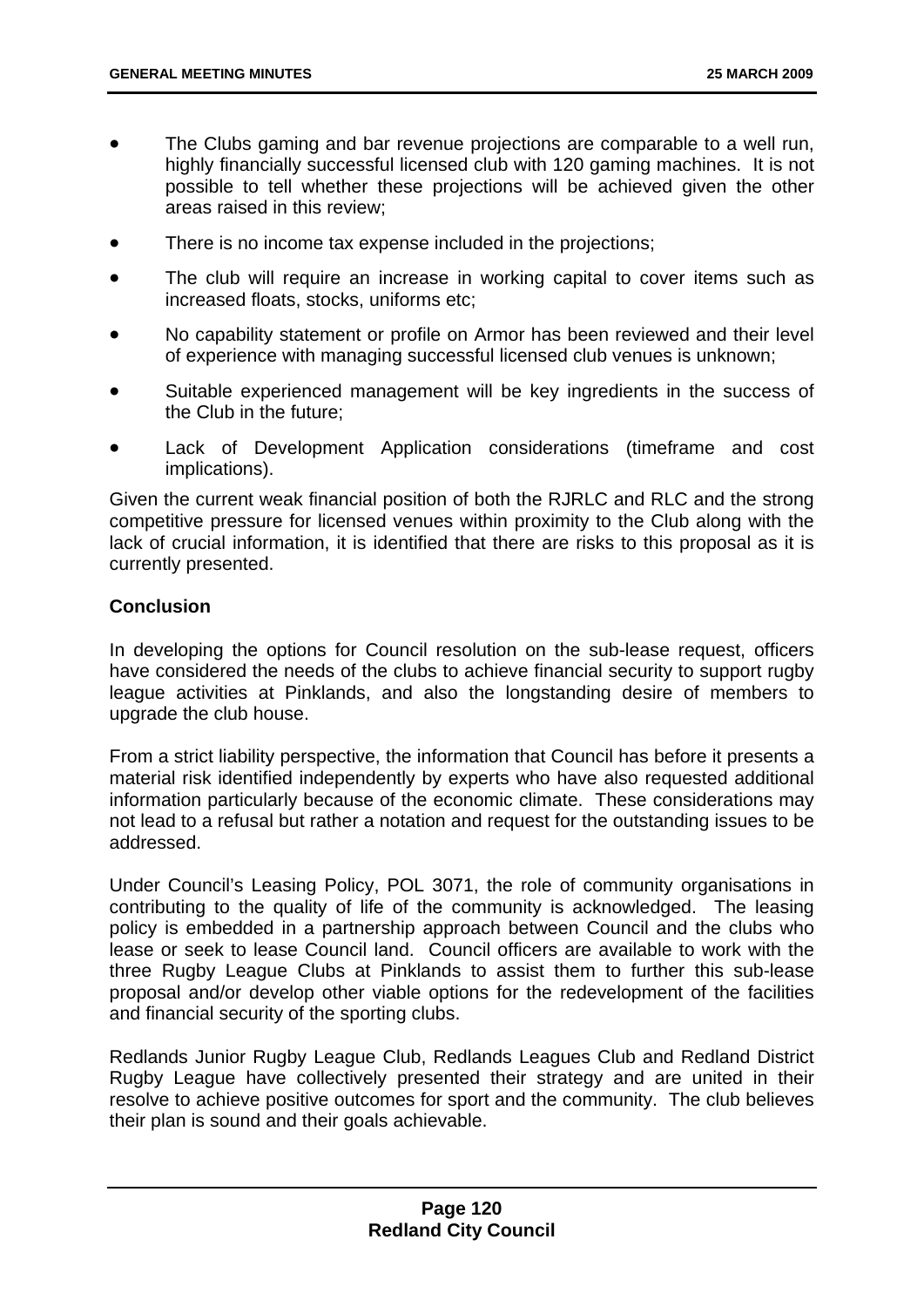In addressing risk exposure to Council it is reasonable to request that any risk (perceived or real) identified through this process is able to be remedied through conditions placed on the lease and sub-lease and or the inclusion of a bond. In doing so it is reasonable for Council to support the sub-lease proposal based on those conditions.

### **RELATIONSHIP TO CORPORATE PLAN**

The recommendation primarily supports Council's strategic priority to build safe, strong and self reliant communities with access to community services, infrastructure and opportunities for participation in community life.

### **FINANCIAL IMPLICATIONS**

The legal cost for the preparation of a sublease will be the responsibility of the Clubs along with costs associated with the required Development Approval for the Clubhouse upgrade as well as any new buildings outside the current footprint.

## **PLANNING SCHEME IMPLICATIONS**

The Land Use Planning Group was consulted and it is considered that the outcome of recommendations in this report will not require any amendments to the Redlands Planning Scheme.

### **CONSULTATION**

- Greg Jensen - Manager Customer and Community Services;
- Merv Elliott – Manager Property Services;
- Andrew Ross Manager Legal Services;
- Wayne Dawson Manager Land Use Planning;
- Stephen Hill – Principal Adviser Land Use Planning;
- Bruce Appleton Service Manager Development Coordination;
- Chris Vize – Senior Planner Development Assessment;
- Michael Pease – Division Manager SE Queensland Rugby League;
- Executive members RJRLC, RLC, RDRL;
- Written Reports from two Independent Consultants.

### **OPTIONS**

### **PREFERRED**

That Council resolve as follows:

1. To grant in principle approval of the application from the Redlands Junior Rugby Leagues Club Inc to sublease the premises to the Redlands Rugby League Club, subject to and prior to executing the sub-lease that the clubs provide: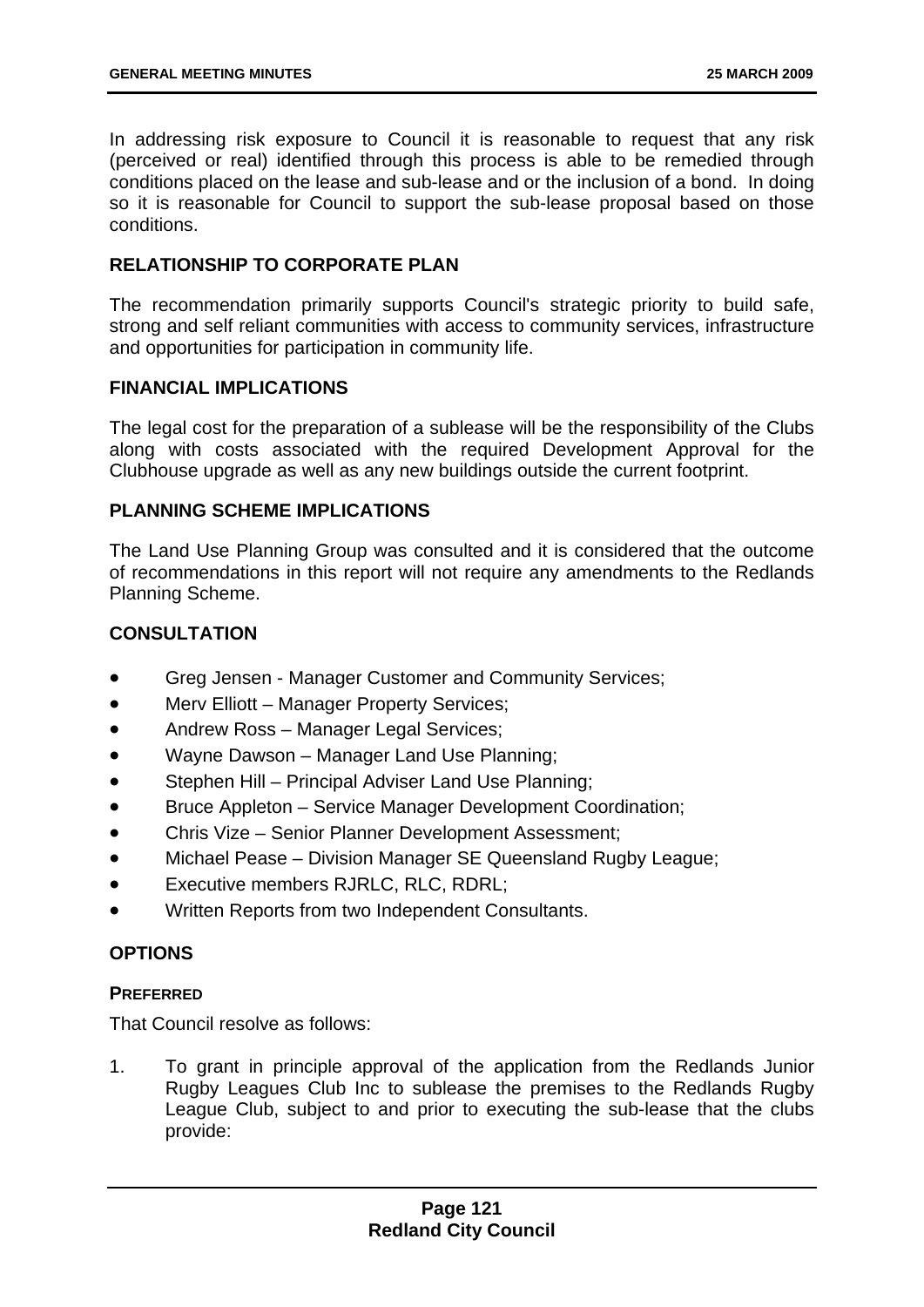- a) A signed and sealed copy of the Finance Agreement and conditions between Redlands Leagues Club Inc and the Financier.
- b) A sufficient guarantee or bond to ensure the performance of their obligations under the sublease and renovations of the premises.
- c) A suitable plan identifying the area used by Redlands Junior Rugby League within the proposed renovations of the premises.
- d) A signed Consent Agreement in accordance with clause 9.5 of the head lease to ensure the sub-lease is conducted in accordance with the head lease and the Clubs application; including the allocation of a minimum of \$50 000 per year (CPI indexed annually) donation from RLC to RJRLC each year as a default provision to the sub-lease regardless of profit.
- 2. To amend the head lease from Council to the Redlands Junior Rugby League Club Inc by extending the lease term from 20 years to 25 years, in accordance with the sub-lease application;
- 3. To delegate authority to the Chief Executive Officer to make, vary or discharge the head lease to Redlands Junior Rugby Leagues Club Inc and sub-lease to Redlands Rugby League Club;
- 4. To delegate authority to the Chief Executive Officer to sign all relevant documentation, including approval of the Transfer of the Liquor Licence from Redlands Junior Rugby League Club to Redlands Leagues Club Inc.; and
- 5. To note the findings from the Independent Reports.

### **ALTERNATIVE OPTION 1**

That Council resolve as follows:

- 1. To note the application from the Redlands Junior Rugby Leagues Club Inc to sublease the premises to the Redlands Rugby League Club;
- 2. To defer a decision of the application until the Redlands Junior Rugby Leagues Club Inc provide additional information under s9.3 (4) of the lease, which is reasonably required to assess the application, namely:
	- a) Confirmation of the detail of the loan including default provisions and contingencies;

b) A copy of the current signed and sealed agreement between RLC and Armor;

- c) A current statement of the transferee's assets and liabilities;
- d) Evidence of addressing financial risk through loan insurance and contingencies;
- e) Proposed works of Leagues Club (current quote and scope are outdated);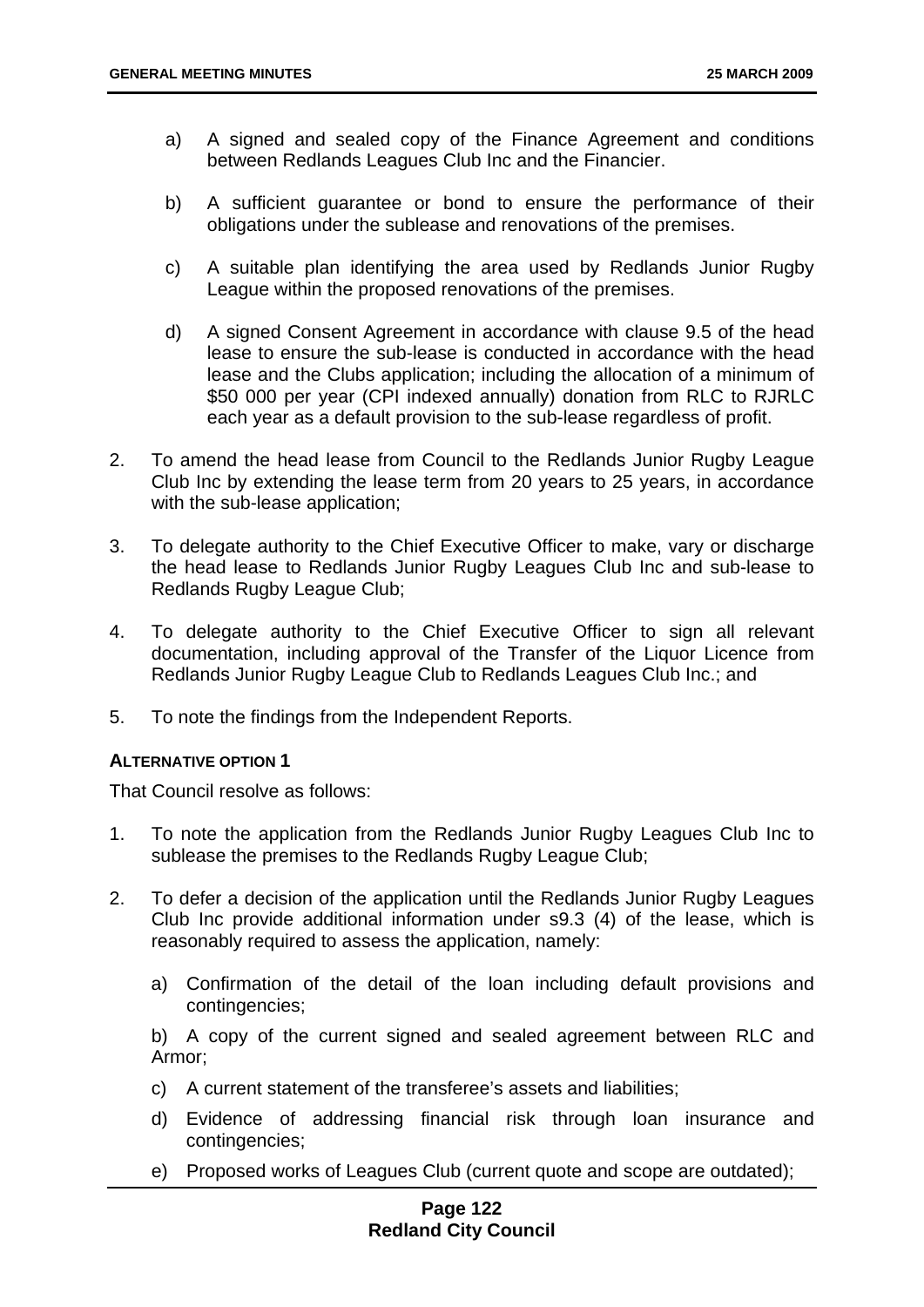- f) Cost of listed exclusions to proposed works of Leagues Club;
- g) All outstanding planning and capital construction items for proposed relocation of RJRLC and upgrade of change rooms;
- h) Include all revised items in updated financial projections identified by both independent consultancy reports;
- i) Satisfactorily address all outstanding issues that present risk to Council.
- 3. To note the findings from the Independent Reports.

### **ALTERNATIVE OPTION 2**

That Council resolve as follows:

- 1. To note the application from the Redlands Junior Rugby Leagues Club Inc to sublease the premises to the Redlands Rugby League Club;
- 2. To work with the club to provide the additional information and/or develop viable options for the redevelopment of the facilities and the financial security of RJRLC to support Rugby League; and
- 3. To note the findings from the Independent Reports.

### **OFFICER'S/COMMITTEE RECOMMENDATION/ COUNCIL RESOLUTION**

| Moved by:    | Cr Henry    |
|--------------|-------------|
| Seconded by: | Cr Williams |

**That Council resolve as follows:** 

- **1. To grant 'in principle' approval of the application from the Redlands Junior Rugby Leagues Club Inc to sublease the premises to the Redlands Rugby League Club, subject to and prior to executing the sublease that the clubs provide:** 
	- **a) A signed and sealed copy of the Finance Agreement and conditions between Redlands Leagues Club Inc and the Financier;**
	- **b) A sufficient guarantee or bond to ensure the performance of their obligations under the sublease and renovations of the premises;**
	- **c) A suitable plan identifying the area used by Redlands Junior Rugby League within the proposed renovations of the premises;**
	- **d) A signed Consent Agreement in accordance with clause 9.5 of the head lease to ensure the sub-lease is conducted in accordance with the head lease and the Clubs application; including the allocation of a minimum of \$50 000 per year (CPI indexed annually) donation from**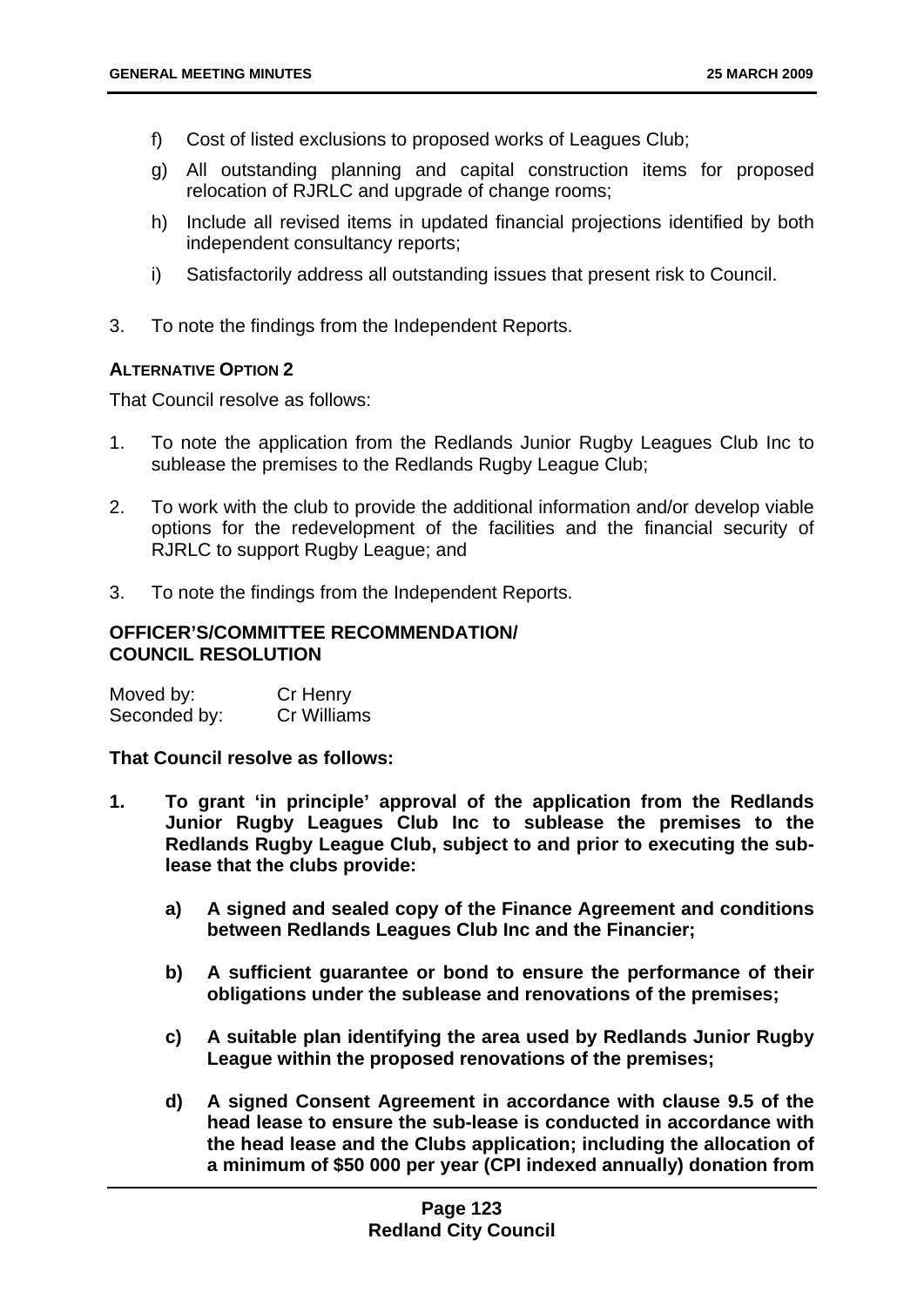**RLC to RJRLC each year as a default provision to the sub-lease regardless of profit;** 

- **2. To amend the head lease from Council to the Redlands Junior Rugby League Club Inc by extending the lease term from 20 years to 25 years, in accordance with the sub-lease application;**
- **3. To delegate authority to the Chief Executive Officer to make, vary or discharge the head lease to Redlands Junior Rugby Leagues Club Inc and sub-lease to Redlands Rugby League Club;**
- **4. To delegate authority to the Chief Executive Officer to sign all relevant documentation, including approval of the Transfer of the Liquor Licence from Redlands Junior Rugby League Club to Redlands Leagues Club Inc; and**
- **5. To note the findings from the Independent Reports.**

### **CARRIED**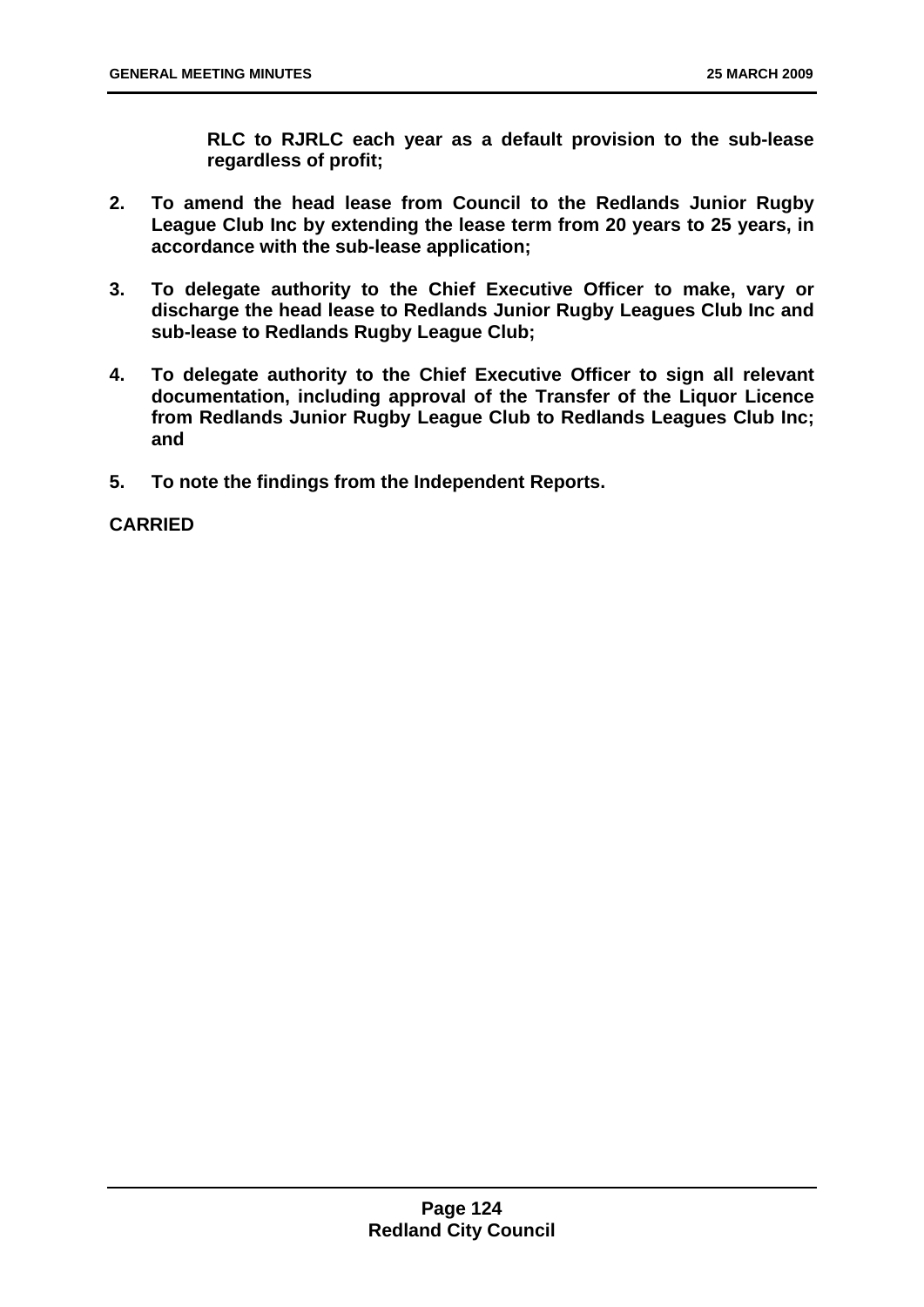### <span id="page-125-0"></span>**12.4 COMMITTEE CLOSED SESSION**

### **MOTION TO CLOSE COMMITTEE MEETING**

The meeting was closed to the public under Section 463(1) of the *Local Government Act 1993* to discuss the following items:

### **4.1 Donald Simpson Centre (DSC)**

The reason under the *Local Government Act 1993* that is applicable in this instance is as follows:

*"s.463(1)(e) contracts proposed to be made by it" (Council)* 

and

#### **4.2 Proposed Purchase of Land – Redland Bay**

The reason under the *Local Government Act 1993* that is applicable in this instance is as follows:

*"s.463(1)(h) other business for which a public discussion would be likely to prejudice the interests of the local government or someone else, or enable a person to gain a financial advantage."* 

# **MOTION TO REOPEN COMMITTEE MEETING**

The meeting was again opened to the public.

### **12.4.1 DONALD SIMPSON CENTRE (DSC)**

| <b>Dataworks Filename:</b>       | <b>CP Donald Simpson Over Fifties Leisure Centre</b>                        |
|----------------------------------|-----------------------------------------------------------------------------|
| <b>Responsible Officer Name:</b> | <b>Roberta Bonnin</b><br><b>Manager Community and Social Planning Group</b> |
| <b>Author Name:</b>              | <b>Frank Pearce</b><br><b>Senior Advisor Community Development</b>          |

#### **EXECUTIVE SUMMARY**

In the Donald Simpson Centre (DSC) Council has a valuable asset successfully delivering services to the Redlands community at relatively low ongoing cost to Council. Its success in program delivery is largely due to the funded management of the centre. While the informal arrangement between Council and the Centre has worked in the past, this arrangement needs to be formalised to ensure a clear, accountable and productive relationship in the future.

Clarifying the relationship between the DSC and Redland City Council will have the following benefits:

### **Page 125 Redland City Council**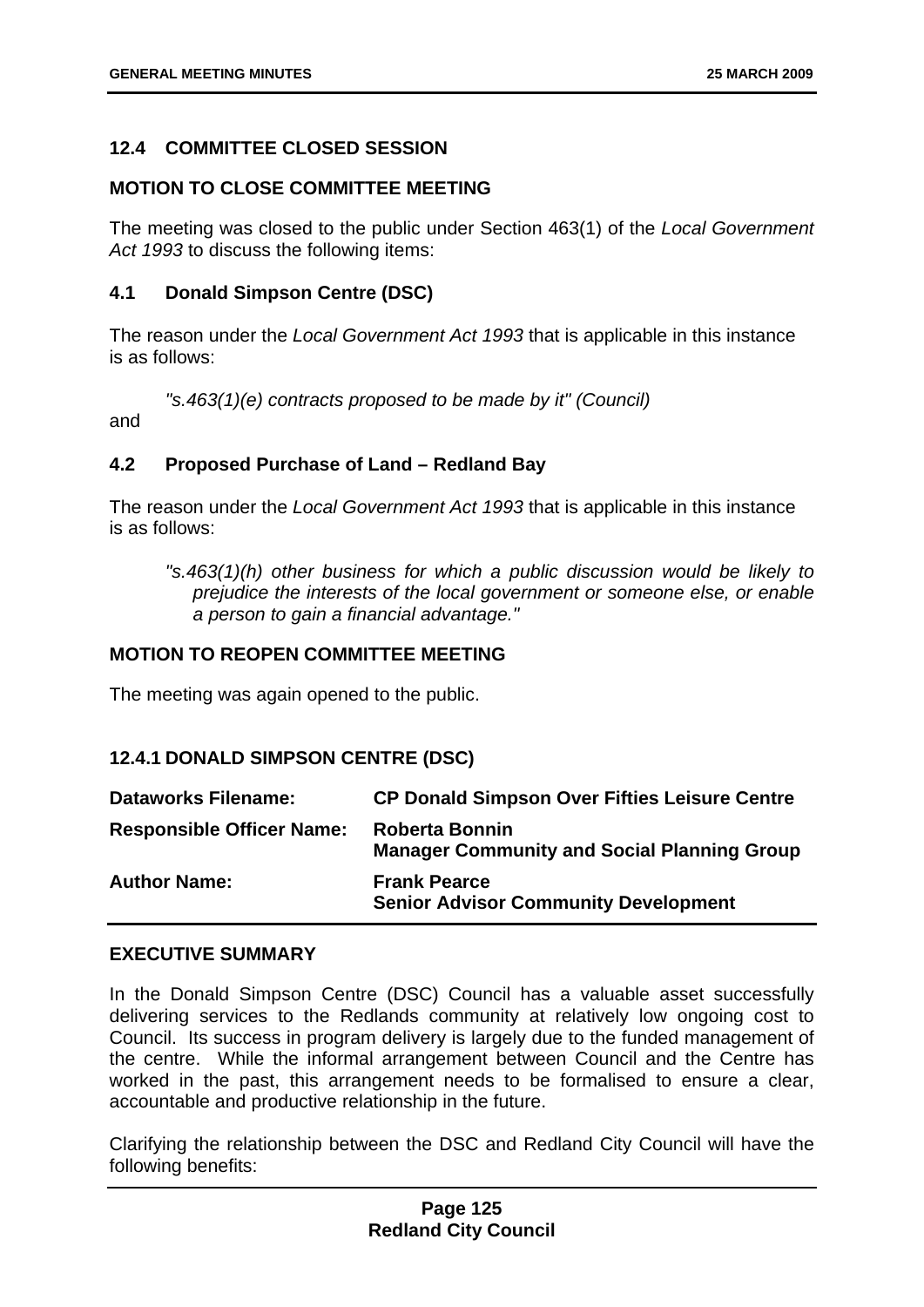- Both Council and the DSC will have a clear basis for their ongoing relationship;
- Formal agreements will provide more accurate grounds for future budgeting;
- Council will comply with the Auditor General of Queensland's recommendations; and
- Formal agreements will provide greater surety that services delivered from the DSC will be meeting identified community needs.

### **PURPOSE**

This document seeks to clarify the relationship between the Redland City Council and the DSC and makes recommendations concerning:

- 1. Tenure arrangements for the DSC and responsibility for maintenance of building and grounds;
- 2. A partnership agreement for the recurrent funding of the Centre;
- 3. Funding the ongoing capital works program; and
- 4. Changing the asset assignee for the facility.

# **BACKGROUND**

There are a range of issues that have highlighted the need for this review including:

- Ongoing confusion about the relationship between DSC and Redland City Council;
- The recently adopted (January 2008) "Leasing of Council Land and Facilities" Policy (POL-3071);
- The examination of Redland City Council's support to community organisations through the current Grants Amalgamation review;
- The Auditor-General of Queensland's report on the "Administration of Grants and Funding to Community Organisations in Queensland", which highlighted the inappropriateness of Councils' funding organisations without formal agreements or contracts; and
- Recent concerns around the ongoing maintenance costs to Council of the Donald Simpson Centre.

### **History and Structure of Donald Simpson Centre**

The DSC is a not for profit company limited by Guarantee. It has a board of 13 members. Half of the board is appointed by Councillors and the other half elected, though endorsed by Council. The Mayor and another Councillor are ex-officio (nonvoting) board members.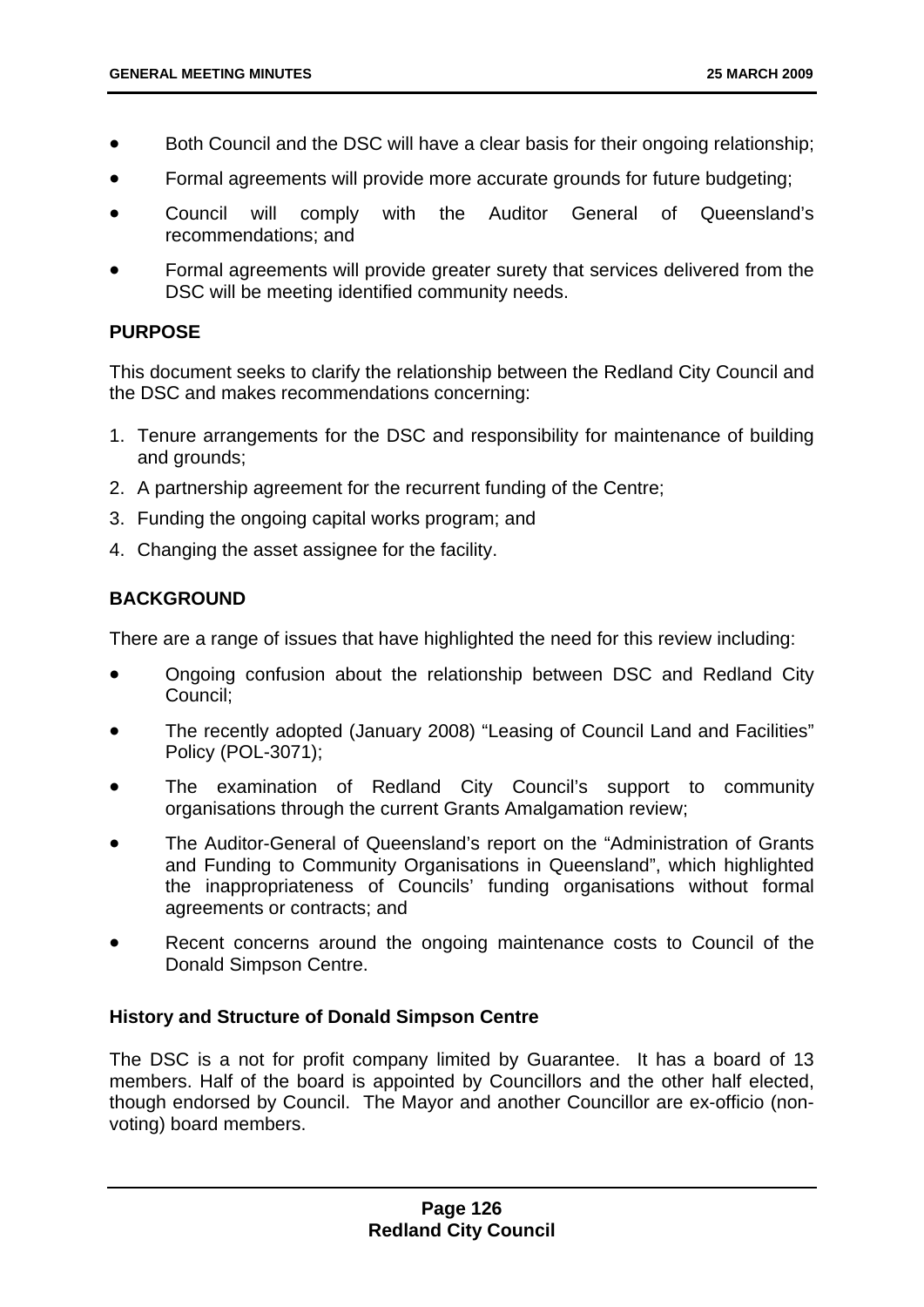It was formed in 1987 and exists "To enhance and enrich the quality of life of the mature citizens of the Shire through activity and friendship".

The Centre was constructed in 1987 with the following funding:

| <b>Redland Shire Council</b>   | \$536,667.00 |
|--------------------------------|--------------|
| <b>Federal Government</b>      | \$366,667.00 |
| <b>State Government</b>        | \$66,666.00  |
| Home and Community Care (HACC) | \$100,000.00 |
| <b>Public Donations</b>        | \$39,000.00  |
|                                |              |

# **TOTAL: \$1,109,000.00**

In 1997 the Centre was extended at an approximate cost to Council of \$255,000.

Over the years DSC has enjoyed an effective working relationship with both Councillors and Council Officers, particularly under the leadership of the current manager, Ernie Harrison.

### **Donald Simpson Over 50s Leisure Centre Strategic Plan 2004/2016**

In 2004, a Strategic Plan was developed for the DSC. In summary the plan included:

**Vision** – *"We envisage the Redland Shire as a region where senior members are provided with wide ranging opportunities and supports to enjoy and participate in community life."* 

**Mission** – *"We will operate the Donald Simpson Over 50s Leisure Centre as a centre*  for excellence for members, as a model for other parts of the Shire and beyond, as a *shared venture with the Redland Shire Council."*

### **Goals**

- 1. Donald Simpson Centre Development: Progressively make structural changes and increase the range of services.
- 2. Sub Centre Development: Provide services in Redland Shire population centres that do not have easy access to Cleveland.
- 3. Corporate Services Development: Continuously improve the operations of the centre.

### **Council's current level of support**

The DSC building is owned by Council who provide support on three levels:

1. Provision and maintenance of the facility. Council currently maintains both the building and the grounds. Council's annual maintenance budget for the centre is in the order of \$28,000 which excludes officer time. This amount covers both building and structural maintenance. The DSC 2008 Annual Report estimates the notional rental value of the premises at \$261,220 p.a. although no rent is actually paid, and this is not included as part of their profit and loss statement.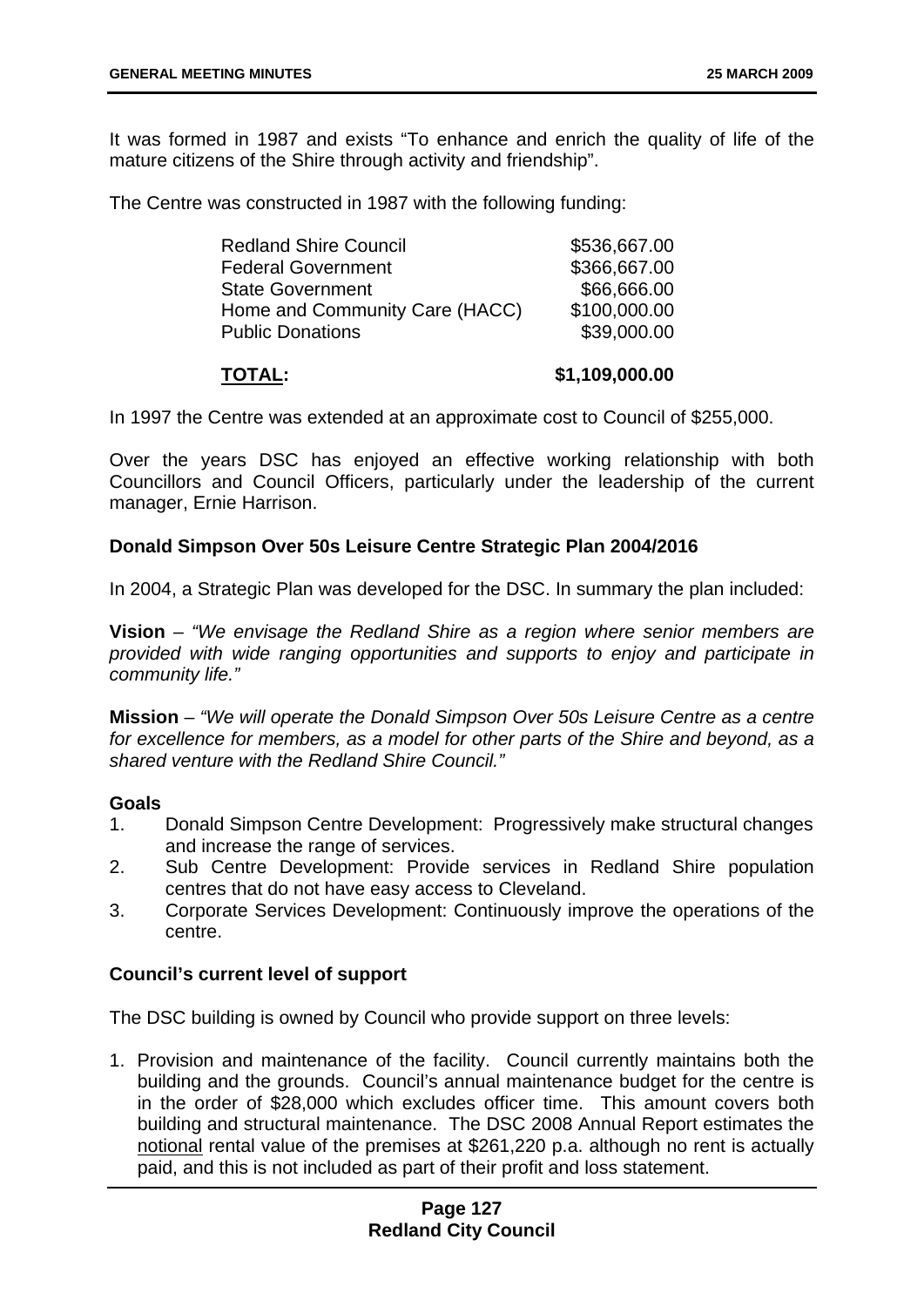- 2. The centre receives an annual grant of \$57,180 which has been indexed in previous years. This annual grant is provided to assist in meeting the salary of the manager and administrative costs. Combining the annual grant with the maintenance budget, rates etc results in a \$128,326 annual allocation to the DSC.
- 3. In February 2006, Council received the *"DSC Over 50 Leisure Centre Facility Management Plan"*. This plan defined the short, medium and long term needs of the centre and quantified the costs needed to facilitate the works. After receiving the report Council resolved "*That the facility improvement be given consideration in the 10 Year Capital Expenditure Program."* The current status of this program is explained in the table below:

| <b>Stag</b> | <b>Description</b>                      | <b>Time</b> | Approx. cost        |
|-------------|-----------------------------------------|-------------|---------------------|
| е           |                                         |             |                     |
|             | <b>Upgrade Toilets</b>                  | 05/06       | \$50,000            |
|             | Reconfigure foyer                       |             |                     |
|             | Acoustic Treatment small activity       |             |                     |
|             | room                                    |             |                     |
| 2           | Upgrade electricals                     | 06/07       | \$310,000           |
|             | Suspended ceiling in large activity     |             |                     |
|             | room                                    |             |                     |
|             | Air condition large activity room       |             |                     |
| 3           | Acoustic division in large activity     | 09/10       | \$300,000           |
|             | room                                    |             |                     |
|             | Reconfiguring awning space              |             |                     |
| 4 and       | Air condition Café and kitchen          | 16/17       | \$470,000<br>(costs |
| 5           | Extend deck and auditorium breakout     |             | may need to be      |
|             | area                                    |             | recalculated        |
|             | garden activity<br>with<br>Rear<br>area |             | the<br>closer<br>to |
|             | disabled access                         |             | time)               |

### **ISSUES**

## **Strategic basis for the ongoing support of Donald Simpson Centre**

While DSC provides a much valued service to the Redlands in a competent manner, the funding needs to be considered within a strategic framework.

### **Population Projections / Social Infrastructure Plan**

The Department of Infrastructure and Planning's December 2008 Queensland's future population report highlights Redlands specific ageing issues in the executive summary.

*"Over one-third of all growth across South East Queensland will be in people aged 65 years or older, but in Redland older people will represent two-thirds of all projected growth. In contrast, Ipswich is set to capture one-third of expected*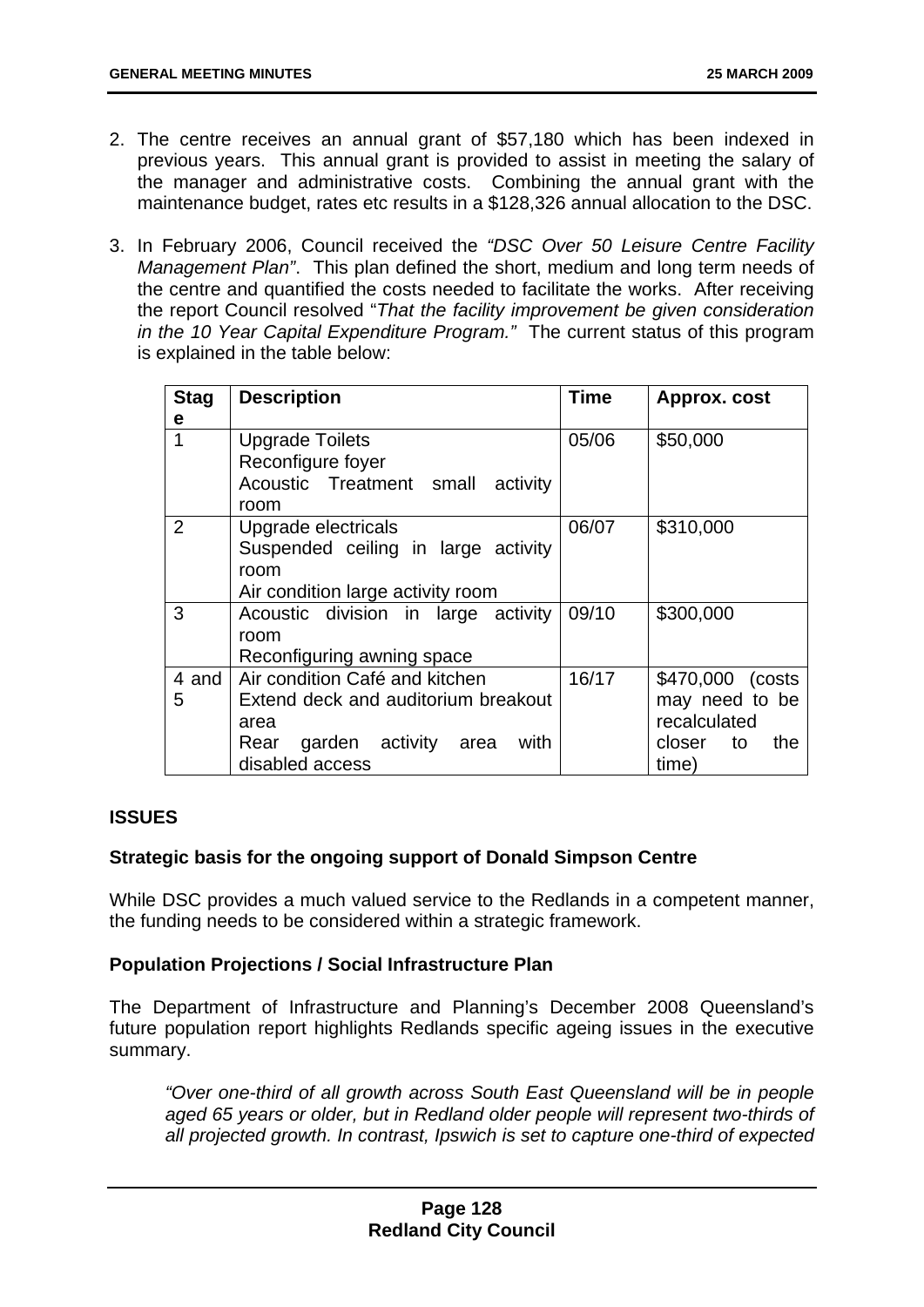*growth of children aged younger than 15 years in South East Queensland."*  [Queensland's future population 2008 edition, pg 4].

Community and Social Planning are nearing completion of a Social Infrastructure Plan for Redland City which identifies necessary community facilities, networks and services across the Redlands. Research underpinning this report has identified the need for a number of facilities in the Southern Redlands and Capalaba that will accommodate seniors' and other community groups. In addition to this, the research has demonstrated a strong need for programming to meet the current and projected needs of the community and fully utilise existing community facilities.

These studies indicate that there will be increasing demand for seniors' facilities and programs in the future, which underlines the importance of the activities the DSC provides and stresses the need for a clear and accountable relationship between Council and the Donald Simpson Centre.

### **Council policy and strategy**

The Seniors Policy adopted in 2006 indicates Councils objectives:

*"To facilitate age-friendly communities (structures, facilities, services and attitudes) that support and enable seniors to enhance wellbeing, develop and maintain strong community ties, and participate at a level of their choosing."* 

Furthermore the *"Ageing Well in the Redlands"* Community Vision indicates Council will:

Establish collaborative partnerships to deliver a range of key programs, projects and initiatives through strategies that:

- a. Address the needs of disadvantaged sectors of the community;
- b. Support healthy ageing on North Stradbroke Island and the Southern Moreton Bay Islands;
- c. Promote healthy lifestyles, preventative care and positive ageing;
- d. Acknowledge the importance of active participation, choice and enjoyment;
- e. Deliver equitable access to support services;
- f. Support innovative approaches to service delivery;
- g. Promote the talents and skills of older workers;
- h. Target a reduction in social isolation:
- i. Deliver community safety;
- j. Achieve housing choice and affordability;
- k. Stimulate opportunities for intergenerational learning and friendship; and
- l. Deliver opportunities for lifelong learning and hobby enrichment.

### **Page 129 Redland City Council**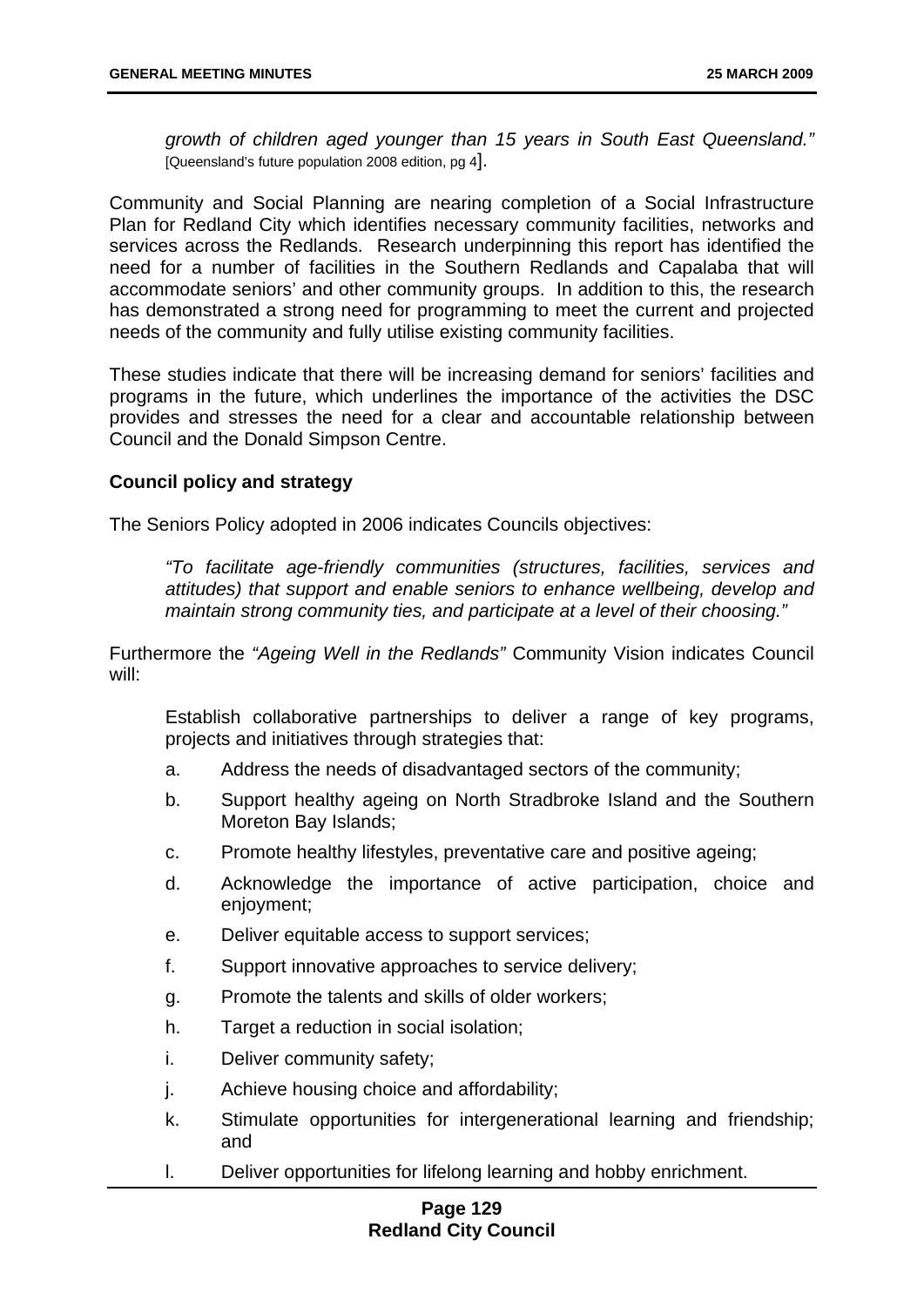DSC delivers an extensive range of programs that meet many of these objectives. From a strategic point of view there are two issues with the delivery of these programs:

- 1. There is no documented agreement that ensures the expenditure of Council funds through the DSC is targeted towards Councils goals – this currently occurs incidentally. This issue can be addressed through the formalisation of a partnership agreement with the Centre.
- 2. There is no mechanism to ensure the services provided by the DSC are equally accessible by seniors living outside the immediate vicinity of the centre. The DSC annual report shows the membership is significantly lower from the western side of Redland City. In addition to this there is a strong possibility that new seniors' facilities will form part of future multipurpose centres in other locations across the Redlands.

There are two possible approaches to ensure equitable funding of seniors programs across the Redlands:

- a) Make similar funding opportunities available to organisations in other parts of Redland City; or
- b) Through the partnership agreement, stipulate DSC delivers outreach programs to these other areas.

It is important to note that while the majority of DSC participants are seniors, the centre does have some younger people participating in various programs.

### **Other Council facilities**

Council owns 35% of the Capalaba Community Centre, but makes no financial contribution to the ongoing operation of the centre. There are also a range of other senior citizens organisations - Redland Bay (250 members), Wellington Point, Thornlands Dance Palais and Capalaba Senior Citizens operating from Council Halls who do not receive an annual subsidy from Council.

The best comparison however, is with other significant Council facilities, delivering services to the community that are directly and solely managed by community organisations e.g.:-

| <b>Facility</b> | Tenure<br>arrangement | Who specifies what<br>services are being<br>delivered? | <b>Funding</b>                                                                                                                                                                                                                 |
|-----------------|-----------------------|--------------------------------------------------------|--------------------------------------------------------------------------------------------------------------------------------------------------------------------------------------------------------------------------------|
| <b>PCYC</b>     | Lease                 | <b>PCYC</b>                                            | Qld Police fund the manager<br>who runs the centre.<br>Additional grant funding is<br>sourced from Dept. Sport and<br>Recreation, Council does<br>some building maintenance.<br>PCYC programs operate on a<br>user pays model. |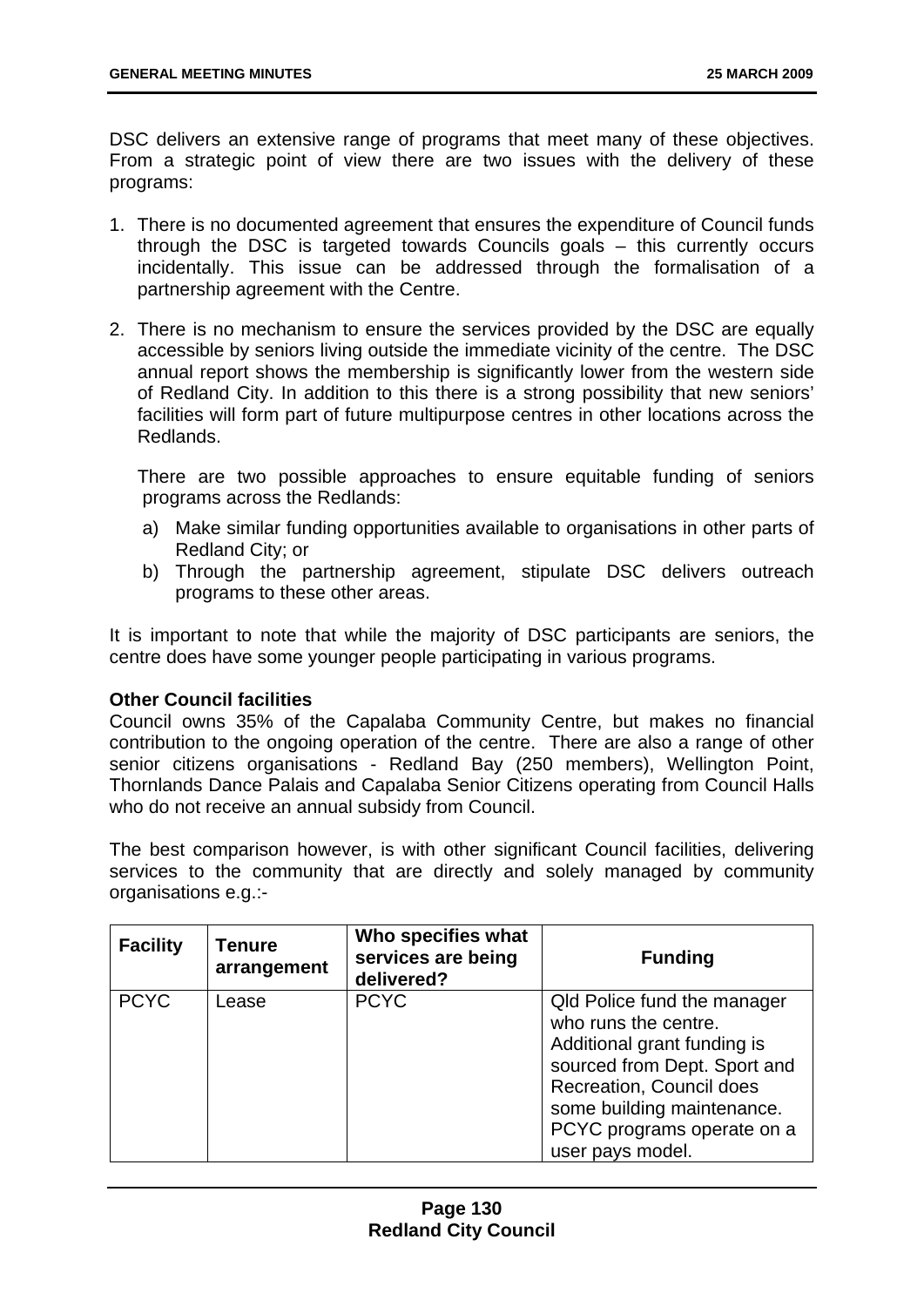| <b>Facility</b>           | <b>Tenure</b><br>arrangement | Who specifies what<br>services are being<br>delivered?             | <b>Funding</b>                                                                    |
|---------------------------|------------------------------|--------------------------------------------------------------------|-----------------------------------------------------------------------------------|
| <b>Redlands</b><br>Museum | Lease                        | Written agreement<br>between Council and<br><b>Redlands Museum</b> | Receives \$170,000 pa Council<br>grant, plus some capital works<br>contributions. |

While there are a range of different mechanisms used to specify and deliver the services from these facilities, it is instructional to note two points:

- 1. The operation of each facility is dependent on grants (either direct cash, provision of staff or payment for maintenance and service costs); and
- 2. The Services / Programs delivered by each of these organisations are specified either directly by or in conjunction with the funding body.

### **Value for money**

The DSC 2007 – 2008 Annual Report indicates a participation rate in excess of 55,000 people per year. At this level the annual direct cost of program delivery to Council works out as less than \$2.40 per participant.

### **SPECIFIC ISSUES:**

### **Tenure arrangements for the Donald Simpson Centre**

There is currently no lease for the building, which is unique for a Council owned building of this value in Redland City.

Council has recently (January 2008) adopted the "Leasing of Council Land and Facilities" Policy (POL-3071) which indicates the desired arrangements for the leasing of the buildings to community organisations.

The policy and accompanying discussion paper recommend the preferred arrangement is a lease covering the footprint of the building.

### **Responsibility for maintenance of building and grounds**

A lease would clearly specify the expectations of maintenance for the building. Discussions with the Corporate Acquisitions, Fleet and Facilities in Council have indicated their preferred arrangement, given the age of the building and increasing level of usage is that Council is responsible for the maintenance of both the structure and fabric of the building, with DSC responsible for minor repairs and replacement. The exact division of responsibility would be specified in the lease.

To streamline the maintenance procedure, it is recommended that Council's Asset Assignee be changed from Customer and Community Services to Facilities Services Unit.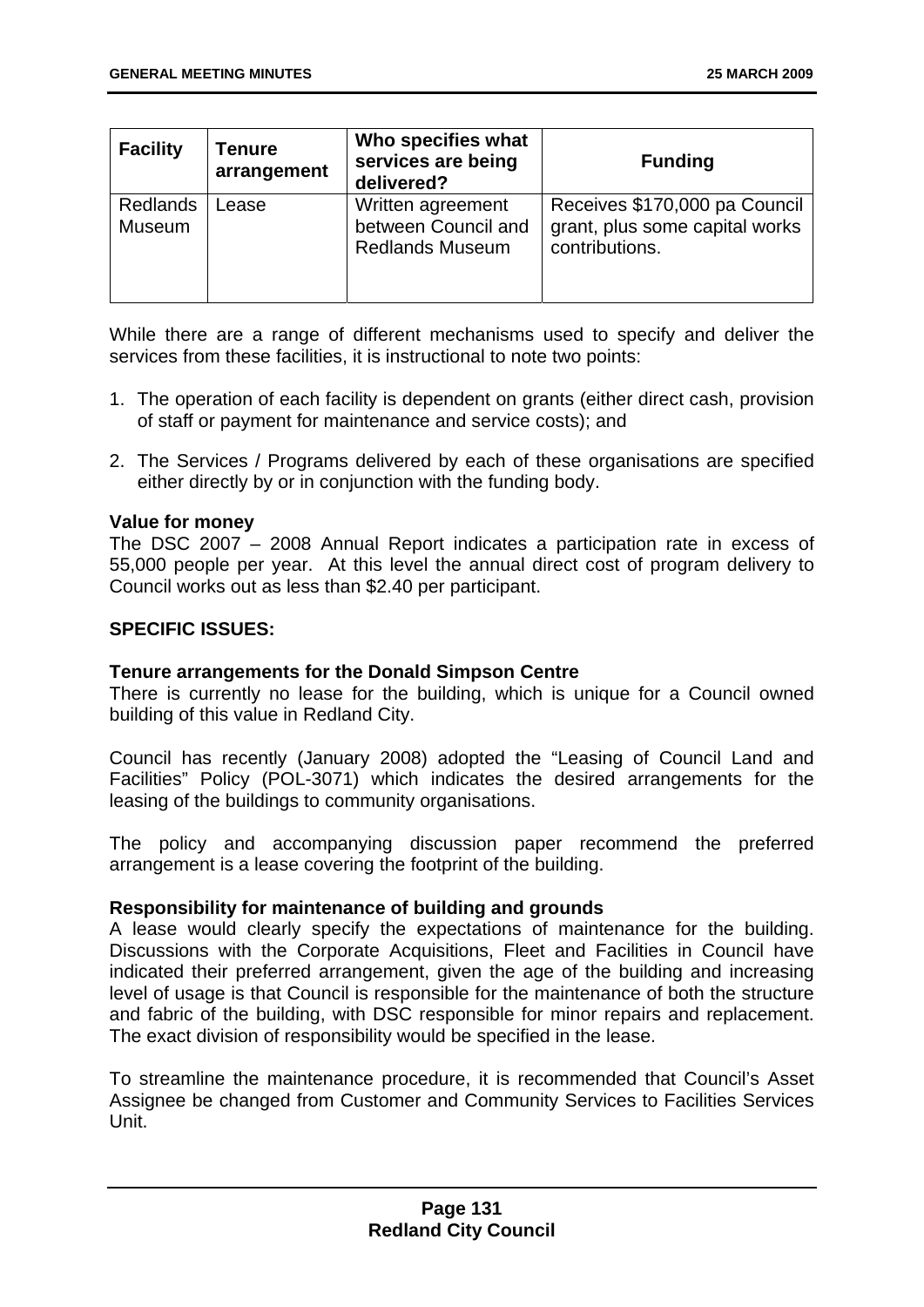To allow for a higher standard of presentation, it is recommended that the garden beds adjacent to the building are included in the lease. The car park area and surrounding parkland are currently maintained by Parks and Conservation Services and there is no identified need to change this.

### **A partnership agreement for the recurrent funding of the Centre**

Council is currently undergoing a review of all grants and funding given to community organisations. This report will recommend that annual funding arrangements such as that between the DSC and Council are referred to the Contract Management Services Unit to advise on the nature of these arrangements. This may involve a contract or a partnership agreement which specifies the responsibilities and expectations of each partner. The necessary agreement between DSC and Council would be developed by Community and Social Planning in consultation with Customer and Community Services, Corporate Acquisitions Fleet and Facilities and Contract Management Services Unit with advice from Legal Services. Community Development will monitor the ongoing implementation of this agreement

### **Ongoing capital works program**

The soon to be released Social Infrastructure Plan will identify a range of needed facilities, services and programs in the Redlands. In a potentially constrained funding environment it will be necessary to carefully prioritise infrastructure funding to achieve the best possible community outcomes. To increase the cost-effectiveness of the capital works program, it would be beneficial if co-contributions from the DSC and grant funding from other organisations were sought.

### **Relationship Management**

A number of Council Officers from different units currently have interactions with the DSC (including Community Development, Community and Social Planning, Facilities Services and Leisure and Recreation Services). Changing the Asset Assignee will streamline the relationship management, however other Business Units will still have cause to interact with DSC and there will be a need for clear and consistent communication between Council units to minimise potential for confusion / duplication of work. Community Development will oversee the ongoing implementation of the partnership agreement.

### **RELATIONSHIP TO CORPORATE PLAN**

The recommendation primarily supports Council's strategic priority to build safe, strong and self reliant communities with access to community services, infrastructure and opportunities for participation in community life.

### **FINANCIAL IMPLICATIONS**

Under this proposal the existing annual financial contribution to the DSC will be formalised through a partnership agreement. Facilities Services Unit will prepare an estimate of ongoing maintenance expenditure based on an Asset Management Plan for inclusion in future budgets and forecasts.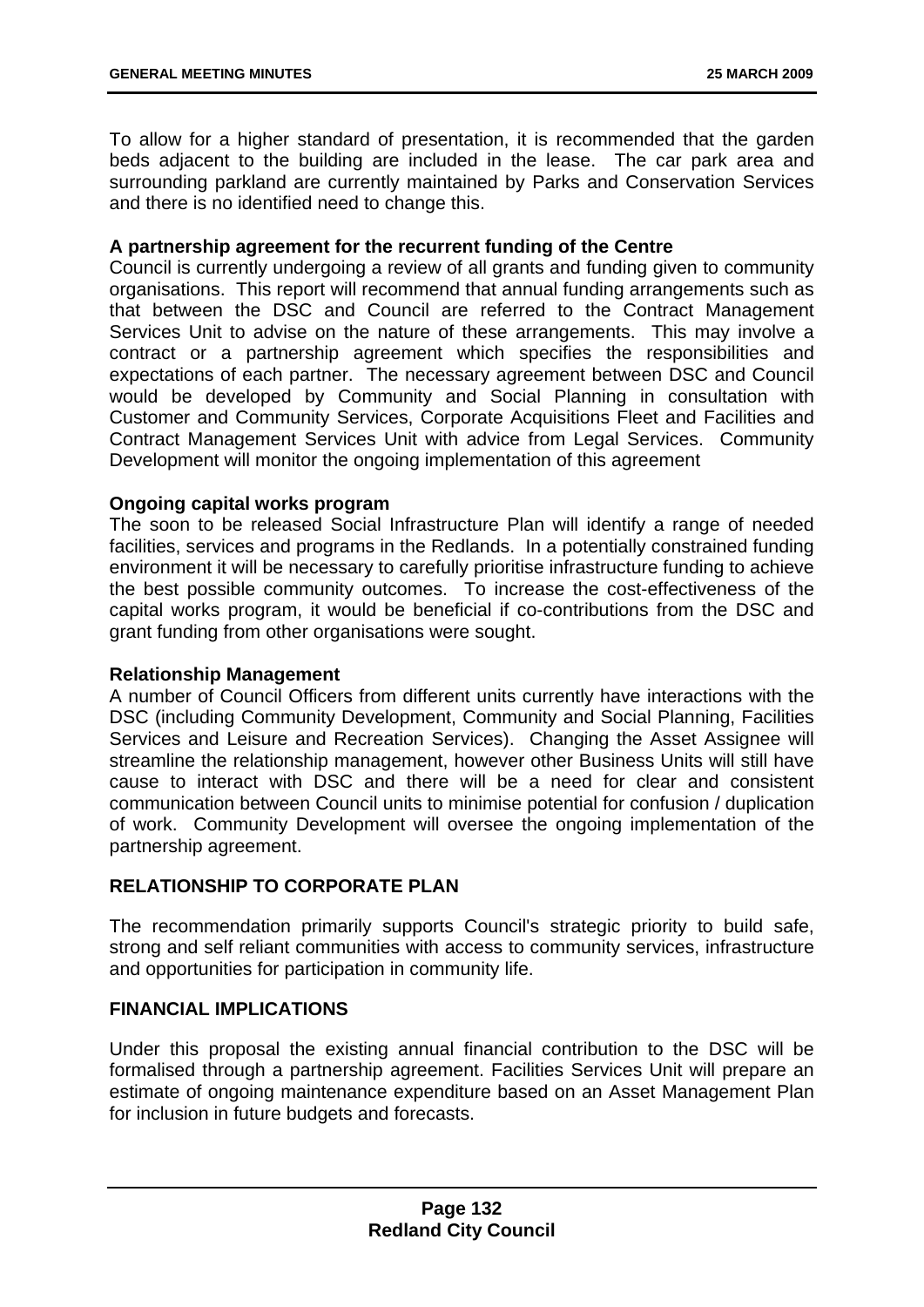# **PLANNING SCHEME IMPLICATIONS**

The Land Use Planning Group was consulted and it is considered that the outcome of recommendations in this report will not require any amendments to the Redlands Planning Scheme.

# **CONSULTATION**

The following Council officers have been consulted in preparing this document:

- Jillian Jones Facilities Services Manager;
- Russell Cook Leisure and Recreation Services Manager;
- Roberta Bonnin Manager Community and Social Planning;
- Karen Finlay Community Development Officer Seniors;
- Mery Elliott Property Services Manager:
- Neil Kesur Parks and Conservation Services Manager;
- Greg Jensen Group Manager Customer and Community Services;
- Brian Lewis Manager Corporate Acquisitions, Fleet and Facilities;
- John Hunter Service Manager Corporate Asset Information.

# **OPTIONS**

# **PREFERRED**

That Council resolve as follows:

- 1. That a formal lease covering the footprint of the building and the garden beds adjacent to the building be established specifying the responsibilities of both parties. Council would be responsible for structural repairs, rehabilitation and maintenance of the fabric of the building, with DSC responsible for minor repairs and replacement. The exact nature of these arrangements (including scheduled inspections by Council staff or agents) would be specified in the lease document;
- 2. That a partnership agreement governing Council's annual funding to the DSC be negotiated that specifies deliverables consistent with Council strategy, including targets to deliver programs to other areas of the Redlands and the requirement for a yearly independent financial audit. This partnership agreement would address ongoing funding, expected outcomes and the review period;
- 3. That the ongoing capital works program (developed in conjunction with Community and Social Planning) be prioritised in the context of other identified social infrastructure needs. Co-contributions from the DSC are introduced and funding from other organisations is sought; and
- 4. That Council's Asset Assignee for the DSC be changed from Customer and Community Services to Corporate Acquisition Fleet and Facilities. Facilities Services unit will then prepare an estimate of ongoing maintenance expenditure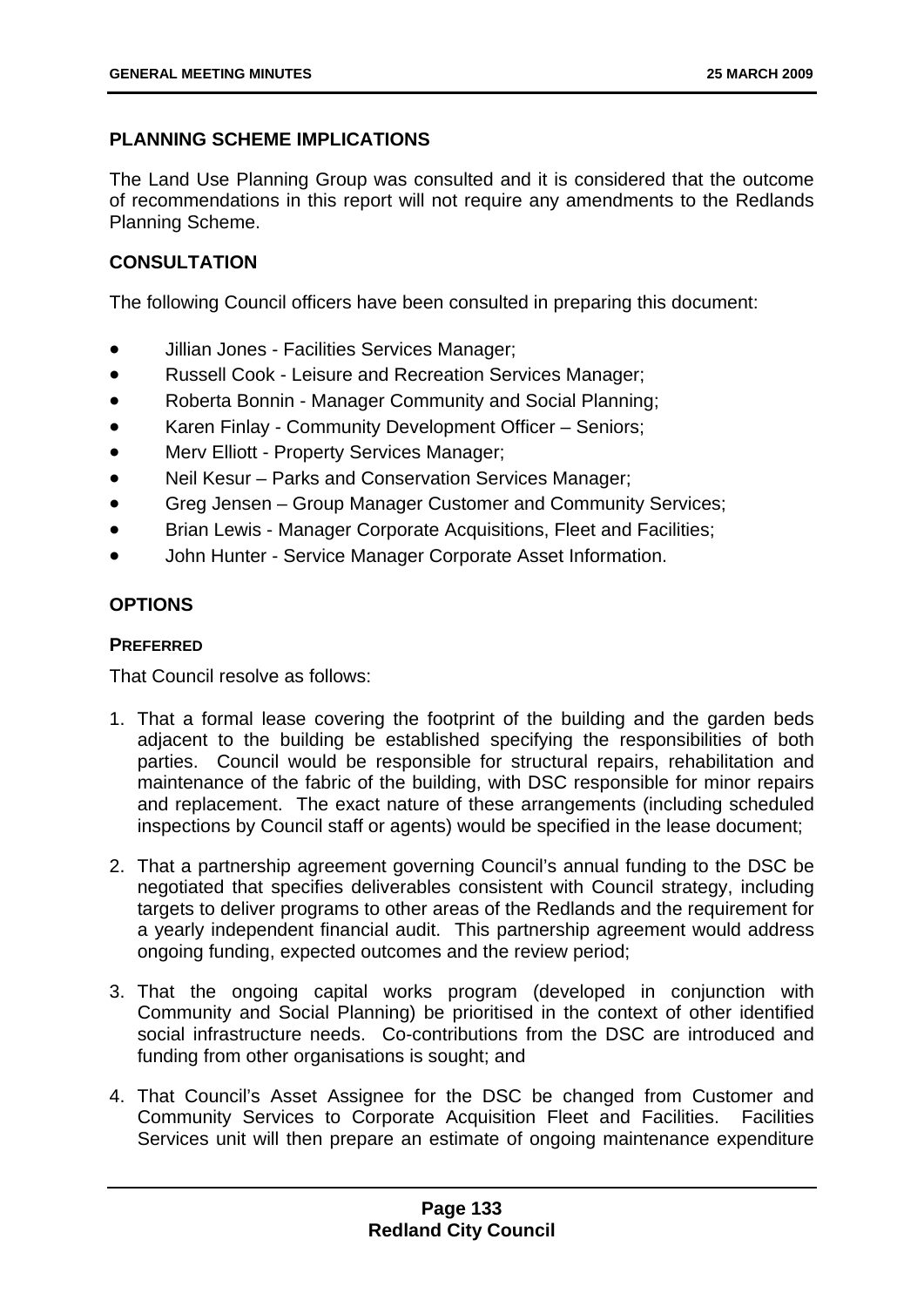based on an Asset Management Plan for inclusion in future budgets and forecasts.

#### **ALTERNATIVE**

- 1. Alternative tenure arrangements be explored for the Donald Simpson Centre (for example Permit to Occupy, which can provide primary but not exclusive use of the building);
- 2. Council's annual funding to the DSC is discontinued and the Donald Simpson Centre is encouraged to seek external funding;
- 3. The ongoing capital works program (developed by conjunction with Community and Social Planning) be prioritised in the context of other identified social infrastructure needs. Co-contributions from the DSC are introduced and funding from other organisations is sought; and
- 4. That Council's Asset Assignee for the DSC be changed from Customer and Community Services to Corporate Acquisition Fleet and Facilities. Facilities Services unit will then prepare an estimate of ongoing maintenance expenditure based on an Asset Management Plan for inclusion in future budgets and forecasts.

### **OFFICER'S/COMMITTEE RECOMMENDATION/ COUNCIL RESOLUTION**

| Moved by:    | Cr Ogilvie |
|--------------|------------|
| Seconded by: | Cr Boglary |

**That Council resolve as follows:** 

- **1. That a formal lease covering the footprint of the building and the garden beds adjacent to the building be established specifying the responsibilities of both parties. Council would be responsible for structural repairs, rehabilitation and maintenance of the fabric of the building, with DSC responsible for minor repairs and replacement. The exact nature of these arrangements (including scheduled inspections by Council staff or agents) would be specified in the lease document;**
- **2. That a partnership agreement governing Council's annual funding to the DSC is negotiated that specifies deliverables consistent with Council strategy, including targets to deliver programs to other areas of the Redlands and the requirement for a yearly independent financial audit. This partnership agreement would address ongoing funding, expected outcomes and the review period;**
- **3. That the ongoing capital works program (developed in conjunction with Community and Social Planning) be prioritised in the context of other identified social infrastructure needs. Co-contributions from the DSC are introduced and funding from other organisations is sought; and**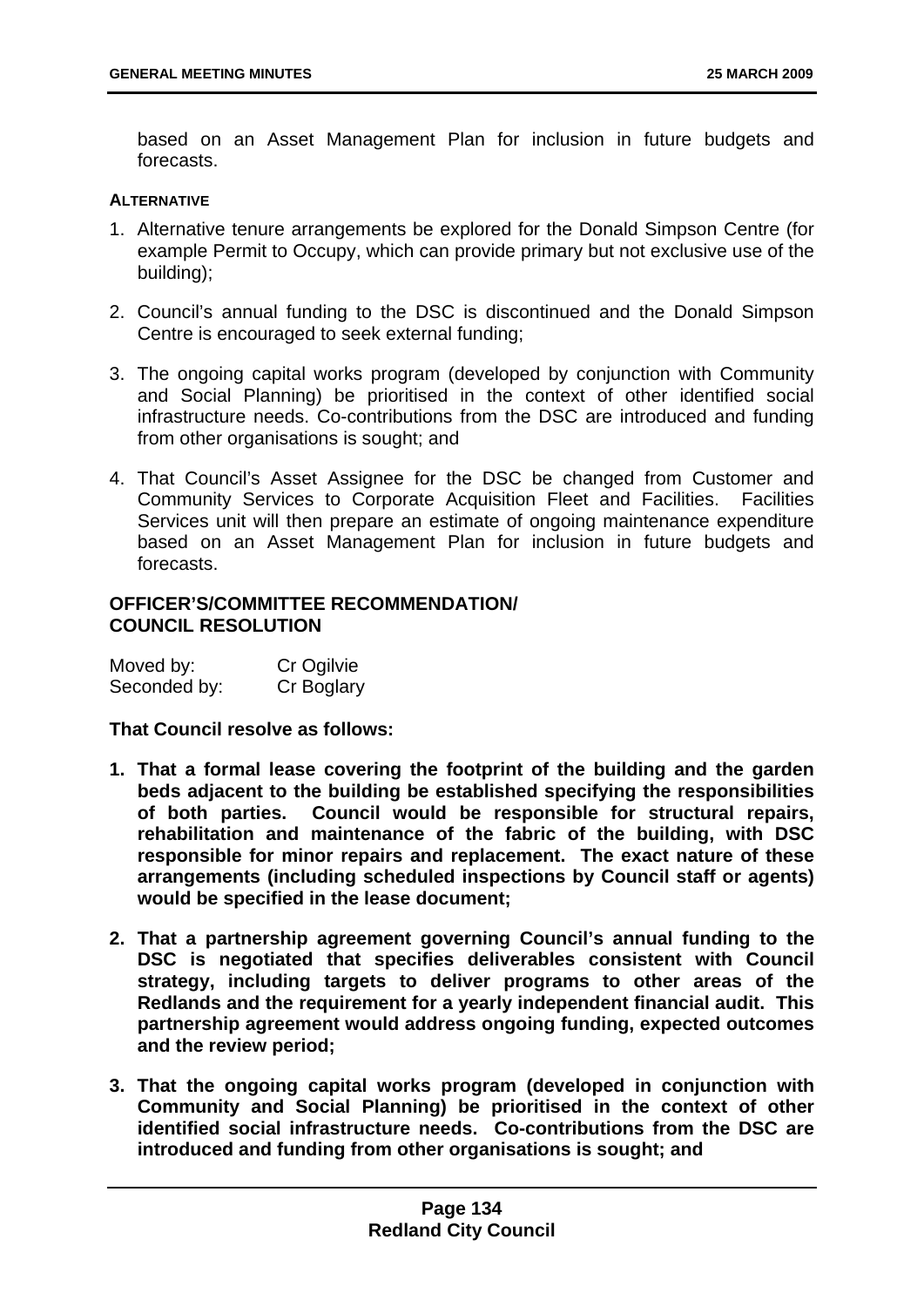**4. That Council's Asset Assignee for the DSC be changed from Customer and Community Services to Corporate Acquisition Fleet and Facilities. Facilities Services unit will then prepare an estimate of ongoing maintenance expenditure based on an Asset Management Plan for inclusion in future budgets and forecasts.** 

**CARRIED**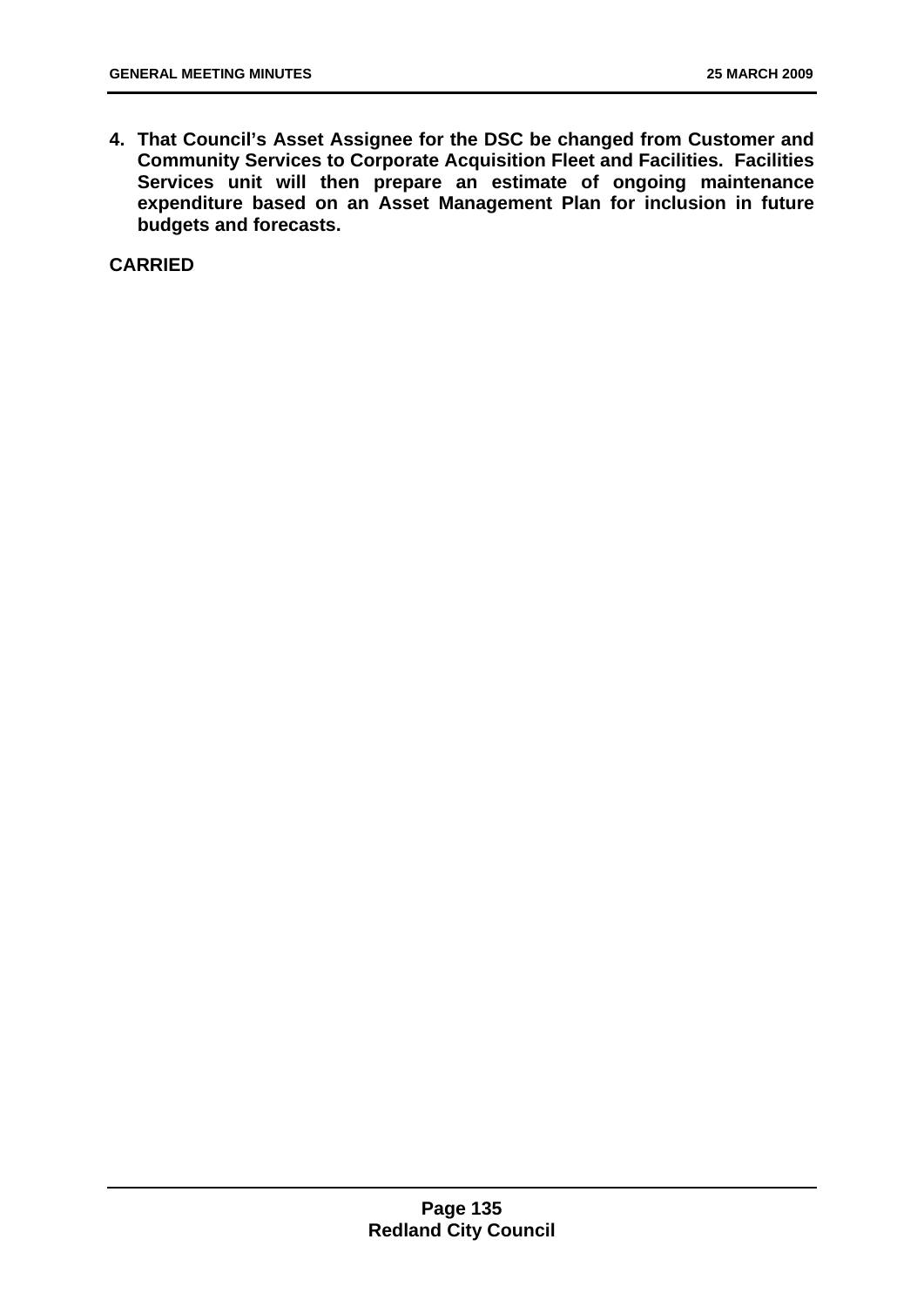<span id="page-136-0"></span>Cr Williams declared a material personal interest in the following matter and left the Council Chambers at 5.25 pm prior to discussion and decision in this matter.

## **12.4.2 PROPOSED PURCHASE OF LAND - REDLAND BAY**

| <b>Dataworks Filename:</b>       | <b>CP Acquisitions - Properties</b>                                         |
|----------------------------------|-----------------------------------------------------------------------------|
| <b>Responsible Officer Name:</b> | <b>Roberta Bonnin</b><br><b>Manager Community and Social Planning Group</b> |
| <b>Author Name:</b>              | <b>Stephanie Wyeth</b><br><b>Senior Advisor Community Development</b>       |

### **EXECUTIVE SUMMARY**

A confidential report from Manager Community and Social Planning dated 4 March 2009 was discussed in closed session at the Planning and Policy Committee meeting on 18 March 2009, with the Committee Recommendation presented to Council at today's meeting for consideration.

### **COMMITTEE RECOMMENDATION**

That the Officer's Recommendation in the confidential report from the Manager Community and Social Planning dated 4 March 2009 be adopted.

### **COUNCIL RESOLUTION**

| Moved by:    | Cr Ogilvie  |
|--------------|-------------|
| Seconded by: | Cr Townsend |

### **That the Committee Recommendation be adopted with an addition to read as follows:**

*That the report in this matter remain confidential until negotiations have been finalised.* 

### **CARRIED**

Cr Williams returned to the Council Chambers at 5.26 pm.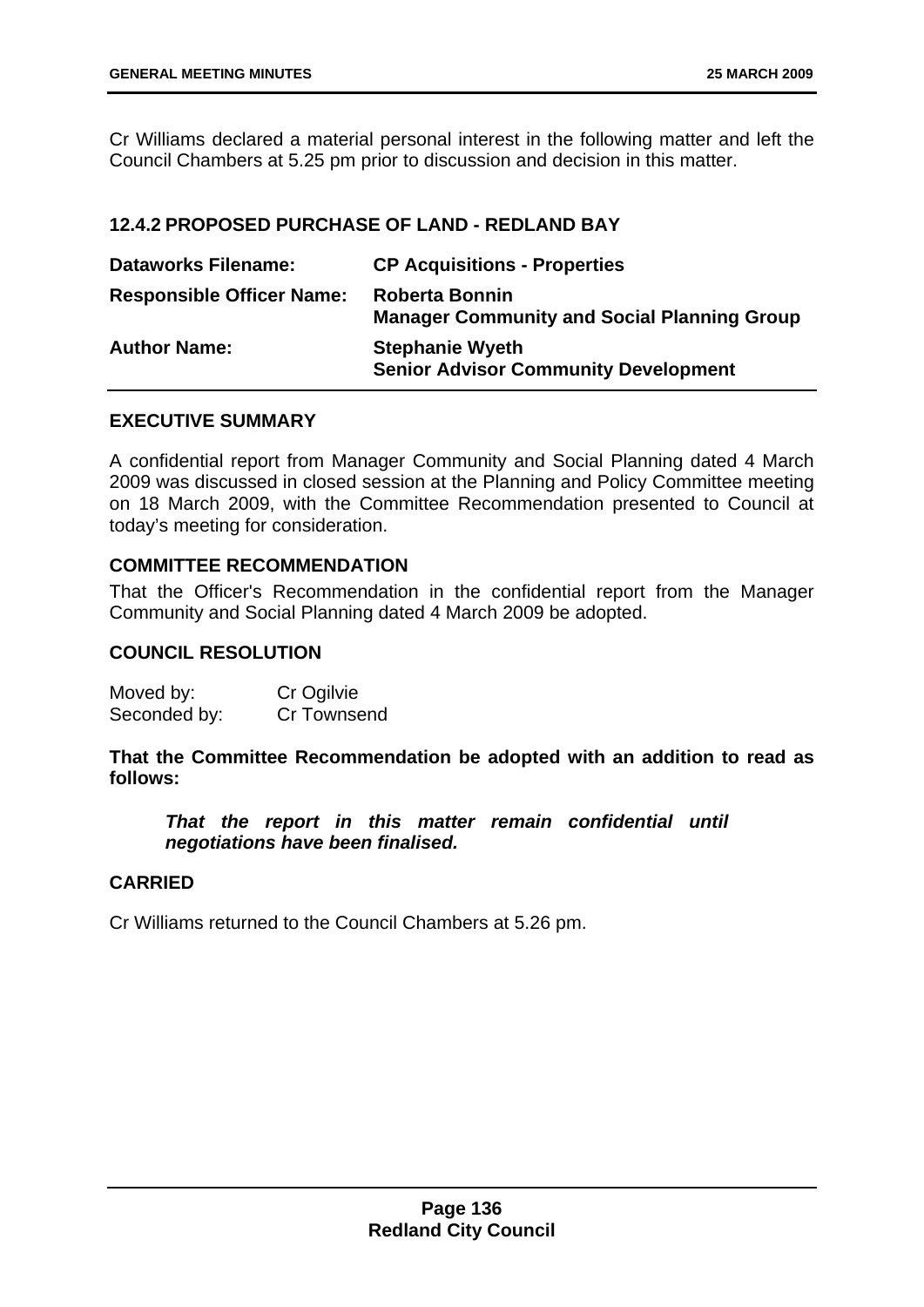### <span id="page-137-0"></span>**13 FINANCE AND CORPORATE MANAGEMENT COMMITTEE 18/03/09 - RECEIPT AND ADOPTION OF REPORT**

| Moved by:    | <b>Cr Townsend</b> |
|--------------|--------------------|
| Seconded by: | <b>Cr Elliott</b>  |

That the Finance and Corporate Management Committee Report of 18 March 2009 be received.

CARRIED

Cr Ogilvie left the meeting at 5.34pm.

#### **13.1 CORPORATE SERVICES**

#### **13.1.1 FEBRUARY 2009 - MONTHLY FINANCIAL REPORTS**

| <b>Dataworks Filename:</b>       | <b>FM Monthly Financial Reports to Committee</b>           |
|----------------------------------|------------------------------------------------------------|
| Attachment:                      | <b>February 2009 Financial Report</b>                      |
| <b>Responsible Officer Name:</b> | <b>Kerry Phillips</b><br><b>Manager Financial Services</b> |
| <b>Author Name:</b>              | <b>Deborah Hall</b><br><b>Finance Officer</b>              |

#### **EXECUTIVE SUMMARY**

Section 528(1) of the *Local Government Act 1993* requires that Council's statement of accounts be presented at an ordinary monthly meeting.

The attachments to this report present the February 2009 financial statement of accounts to Council and provide detailed analytical commentary. The revised budget figures in the attachment are following the Quarter 2 Budget Review.

All of the seven Key Financial Performance Indicators exceeded targets set at the beginning of the financial year. These are:

- level of dependence on general rate revenue;
- ability to pay our bills current ratio;
- ability to repay our debt debt servicing ratio;
- cash balance;
- cash balances cash capacity in months;
- longer term financial stability debt to assets ratio; and
- operating performance.

Council's end of month operating financial result (Earnings Before Interest, Tax and Depreciation – EBITD) is ahead of budget by \$6.8 million, with operating expenditure

### **Page 137 Redland City Council**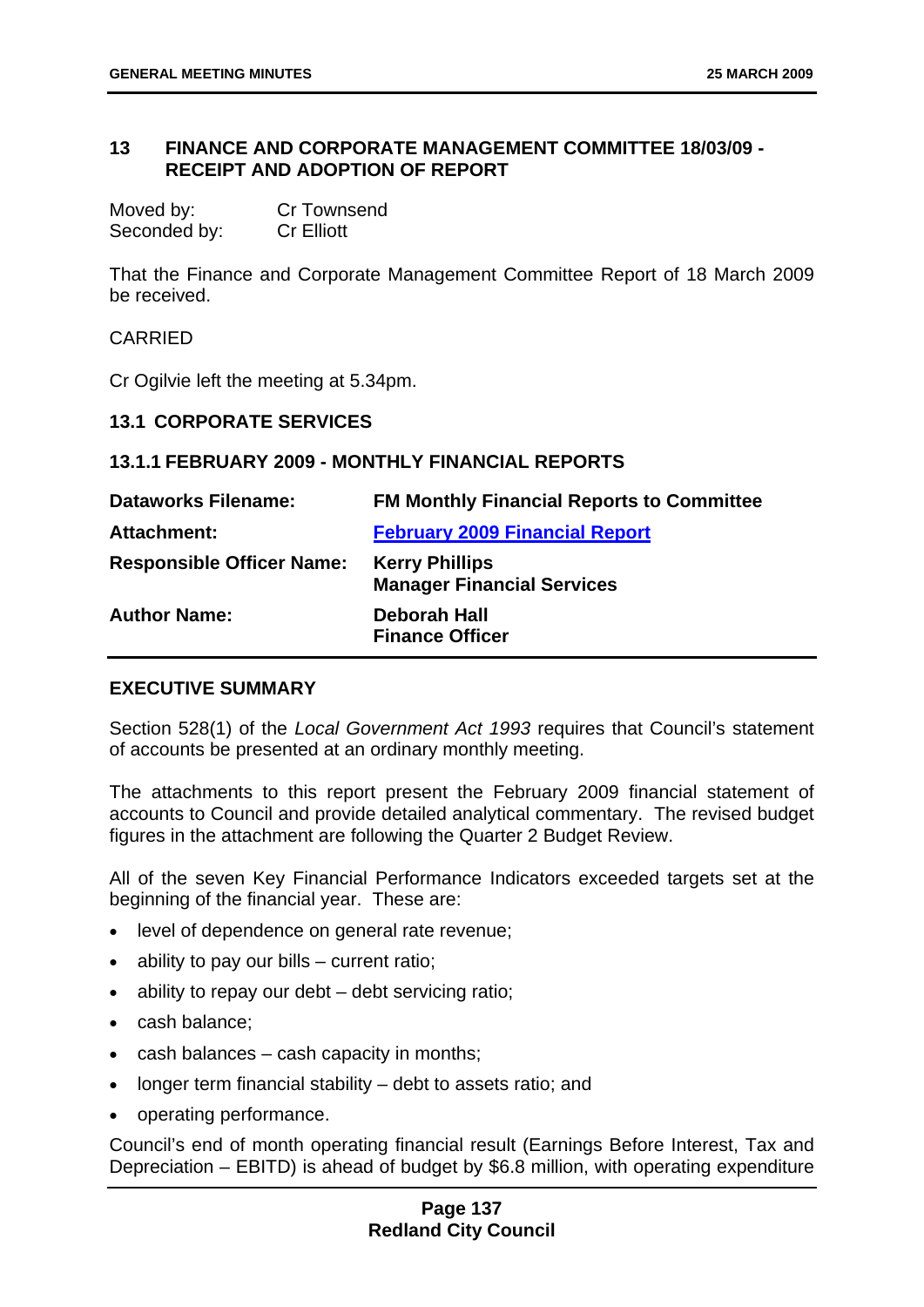favourable by \$7.5 million and operating revenue unfavourable by \$0.7 million. This is largely due to uncompleted projects in Planning and Policy: \$0.3 million Planning Studies, \$0.3 million Toondah Harbour Maintenance Dredging, \$0.1 million North Stradbroke Island remediation \$0.1 million Redland City Community Plan to name the top four underspends. At the present time it is anticipated that these projects will be completed by 30 June 2009.

The cash flow position for the year is ahead of original forecast levels by \$18.9 million, although we started the year with \$9.1 million more than was previously budgeted. The cash held is ahead of the target range of \$32 million to \$42 million at \$90.5 million.

The capital works programme is 32% under revised year to date budget. Major underspends at the reporting date include \$2.0 million Conservation Land Acquisition, \$1.0 million Bus Stops and Lay Byes, \$1.4 million vehicles ordered not delivered, \$0.3 million Cleveland Showgrounds site entry although advice has been received that these variances will all diminish by the year-end.

### **PURPOSE**

The purpose is to present the February 2009 report to Council and explain the content and analysis of the report. Section 528 of the *Local Government Act 1993* requires the Chief Executive Officer of a local government to present statements of its accounts to the local government.

### **BACKGROUND**

The Corporate Plan contains a strategic priority to ensure the long term financial viability of Redland City and provide public accountability in financial management. For organisational effectiveness, it is important that Council receive and understand the monthly financial statements.

### **ISSUES**

The following elements, shown in the attachments, comprise the End of Month Financial Reports for February 2009:

### **Corporate Financial Report Card (A)**

- Operating Revenue compared with Budget;
- General Operating Costs compared with Budget;
- Capital Expenditure compared with Budget;
- Cash Position; and
- Employee Costs compared with Budget.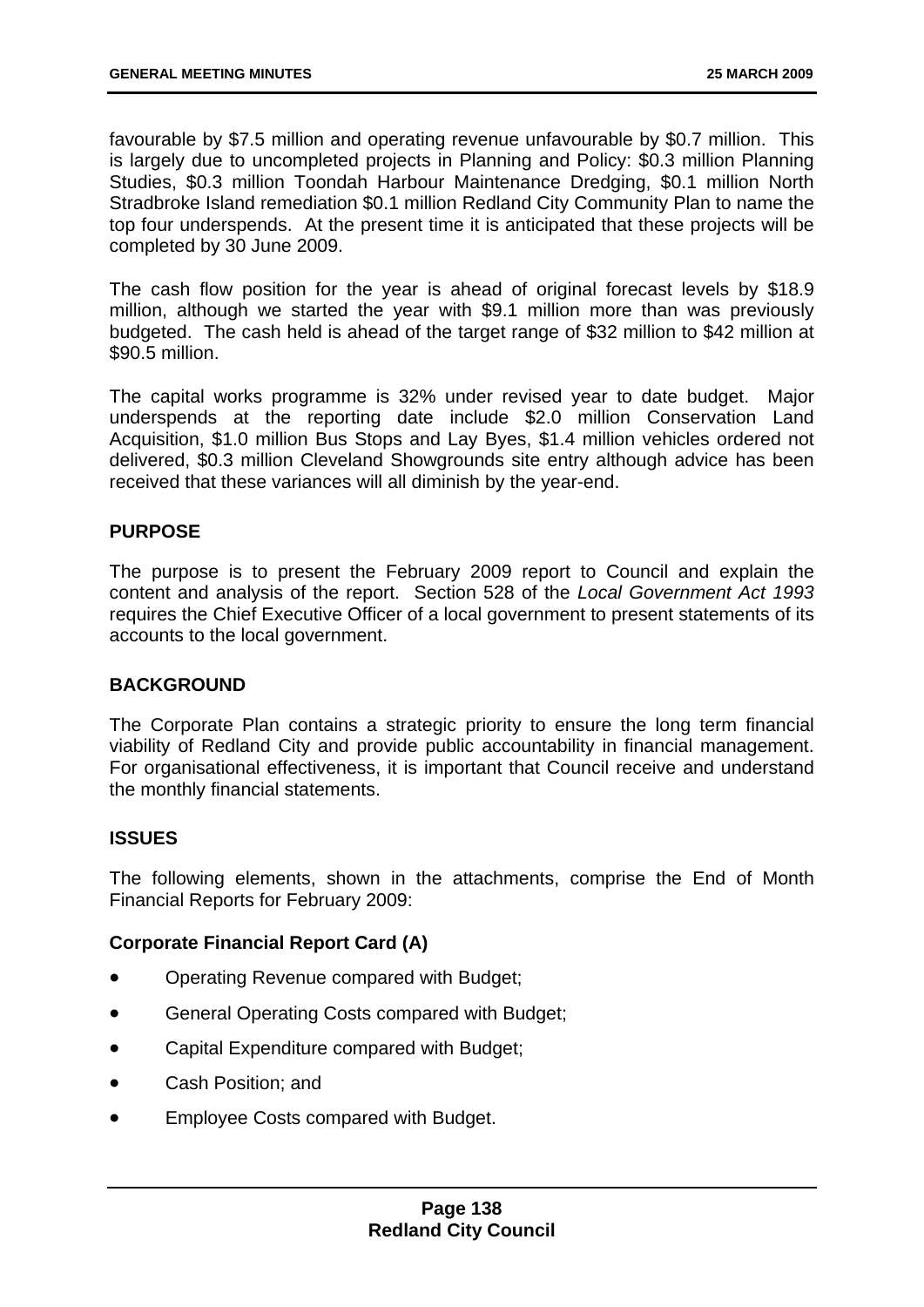#### **Report Card Analysis (B)**

Classifies variances between revised budget and actual results as being either timing or permanent variances as well as favourable or unfavourable. Timing variances are anticipated to disappear once 30 June 2009 figures are produced. Permanent variances imply the variance will remain into the next financial year.

### **Council Financial Report 1 (C)**

Shows the percentage variance of year to date actual results compared with year to date budget by colour indicators.

### **Council Financial Report 2 (D)**

Shows year to date actual results compared with annual and year to date budgets. This report has a brief commentary on all year to date variances greater than \$20,000.

An **Operational Statement by Strategic Priority (E)**; a **Balance Sheet (F)**, an **Investment Summary (G)**, a **Statement of Cash Flows (H)**, **Financial Stability Ratios Report (I),** a **Community Benefit Fund Report (J)** and a **Fuel Consumption Report (K)** have been included to provide the complete picture of Council's finances.

### **RELATIONSHIP TO CORPORATE PLAN**

The recommendation in this report primarily supports Council's strategic priority to support the organisation's capacity to deliver services to the community by building a skilled, motivated and continually learning workforce, ensuring assets and finances are well managed, corporate knowledge is captured and used to best advantage, and that services are marketed and communicated effectively.

### **FINANCIAL IMPLICATIONS**

The overall financial position as at the end of February 2009 remains strong with EBITD of \$38.4 million (\$6.8 million ahead of budget). This result is due to total operating revenue of \$118.4 million (\$0.7 million behind budget) and total operating costs of \$80.0 million (favourable variance of \$7.5 million).

#### *Operating Revenue*

Rates and utility charges are favourable by \$0.4 million, in the main due to water consumption and wastewater rates. A permanent unfavourable variance is environmental special charges \$39,000. Fees and charges are under budget by \$1.0 million due in part to the slowing of the market since the budget was adopted. Interest rates and level of surplus funds on investment have been higher than anticipated, resulting in a \$0.3 million favourable permanent variance in external interest earned. Other revenue is unfavourable by \$0.3 million due in the main to the temporary variance of BCC revenue with respect to The Gap special works clean up project.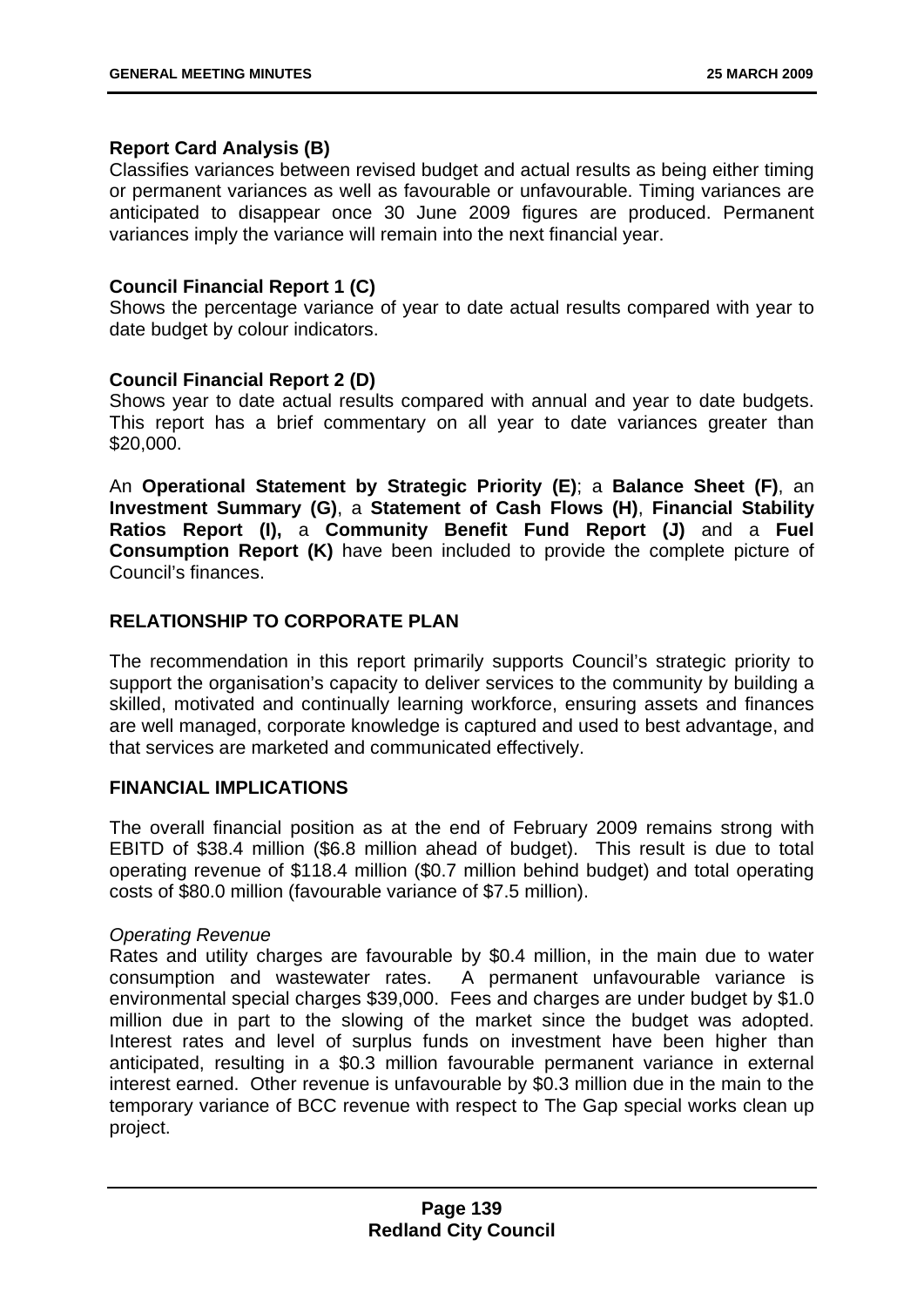#### *Operating Expenditure*

Employee costs are under budget by \$1.3 million due to vacancies in the main, goods and services is under budget by \$6.7 million, the majority of which is expected to be timing variances at this stage.

### *Capital Revenue*

Capital contributions and donations are over budget by \$1.5 million due to budget splits in general and these will be addressed in March 2009. The unfavourable variance of \$2.2 million in capital grants and subsidies is expected to disappear by the end of the financial year, \$1.6 million is attributable to budget splits and will be addressed in period nine.

#### *Capital Expenditure*

Capitalised goods and services is under budget at the end of February by \$11.8 million, all actuals are expected to come in line with budgeted amounts by year-end at this stage. Capitalised employee costs is over budget by \$0.7 million, in the main timing variances that are expected to disappear by 30 June 2009 although \$37,000 is a permanent unfavourable variance due to staff being diverted from mainland maintenance to the capital works program and Pressure & Leakage management.

The investment of surplus funds for the month returned a weighted average rate of return of 4.14%, which is once again ahead of the UBS Bank Bill Index of 3.86%. These returns are reported on a monthly weighted average return and Council benchmarks the funds against the UBS Australia Bank Bill Index. Interest return is reported on both an annual effective and nominal rate of return. The monthly returns since November 2008 are ahead of the benchmark, pulling back the year to date deficit.

The cash balance exceeds the target range of \$32 million to \$42 million at the end of February 2009, at \$90.5 million which is equivalent to 8.5 months cash capacity. Council is intentionally maintaining a higher balance than target whilst it monitors the impact of the structural reforms to the water business.

### **PLANNING SCHEME IMPLICATIONS**

It is considered that the outcome of recommendations in this report will not require any amendments to the Redlands Planning Scheme.

### **CONSULTATION**

Consultation has taken place amongst the Executive Leadership Group.

### **OPTIONS**

### **PREFERRED**

That Council note the End of Month Financial Reports for February 2009 and explanations as presented in the attachments.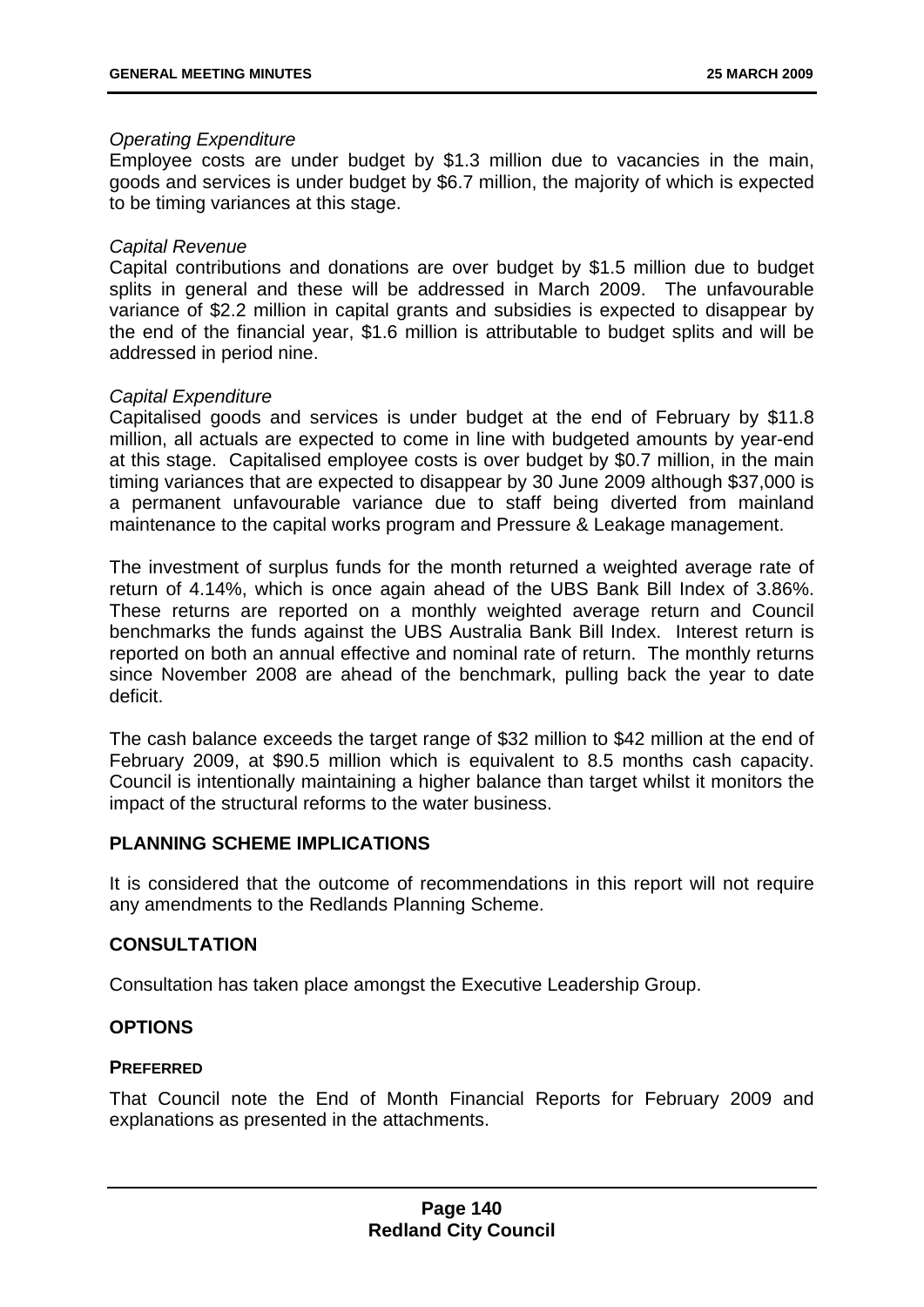### **ALTERNATIVE**

That Council requests additional information.

### **OFFICER'S/COMMITTEE RECOMMENDATION/ COUNCIL RESOLUTION**

| Moved by:    | <b>Cr Townsend</b> |
|--------------|--------------------|
| Seconded by: | <b>Cr Elliott</b>  |

**That Council resolve to note the End of Month Financial Reports for February 2009 and explanations as presented in the following attachments:** 

- **1. Corporate Financial Report Card;**
- **2. Report Card Analysis;**
- **3. First Council Financial Report;**
- **4. Second Council Financial Report;**
- **5. Operational Statement by Strategic Priority;**
- **6. Balance Sheet;**
- **7. Investment Summary;**
- **8. Statement of Cash Flows;**
- **9. Financial Stability Ratios Report;**
- **10. Community Benefit Fund Report; and**
- **11. Fuel Consumption Report.**

### **CARRIED**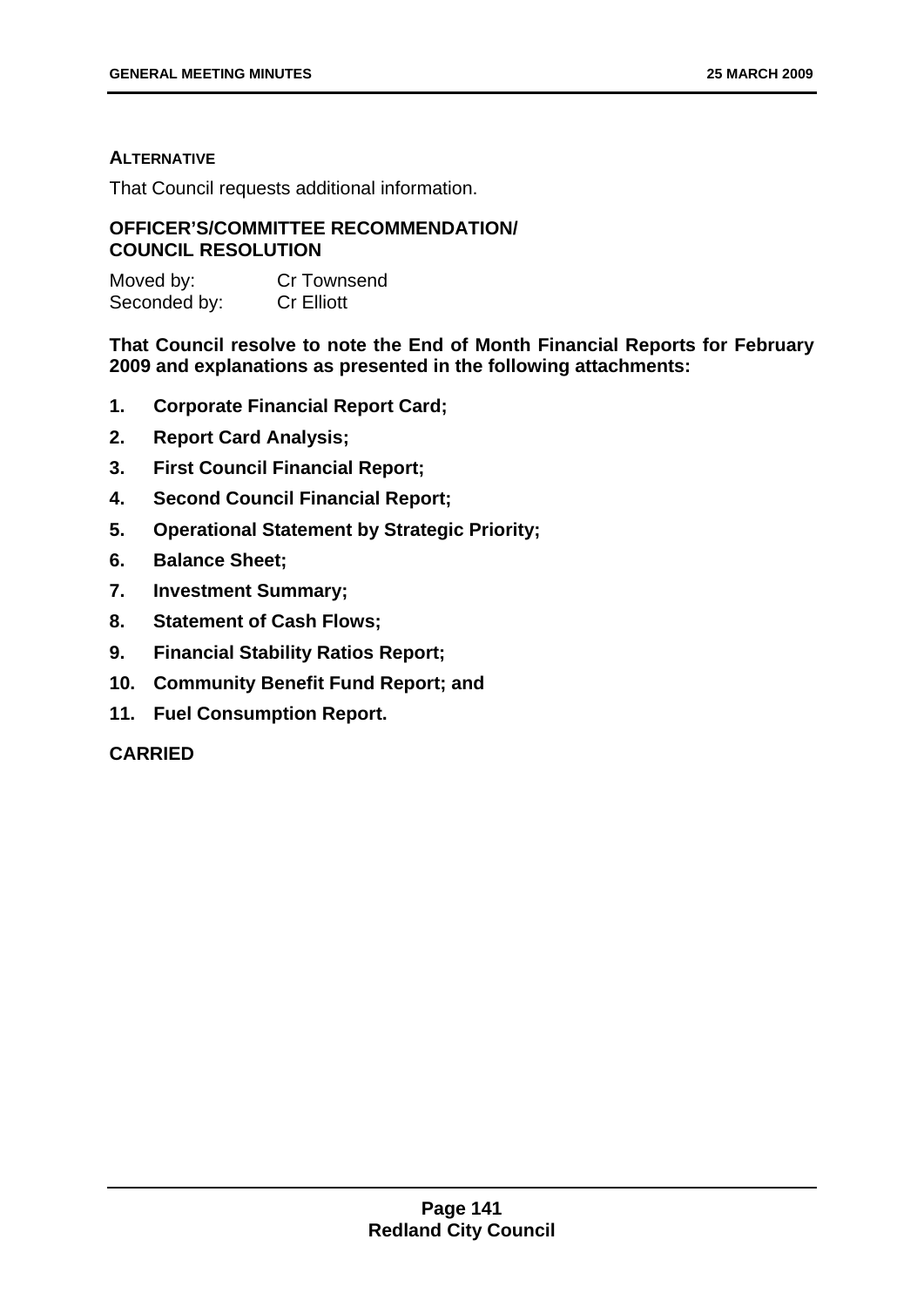### <span id="page-142-0"></span>**13.1.2 2008/2009 LOAN BORROWINGS**

| <b>Dataworks Filename:</b>       | <b>FM Corporate Budget</b>                                              |
|----------------------------------|-------------------------------------------------------------------------|
| <b>Responsible Officer Name:</b> | <b>Brian Lewis</b><br><b>Acting General Manager, Corporate Services</b> |
| <b>Author Name:</b>              | <b>Kerry Phillips</b><br><b>Manager, Financial Services</b>             |

### **EXECUTIVE SUMMARY**

In recent years Loan Borrowings have been made on an Entity basis and not against the individual projects. This means that Council now has to submit a comprehensive 10 year Cash Flow and Financial Position Analysis to the Department of Local Government, Planning, Sport and Recreation for approval to borrow. This submission has to be completed by early April 2009.

The surplus funds invested in the Queensland Treasury Corporation Capital Guaranteed Cash Fund at the end of February 2009 are approximately \$90 million. During the 2007/2008 Financial Year the surplus funds peaked at \$63.8 million during the second quarter and \$68.2 million during the third quarter. This clearly shows that the Council surplus funds have grown in excess of \$20 million during the past 12 months.

In view of the strong financial position of Council as detailed in the report, it is recommended that:

- 1. No borrowings are made for the 2008/2009 Financial Year and a Q3 budget submission be made to Council to reflect this decision;
- 2. The Department of Local Government, Planning, Sport and Recreation be advised that no submission will be made for the 2008/2009 Financial Year for approval to borrow; and
- 3. The Queensland Treasury Corporation be advised that no borrowings will be required for the 2008/2009 financial year

### **PURPOSE**

To advise of Council's current strong financial position and hence, to seek support from Council to suspend the budget borrowing plans for 2008/2009 in view of the current status.

### **BACKGROUND**

In recent years Loan Borrowings have been made on an Entity basis and not against the individual projects. This means Council now has to submit a comprehensive 10 year Cash Flow and Financial Position Analysis to the Department of Local Government, Planning, Sport and Recreation for approval to borrow. This submission has to be completed by early April 2009.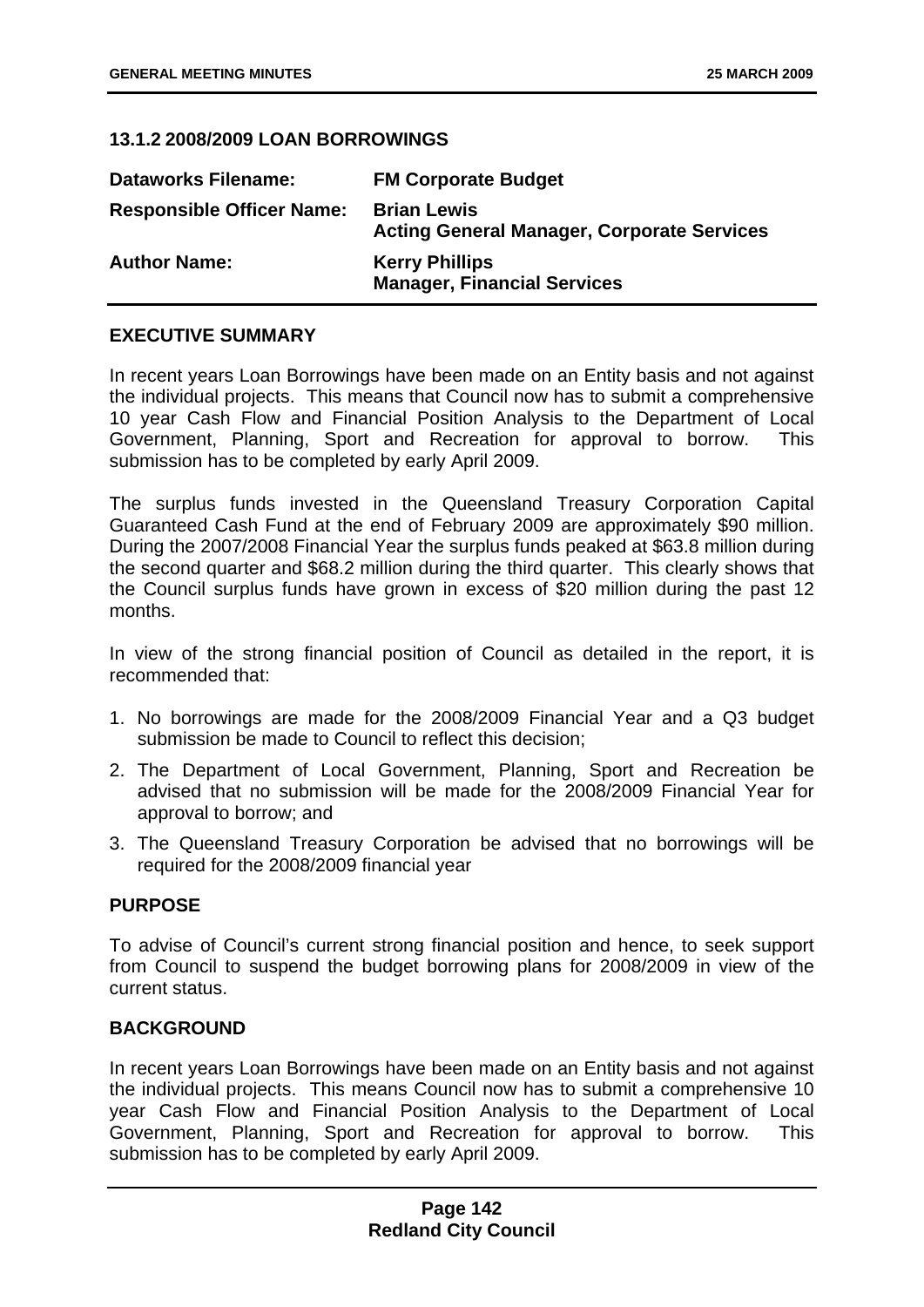### **ISSUES**

The 2008/2009 Budget Loan Borrowings are \$2,518,000 and it is planned to draw this money down from the Queensland Treasury Corporation during the last two weeks of June 2009 should Council proceed with the original intent of the budget.

The surplus funds invested in the Queensland Treasury Corporation Capital Guaranteed Cash Fund at the end of February 2009 are approximately \$90 million. The surplus funds held after the 2nd Quarter rating period in November 2008 peaked at \$84.32million. This means the funds have grown during this period but due to current economic climate one would expect them to decrease.

During the 2007/2008 Financial Year the surplus funds peaked at \$63.8million during the second quarter and \$68.2 million during the third quarter. This clearly shows that the Council surplus funds have grown in excess of \$20 million during the past 12 months.

In view of these circumstances the need to borrow for 2008/2009 Financial Year needs to be re considered when surplus funds of this magnitude are being held by Council at this time of the year.

### **RELATIONSHIP TO CORPORATE PLAN**

The recommendation primarily supports Council's strategic priority to ensure the long term financial viability of the City and provide public accountability in financial management.

### **FINANCIAL IMPLICATIONS**

The 10 year financial model has been reviewed to identify if this change in plans impacts on the financial stability ratios. All ratios remain within target range and operational performance will improve marginally due to the reduction in forecast interest and principal repayments.

## **CONSULTATION**

Former General Manager Corporate Services, Philip Spencer and the CEO have been consulted with regard to the recommendation. The CEO has requested that subsequent to this decision, that our impending revised financial strategy needs to reset direction with respect to capital investment and debt funding in view of RCC's capacity to invest into our future and current infrastructure at a higher level particularly at a time of low interest rates and in a period when increased public capital investment might buoy up the economy. An initial briefing for ELG with regard to this proposition will be presented in the near future.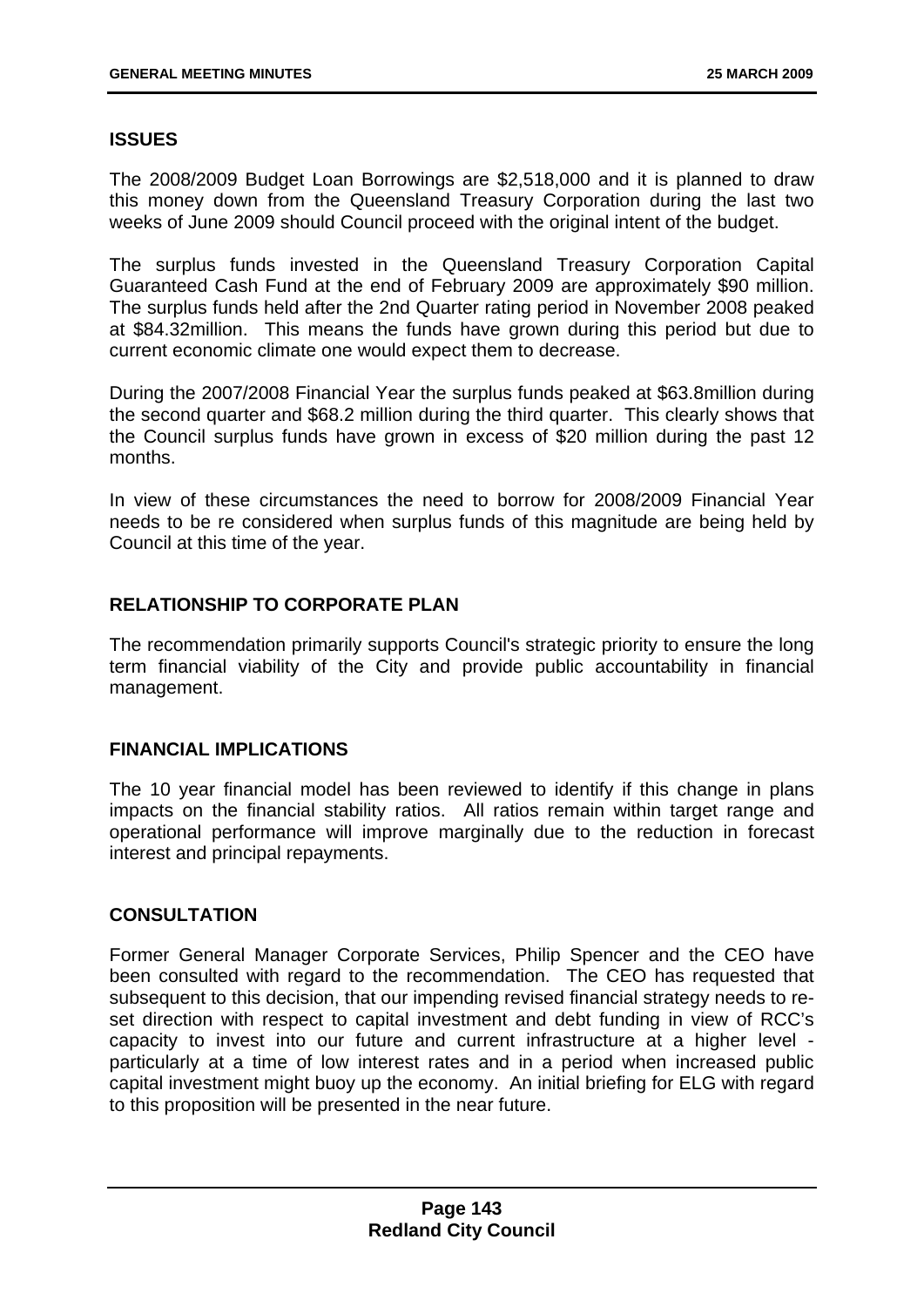## **OFFICER'S/COMMITTEE RECOMMENDATION/ COUNCIL RESOLUTION**

| Moved by:    | <b>Cr Elliott</b> |
|--------------|-------------------|
| Seconded by: | Cr Townsend       |

**That, in view of the strong financial position of Council as detailed in the report, Council resolve as follows:** 

- **1. That no borrowings be made for the 2008/2009 Financial Year and that a Q3 budget submission be made to Council to reflect this decision;**
- **2. That the Department of Local Government, Planning, Sport and Recreation be advised that no submission will be made for the 2008/2009 Financial Year for approval to borrow; and**
- **3. That the Queensland Treasury Corporation be advised that no borrowings will be required for the 2008/2009 financial year.**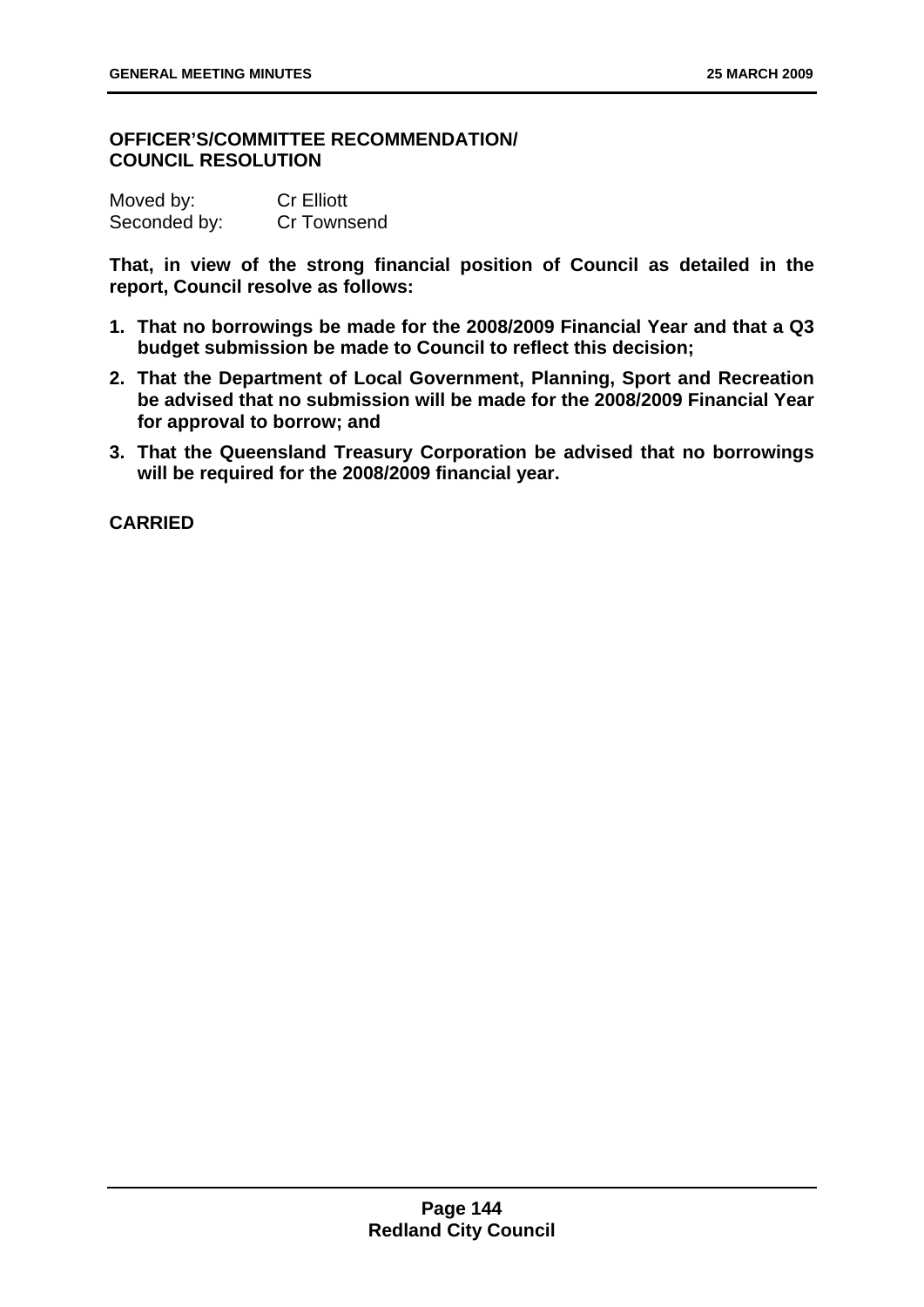## **13.2 CUSTOMER SERVICES**

#### **13.2.1 WASTE MANAGEMENT SERVICES BUSINESS UNIT REPORT - FEBRUARY 2009**

| <b>Dataworks Filename:</b>       | <b>WM Waste Monthly Reports to Committee</b>                           |
|----------------------------------|------------------------------------------------------------------------|
| <b>Attachments:</b>              | <b>Monthly Reporting Waste Management February</b><br>2009             |
| <b>Responsible Officer Name:</b> | <b>John Frew</b><br><b>Acting Manager Operations &amp; Maintenance</b> |
| <b>Author Name:</b>              | <b>Mary-Anne Micovic</b><br><b>Finance Officer Customer Services</b>   |

#### **EXECUTIVE SUMMARY**

The Waste Management Services Business Unit report is presented to Council for noting. The report provides the business unit's performance for the month of February 2009 and covers financial and non-financial indicators for waste.

It is expected that, most of the time the report findings will be "business as usual". Where exceptions occur, these will be highlighted.

The report provides a regular opportunity for Council to consider the performance of Waste Management Services and to respond to any exceptional reporting.

Council is provided with the option to accept the report or, accept it and request additional information or a review of performance.

## **PURPOSE**

To report on the ongoing performance of the business unit against key performance indicators (KPIs).

## **BACKGROUND**

Waste Management Services' performance plan identifies KPIs for which performance targets have been agreed with Council. Reporting is done each month through Council's Finance & Corporate Management Committee

#### **ISSUES**

The report is provided to Council as a means of monitoring the performance of Waste Management Services for its waste activity.

The first part of the report comprises a "snapshot" of the business unit's achievement in meeting KPIs (year-to-date) and financial report card.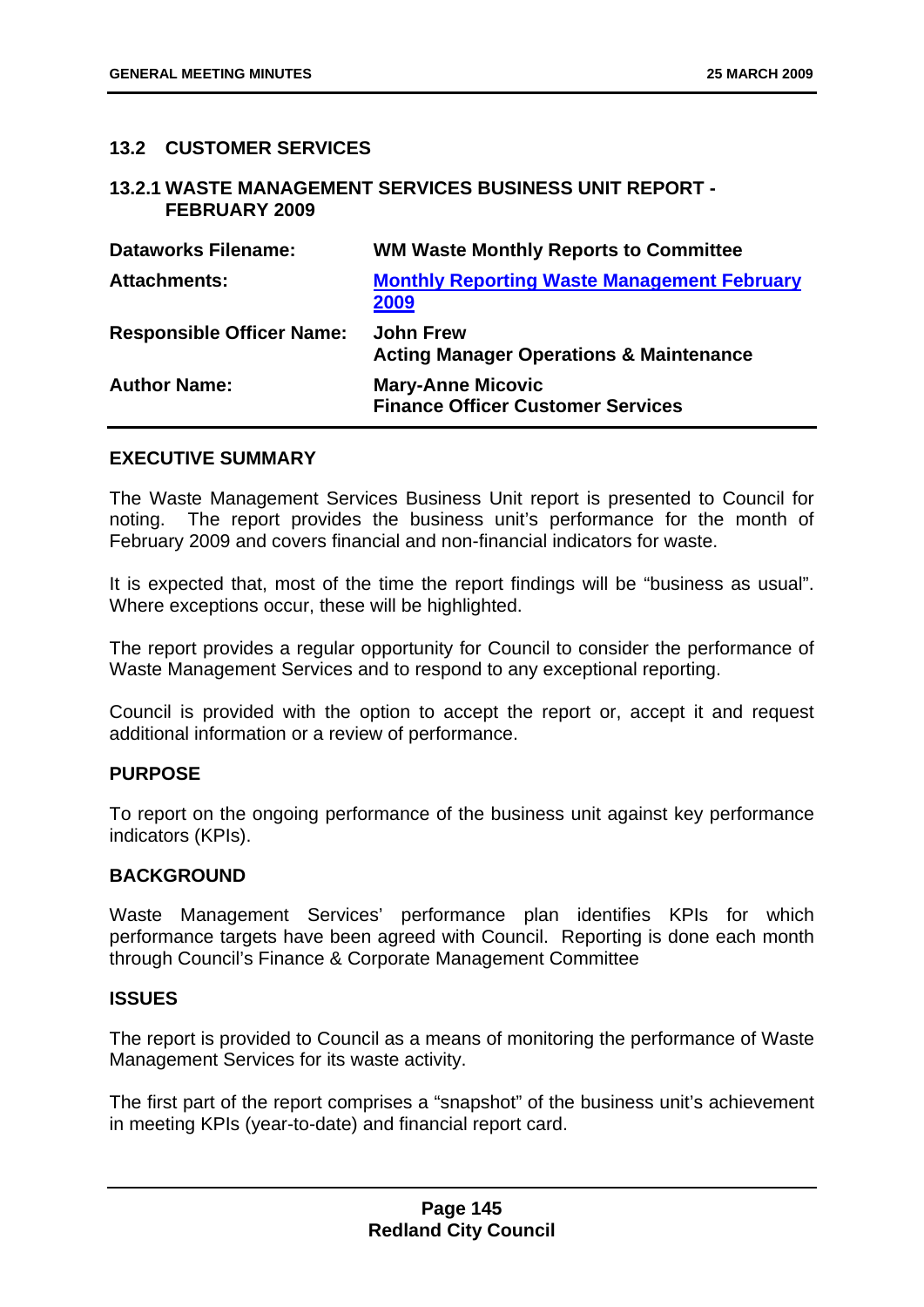The report then provides specific financial report and commentary, capital expenditure (graphically) and a detailed customer overview.

The main body of the report focuses on actual levels of achievement against the KPIs for the month. Where exceptions have occurred and targets not met, an explanation is given as well as action taken to improve performance.

The report closes with a summary of the major issues for each group during the month.

## **RELATIONSHIP TO CORPORATE PLAN**

The recommendation primarily supports Council's strategic priority to provide and maintain waste services to sustain our community.

Providing this report also supports Council's Governance strategic priority to provide a clear organisational direction supported by effective leadership and a framework of policies, plans and strategies that are responsive to the community's needs and which promote accountable and ethical standards of practice.

## **FINANCIAL IMPLICATIONS**

There are no direct financial implications resulting from this report. Financial implications may result where Council requests a performance review or requests an increase in performance standards.

## **CONSULTATION**

Consultation has occurred with:

- Finance Officer Customer Services:
- Group Manager Operations & Maintenance;
- General Manager Customer Services.

## **OPTIONS**

## **PREFERRED**

That Council resolve to accept the Waste Management Services Business Unit report for February 2009, as presented in the attachment.

## **ALTERNATIVE**

That Council accepts the report and requests additional information or a review of performance.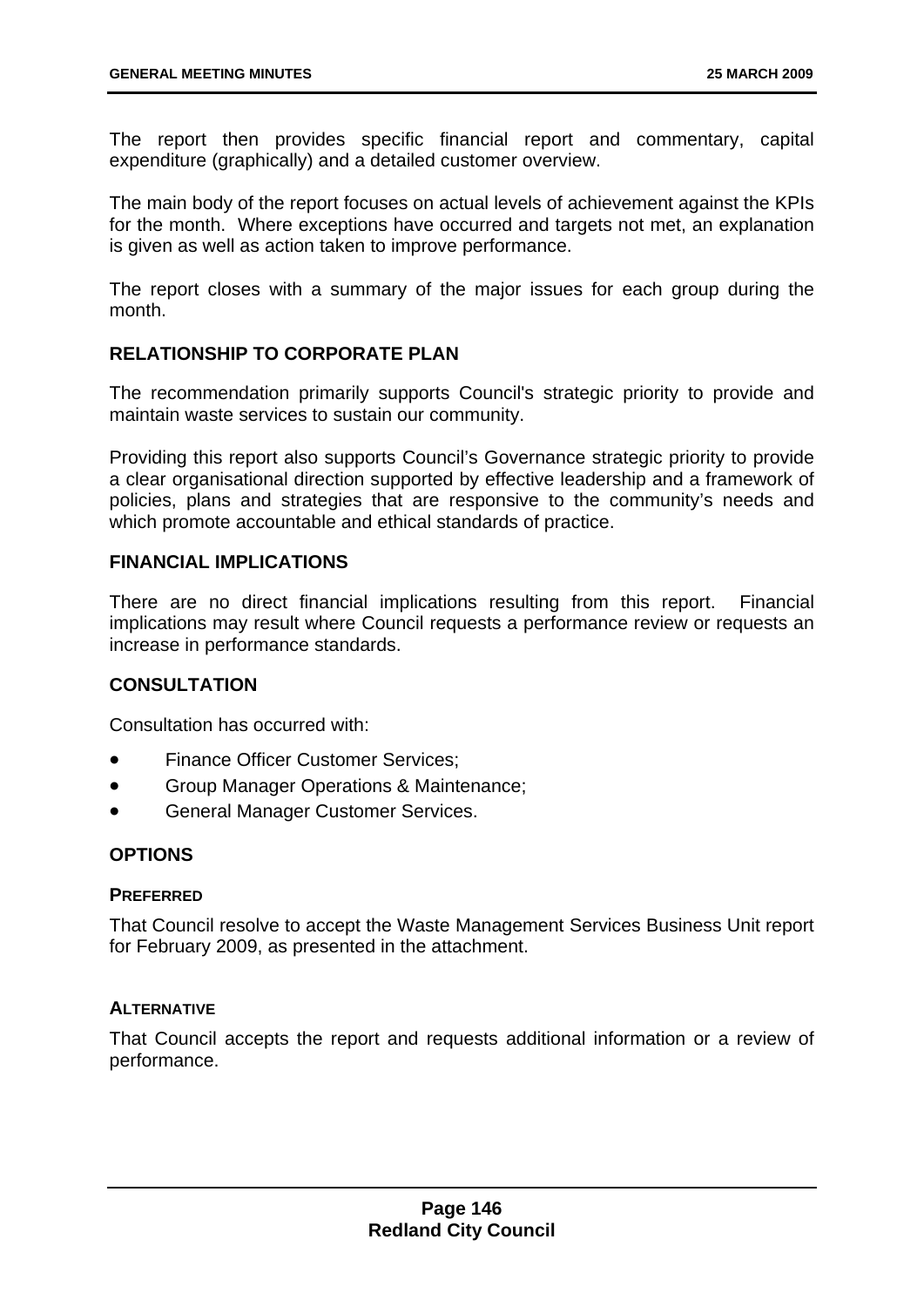# **OFFICER'S/COMMITTEE RECOMMENDATION/ COUNCIL RESOLUTION**

Moved by: Cr Townsend Seconded by: Cr Elliott

**That Council resolve to accept the Waste Management Services Business Unit Report for February 2009, as presented in the attachment.**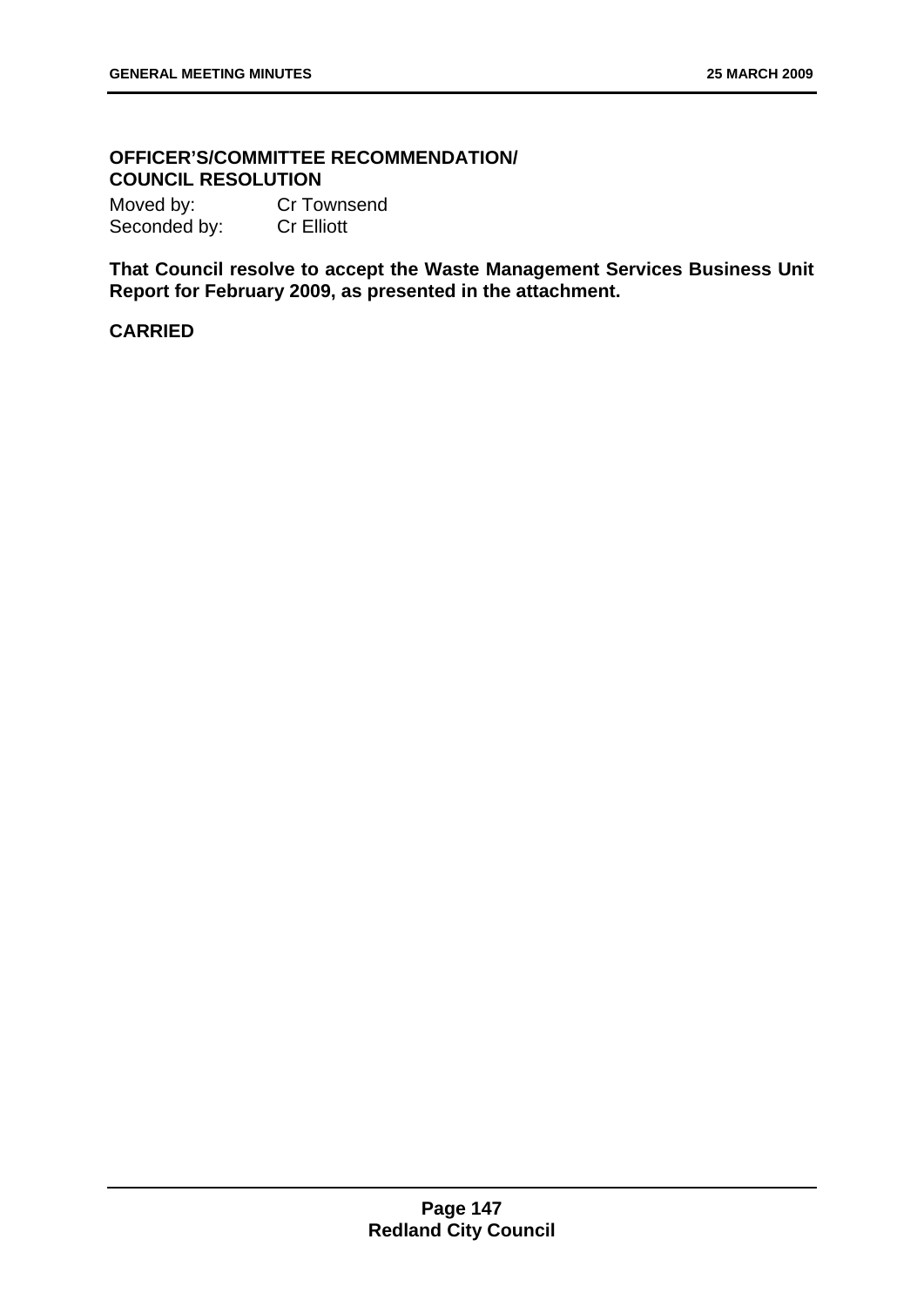## **13.2.2 REDLAND BAY WASTE TRANSFER STATION - DEDICATION FOR ROAD PURPOSES AT 761–789 GERMAN CHURCH ROAD, REDLAND BAY**

| <b>Dataworks Filename:</b>       | <b>Application No. EC005207.EW</b>                               |
|----------------------------------|------------------------------------------------------------------|
| Attachment:                      | <b>Survey Plan - SP210941</b>                                    |
| <b>Responsible Officer Name:</b> | <b>Timothy Donovan</b><br><b>Manager Assessment Services</b>     |
| <b>Author Name:</b>              | <b>Bruce Appleton</b><br><b>Manager Development Coordination</b> |

## **EXECUTIVE SUMMARY**

Approved development for the Redlands Business Park on Lot 2 on RP221100 and Lot 24 on RP203700 at German Church Road, Redland Bay is required to construct external roadworks. These works consist of duplication of German Church Road from Cleveland Redland Bay Road to the Days Road intersection.

Construction of this intersection includes a 2 lane roundabout which provides access to the development and to Days Road. Council has approved roadworks designs for the works. The extent of works is such that additional land is required for road verge purposes adjacent to Council's waste transfer station on Lot 1 on SL810052.

The dedication is so that the minimum verge width of 4.5m is maintained at the front of Council's waste transfer station.

It is recommended that Council resolve to dedicate land for road purposes as shown on the attached plan of survey SP210941, and that the CEO be delegated to sign all relevant documents.

## **PURPOSE**

To seek Council approval for the dedication of land (123 sqm) for road purposes from the site of the waste transfer station.

## **BACKGROUND**

Roadworks required in German Church Road as required by the development approvals for the Redlands Business Park have been approved for construction. The works consist of road duplication for the frontage of the development and construction of a roundabout at the intersection of Days Road.

#### **ISSUES**

The roundabout is designed to provide all weather access to Days Road and as the primary access to the Redland Business Park. The works are being constructed entirely by the developer.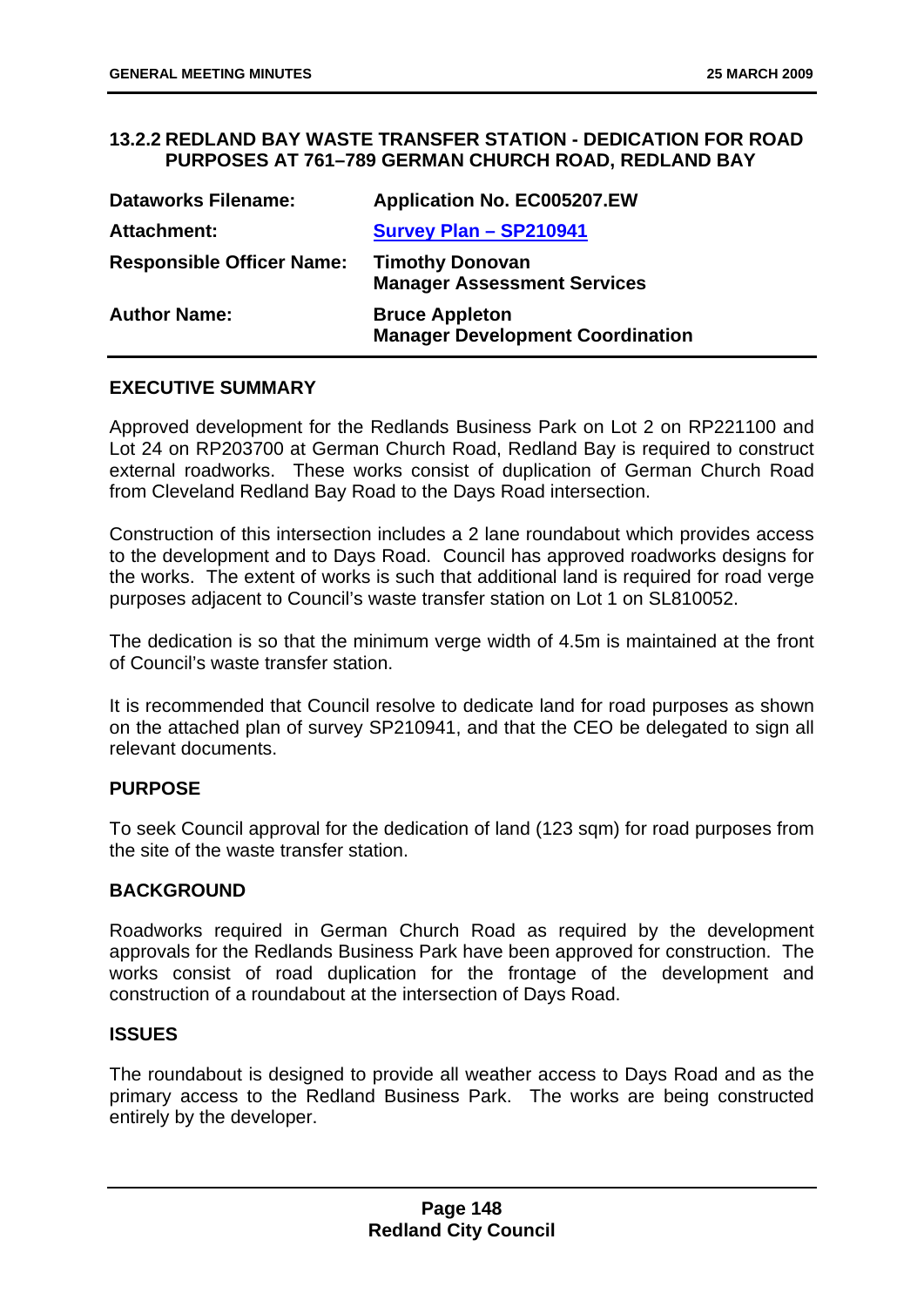The size of the roundabout has been determined by the type of traffic that may be required to enter the Redlands Business Park and so a 2 lane roundabout is approved. This traffic is likely to consist of industrial transport vehicles up to and including B doubles.

The area of land for construction of the roundabout is constricted by a floodway to the north and the privately owned properties to the south. The 2 properties to the south are owned by Redland City Council and Girl Guides Association (Queensland).

The size of the roundabout to be constructed under the above constraints requires the dedication of an area of land of 123 square metres from the Council owned property used for the Redland Bay Waste Transfer Station.

## **RELATIONSHIP TO CORPORATE PLAN**

The recommendation primarily supports Council's strategic priority to preserve a balance with urban, rural, bushland, village, coastal and island character of the Redlands by managing growth.

## **FINANCIAL IMPLICATIONS**

There are no cost implications as all costs associated with this matter are to be borne by the developer of the Redlands Business Park.

## **PLANNING SCHEME IMPLICATIONS**

The Land Use Planning Group was consulted and it is considered that the outcome of recommendations in this report will not require any amendments to the Redlands Planning Scheme.

## **CONSULTATION**

Redland Water and Property Services have been consulted and their comments included where appropriate.

## **OFFICER'S/COMMITTEE RECOMMENDATION/ COUNCIL RESOLUTION**

Moved by: Cr Townsend Seconded by: Cr Elliott

**That Council resolve as follows:** 

- **1. To dedicate 123 square metres of land from Council's property (Lot 1 on RP810052) at 761-789 German Church Road, Redland Bay for road purposes; and**
- **2. That the Chief Executive Officer be delegated authority to sign all relevant legal documents related to the dedication.**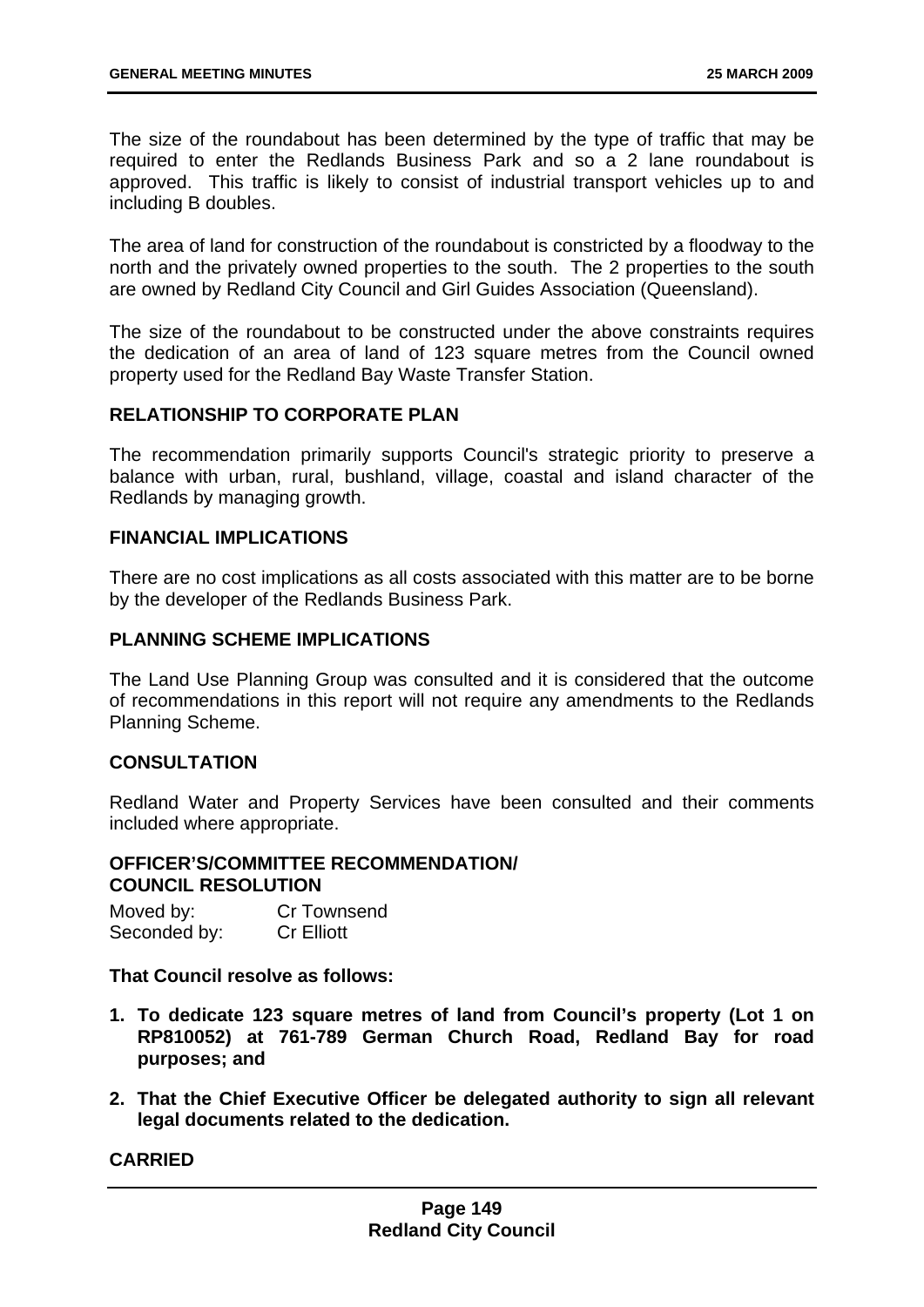## **13.2.3 TRANSFER OF LAND FOR ACCESS PURPOSES – 13 BANDIERA ROAD, BIRKDALE**

| <b>Dataworks Filename:</b>       | <b>Application No. SB005069</b>                                  |
|----------------------------------|------------------------------------------------------------------|
| <b>Responsible Officer Name:</b> | <b>Timothy Donovan</b><br><b>Manager Assessment Services</b>     |
| <b>Author Name:</b>              | <b>Bruce Appleton</b><br><b>Manager Development Coordination</b> |

## **EXECUTIVE SUMMARY**

Assessment Services has previously reported to Council in relation to the transfer of Council land to the owners of 32 Clive Road, Birkdale (Owners). That land transfer was approved as part of a program to provide the owners with a permanent access to their property.

The final part of the program is to provide the remaining link between the owners' property and Bandiera Road, Birkdale. The description of the Council owned link is Lot 30 on SP216424 which was dedicated as part of a recent reconfiguration of land for residential purposes.

The recommendation is for Council to resolve to transfer Lot 30 on SP216424 (173 sqm) to the owners of 32 Clive Road, Birkdale and that Council bear all costs for the preparation of transfer documents and for lodgement in the Titles Office.

## **PURPOSE**

To have Council resolve to transfer Lot 30 on SP216424 from Council ownership to the owners for access purposes. It is also proposed that Council bear the costs of the transfer.

## **BACKGROUND**

The owners of 32 Clive Road, Birkdale currently do not have a direct road frontage to their property. Access is via a temporary access easement to their dwelling as a result of development approvals from many years ago. Those approvals conditioned that alternative access would be arrange by Council in association with later development adjacent to the owners' property.

Late last year, Council resolved to transfer land (Lot 5 on RP222872 of 109sqm) to the owners for access purposes. This provided only part of the land needed to gain road access.

This proposal is to provide the owners with the final access to a road frontage, by transferring a piece of Council owned property (Lot 30 on SP216424).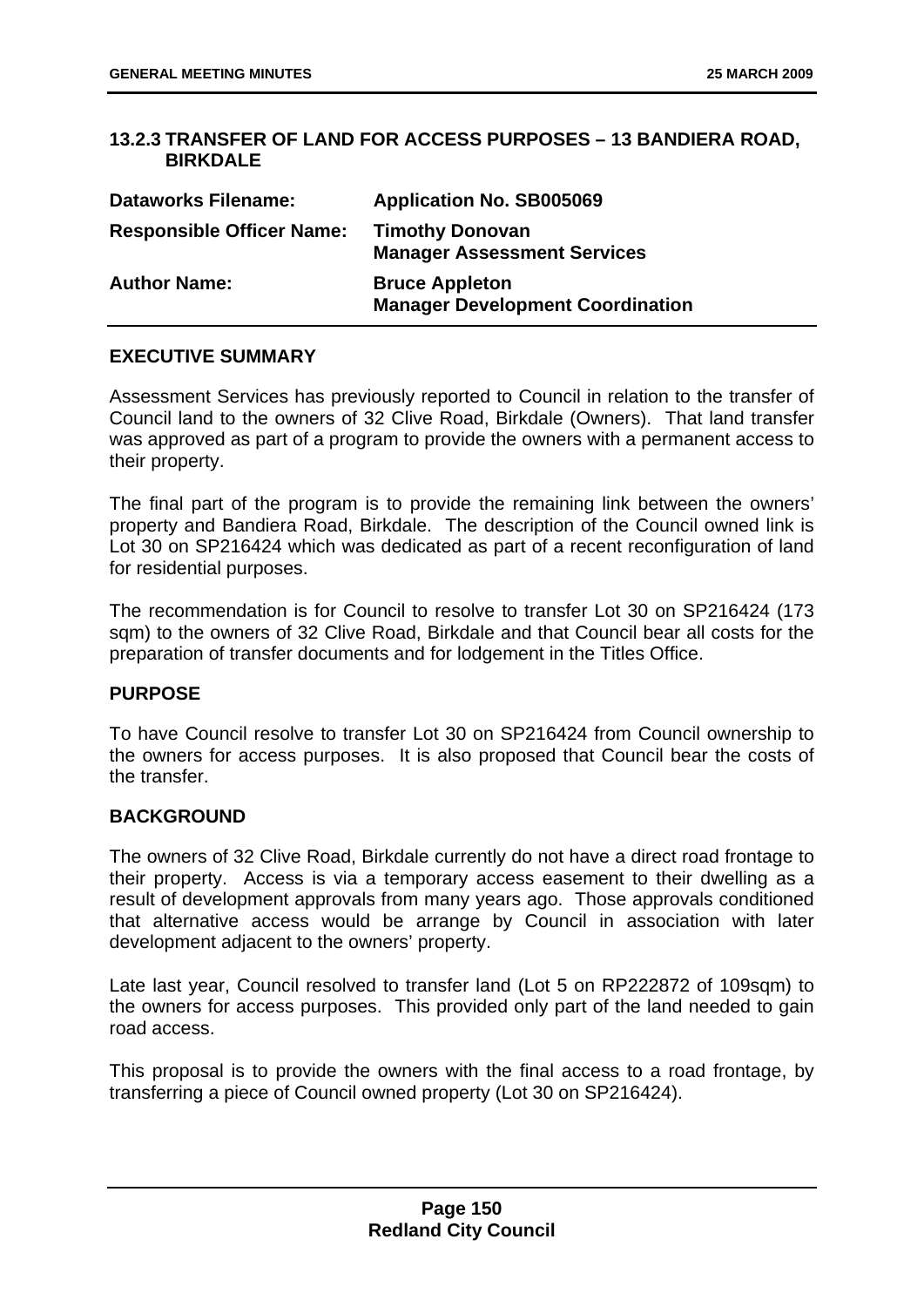# **ISSUES**

Council has secured the final piece of land that provides the connection between the owners' property and a public road. That land was transferred to Council as part of the reconfiguration of 26 Clive Road, Birkdale. The operational works carried out on 26 Clive Road has constructed a driveway and some services to the owners' property.

It is appropriate to acknowledge the support provided by the development company, Harridan Pty Ltd., in providing this access.

## **RELATIONSHIP TO CORPORATE PLAN**

The recommendation primarily supports Council's strategic priority to preserve a balance with urban, rural, bushland, village, coastal and island character of the Redlands by managing growth.

## **FINANCIAL IMPLICATIONS**

The financial implications for Council of this proposal include the costs to prepare the transfer documents and to lodge them for registration in the Titles Office.

## **PLANNING SCHEME IMPLICATIONS**

The Land Use Planning Group was consulted and it is considered that the outcome of recommendations in this report will not require any amendments to the Redlands Planning Scheme.

## **CONSULTATION**

Consultation has occurred with Property Services Group and Project Delivery Group.

## **OFFICER'S/COMMITTEE RECOMMENDATION/ COUNCIL RESOLUTION**

Moved by: Cr Townsend Seconded by: Cr Elliott

**That Council resolve as follows:** 

- **1. To transfer Lot 30 on SP216424 to the owners of 32 Clive Road, Birkdale;**
- **2. To bear all costs for the preparation of transfer documents and for lodgement in the Titles Office; and**
- **3. That the Chief Executive Officer be delegated authority to sign all relevant legal documents associated with this matter.**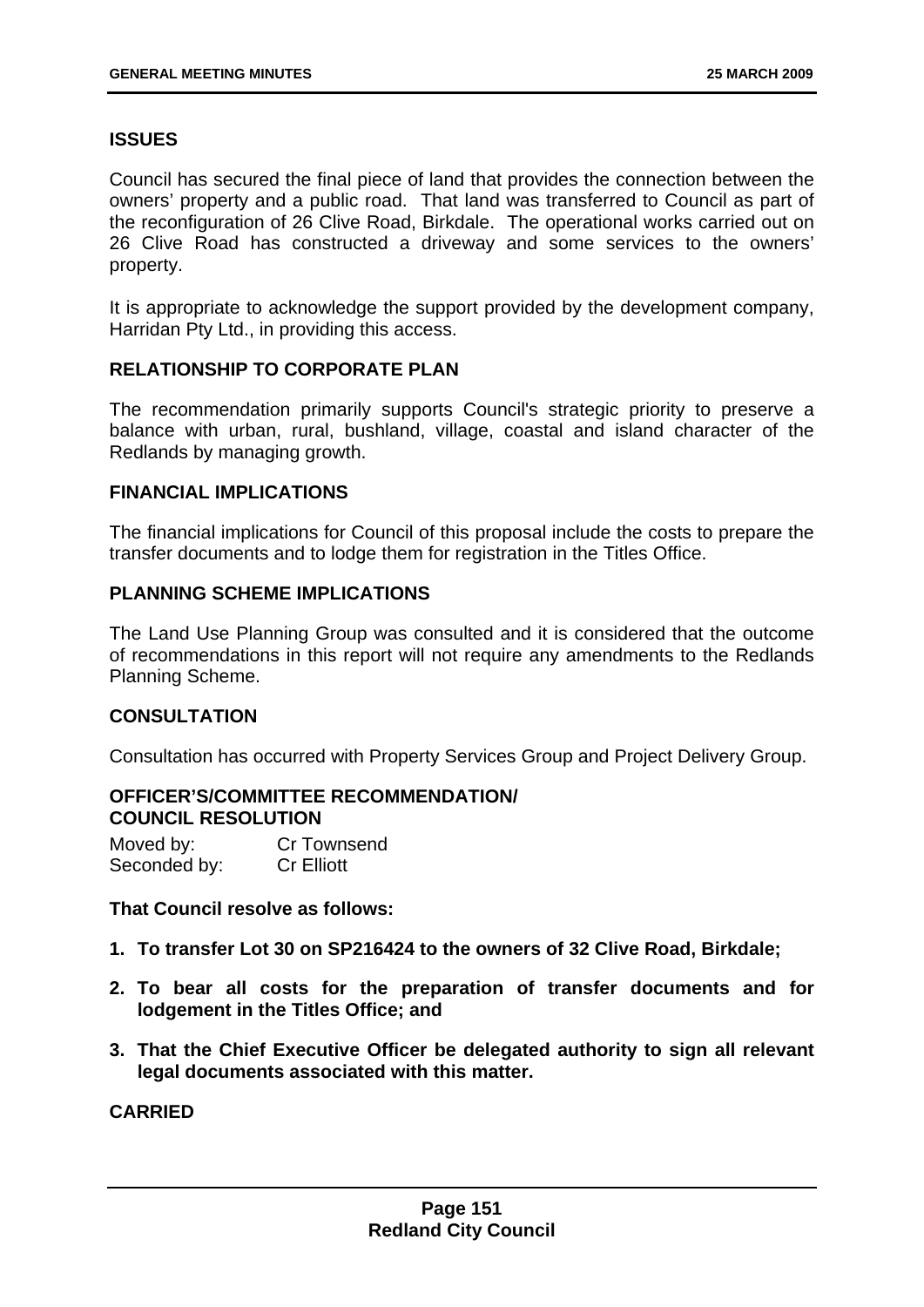## **13.3 PLANNING AND POLICY**

#### **13.3.1 CORPORATE BALANCED SCORECARD - FEBRUARY 2009**

| <b>Dataworks Filename:</b>       | <b>GOV Corporate BSC Monthly Reporting to</b><br><b>Committee</b>               |
|----------------------------------|---------------------------------------------------------------------------------|
| <b>Attachments:</b>              | <b>Corporate Balanced Scorecard February 2009</b>                               |
| <b>Responsible Officer Name:</b> | <b>Luke Wallace</b><br><b>Manager Corporate Planning Performance &amp; Risk</b> |
| <b>Author Name:</b>              | <b>Carmen Ward</b><br><b>A/Projects Advisor</b>                                 |

#### **EXECUTIVE SUMMARY**

The monthly Corporate Balanced Scorecard report, as attached, provides a high level overview of Council's performance in key areas of our business using the four Balanced Scorecard Perspectives – Financial, Customer, Internal/Business Processes and People & Learning.

This report is an important component of our performance management framework. The other main report provided to Council and the community is the quarterly Operational Plan Report that focuses on performance against each of the programs in the Corporate Plan.

The overall rating for February 2009 is 'satisfactory', with a weighted score of 2.58.

## **PURPOSE**

To provide Council with the Corporate Balanced Scorecard Report for the financial year to February 2009.

## **BACKGROUND**

The report shows results against each KPI for the current month and the previous 12 months. Longer term trends and comparisons incorporating the same month last year are included to provide a better understanding of current performance levels.

A summary of this month's results is provided on page two of the report and shows the overall score for Redland City Council, including the rating (the small coloured indicator at the right hand side). An outstanding result is shown as green, above standard and satisfactory shown as yellow and an unsatisfactory result is shown as red. The overall rating for Council and for each perspective is determined by the relative weightings of the performance measures.

The subsequent pages of the report provide details of the performance measures in each perspective. The actual performance results each month are displayed as a graph, with the red and green lines showing the normal expected range for the measure. The red line represents the minimum satisfactory level and the green line

## **Page 152 Redland City Council**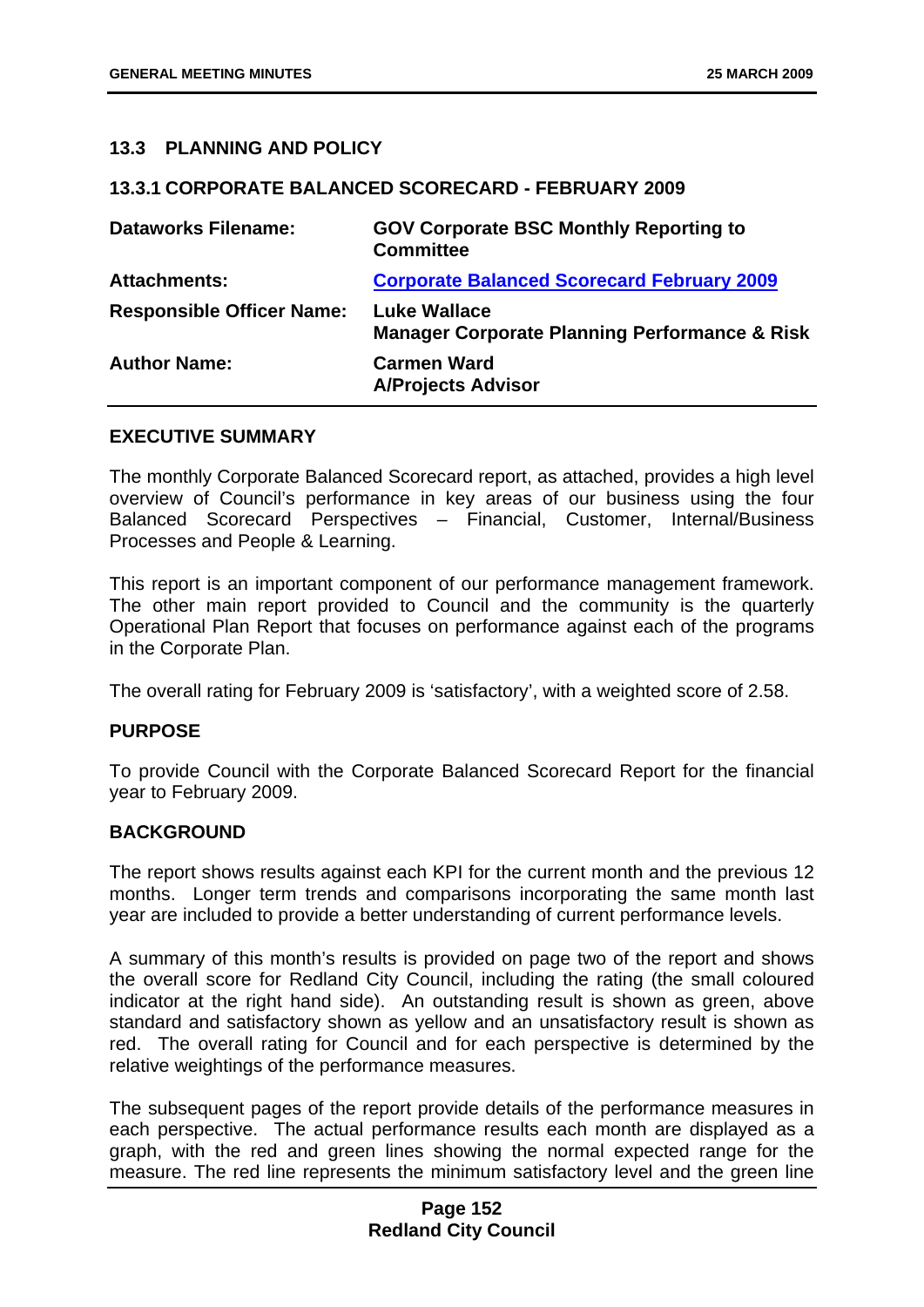represents the outstanding level. The rating for each measure is also shown as a green tick (outstanding), a yellow line (satisfactory and above standard) or a red cross (unsatisfactory).

Explanation of results is provided by the responsible manager in the commentary each month. Where a significant issue arises from the data that requires further explanation it will be provided in this covering report.

#### Issues

Most measures are performing well within the target range. Those measures performing outside the target range are:

People & Learning Perspective (Page 6)

- **Workplace Health & Safety Action Plan actions completed;**
- **Lost Time Injury Frequency (LTIFR).**

Eighty percent of injuries for February were minor cuts or sprains involving, on average, less than two days before a full return to work. While two injuries were back-related this does not indicate any systemic issue. Hazard identification procedures have been strengthened in the last few months and on-going training will increase hazard awareness.

## **RELATIONSHIP TO CORPORATE PLAN**

The recommendation in this report primarily supports Council's strategic priority to provide a clear organisational direction supported by effective leadership and a framework of policies, plans and strategies that are responsive to the community's needs and which promote accountable and ethical standards of practice.

## **FINANCIAL IMPLICATIONS**

No direct financial implications arise from this report. The report does contain several indicators that either reflects financial performance to date, or which will have had a direct or indirect impact on financial performance.

## **PLANNING SCHEME IMPLICATIONS**

It is considered that the outcome of recommendations in this report will not require any amendments to the Redlands Planning Scheme.

## **CONSULTATION**

The data and components in this report were provided by relevant managers and were compiled by the Corporate Planning, Performance and Risk Group.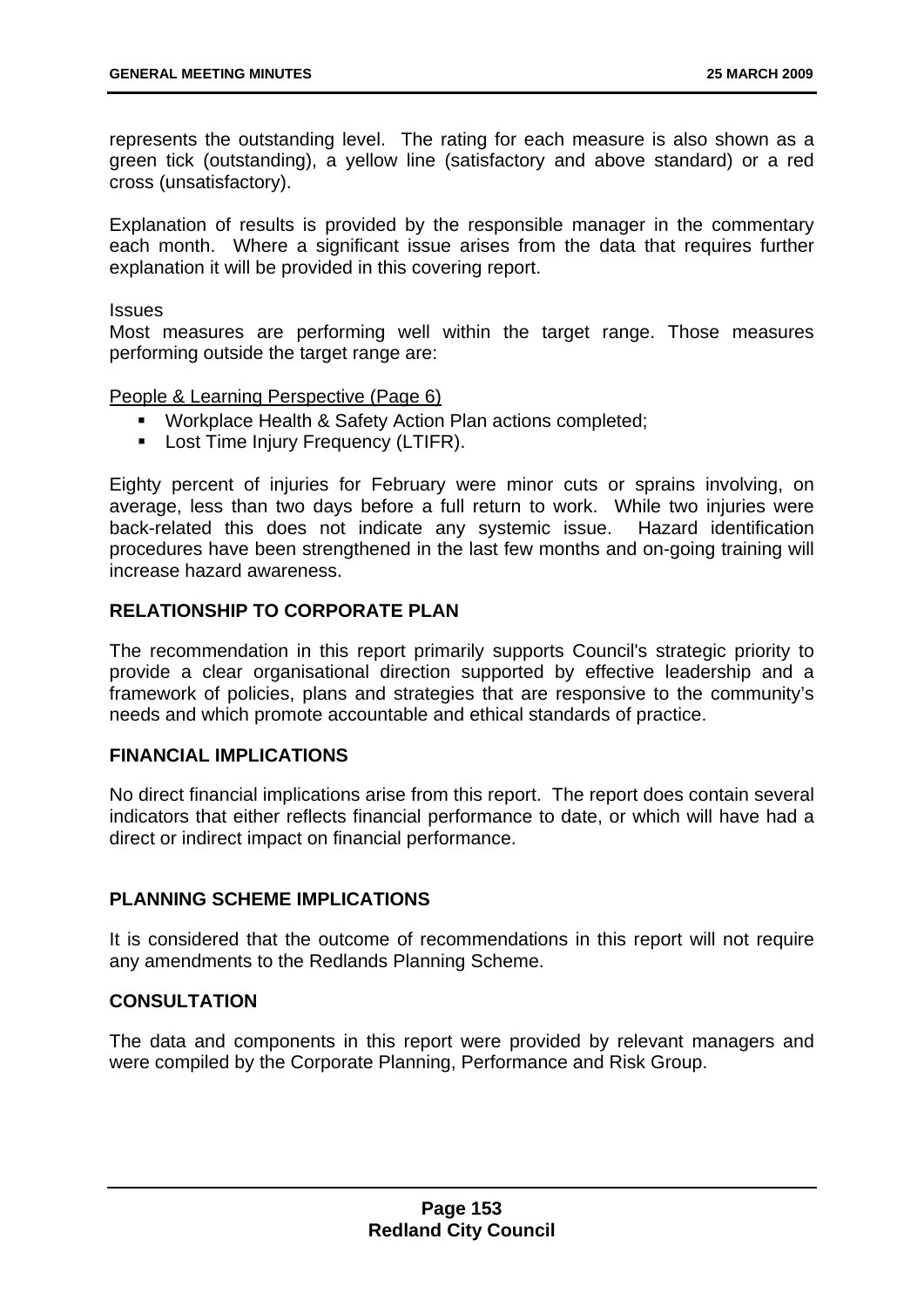# **OPTIONS**

## **PREFERRED**

That Council resolve to note the Corporate Balanced Scorecard for February 2009, as attached.

## **ALTERNATIVE**

That Council resolve to note the Corporate Balanced Scorecard for February 2009 and request additional information.

## **OFFICER'S/COMMITTEE RECOMMENDATION/ COUNCIL RESOLUTION**

Moved by: Cr Townsend Seconded by: Cr Elliott

**That Council resolve to note the Corporate Balanced Scorecard for the month of February 2009, as attached.**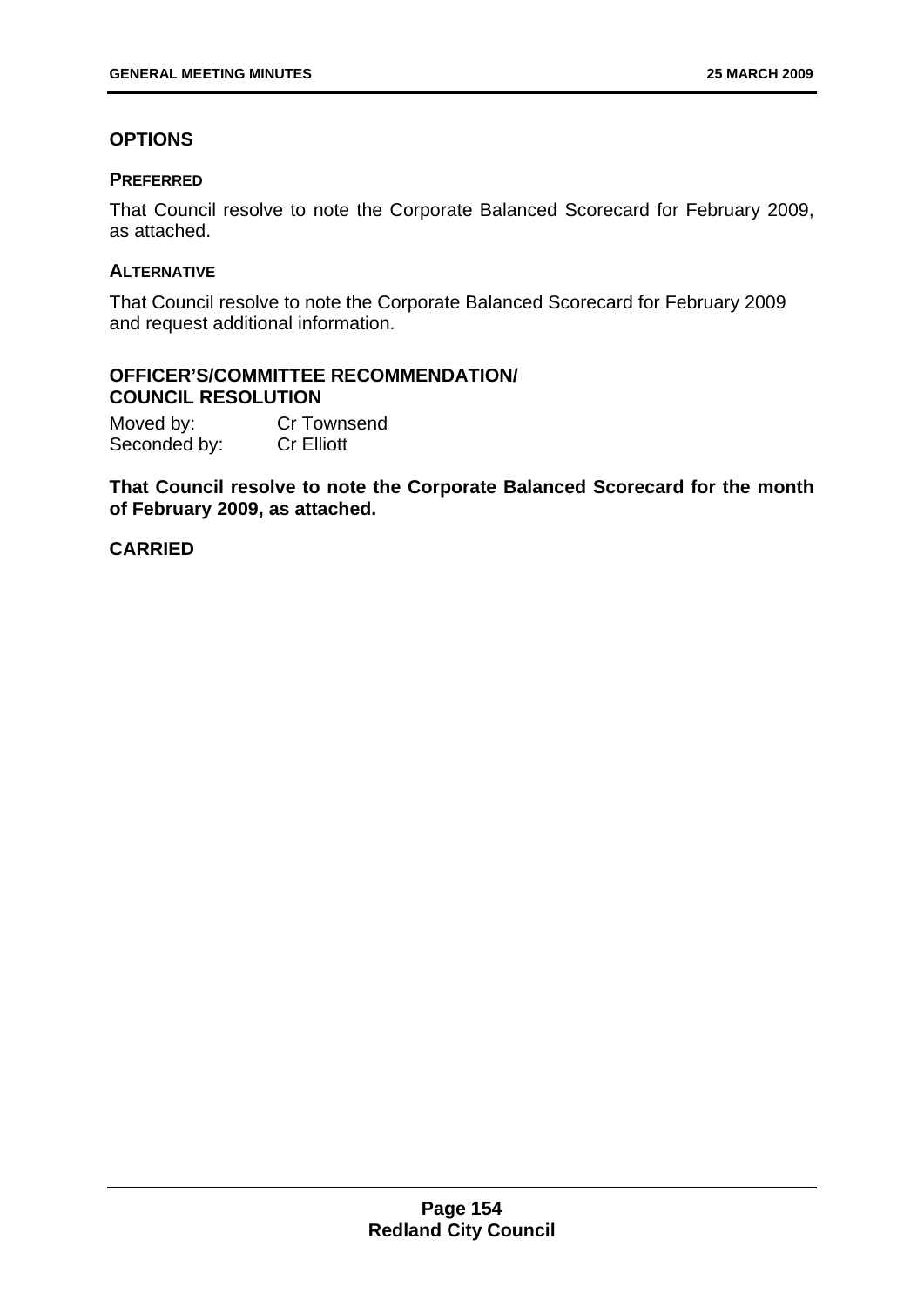## **14 DIRECT TO COUNCIL REPORTS**

## **14.1 REPORT FROM PLANNING AND POLICY**

## **14.1.1 ADDITIONAL FUNDS AQUATIC PARADISE DREDGE**

| <b>Dataworks Filename:</b>       | <b>RTT Maintenance Dredging Aquatic Paradise</b>                      |
|----------------------------------|-----------------------------------------------------------------------|
| <b>Responsible Officer Name:</b> | <b>Greg Underwood</b><br><b>General Manager Planning &amp; Policy</b> |
| <b>Author Name:</b>              | <b>Rod Powell</b><br><b>Senior Advisor Infrastructure Projects</b>    |

## **EXECUTIVE SUMMARY**

At two (2) recent public meetings, canal residents expressed concern that the section of canal between ch-50 and ch100m was not planned to be dredged in this campaign. They indicated that in recent times a number of groundings had occurred in this section.

A review of the most recent hydrographic survey data received post-tender acceptance indicated higher than normally expected accretion in this section of the channel, confirming information from the residents.

The estimated cost to conduct optimal additional dredging is \$406,000.

Insufficient funds are available In the Aquatic Paradise Reserve Account (APRA) and this report seeks Council approval to place it temporarily into deficit and borrow the shortfall from the General Account.

In a worst case scenario APRA would be in deficit for approximately 15 months.

## **BACKGROUND**

The original tender cost of \$2,490,580 was based on an estimated dredge quantity of 42,800m3, for the section of entrance channel and canal between ch -50 and ch1000m. The hydrographic survey utilized for tender purposes indicated that the section between ch-50 and ch100m had minimal accretion and did not require dredging.

Subsequent post-tender hydrographic survey data has revealed significant accretion in this and adjoining sections that will require an additional estimated 8600m3 of dredge spoil removal.

## **ISSUES**

• At two (2) recent public meetings, canal residents expressed concern that the section of canal between ch-50 and ch100m was not planned to be dredged in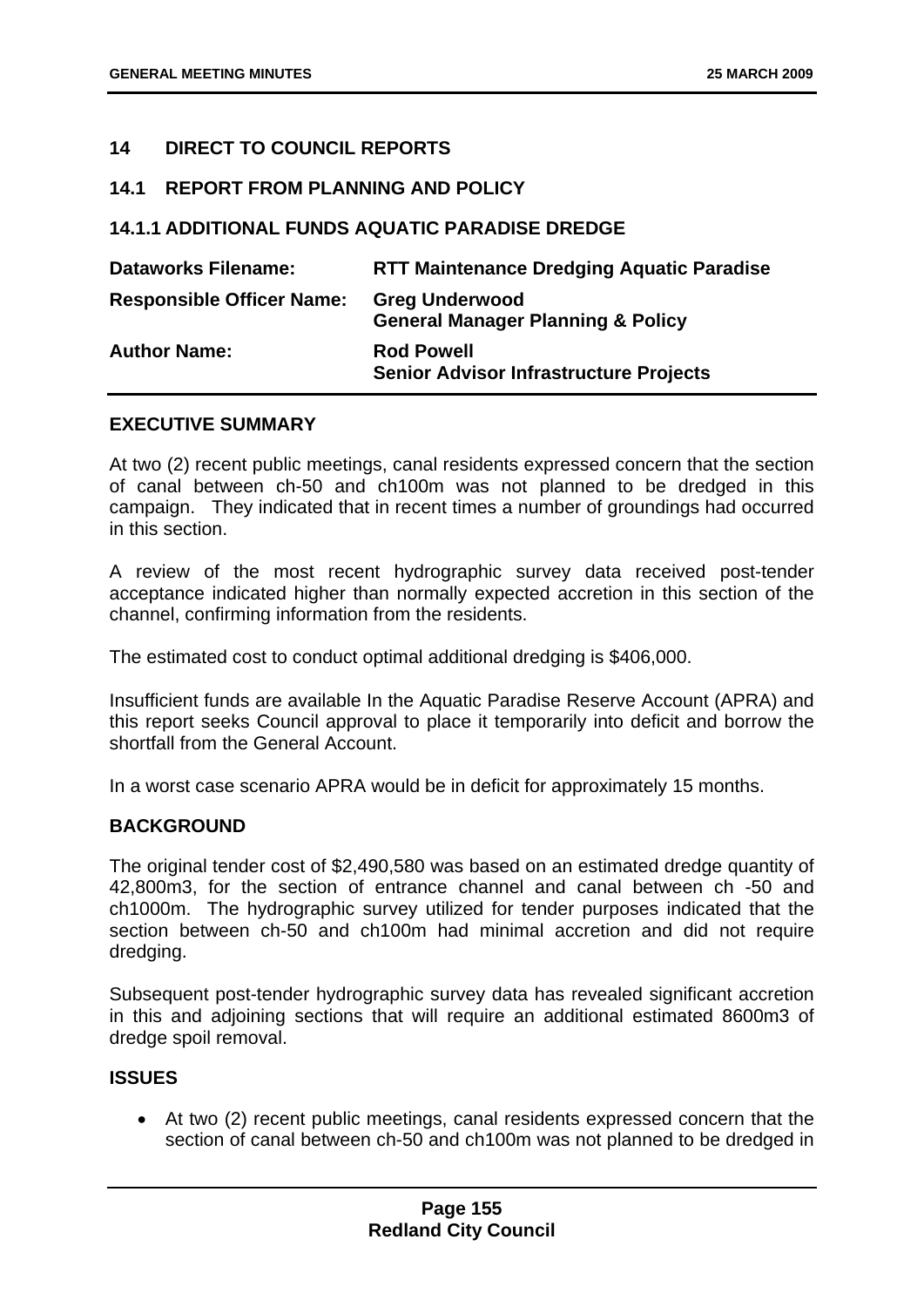this campaign. They indicated that a number of groundings had occurred in this section.

- A review of the most recent hydrographic survey data received post-tender acceptance indicated higher than normally expected accretion in this section of the channel, confirming information from the residents.
- To accommodate this additional dredge spoil removal, the quantity will increase from an estimated 42,800 m<sup>3</sup> to 51,200m<sup>3</sup> - a difference of 8600m<sup>3</sup> (refer Option 2 below).
- If the additional funds are not approved the dredging will cease before the required depths are achieved. To return to this project at a later date will incur additional establishment costs of approximately \$500,000.
- At the General Meeting of 2 October 2008, Council resolved to grant delegated authority to the CEO to make, vary and discharge all contracts for projects over \$500,000, Aquatic Paradise Dredge being one on the approved list.
- The CEO however does not have the authority to place the Reserve Account into deficit, hence this report to Council seeking approval.
- It will be too late to keep the current contractor on site if the budget adjustment were to undertake the normal process of waiting until Council approves it at the Q3 Budget Review. It is estimated based on current progress and no further wet weather delays that the contractor will reach ch300 by 25 March and complete the currently scoped project to ch100 by 31 March 2009.
- Given the above it is recommended that Council approve the Aquatic Paradise Reserve Account being in deficit and the \$ shortfall required to undertake the additional works be funded from the General fund.
- The contract is a schedule of rates and payments to the contractor are based on actual dredge quantities.

# **OPTIONS CONSIDERED**

- 1. Reduce the depth of the dredge to -1.9m overall. This option will require an extra  $4,100m^3$  to be dredged at an estimated cost of \$194,000.
- 2. Reduce the depth in the ch-50m to100m section only. This option will require an extra 8,600m3 to be dredged at an estimated cost of \$406,000.
- 3. Maintain design depths. This option will require an extra 13,300m3 to be dredged at an estimated cost of \$628,000.

Option 1 is not considered acceptable as it will not provide for a planned sink between ch100 and ch300, the result of which would be the need for a further dredge campaign in 2 -3 years and the ensuing additional establishment fees of the order of \$500,000.

Option 2 is preferred as it will cater sufficiently for the accretion in the ch-50 to 100m section and would need to be re-dredged in 6-7 years.

Option 3 is not considered to be necessary at this stage.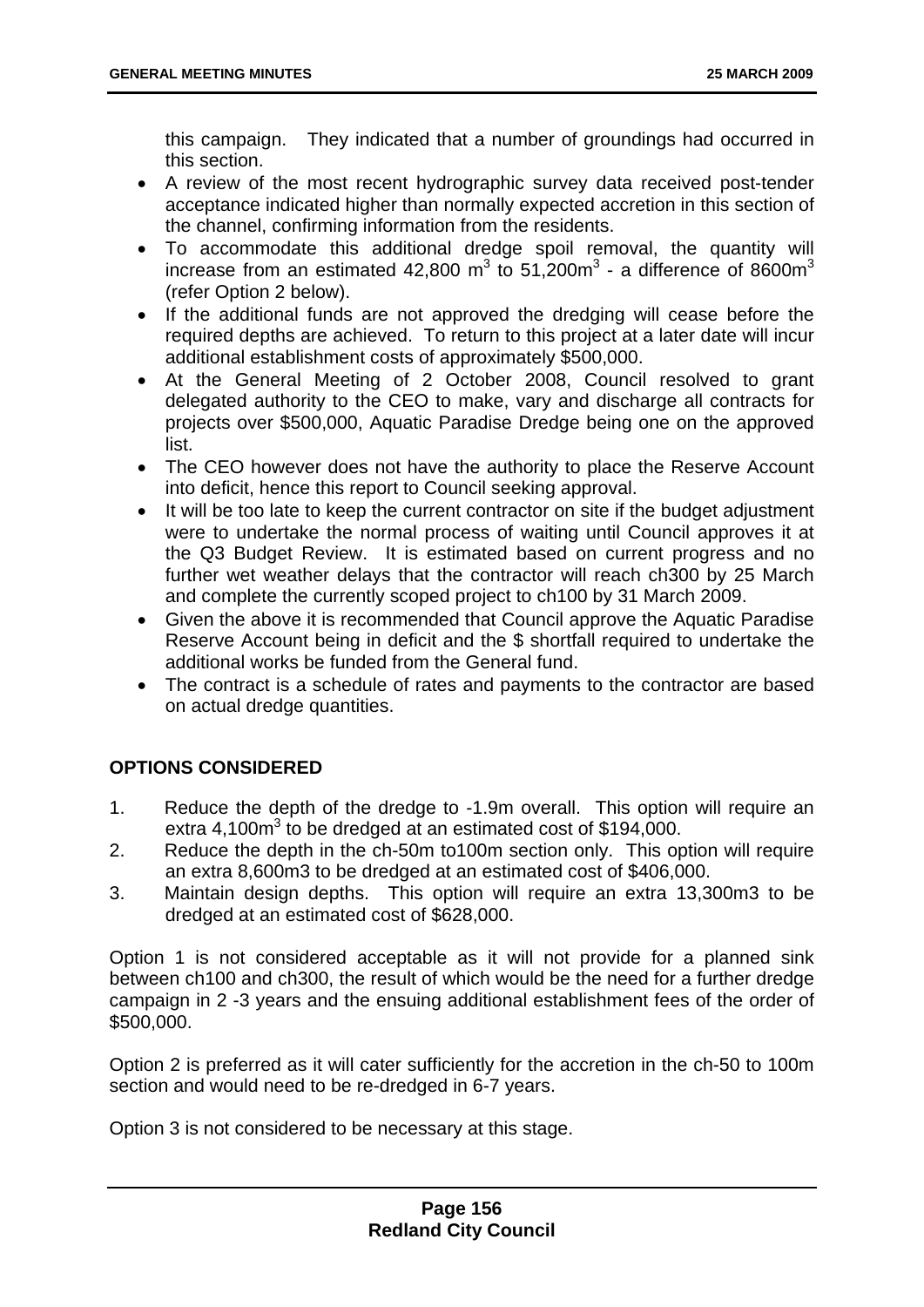## **FINANCIAL IMPLICATIONS**

The balance in the Aquatic Paradise Reserve Account available for JN30448 in 08/09 is \$2,756,000. The contract price (based on 42,800m3) is \$2,490,580 plus a contingency of \$249,000.

Preferred option 2 would increase the contract price by \$406,000 to \$2,896,580. The additional contingency amount can remain at \$249,000.

At 30/06/09 the shortfall in the Aquatic Paradise Reserve Account would at best be \$275,580 (allowing for an expenditure of \$125,000 of the contingency sum) and at worst case be \$399,580 (with the total contingency amount of \$249,000 expended).

With a projected 9/10 revenue of \$390,000 and planned expenditure of \$80,000, the reserve account would be in deficit until Q3 in 2009/10 in the best case and the end of Q1 2010/11 in the predicted worst case scenario.

The following comments have been received from the Manager Financial Services regarding the deficit in the Reserve Account.

"The additional expenditure for this project will take the reserve into deficit. This implies general revenue will be funding the additional expenditure for a period of time until the reserve goes back into surplus.

Under the *Local Government Finance Standard 2005* a reserve must be cash or asset backed see section 34(3). Where a shortfall arises Council can resolve to fund the additional expenditure from general revenue for a period of time until the reserve builds up to a point where it could be planned to repay the general "fund". Ideally this should not be over an extended period".

## **CONSULTATION**

The contents of this report have been checked for accuracy by the Project Delivery Group and Finance.

#### **PREFERRED OPTION**

- 1. That Council approve the Aquatic Paradise Reserve Account being temporarily in deficit to a maximum approximate amount of \$400,000; and
- 2. The shortfall in funds required to undertake the additional dredge works as proposed in Option 2 be borrowed from the General Account.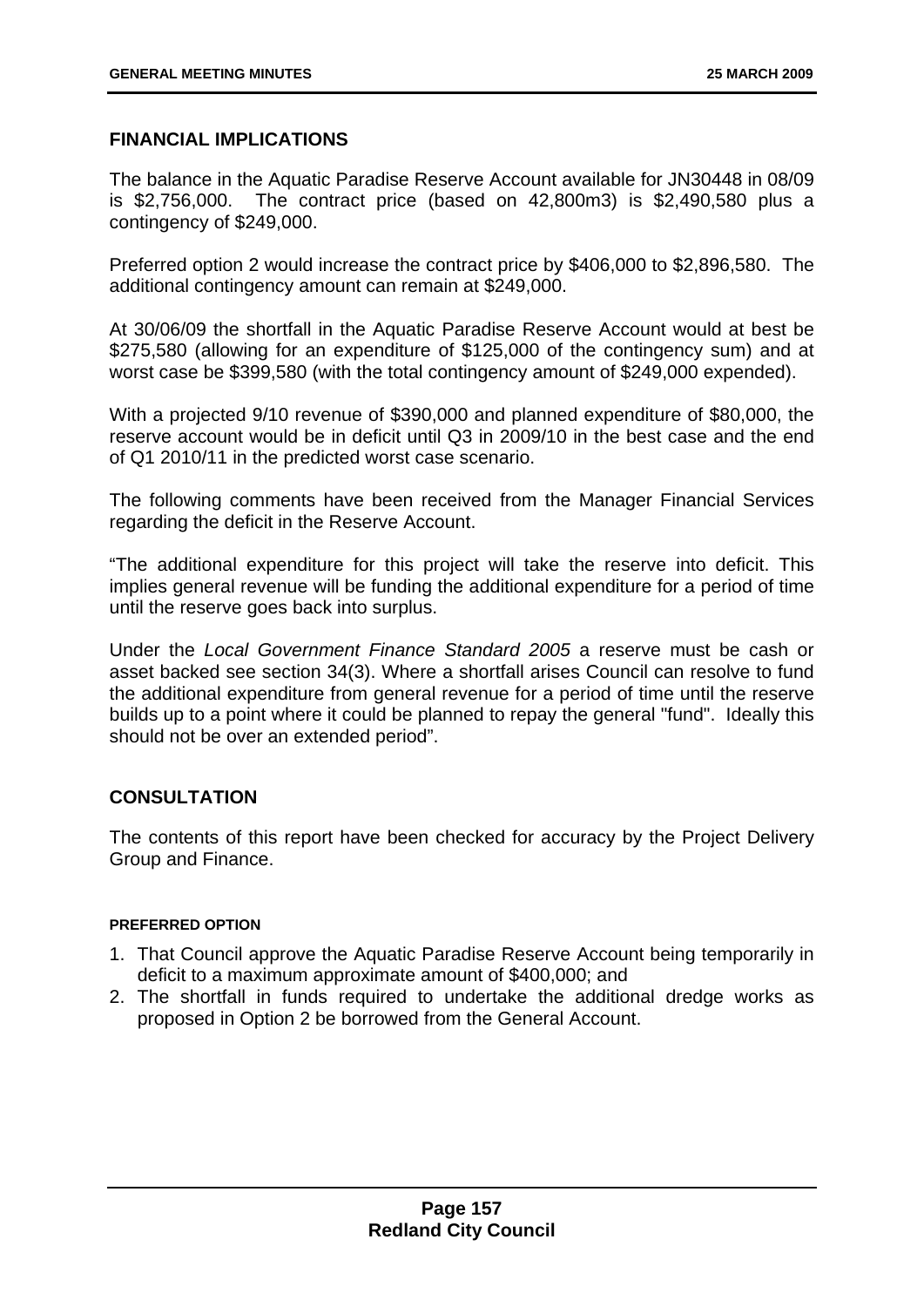## **OFFICER'S RECOMMENDATION/ COUNCIL RESOLUTION**

| Moved by:    | Cr Murray         |
|--------------|-------------------|
| Seconded by: | <b>Cr Reimers</b> |

- **1. That Council approve the Aquatic Paradise Reserve Account being temporarily in deficit to a maximum approximate amount of \$400,000; and**
- **2. The shortfall in funds required to undertake the additional dredge works as proposed in Option 2 be borrowed from the General Account.**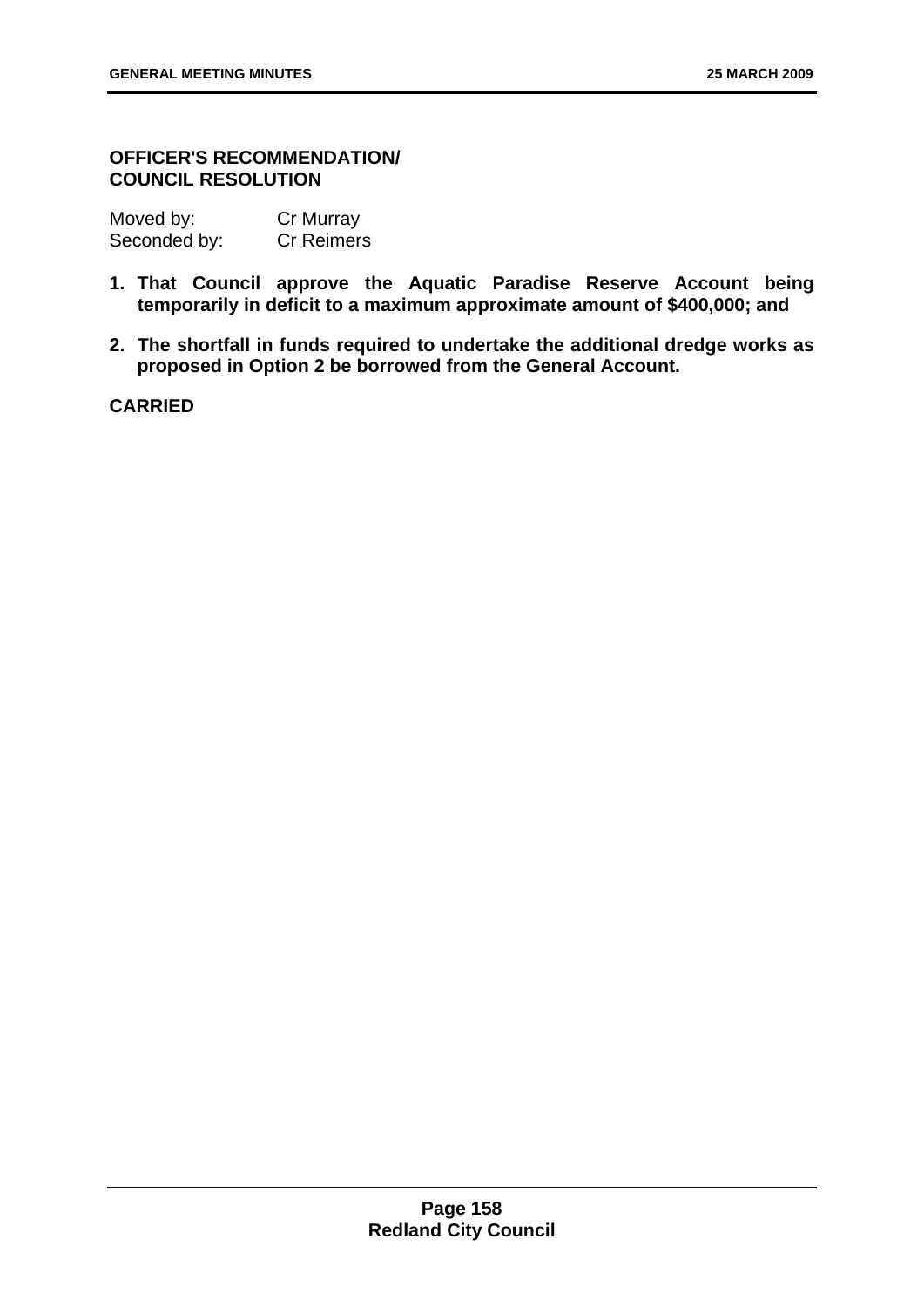## **15 URGENT BUSINESS WITHOUT NOTICE**

## **15.1 RECOVERY CAMPAIGN (OIL SPILL) – MORETON BAY & ISLANDS**

Permission was granted for the General Manager Planning & Policy and Tourism Development Coordinator to bring forward an item of urgent business with respect to a letter recently received from Brisbane Marketing, lead agency on behalf of the tourism industry in responding to the oil spill crisis, who are seeking a contribution from Council for use in a recovery campaign for Moreton Bay and the Islands.

It was noted that if an urgent decision in this matter is required from Council prior to the next scheduled General Meeting of Council, a Special Council Meeting may be called.

Council noted the report.

## **MOTION TO RECEIVE URGENT BUSINESS ITEM**

| Moved by:    | <b>Cr Bowler</b>  |
|--------------|-------------------|
| Seconded by: | <b>Cr Elliott</b> |

That the following matter (item 15.2 refers) be brought forward as an urgent item of business.

## CARRIED

A division was called for.

Crs Reimers, Murray, Elliott, Bowler, Townsend, Henry, Boglary and Hobson voted in the affirmative.

Cr Williams voted in the negative.

(Cr Ogilvie was absent from the meeting).

The motion was declared by the Mayor as CARRIED.